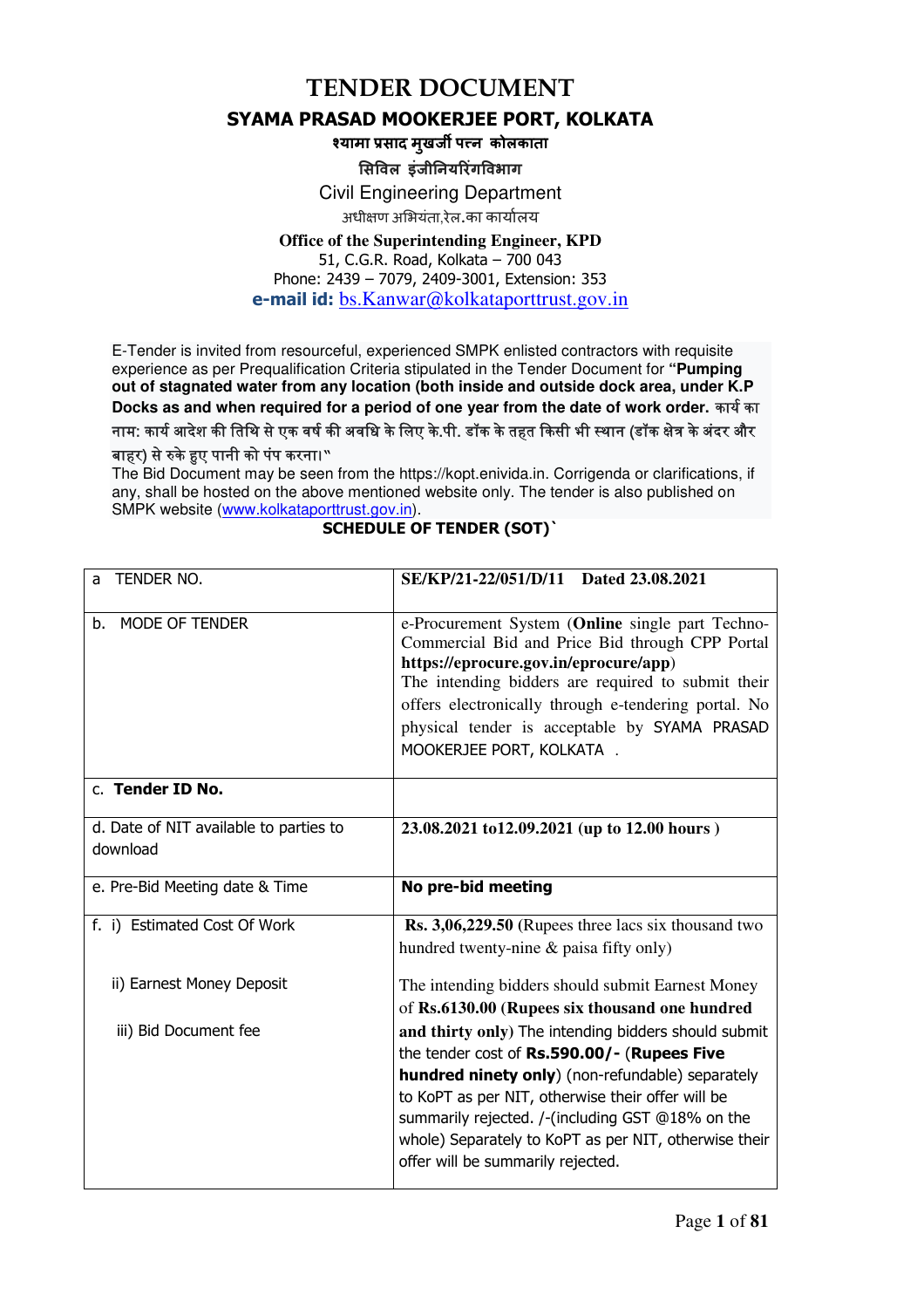| g). Railtel Tender Processing Fee(Non-<br>refundable) Mode of Payment:- E-<br>payment Only through Debit/Credit<br>Card or Net Banking.           | TPF-0.1% of estimate cost (Minimum 750/-<br>Maximum 7500/-+GST Registration Charges<br>Rs2000/-+Applicable GST Per Year |
|---------------------------------------------------------------------------------------------------------------------------------------------------|-------------------------------------------------------------------------------------------------------------------------|
| h. Last date of submission of EMD & Bid<br>Document fee at Kolkata Port Trust (To<br>be submitted through D.D in favour of<br>Kolkata Port Trust) | 12.09.2021 Up to 3:00 P.M.                                                                                              |
| i. Date of Starting of e-Tender for<br>submission of on line Techno-Commercial<br>Bid and price Bid at CPP Portal                                 | 23.08.2021 (From 15:00 hours onwards)                                                                                   |
| j. Date of closing of online e-tender for<br>submission of Techno-Commercial Bid &<br>Price Bid.                                                  | 12.09.2021 (3.00 P.M.)                                                                                                  |
| k. Date & time of opening of Tender                                                                                                               | 13.09.2021 (After 3:00 P.M.)                                                                                            |

 **Note**: In the event of any unforeseen case such as technical fault/closure of work / holiday etc. on any of the above days, the same will be opened / held on the next working day without any further notice.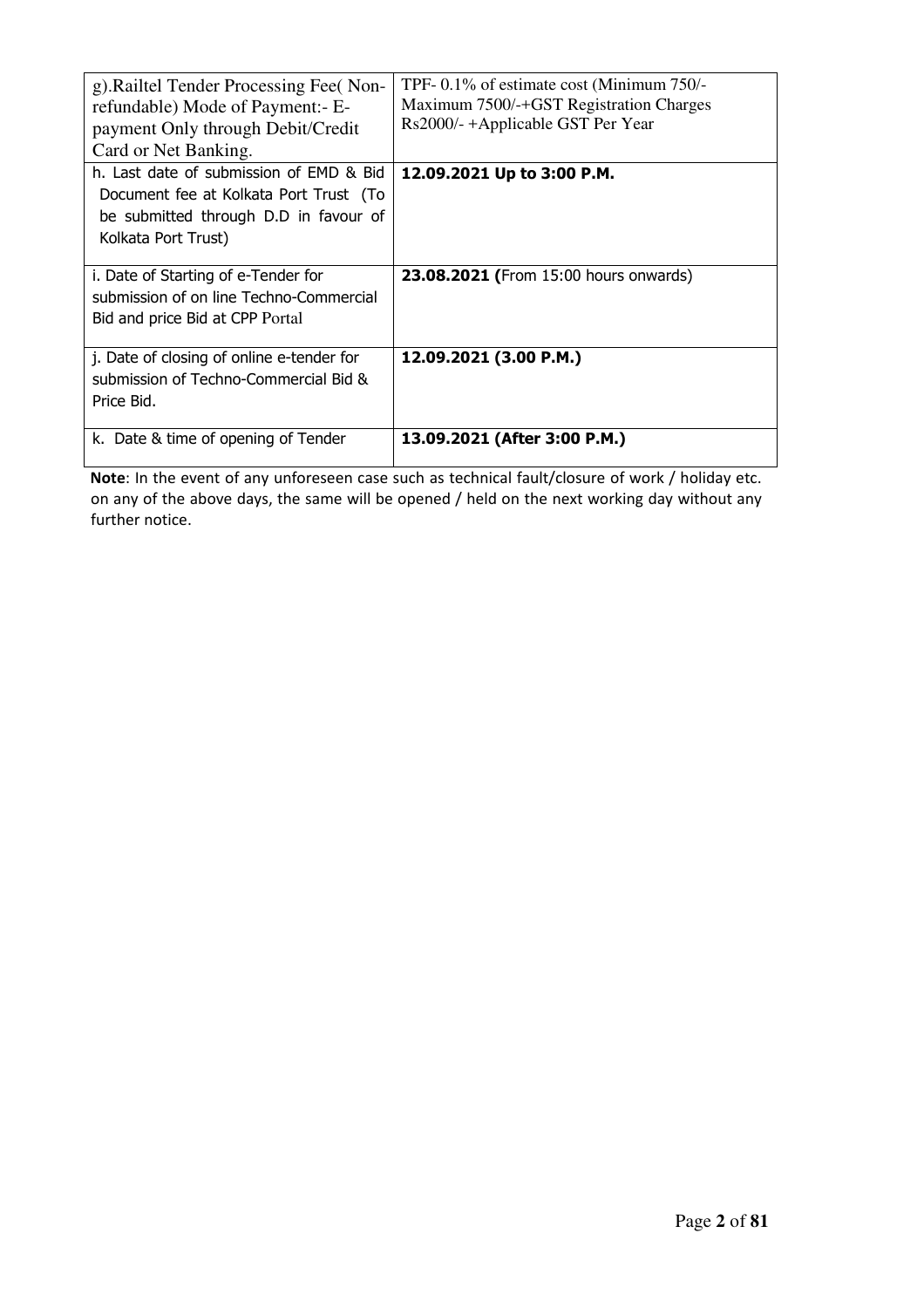#### **List of Annexure**.

| Important Instructions for E- Tender                               | $:$ - Annexure - A |
|--------------------------------------------------------------------|--------------------|
| <b>Commercial Terms &amp; Conditions</b>                           | $:$ Annexure - B   |
| Techno Commercial Bid                                              | $:$ Annexure - C   |
| List of Scanned Documents required to be uploaded : - Annexure - D |                    |
| Undertaking towards acceptance of tender clauses                   |                    |
| etc. by bidder to be uploaded                                      | $:$ Annexure - D1  |
| Price Bid                                                          | $:$ Annexure - E   |
| <b>General Conditions of Contract</b>                              | $:$ - Annexure - F |

#### **Annexure-A**

#### **2.0 Important Instructions for e-Tender**

Bidders are requested to use internet Browsers Firefox version below 50 / Internet Explorer version 8 or above, and Java 8 Update 151 or 161.

Further, bidders are requested to go through the following information and instructions available on the **Railtel Portal https://eprocure.gov.in/eprocure/app** before responding to this e-tender :

- $\triangleright$  Bidders Manual Kit
- $\triangleright$  Help for Contractors
- FAQ

#### **Contact Persons (Kolkata Port Trust):**

- B.S.Kanwar, SE (KPD.)
- P.Saha (EE-II)
- M.R.Mukherjee (EE-III)

Phone : 2439 – 7079, Extension : 353**|** Email: bs.kanwarl@kolkataporttrust.gov.in

#### **Contact persons (Railtel Portal):**

1. Shri Prakash – Mob: 7278929468 email: webhelpdesk@gmail.com

See Railtel Portal for contact details and other relevant details.

|               | All entries in the tender should be entered in online Technical & Commercial Formats without<br>any ambiguity.                                                     |
|---------------|--------------------------------------------------------------------------------------------------------------------------------------------------------------------|
| $\mathcal{P}$ | E-tender cannot be accessed after the due date and time mentioned in NIT.                                                                                          |
| 3             | KoPT reserves the right to cancel or reject or accept or withdraw or extend the tender in full or<br>part as the case may be without assigning any reason thereof. |
| 4             | Any order resulting from this tender shall be governed by the terms and conditions mentioned<br>therein.                                                           |
| 5             | No deviation to the technical and commercial terms & conditions are allowed.                                                                                       |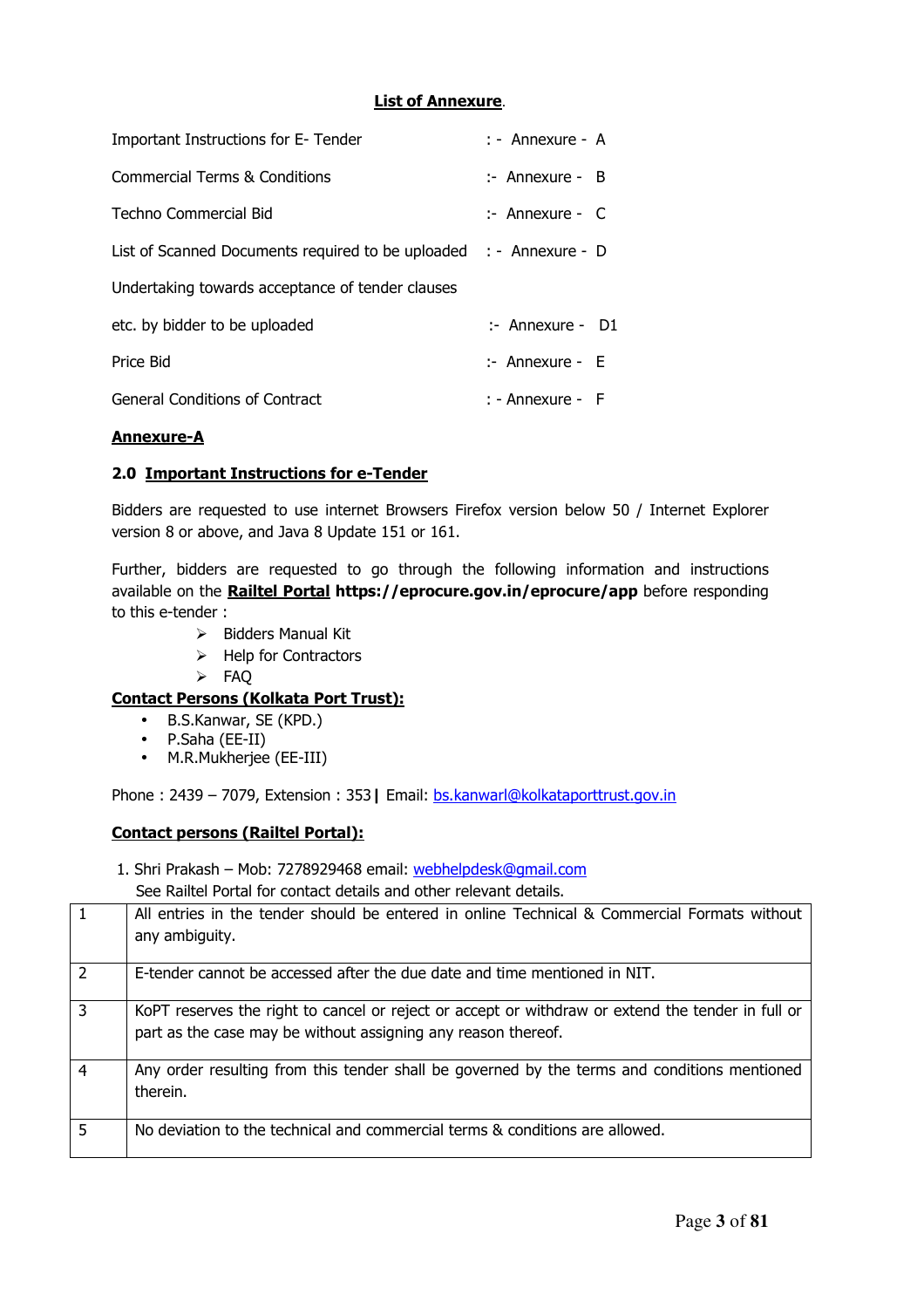| 6              | The bidders must upload all the documents required as per terms of tender. Any other<br>document uploaded which is not required as per the terms of the tender shall not be considered.                                                           |
|----------------|---------------------------------------------------------------------------------------------------------------------------------------------------------------------------------------------------------------------------------------------------|
| $\overline{7}$ | The bid will be evaluated based on the filled-in technical & commercial formats.                                                                                                                                                                  |
| 8              | Bidder has fully read and understood the entire Tender Document, GCC, Corrigendum and<br>Addenda, if any, downloaded from under the instant e-tender and no other source, and will<br>comply to the said document, GCC, Corrigendum and Addenda". |
|                | A declaration in this regard to be made by the bidder as per Annexure $- D 1$ .                                                                                                                                                                   |
| 9              | (A) Tender will be opened electronically on specified date and time as mentioned in the NIT.<br>Bidder's can witness electronic opening of Bid.                                                                                                   |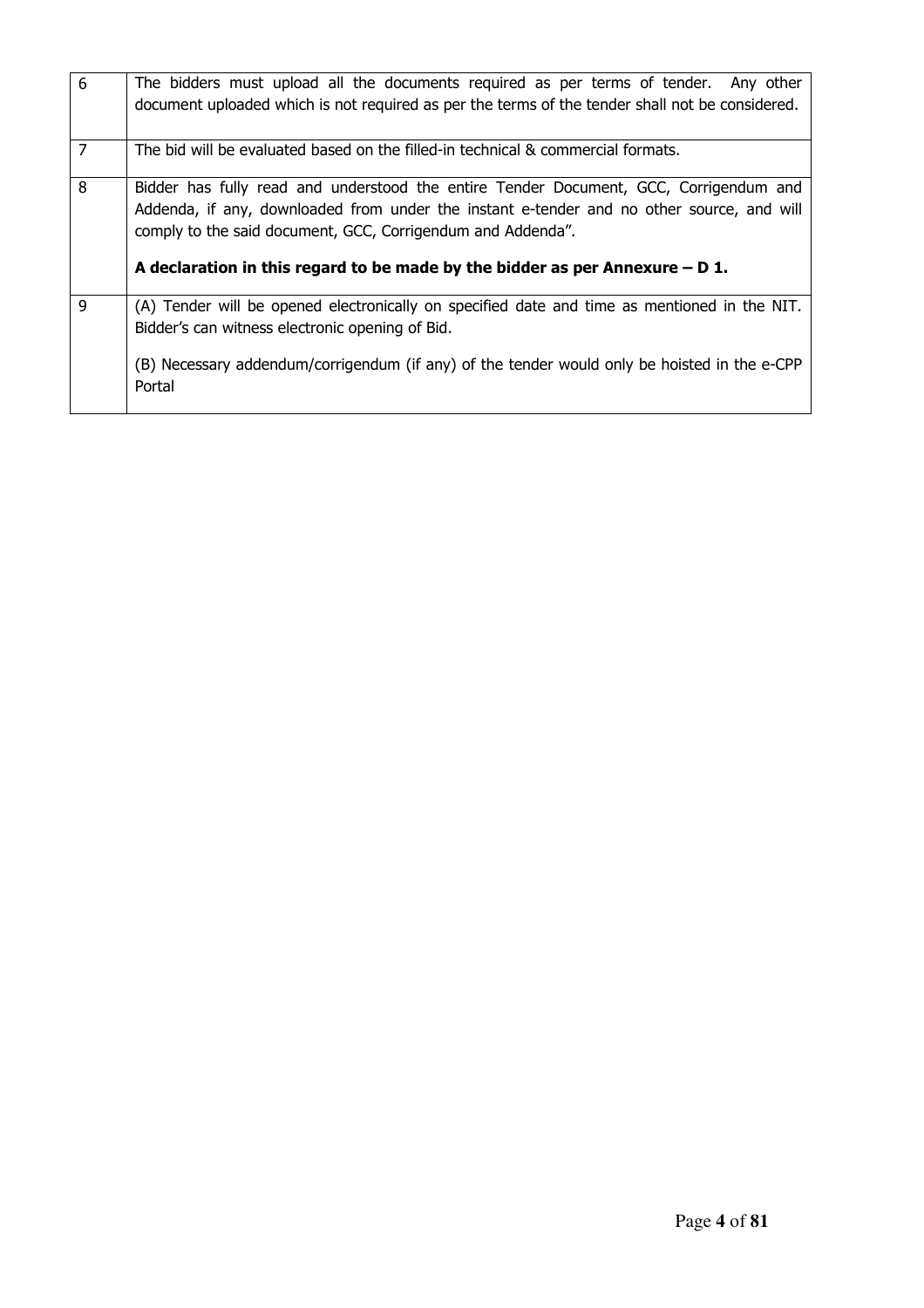#### **Annexure –B**

#### **SYAMA PRASAD MOOKERJEE PORT, KOLKATA**

**सवल इंजीनयरंगवभाग** Civil Engineering Department अधीण अभयंता,रेलका कायालय

#### **Office of the Superintending Engineer, KPD**

51,सी. जी. आर.रोड,कोलकाता700043

51, C.G.R. Road, Kolkata – 700 043 फोन 2439:- 7079,2409-3001,एसटशन:353 Phone: 2439 – 7079, 2409-3001, Extension: 353 e-mail-bs.kanwar@kolkataporttrust.gov.in

### Commercial Terms & Conditions

#### **SL. NO. TERMS**

- 1 Mere participation in e-tender will not mean that a particular bidder will be automatically considered qualified and their bids will be entertained. Such qualification will be reviewed at the time of evaluation of bids also.
- 2 Micro & Small Enterprises (MSEs) registered with NSIC (under single point registration scheme) are exempted from depositing Cost of Tender Document and Earnest Money having valid NSIC Certificate for MSEs along with DIC's(DISTRICT INDUSTRIES CENTRE) Certificate.
- 3 **If Micro & Small Enterprises (MSEs) registered with NSIC intends to participate in the tender, for the items they are not registered with NSIC, then they will have to deposit cost of Tender Document, full amount of Earnest Money as per NIT. Otherwise their offer for those items will not be considered.**
- 4 Copy of valid NSIC Certificate for MSEs along with DIC's (DISTRICT INDUSTRIES CENTRE) Certificate has to be submitted along with the bid.
- 5 Due date of submission of tender will not be extended under any situation.
- 6 Earnest Money and Cost of tender documents to be submitted physically within 7 days from the opening of the techno-commercial bid.
- 7 Micro & Small Enterprises (MSEs) registered with NSIC (under single point registration scheme) are exempted from depositing Cost of Tender Document and Earnest Money.
- 8 E-Tenderers submitted without requisite Earnest Money are liable to be rejected excepting in case of Micro & Small Enterprises (MSEs) registered with NSIC (under single point registration scheme) for the items for which the tender is invited.
- 9 SCOPE OF WORK : As per E-Tender Document.
- 10 The Terms and Conditions of E-Tender shall be read in conjunction with the General Conditions of Contract, Specifications, Bill of Quantities and other documents forming part of this Contract wherever the Contract so requires.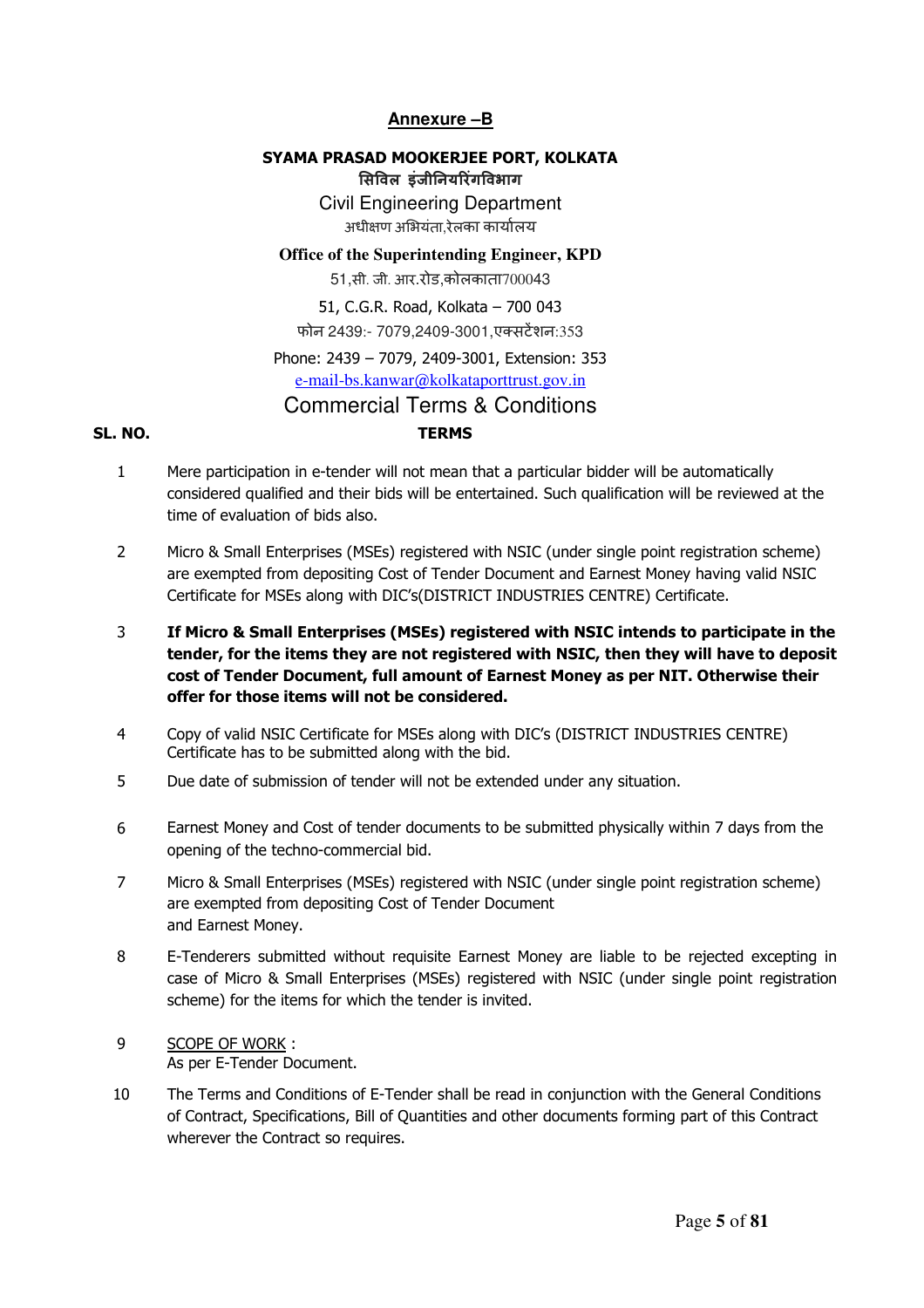- 11 The several documents forming the Contract shall be taken, as mutually explanatory to one another and in case of any discrepancies; the Bill of Quantities shall prevail over the Specifications and the Terms and Conditions over the General Conditions of Contract of Ko.P.T. In case of any dispute, question or difference either during the execution of the Contract or any other time as to any matter or thing connected with or arising out of this Contract, the decision of the Chief Engineer, KOLKATA PORT TRUST, thereon shall be final and binding upon all parties.
- 12 The Contract will include the Client's Bid Documents with the General Conditions of Contract and the Bidder's Offer as finally accepted by the Client, together with Addenda, if there be any. Trustees' General Conditions of contract is the integral part of the tender / contract.
- 13 The Trustees also reserve the right to obtain revised commercial bid to the extent and in areas required from the technically acceptable bidders before opening of the price bids.
- 14 The Trustees are not bound to accept the lowest or any Tender and reserve the right to accept a tender in full or in part and / or reject a tender in full or in part without assigning any reason thereof.
- 15 The contract shall be governed by all relevant Indian Acts applicable only within the jurisdiction of the High Court at Calcutta.
- 16 Intending bidders must take into account any cost or expense incurred by them in connection with the preparation and submission of their bids or for any other expenses incurred in connection with such bidding.
- 17 Bidders are advised to visit the site of work prior to submission of their bid. Bidder shall get himself thoroughly familiarized with the site conditions, existing road facilities for carrying materials etc. before submission of the e-tender. He may contact the Superintending Engineer (Rail.) or his authorized representative at his office at 51, C.G.R. Road, Kolkata 700 043 in this regard. Non compliance of the same will in no way relieve the successful bidder of any of his obligations in performing the work in accordance with this Bid Document within the quoted price.
- 18 The bidder should sign the techno commercial part and Price Bid and upload the same to denote their mode of acceptance and to submit the same along with his offer.
- 19 VALIDITY :

The tender shall remain open for acceptance for a period of **4 months** from the date of opening of techno-commercial bid.

#### **If before expiry of this validity period, the Bidder amends his quoted rates or tender, making them unacceptable to the Trustees and / or withdraws his tender, the Earnest Money deposited shall be liable to forfeiture at the option of the Trustees / sanctioning Authority.**

- 20
- 21 EARNEST MONEY AND SECURITY DEPOSIT : As per tender Document
- 22 Performance Guarantee : As per Tender document
- 23 If the contract value aggregates to Rupees one lakh and above, the contractor/supplier may offer a Bank Guarantee in the Trustees' specified Pro-forma from any Scheduled/ Nationalized Bank of India having Branch at Kolkata in lieu of Security Deposit.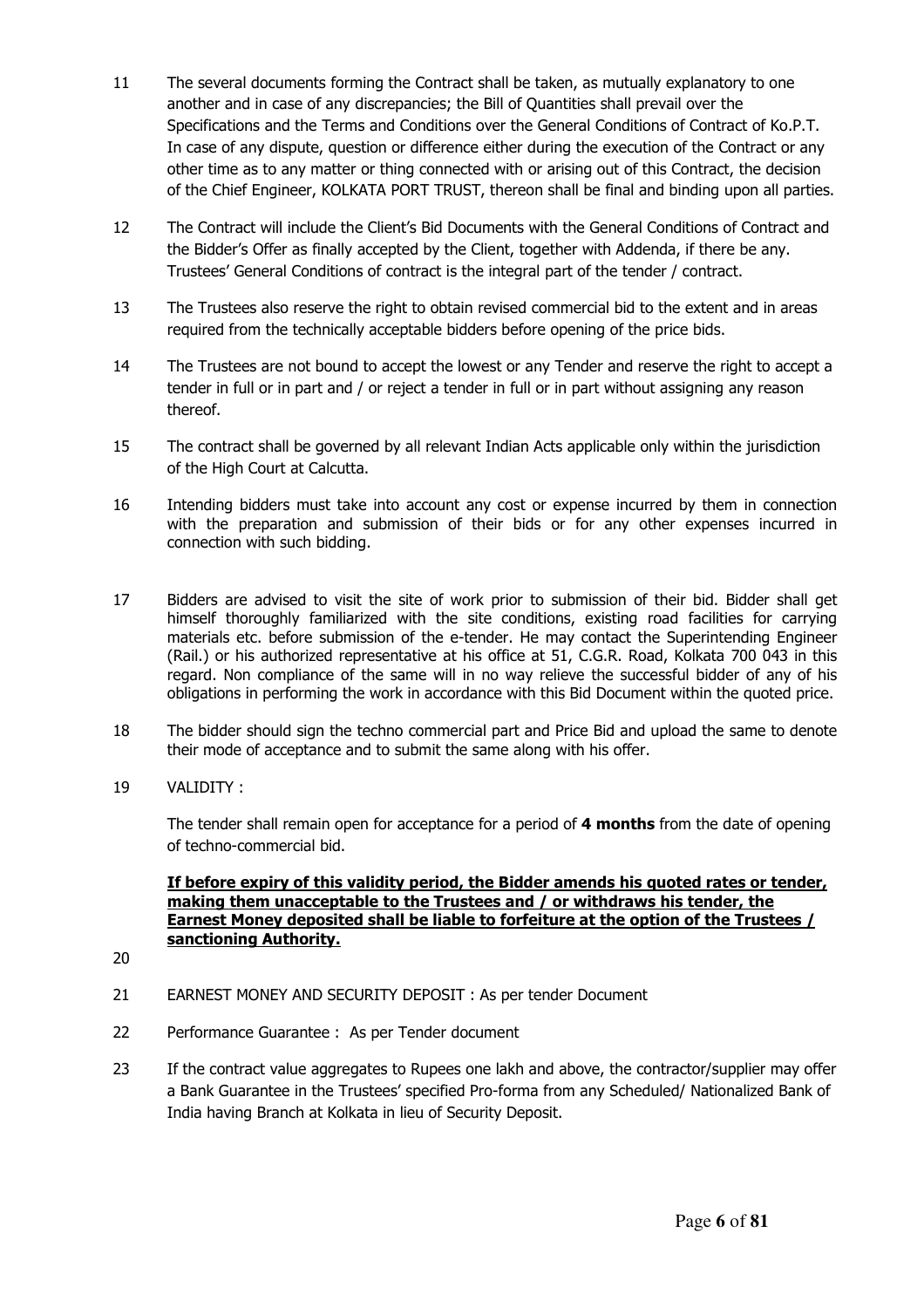- 24 In the event of the successful bidder failing to execute the order within the stipulated delivery period without sufficient reasons acceptable to the Trustees, the Security Deposit may be forfeited and the order be cancelled at the option of the Trustees'.
- 25 **PRICES: As per BOQ given in the tender document.**

#### 26 **The bidder shall quote his price as per the Bill of Quantities in the Price bid**

- 27 Orders may be placed in full/part to the lowest bidder.
- 28 Price(s) to be quoted should remain firm over the contract period.
- 29 **All taxes & duties are deemed to be included in the quoted rate except** GST, which is to be paid extra **as applicable.**

#### 30 **EVALUATION CRITERIA: As per relevant clause of Tender document.**

- 31 Order to be placed in full/part.
- 32 **PAYMENT: As per Tender document.**

#### 33 **Location: As per Tender document.**

- 34 Time of Completion: As per Tender document.
- 35 Work is to carried out as per terms & condition of the contract document.
- 36 JURISDICTION OF COURT : The contract shall be governed by all relevant Indian Acts applicable within the jurisdiction of Kolkata.
- 37 PERSONAL PROTECTIVE EQUIPMENT (PPE): Contractor and their workmen including driver & helper must use PPE i.e. safety helmet etc. at the time of work inside the dock premises
- 38 Compensation (Liquidated Damages) against failure to complete the work within the stipulated time as per tender condition.
- 39 Price adjustment clause: As per Tender document.
- 40 Technical capacity: As stipulated in Tender document.
- 41 Financial capacity: As stipulated in Tender document.
- 42 DOCK PERMITS: As per tender document.
- 43 The bidders may offer a Bank Guarantee in the Trustees' specified proforma from any scheduled/nationalized bank of India having a Branch at Kolkata in lieu of Earnest money/Security deposit of 10 (Ten) lakhs.

**Note:** Besides the above conditions all other conditions as stated in the NIT, BOQ, Special Conditions of Contract, Instruction to the tenderers, G.C.C. shall have to be agreed by the Bidders.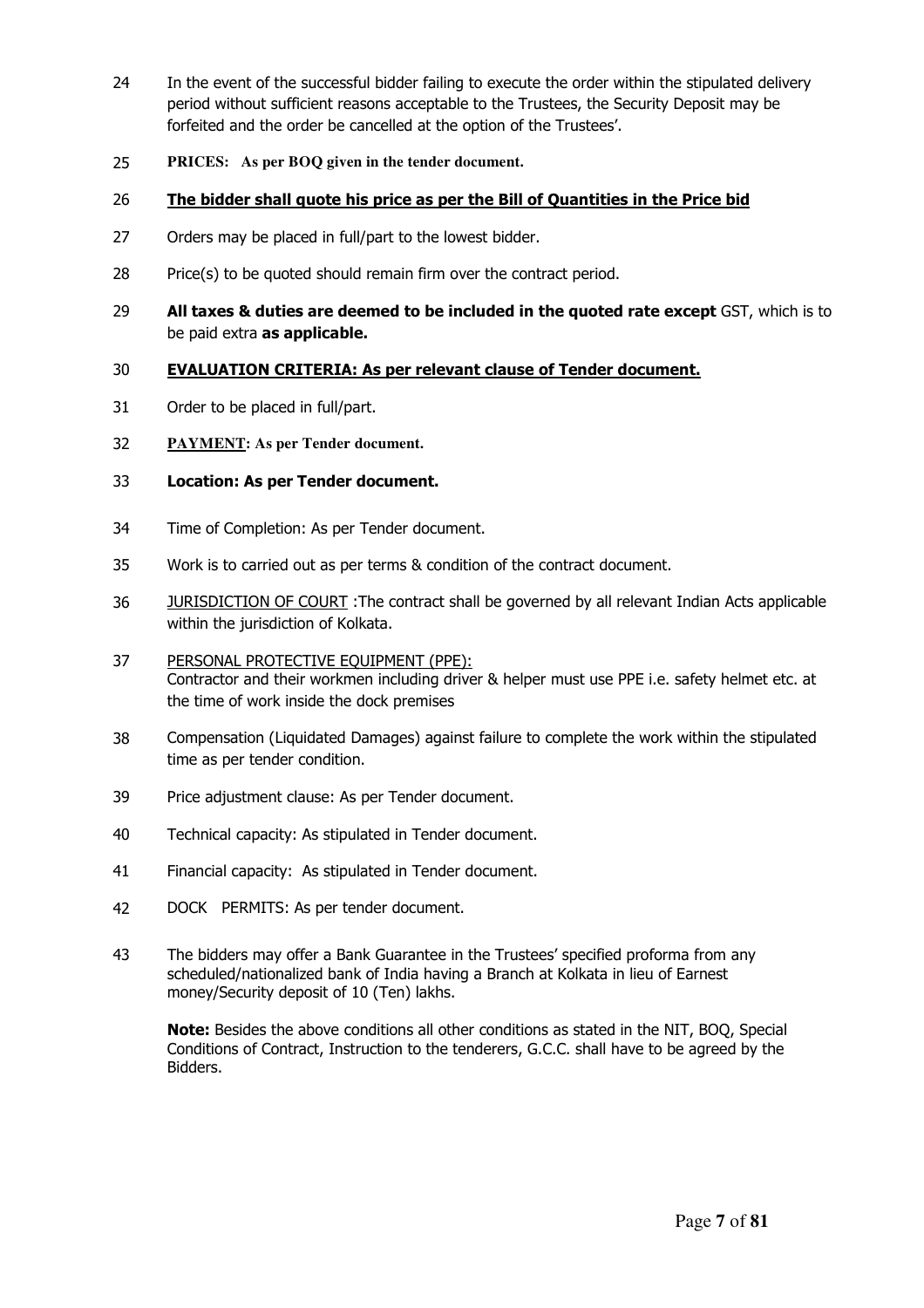#### **Annexure –C**

### **SYAMA PRASAD MOOKERJEE PORT, KOLKATA**

**सवल इंजीनयरंगवभाग** Civil Engineering Department अधीण अभयंता,रेल.**का कायालय**

**Office of the Superintending Engineer, KPD** 51, C.G.R. Road, Kolkata – 700 043 Phone: 2439 – 7079, 2409-3001, Extension: 353 NIT No. - **SE/KP/21-22/051/D/11 Dated: 23.08.2021** 

NOTE: Last Date of Download of tender

documents : 12.09.2021 (up to 12.00 hours) Tender is due for submission by 3:00 P.M. On 12.09.2021

# Techno Commercial Bid

#### ......

**Pumping out of stagnated water from any location (both inside and outside dock area), under K. P. Docks as and when required for a period of one year from the date of work order.** 

**\*\*\*\*\*\*\*\*\*\*\*\*\*\*\*\*\*\*\*\*\*\*\*\*\*\*\*\*\*\*\*\*\*\*\*\*\*\*\*\*\*\*\*\*\*\*\*\*\*\*\*\*\*\*\*\*\*\*\*\*\*\***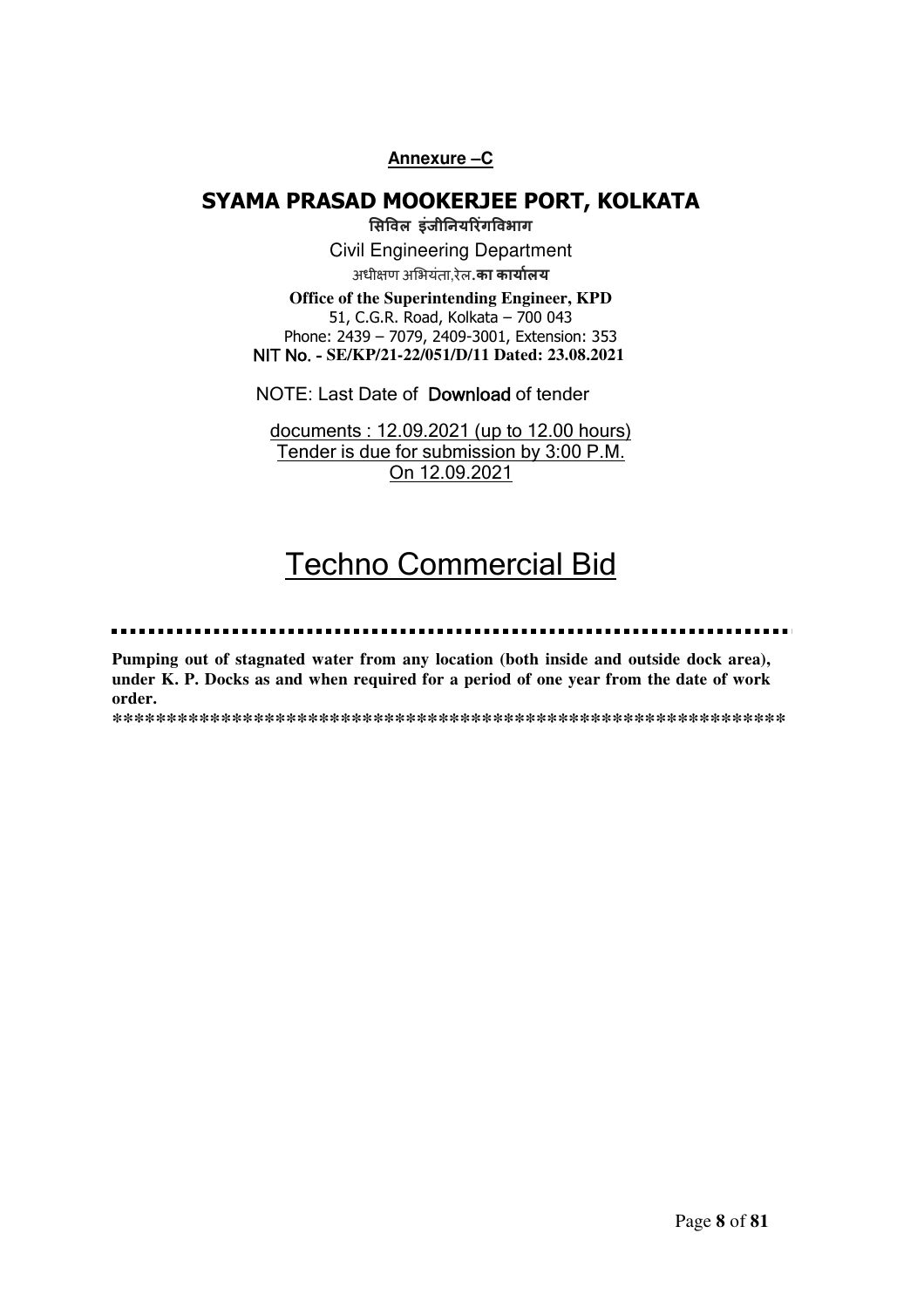#### **SHORT TENDER NOTICE**

Tender under single stage two-part system (Part-I: Techno-commercial Bid and Part-II: Price Bid) are invited from resourceful, experienced SMPK enlisted contractors with requisite experience as per Prequalification Criteria stipulated in the Tender Document.

| <b>Name of work</b>                                                  | ÷  | Pumping out of stagnated water from any location (both<br>inside and outside dock area), under K. P. Docks as and<br>when required for a period of one year from the date of work<br>order. |
|----------------------------------------------------------------------|----|---------------------------------------------------------------------------------------------------------------------------------------------------------------------------------------------|
| <b>NIT No.</b>                                                       | ÷. | SE/KP/21-22/051/D/11 Dated 23.08.2021                                                                                                                                                       |
| <b>Estimated Cost</b>                                                | ÷. | Rs. 3,06,229.50 (Rupees three lacs six thousand two hundred<br>twenty-nine & paisa fifty only)                                                                                              |
| <b>Period Of Execution</b>                                           | ÷  | 12 (Twelve) months.                                                                                                                                                                         |
| <b>Earnest Money</b>                                                 | t, | The intending bidders should submit Earnest Money of<br>Rs.6130.00 (Rupees six thousand one hundred and thirty only)<br>to SMPK as per NIT.                                                 |
| Period of Download of E-<br><b>Tender (Both Days Inclusive)</b>      | ÷  | 23.08.2021 to 12.09.2021 (UPTO 12:00 HRS.)<br>[Bid<br>document will be available on e nivida Portal (Railtel) ]                                                                             |
| Date and Time for pre-bid<br>meeting & site visit                    | t, | No pre bid meeting                                                                                                                                                                          |
| Last date of submission of e-<br>tender and opening of the<br>tender | ÷  | 12.09.2021 (Submission Up to 15:00 hrs.)<br>13.09.2021 (Opening After 15:00 hrs.)                                                                                                           |
| <b>Cost of Tender Document</b><br>(Non-refundable)                   | ÷  | Rs.590.00 [Rupees Five hundred ninety only].                                                                                                                                                |
| <b>Contact Person.</b><br>➤                                          | t  | <b>B.S.Kanwar, Supdt. Engineer(KPD)</b>                                                                                                                                                     |
|                                                                      |    | P.Saha, Ex. Engineer - II (KPD)<br>M.R.Mukherjee, Ex. Engineer-III(KPD)                                                                                                                     |

Interested bidders may contact at **bs.kanwar@kolkataporttrust.gov.in**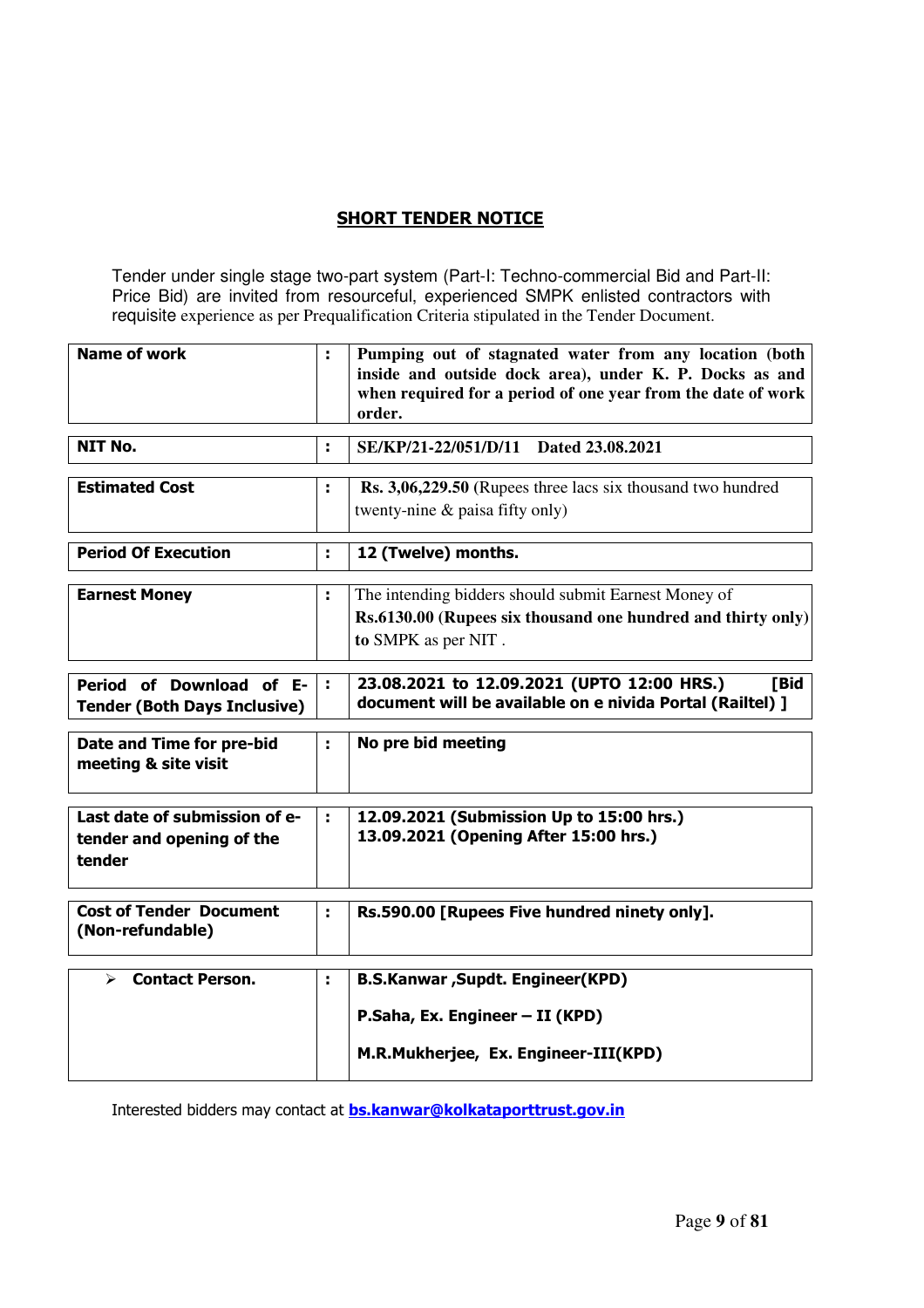#### **NOTICE INVITING TENDER**

**WORK TITLE:**- **Pumping out of stagnated water from any location (both inside and outside dock area, under K.P Docks as and when required for a period of one year from the date of work order.**

#### **PRE-QUALIFICATION CRITERIA FOR BIDDERS: -**

The intending bidder must have successfully completed similar works like **Civil Engineering Construction/Maintenance works** and have successfully completed similar works during last **7 (seven) years** ending last day of month previous to one in which applications are invited and the experience should be either of the following:

Either **(i) 03 (Three)** completed works each costing not less than **40 %** of the estimated amount put to tender.

 **Or (ii) 02 (Two)** completed works each costing not less than **50 %** of the estimated amount put to tender.

**Or (iii) 01 (One)** completed work costing not less than **80%** of the estimated amount put to tender.

2. The Average Annual Financial Turnover of the bidding firm during the last three years, ending on 31-03-2020, should be at least 30% of the estimated amount put to tender.

3. Work experience as a sub contractor shall not be considered as the requisite qualification.

#### **TENDER AUTHORITY:-**

अधीण अभयंता,रेलका कायालय

#### **Office of the Superintending Engineer, Railway**

**51,सी. जी. आर.रोड,कोलकाता700043**

#### **51, C.G.R. Road, Kolkata – 700 043**

**फोन 2439:- 7079,2409-3001,ए\$सट&शन:355** 

| Due Date of<br>submission                               | 12.09.2021 | Time                                                                                                                                       | <b>UPTO</b><br>$15:00$ hrs. | Opening<br>of the Tender | Date | 13.09.2021                                                                                                                  | Time | 15:00<br>hrs.<br>onwards |
|---------------------------------------------------------|------------|--------------------------------------------------------------------------------------------------------------------------------------------|-----------------------------|--------------------------|------|-----------------------------------------------------------------------------------------------------------------------------|------|--------------------------|
| Period of Download of E-Tender<br>(Both Days Inclusive) |            |                                                                                                                                            |                             |                          |      | 23.08.2021 to 12.09.2021 (UPTO 12:00HRS.) [ Bid document will<br>be available on Central Public Procurement Portal (CPPP) ] |      |                          |
| Date and Time for pre-bid<br>meeting & site visit       |            | No pre-bid meeting                                                                                                                         |                             |                          |      |                                                                                                                             |      |                          |
| Cost of Tender document<br>(Non-refundable)             |            | Rs.590.00 [Rupees Five hundred ninety only]                                                                                                |                             |                          |      |                                                                                                                             |      |                          |
| <b>Earnest Money Deposit</b>                            |            | The intending bidders should submit Earnest Money of Rs.6130.00<br>(Rupees six thousand one hundred and thirty only to KoPT as per<br>NIT. |                             |                          |      |                                                                                                                             |      |                          |
| Time Of Completion                                      |            |                                                                                                                                            | 12 (Twelve) Months.         |                          |      |                                                                                                                             |      |                          |
| <b>Estimated Cost Of Work</b>                           |            |                                                                                                                                            | nine $\&$ paisa fifty only) |                          |      | <b>Rs. 3,06,229.50</b> (Rupees three lacs six thousand two hundred twenty-                                                  |      |                          |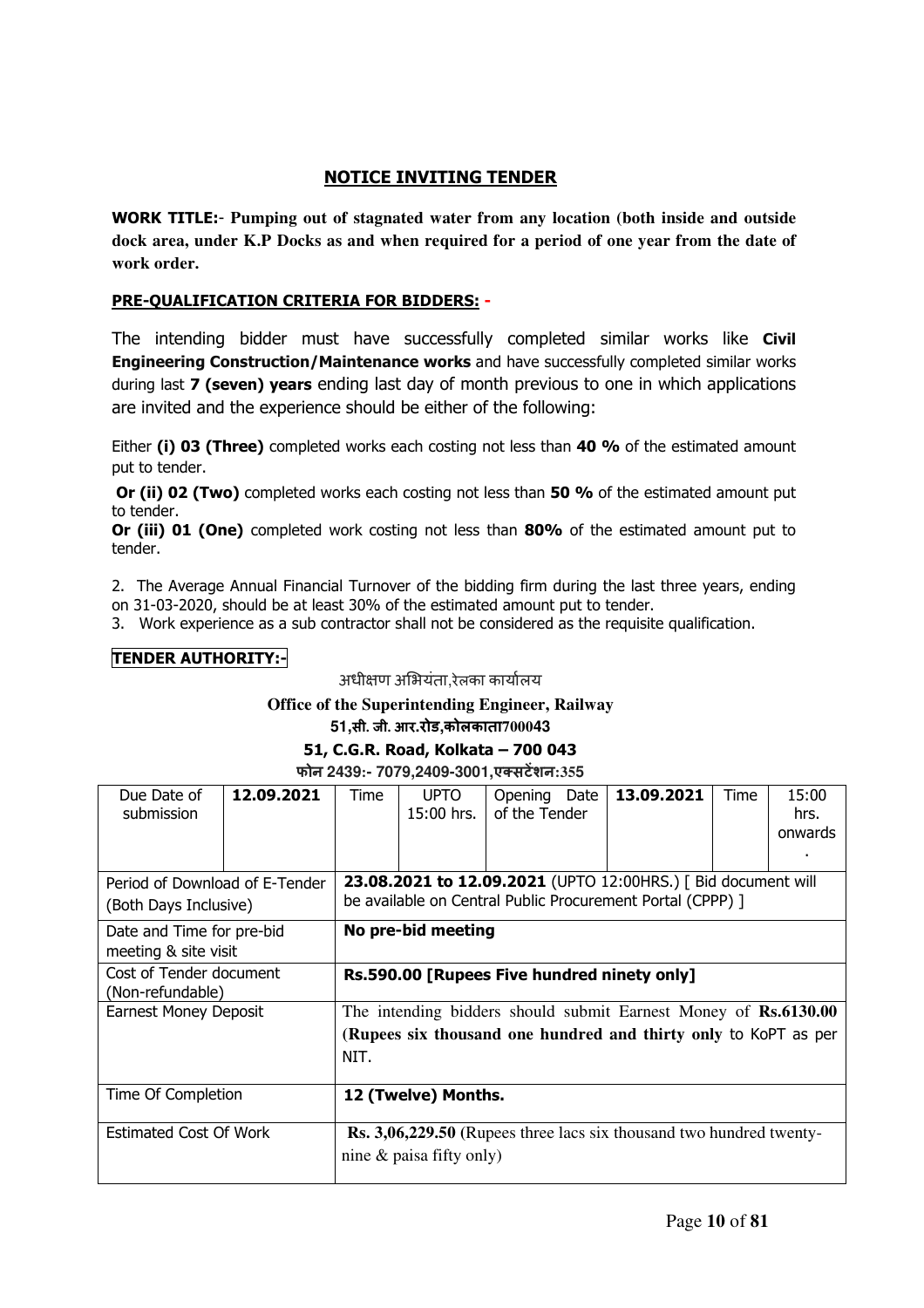| In case of unscheduled event such as Technical fault/Holiday/Closure of Work etc. on the date |
|-----------------------------------------------------------------------------------------------|

In case of unscheduled event such as Technical fault/Holiday/Closure of Work etc. on the date of opening of E-Tender, the same will be opened on the next working day.

### **INSTRUCTIONS TO BIDDER**

**E-TENDER FOR**- **Pumping out of stagnated water from any location (both inside and outside dock area, under K.P Docks as and when required for a period of one year from the date of work order.**

#### **1.0 GENERAL**

 The work as described in the tender shall be executed in Kolkata and in accordance with the attached General Conditions of Contract, Special Conditions of Contract, Particular Specifications, Drawings (if any) & detailed Bill Of Quantities. Location Plan of the place of work might be inspected at the office of the Superintending Engineer (KPD-.) on any working day before quoting for the tender.

**2.0** Earnest money and cost of tender paper are to be deposited by vendors/contractors throughBank Draft/Banker's Cheque/Demand Draft/Pay Order etc. in favour of Kolkata Port Trust, payable at Kolkata, Original Bank Draft/Banker's Cheque/Demand Draft/Pay Order etc. to be enclosed with the original signed Techno Commercial and Price Bid. Techno& price bid will be uploaded& cost of tender to be physically deposited.

- **2.1 Details** of cost of e-tender paper remitted should be entered by the participating vendor/contractor in the space provided in the e-tender as indicated hereunder:
	- a) Name of remitting vendor/contractor :
	- b) Tender No. :
	- c) Amount remitted :
	- d) Date of remittance :
	- e) Bank Draft/Pay order etc. No. :
- **2.2** Details of Earnest money should be entered by the participating vendor/contractor in the space provided in the e-tender as indicated hereunder:
	- a) Name of remitting vendor/contractor :
	- b) Tender No.  $\qquad \qquad$ :
	- c) Amount remitted :
	- d) Date of remittance :
	- e) Bank Draft/Pay order etc. No.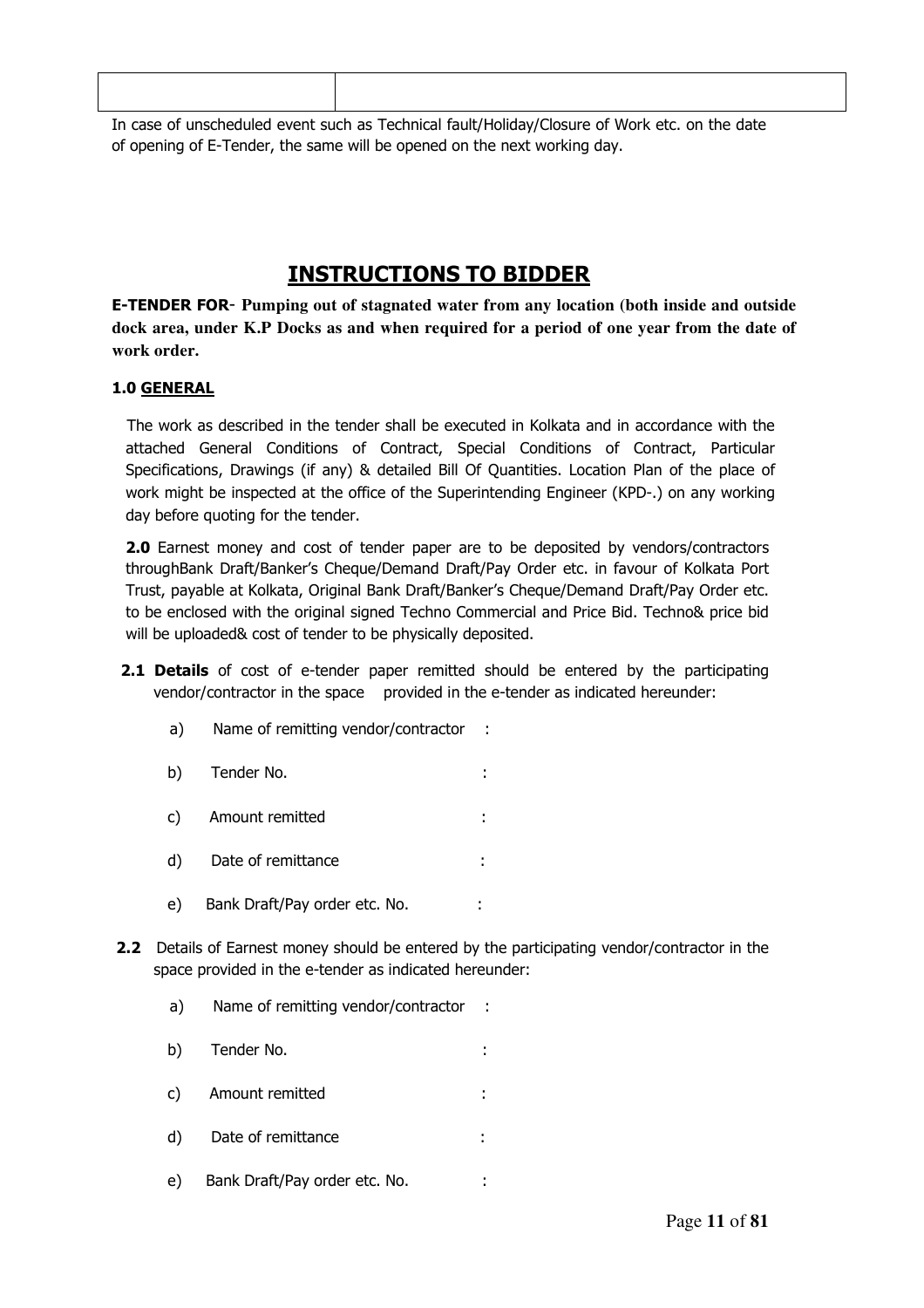Tender submitted without requisite Earnest Money and cost of tender paper will be liable for rejection.

#### **3.0 MODE OF SUBMISSION OF BID :**

- 3.1 All bidders must submit their offers through e- tendering in accordance with the terms and conditions set out in the bid documents and no deviation will be accepted.
- 3.2 A Bid shall contain the following scanned copies of which are to be uploaded :
	- a) That the Bidding Firm has Not been debarred / de-listed by any Govt / Quasi Govt. / Public Sector undertaking in India.
	- b) The proprietor/partner(s)/authorized signatory of the bidding firm (in the case of proprietorship firm /partnership firm /limited company, as the case may be) is/are not associated with any other firm bidding for the same work.
	- c) In Volume-I, the un-priced "Abstract Form Of Tender" & "Form Of Tender" (without price quoted) shall not only be signed and stamped by the Bidder, but must also be duly witnessed. \*
	- d) A list of works which are in hand at the time of submitting the offer as per the enclosed proforma titled 'Concurrent Commitments of The Bidder' vide 'Annexure-II' in Volume-I of the tender document.
	- e) Even though the bidders meet the above qualifying criteria, they are subject to be disqualified if they have made misleading or false representations in the forms, statements and attachments submitted in proof of the qualification requirements and their EMD will be forfeited for such action.

#### f) **Scan copy of the following documents to be uploaded:-**

- i) Copy of GST Registration no. / Certificate.
- ii) Valid Trade Licence.
- iii) Valid Professional Tax Clearance Certificate / Up to date tax payment challan.
- iv) Proof of possessing valid Employees' Provident Fund (EPF) Account.
- v) Proof of being registered with Employees' State Insurance Corporation (ESIC),

 vi) Details of the firm as per Schedule-O (in Volume-I) of the tender document duly filled up.

- vii) Credentials in the form of copies of Letters of Award of Works along with corresponding Completion Certificates from owners to justify that the intending bidder satisfies the earlier mentioned pre-qualification criteria including the Schedule-T. viii) Last three years balance sheet and profit & loss account in support of Annual Financial turnover **(i.e. 2017-2018,2018-2019, & 2019-2020**
- ix) Addendum/Corrigendum / Notice / Extension Notice issued and drawings (if any) duly signed by the Bidder under office seal.
- x) Bank Draft/ Pay order etc. regarding EMD & Cost of Tender documents or NSIC Registration Certificate.
- xi) Certified copies of PAN Card.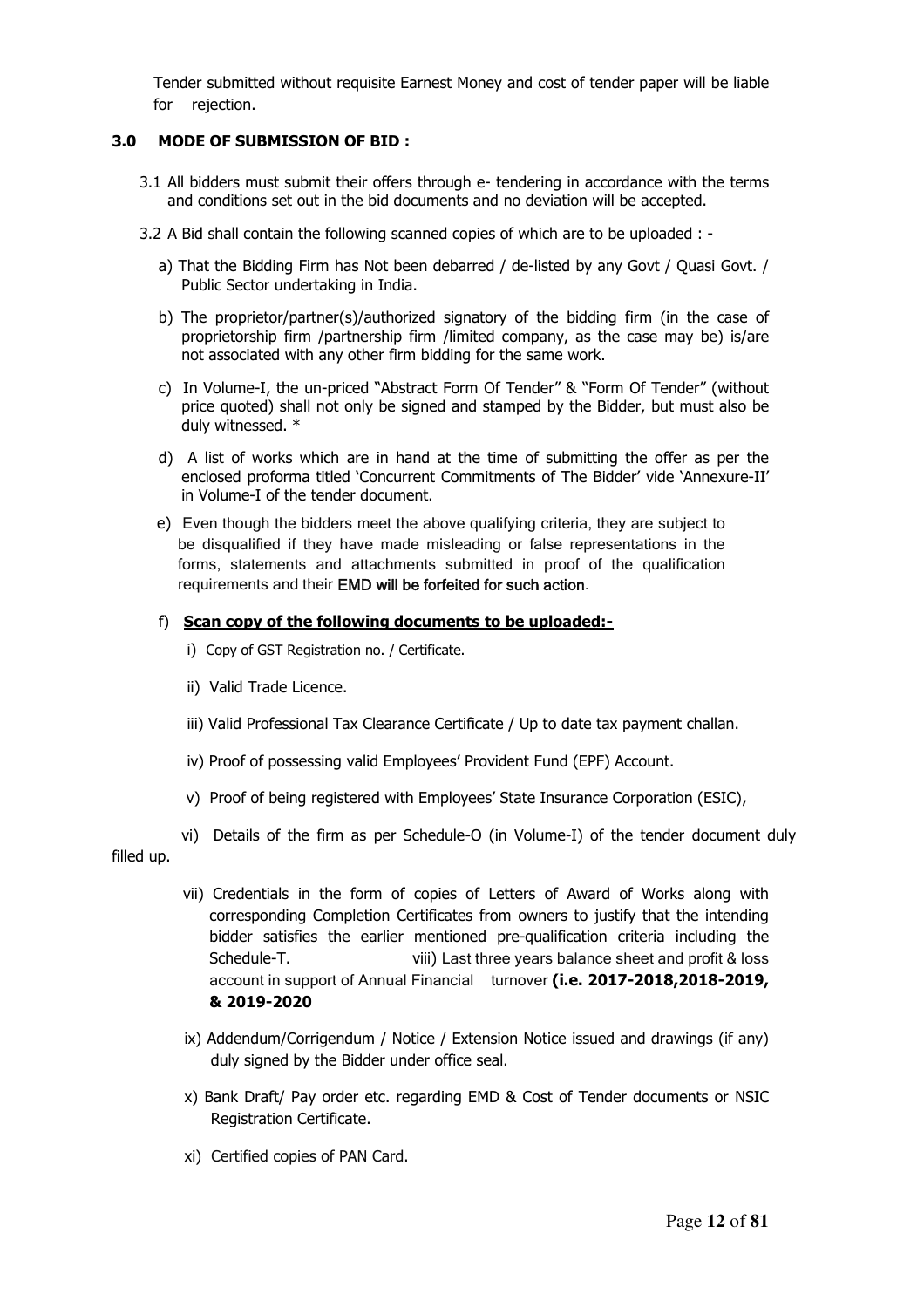- xii) Original T.R. relating to Permanent Earnest/Security Money Deposit. xiii) Last Page of B.O.Q. and the Form of Tender duly filled up (without price quoted) duly signed and stamped.
- xiii) Self-declaration of the bidder that the Bidding Firm is presently not debarred / de-listed by any Govt / Quasi Govt. / Public Sector undertaking in India.

xiv) Self declaration about the proprietor/partner(s)/authorized signatory of the bidding firm (in the case of proprietorship firm /partnership firm /limited company, as the case may be) is/are not associated with any other firm bidding for the same work.

xv) Undertaking of the tenderer to be submitted as per enclosed Pro-forma (Annexure –D-1) in lieu of submission of signed copies of the full Tender documents, Addenda, Corrigendum and G.C.C.

 g) The bidder will have to produce the original documents or any additional documents, if asked for, to satisfy the Authorities.

Even though the bidders meet the above qualifying criteria, they are subject to be disqualified if they have made misleading or false representations in the forms, statements and attachments submitted in proof of the qualification requirements and their **EMD will be forfeited for such action**.

- 3.3 COVER-II will contain the Price Bid as per BOQ and Form of e-Tender to be uploaded duly signed, & filled up by the bidder.
- 3.4 All the bidders should submit the e-tender in accordance with the Mode of submission of Bid as aforesaid.

#### 4.0 **SECURITY DEPOSIT: -**

- 4.1 For the successful Bidder, the Earnest Money deposit will be converted to part of Security Deposit and the remaining security deposit will be recovered from the contractors each and every On-Account Bill [including the final bill, if necessary] at the percentage of each such bills as set forth in **Clause. 3.4, 3.5 & 3.6 of the General Conditions of Contract.**
- 4.2 Refund of S.D. and forfeiture S.D. shall be guided by Cl. 3.5 (i) & (ii) of the G.C.C**.**

#### 5.0 Delay/ Extension of time/ Liquidated Damage/ Termination of Contract.

Clause 8.0 of G.C.C. to be referred regarding Delay/ Extension of time/ Liquidated Damage/ Termination of Contract.

#### 6.0 **REFUND OF EARNEST MONEY: -**

The Earnest Money received, will be refunded or released as the case may be to the unsuccessful Bidders without any interest after opening of Price bid of the e-Tender document.

#### 7.0 **VALIDITY OF OFFER: -**

The e-tender shall remain valid for a period of **04 (Four) months** from the date of opening the same. If before expiry of this validity period, the Bidder amends his quoted rates or tender, making them unacceptable to the Trustees and / or withdraws his e-tender, the Earnest Money deposited shall be liable to forfeiture at the option of the Trustees/ Sanctioning Authority/Engineer.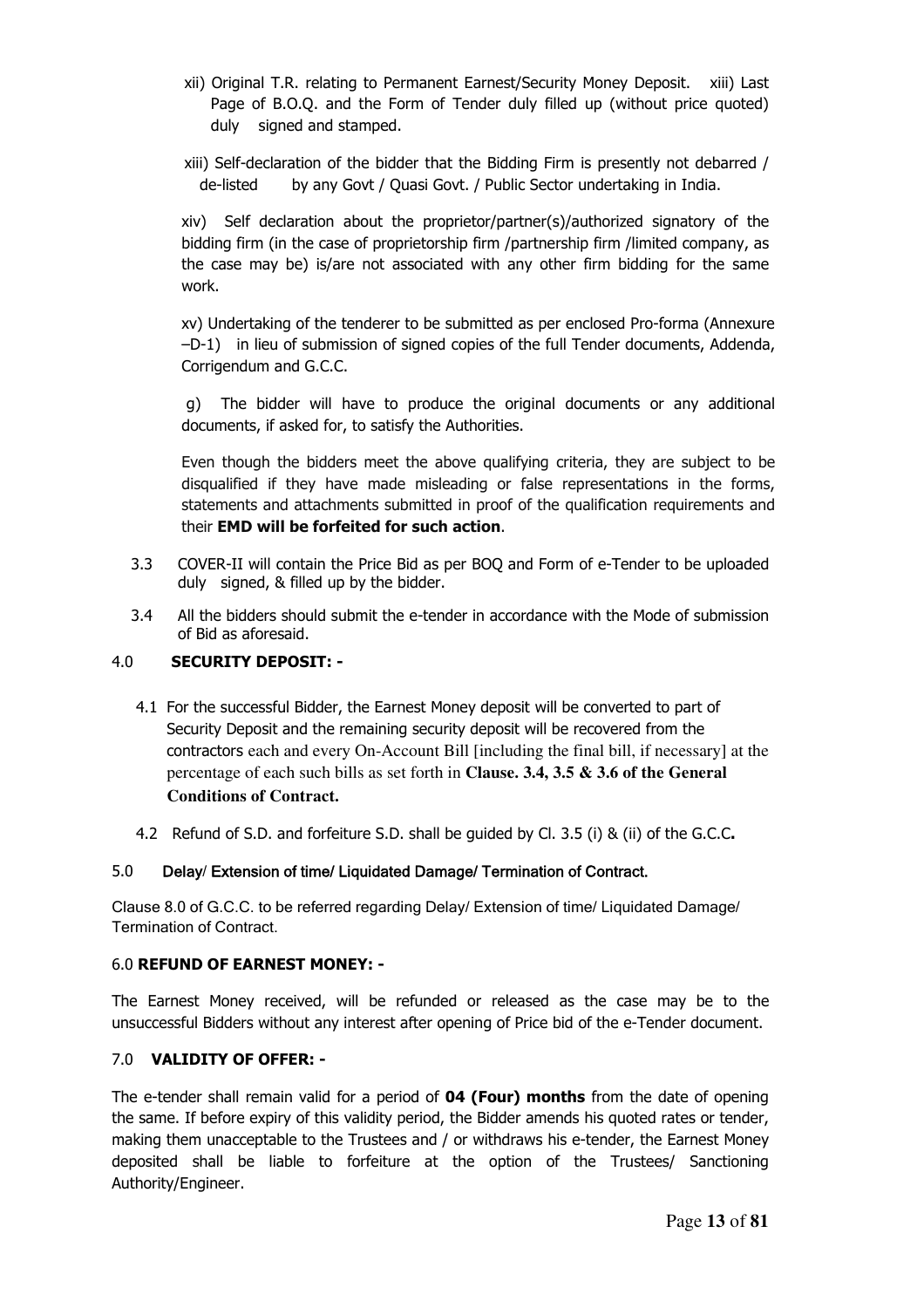8.0 **DETAILED SCRUTINY OF e-TENDERERS :**8.1 During the course of examination the bid, the bidders, if asked for, shall furnish any or additional document(s) for the purpose of evaluation of his/their bids. The price bids of those bidders who meet the qualifying criteria of NIT shall be opened.

9.1 During techno-Commercial Evaluation of tender, an offer shall be considered nonresponsive in case :-

- (i) is not accompanied by requisite earnest money,
- (ii) is not accompanied by requisite tender paper cost,
- (iii) validity of the offer is less than tender stipulation,
- (iv) It does not meet the Qualification Criteria as stipulated in the NIT.
- (v) The bidder submits conditional offer / impose own terms and conditions / does not accept tender conditions completely.
- (vi) 4 months validity from date of opening of techno-commercial bid is not accepted/agreed to as per tender condition.
- (vii) Offer/tender is submitted with any deviation from the tender terms and condition. In addition to above, a bidder may be disqualified if  $-$

a) The bidder provides misleading or false information in the statements and documents submitted.

b) Record of unsatisfactory performance during the last seven years, such as abandoning of work or rescinding of contract for which the reasons are attributable to the non-performance of the contractor or inordinate delays in completion or financial bankruptcy etc. If the bidder has not uploaded all the documents as per NIT.

c) If the bidder has not uploaded all the documents as per NIT.

The decision of Kolkata Port Trust in this regard shall be final and binding on the Bidder.

10. An amount of Cess calculated at the rate of 1% of the billed amount shall be progressively recovered from each running bill as well as from the final bill of the contractor for onward transmission of the same by the appropriate authority. Other statutory deductions will also be made as applicable at the time of payment.

#### 11 For **Micro & Small Enterprises (MSEs) registered with NSIC:-**

- 11.1 Micro & Small Enterprises (MSEs) registered with NSIC (under single point registration scheme) are exempted from depositing Cost of Tender Document and Earnest Money.
- 11.2 If Micro & Small Enterprises (MSEs) registered with NSIC intends to participate in the tender, for the items they are not registered with NSIC, then they will have to deposit cost of Tender Document, full amount of Earnest Money as per NIT. Otherwise their offer for those items will not be considered.
- 11.3 Copy of valid NSIC Certificate for MSEs along with DIC's certificate has to be submitted along with bid. For Scheduled cast (SC) & Scheduled Tribe (ST) entrepreneurs' documentary evidences have also to be submitted to get benefit in this regard.

#### **12.0 EVALUATION CRITERIA:-**

2.1 During evaluation of Price Part, provided that the bidder submits his offer following etender stipulations & specifications, **the overall lowest offer received** shall be considered for acceptance by the Trustees.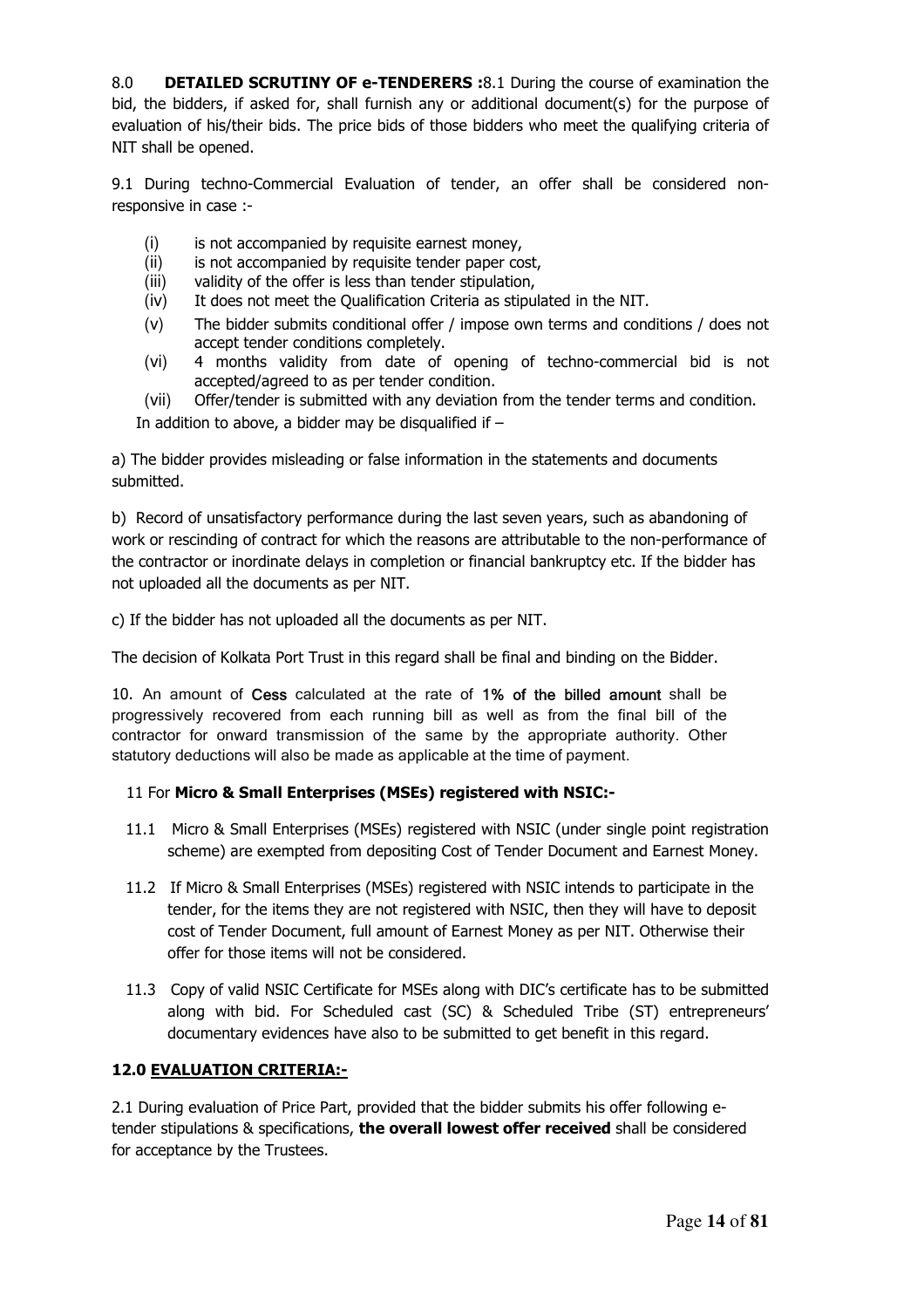#### **13.0 ACCEPTANCE OF TENDER: -**

13.1 Kolkata Port Trust reserves the right to accept / reject any / all offer(s) without assigning any reason thereof and also reserve the right to accept the tender in part or as a whole.

13.2 Any attempt to exercise undue influence in the matter of acceptance of Tender is strictly prohibited and any Tenderer who resorts to this will render his tender liable to rejection.

13.3 The successful Tenderer will be notified in writing of the acceptance of his tender. The "Tenderer" then becomes the "Contractor" and he shall forthwith take steps to execute the Contract Agreement within six weeks of issue of Letter Of acceptance and fulfill all his obligations as required by the Contract.

#### **14.0 MISCELLANEOUS:**

- (i) Bidder shall submit his offer for complete scope of work, strictly in accordance with the tender documents. Any deviation from the tender documents and / or any incomplete tender shall not be considered.
- (ii) The bidder shall not impose his own terms & conditions in his offer or quote his rates based on his own terms and conditions, such E-Tenderers are liable to rejection at the option of the Trustees without further reference to the bidder.
- (iii) All materials shall have to be procured by the successful Bidder and shall be of the best and approved quality conforming to relevant specifications. The successful Bidder shall also arrange for the supply of all labour, tools and plants as stipulated in the Special Conditions of Contract, required for efficient execution of the work.
- (iv) All measuring units are in Metric System and rates and sums in the tender are in Indian Currency. The language used throughout shall be in English.
- (v) The Tender Documents with all the enclosures, appendices, Abstract Form of Tender and Form of Tender shall be required to be complete, duly filled in and signed and uploaded.
- (vi) Enlisted/registered contractor of KoPT will get the benefit of exemption of deposition of Earnest Money upto the prescribed limit. They are to upload the scan copy of the original T.R. issued to them by KoPT during registration to KoPT relating to **Permanent Security Deposit**.
- (vii) Contractor has to furnish a valid mobile no. along with a WhatsApp facility. Any communication to the Contractor made by the concerned officials of KoPT through WhatsApp/SMS should be treated as official communication from this office.
- (viii) The Bidder shall give a declaration about the names of their relations employed in Kolkata Port Trust. It is not the intention to debar the Contractors from working if their relatives are working in Ko.P.T, but such a declaration is necessary in the interest of Trustees against any possible lapses.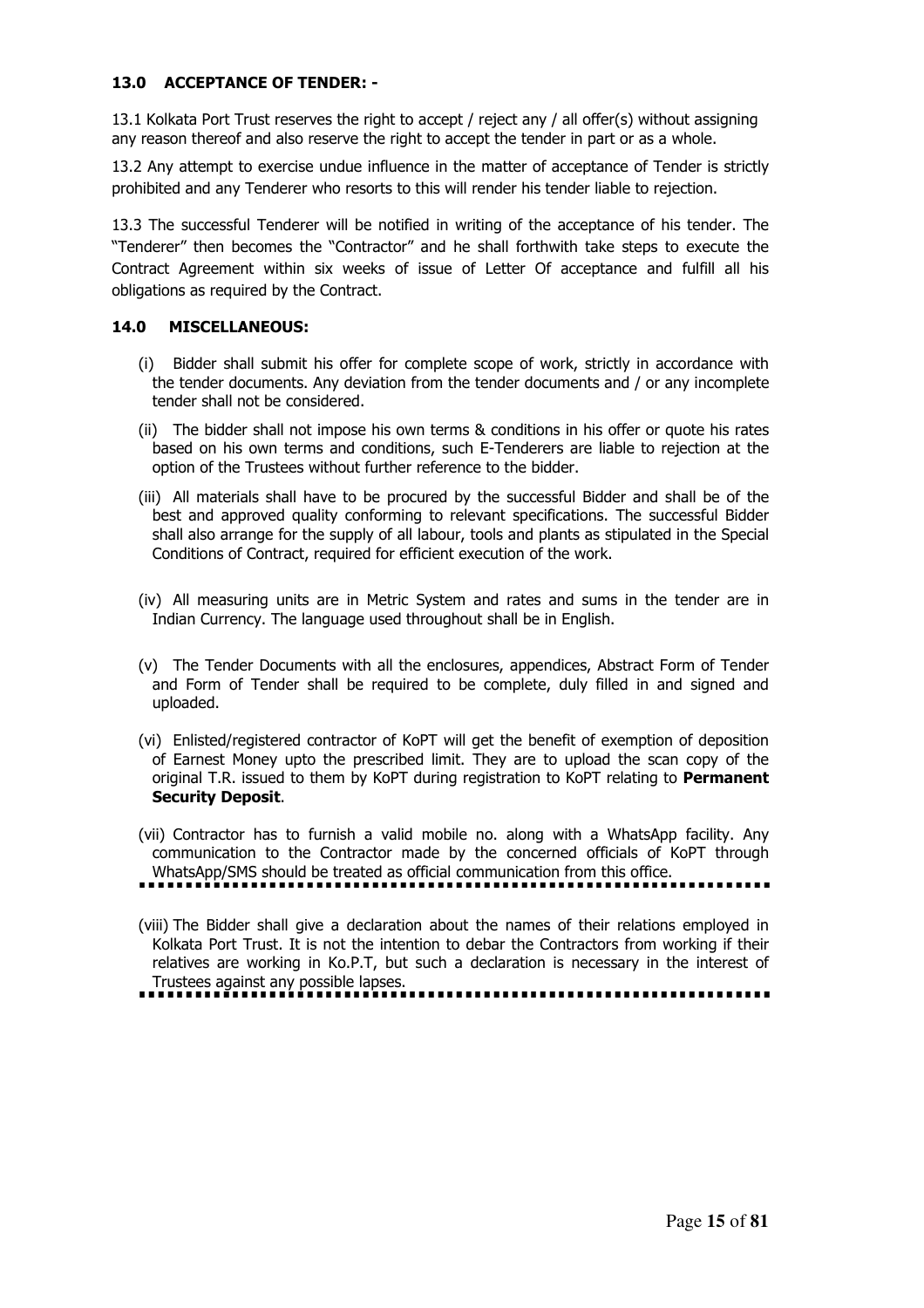### **SPECIAL CONDITIONS OF CONTRACT**

**E-TENDER FOR Pumping out of stagnated water from any location (both inside and outside dock area, under K.P Docks as and when required for a period of one year from the date of work order.** 

These provisions though given in a separate section are part of the tender documents which must be read as a whole, the various sections being complementary to one another and are to be taken as mutually explanatory. These provisions shall be read in conjunction with the other parts of the tender documents viz. General Conditions of Contract, Notice Inviting E-Tenders, and Instructions to Bidder, Particular Specifications, Drawings, Bill of Quantities and other documents forming part of the Contract. In case of any discrepancy or ambiguity in the documents, the order of precedence of the documents as stated below will apply. In particular, these provisions will over ride those in the General Conditions provided there is discrepancy between them.

#### **2.0 CORRELATION AND ORDER OF PRECEDENCE OF TENDER DOCUMENTS:**

If the stipulations in the various tender documents be found to be at variance in any respect, one will override others (but only to the extent these are at variance) in the order of precedence as given in the list below, i.e. any particular item in the list will take precedence over all those placed lower down in the list.

- Order letter.
- Bill of Quantities.
- Drawings.
- Particular Specifications of work.
- Special Conditions of Contract.
- General Conditions of Contract.

In case of any dispute, question or difference either during the execution of the work or any other time as to any matter or thing connected with or arising out of this Contract, the decision of the Chief Engineer, Kolkata Port Trust, thereon shall be final and binding upon all parties.

#### **3.0 SCOPE OF WORK:**

The work mainly comprises of **Supply of unskilled labour at any location (both inside and outside dock area) for different miscellaneous works (non-measurable) under K.P. Docks as and when required and as directed for one year from the date of placement of work order.** at K.P. Docks and any other work and all other works as per specifications as set forth in the Bill of Quantities, including all appurtenant works together with additional or varied works, Trustees General Conditions of Contract and Special Conditions of Contract which may thereafter be required in accordance with Clause 7 of General Conditions of Contract and as per the direction and up to the satisfaction of the Engineer-in-Charge for successful completion of the work. The intending tenderer shall inspect the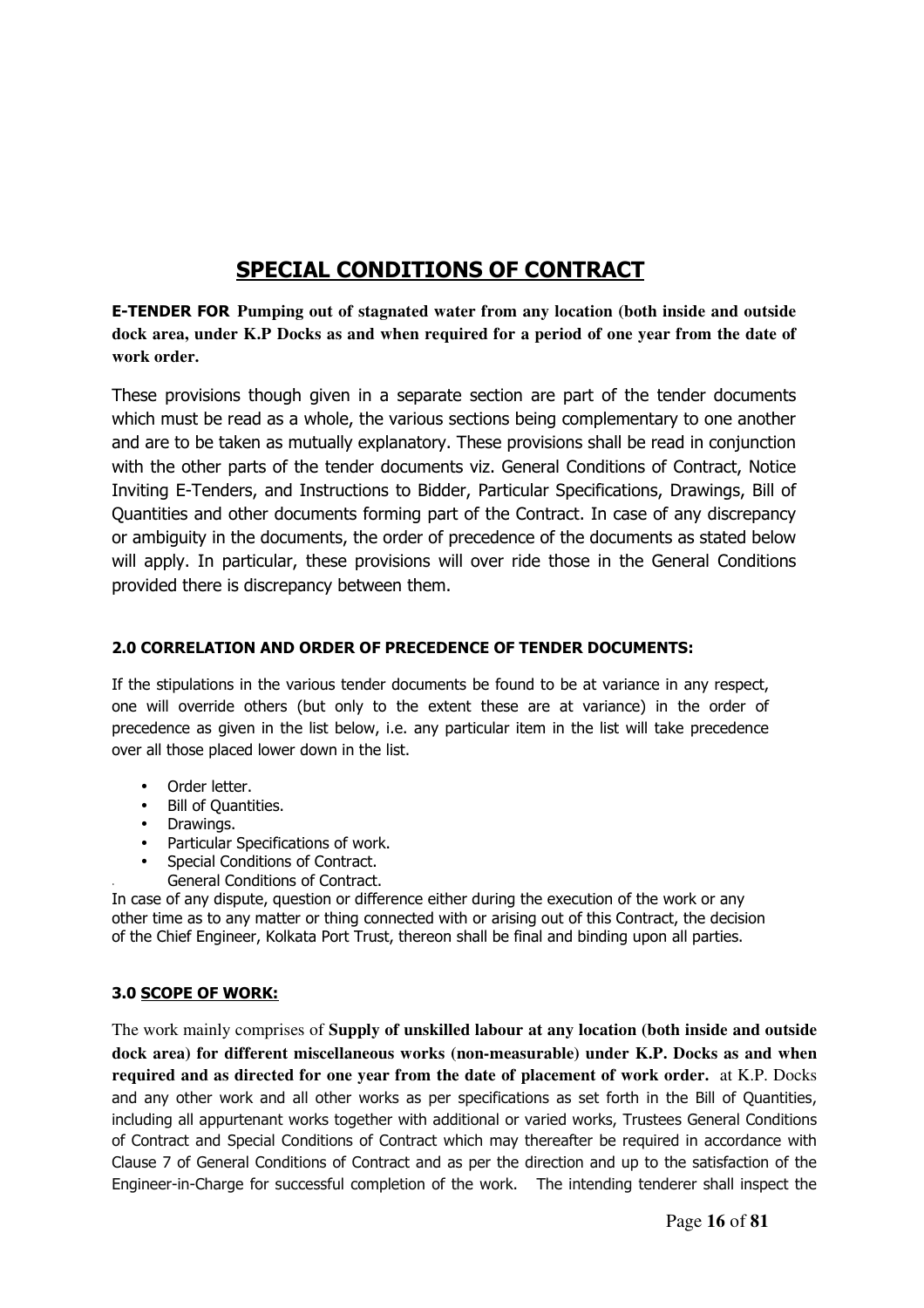site of work in consultation with the **Superintending Engineer, (KPD)** and acquaint himself with the nature of work before preparing his tender. His attention is drawn to **Clause No. 3.1** of the General Conditions of Contract in this regard. No excuse on ignorance as to the site conditions, availability of space for storing materials and approaches to site etc., will be entertained.

a) Provide all materials, supervision, services and other tools and plants, transportation, water supply, temporary drainage, dewatering of surface, necessary approaches, temporary fencing and temporary lighting as required for safety and work purposes etc.

b) Prepare and submit for review and assessment to the Engineer how the work is actually going to be done.

c) The Contractor shall at all time carry out work in a manner creating least interference to existing services while consistent with the satisfactory execution of the same. The Contractor shall execute the work in accordance with the direction of the Engineer-In-Charge and maintain during the execution of the work, a passage for traffic along a part of the existing carriage way.

d)

#### **4.0 LOCATION:**

Any location (both inside and outside Dock area) under K.P.Docks as and when required for a

period of one year from the date of Work Order.

#### **5.0 ACCESS TO THE SITE:**

- (a) By Road: C.G.R Road
- (b) By Rail: Kidder pore Station

#### 6) Work Site:

The work site and its surrounding before submission of the tender, so that due consideration is given to the local conditions at site. The intending tenderer should contact **Superintending Engineer (KPD), Kolkata: 700043** to make the site inspection along with his representative. The work site is located **Any location (both inside and outside Dock area) under K.P.Docks under KDS**.

Tenderer must visit

#### **7. INSPECTION OF SITE:**

The Bidder shall inspect the site of work and thoroughly familiarise himself with the nature of work, site conditions, and access to the site and location before submission of the tender. He should contact the Superintending Engineer **(**(KPD) **at his office at** 51, C. G. R. Road, KPD, Kidder pore Dock Kolkata 700043 for collecting information about the site before submission of the tender. No excuse will be entertained afterwards on the above ground. In case any part of the site cannot be handed over to the successful Bidder in time, no compensation for loss of labour or any other cause nor any claim will be entertained by the Trustees. Suitable extension of time shall, however, be granted to the successful Bidder on that ground if applied for.

#### **8. SITE CONDITIONS & METHOD OF WORK:**

The work site is MM Division and Lock entrance restroon/Godown at Leading jetty, K.P Docks **of SYAMA PRASAD MOOKERJEE PORT**, **KOLKATA,** the contractor shall take adequate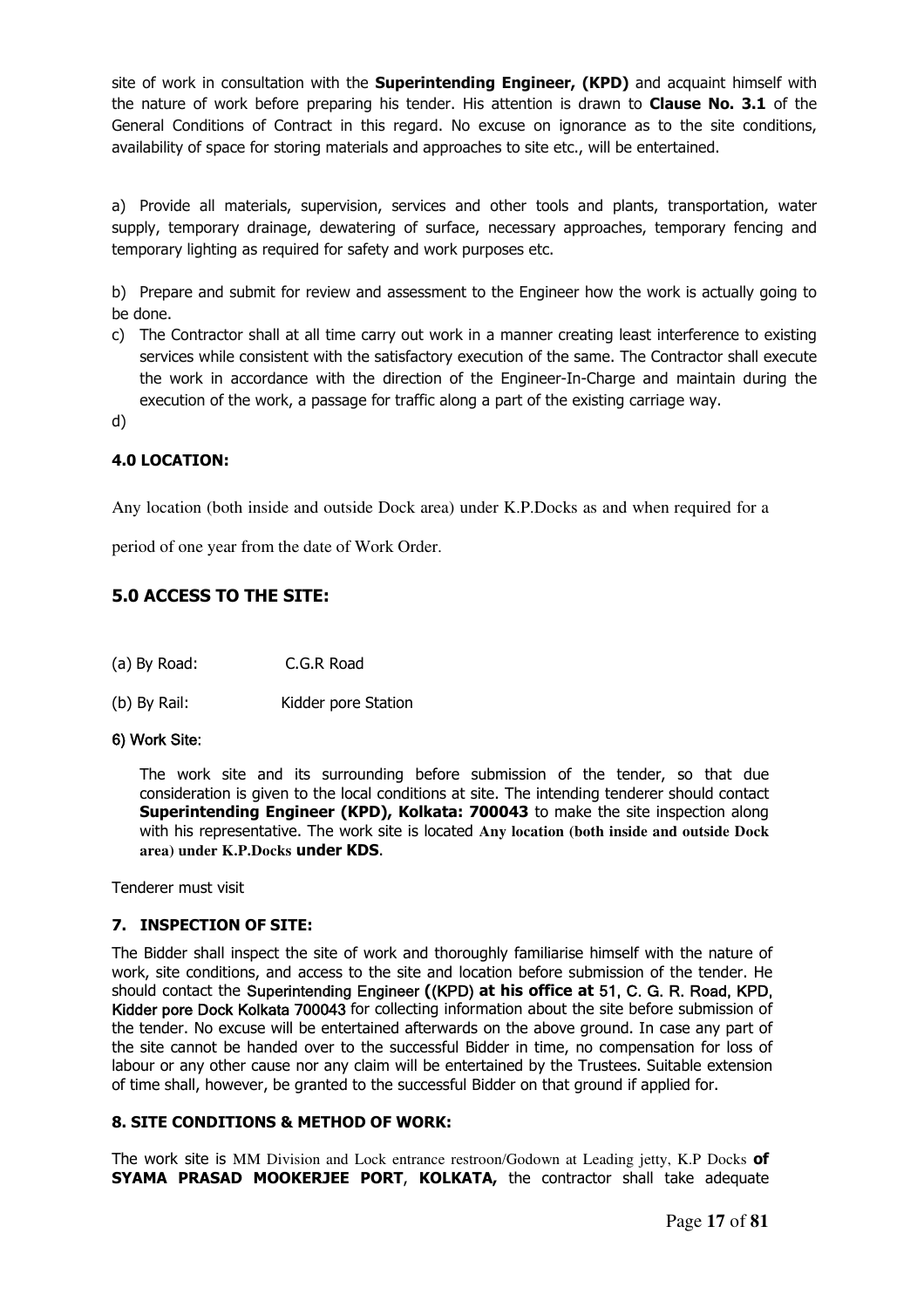measures so as to execute the work with due regard to the above. The cost of which shall have to be included in the quoted rates.

Further, if so required by the Engineer in the interests of normal working of the Port, it is found necessary to shift / suspend some construction activity for some duration, this shall be done in compliance with the instructions of the Engineer and as per relevant clause of the G.C.C. The bidder shall consider all the above points while quoting as no separate claim for idle charges towards labour, material will be considered for payment.

Proper care should be taken to provide adequate protection to the existing structures and cables (telephone, computer, etc) all such installations against any damage at the Contractor's risk and expense. Any damage / defect to existing structures arising due to the faulty execution of the work shall have to be rectified forthwith as directed to the satisfaction of the Engineer, without charging extra.

#### **9. TIME OF COMPLETION**

The work is required to be completed within 12 **(Twelve) months** from the date of placement of work order/LOI.

#### 10. Sufficiency of Tender:

i) The tender drawings and all data / information as furnished herein or inspected and / or collected by the tenderer for the purpose of the work should be properly assessed, interpolated or utilised in his offer at his own responsibility and KoPT does not guarantee sufficiency or adequacy of the data / information so supplied to him or collected or understood by the tenderer.

ii) The Contractor shall be deemed to have satisfied himself before tendering as to the correctness and sufficiency of his tender for the works and of the rates stated in the priced Bill of Quantities and the rates shall cover all his obligations under the contract and all matters and things necessary for the proper construction, completion, commissioning and maintenance of the work.

iii) In case rate of particular item is printed erroneously in B.O.Q., the rate stated in the schedule of rates will prevail over the rate misprinted in B.O.Q.

#### 11. Accessibility for Checking and Supervision.

The engaged Contractor is to provide necessary arrangement for free access to the KoPT officer's and personnel for supervision and checking of the subject work at his own cost.

#### 12. Responsibility of the Contractor for methodology of works:

i) The Contractor shall be solely responsible for the methodology and detailed working for the whole of the works, keeping in mind the site conditions and shall supply to the Engineer such particulars thereof as he may require from time to time.

ii) The Contractor shall submit within the time stipulated by the Engineer in writing, the details of actual methods that would be adopted by the Contractor for the execution of each item of the work supported by necessary details.

iii) Approval, for the Drawings and sketches, if necessary including those of the plant and machinery that would be used, their locations, arrangements for conveying and handling materials etc., should be obtained from the Engineer well in advance for starting each item of work. The Engineer reserves the right to suggest modifications or make concrete changes in the methods proposed by the Contractor whether accepted previously or not at any stage of the work, to obtain the desired accuracy, quality and progress of the work, which will be final and binding on the Contractor.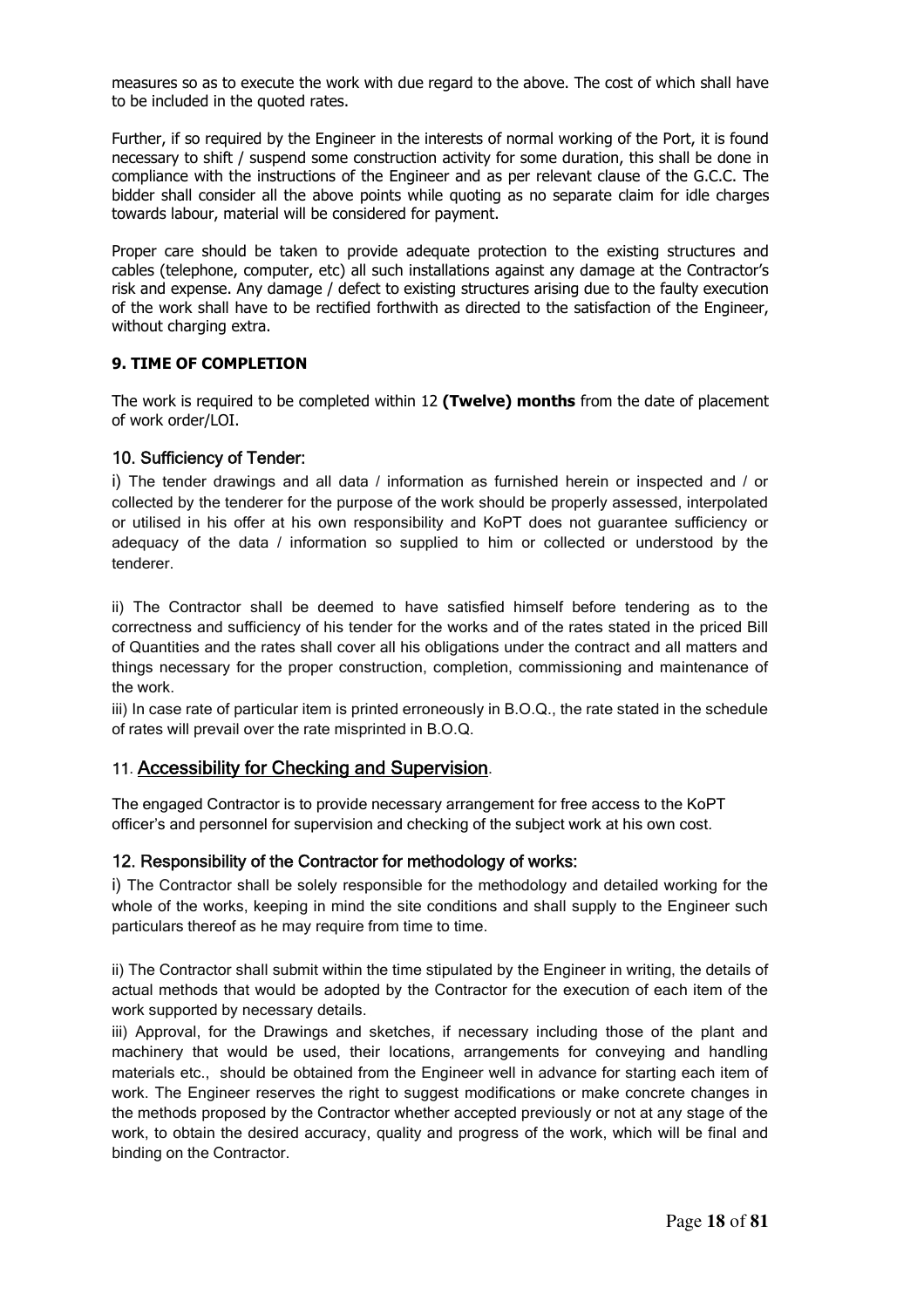#### 13) Quality Control: -

Quality control is an essential part in the construction of and must be based on proper objective and qualitative measurement. The Contractor will have the full responsibility for quality control and delivering the acceptable quality in the field. Regular appraisal of the quality control to the Engineer should be made for effecting improvements in the construction techniques to ensure satisfactory quality of work.

The quality control function shall include but not be limited to the following items.

#### 14) Sampling and Testing of Construction Materials:

Essentially to be carried out on the materials brought to site for construction work unless permitted otherwise by the Engineer.

#### 15) Sampling and Testing of work at various stages of construction:

Essentially to be carried out at National Test House, Kolkata or from any Govt. approved organization, unless permitted otherwise by the Engineer at the cost of the Contractor.

#### 16. Temporary Works:

The successful tenderer shall allow for providing labour and materials for the construction and removal of all temporary works, e.g. site office, site store, scaffolding, fencing lighting; watching, tube well and pipe lines etc. required for constructional purpose as well as for drinking water purpose of contractor's men, water supply, vats, platform, etc. as may be necessary for the successful execution, completion and maintenance of works without any extra cost to the Trustees and the rates should be quoted accordingly. No rent shall, however, be charged to the contractor for construction/erection of such temporary sheds and structures.

#### 17. Plant & Constructional Equipment:

The contractor shall supply his tools, plants and constructional equipment's within his quoted rates. A list of plant as intended to be employed by the tenderers in this construction must be furnished with full details along with the tender.

#### 18. Contract Price:

The "Contract Price" for this contract means the sum named in the tender subject to such additions thereto, deductions there from or reductions due to supply of any materials by the Trustees' as provided for in the Contract.

#### 19. Setting out of work and initial measurements:

The Engineer shall provide the initial reference and Bench Mark for the setting out of work. It will be the contractor's responsibility to set out the work accurately and get them checked by the Engineer. The Contractor shall provide at his own expense all necessary instruments, staff and labour for the checking of the survey.

The Contractor shall be responsible for the true setting out of the work and for the correctness of all dimensions, levels, lines, positions and alignment. Any error in any part of the works shall be rectified by the Contractor at his own cost. The Contractor would set up inspection facilities at Site at his own cost.

#### **20. PARTICULARS OF EXISTING WORKS:**

Such information as maybe given in the specification as to the existing features and works other than those now under construction as part of "Kolkata Port Trust" given without warranty of accuracy and neither the Trustees nor the Engineer will be liable for any discrepancies therein.

#### **21. SAFETY MEASURES:**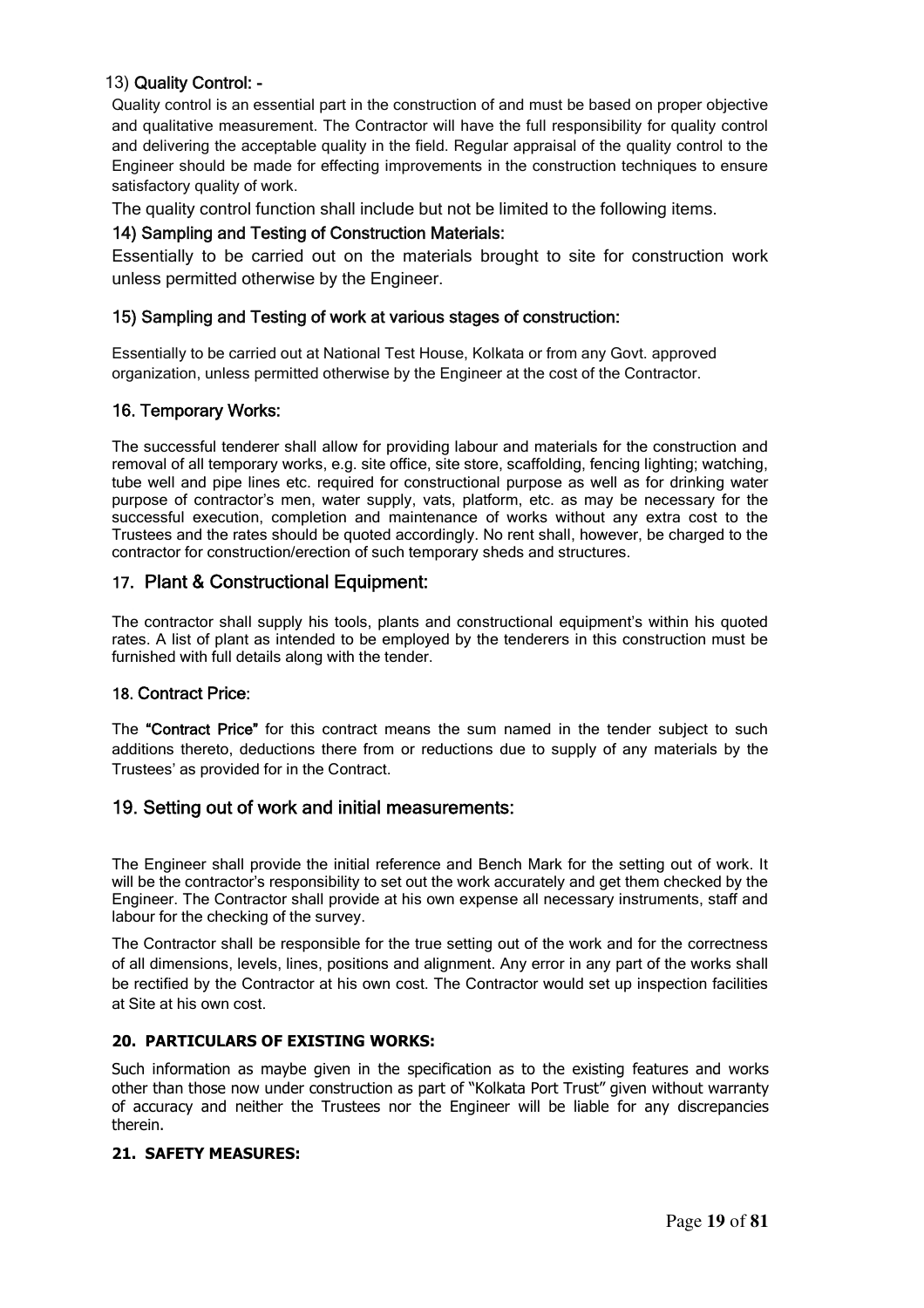The contractor shall adhere to safe construction practice, guard against hazardous and unsafe working conditions and follow all safety precautions for prevention of injury or accidents and safeguarding life and property. The contractor shall comply with relevant provisions of Dock Workers (Safety, Health and Welfare) Act – 1986 and Dock Workers (Safety, Health and Welfare) Regulation – 1990 and Safety Officer of the Trustees or Safety Inspectors shall be afforded all facilities for inspection of the works, tools, plant, machineries, equipment's etc. wherever so

required. The contractor shall further comply with any instruction issued by the Engineer, Trustees' Safety Officer, Safety Inspector in regards to safety which may relate to temporary, enabling or permanent works, working of tools, plants, machineries, equipment's, means of access or any other aspect.

The contractor shall provide all necessary first aid measures, rescue and life saving equipment to be available in proper condition.

The contractor shall provide PPE's (Personal Protective Equipment's) such as, helmet, safety shoe etc. to all workers and shall also provide job specific PPE's e.g. safety belts for working at heights; protective face and eye shield, goggles, hand gloves for welding / gas cutting works; protective foot wear and gloves for hot works; facemasks, gloves and overalls for painting works, mixing and handling materials etc , as directed by the Engineer.

All safety rules shall be strictly followed while working on live electrical systems or installations as stipulated in the relevant safety codes.

Use of hoisting machines and tackles including their attachments, construction tools, machineries and equipment's shall comply to the relevant safety codes.

Before allowing workers in sewers, manholes, any duct or covered channel etc, the manhole covers shall have to be kept open and ventilated at least one hour in advance and necessary safety torches / lamps should be inserted first before allowing entry to the worker. Suitable hand gloves and other safety gear will be provided to the worker during handling / removing of slushes / sludge etc. without any extra cost. The contractor shall adopt all the above safety measures at his own cost.

The successful bidder shall also ensure that –

- (i) No damage is caused to plants and vegetations unless the same is required for execution of the project proper.
- (ii) The work shall not pollute any source of water / land / air surrounding the work site so as to affect adversely the quality or appearance thereof or cause injury or death to animal and plant life.
- (iii) His office & labour hutment etc. shall be maintained in a clean and hygienic condition throughout the period of their use and different effluents of the labour hutment shall have to be disposed off suitably.

#### **22. HOLIDAY OR SUNDAY WORK:**

Subject to provisions in local Acts and any statutes of the State, the Contractor shall arrange for working on Holidays and Sundays whenever so desired by the Engineer to expedite progress and complete the works in time.

The Contractor shall not be entitled to any additional payment for taking up works on Holidays and Sundays.

#### **23. POWER SUPPLY:**

If available and if required, suitable power supply may be arranged by the Trustees on chargeable basis from the nearest existing supply point of the site of work on receipt of request letter from the Contractor to that effect. All necessary arrangements for the distribution at site will have to be made by the Contractor at his own cost as approved by the Trustees' Plant and Equipment Division.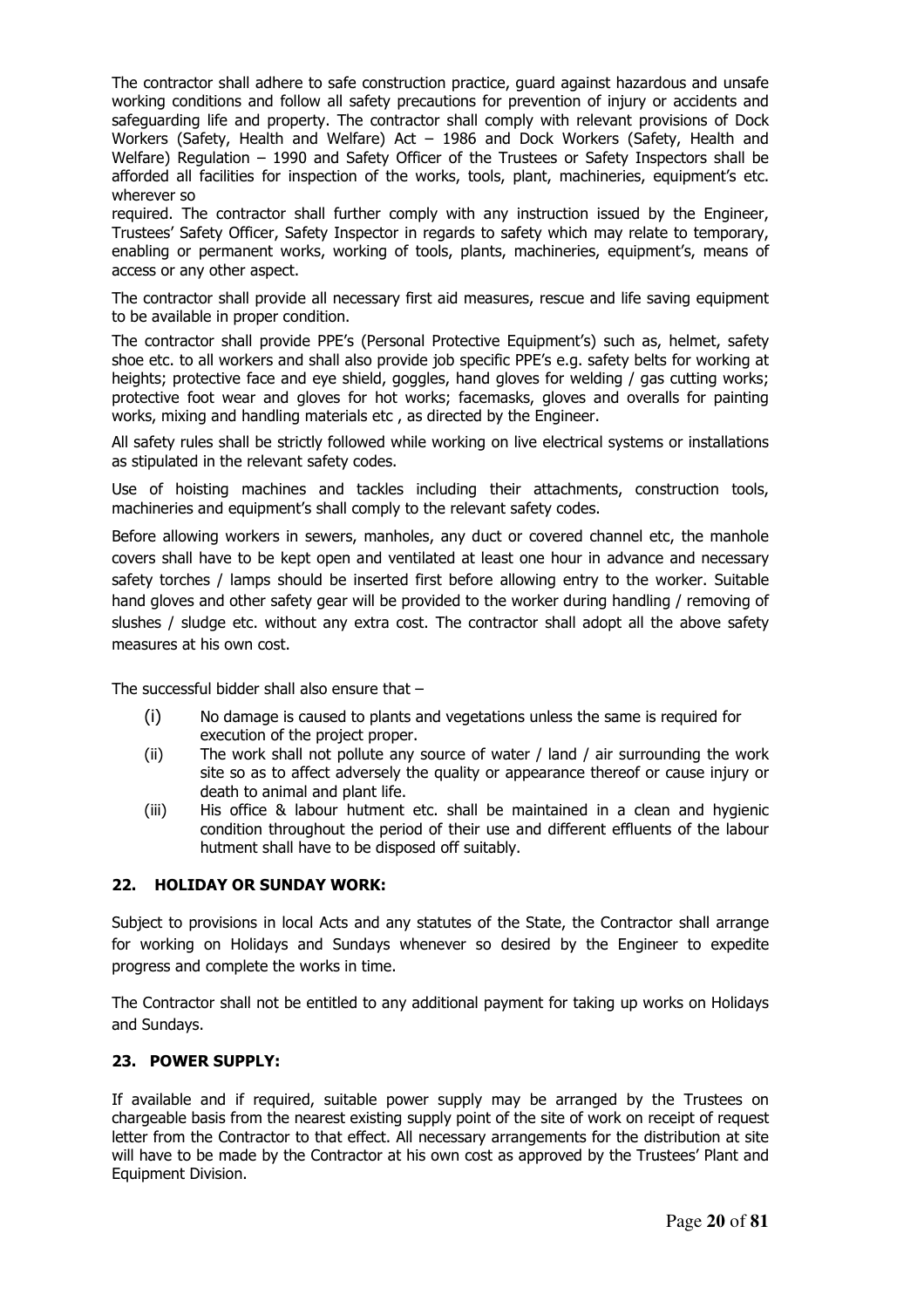Charges for consumption of power shall be periodically recovered from the Contractor's Bill at the rates of KoPT as prevalent & amended from time to time. The Trustees do not guarantee uninterrupted power supply from the above sources and Contractor shall not be compensated for any delay in providing / irregularity of power supply. The Contractor shall have to arrange for the supply of power at his own cost during such periods.

#### **24. WATER:**

The Contractor will arrange for supply of water both for drinking and for construction purposes. However, on written request from the Contractor, water for drinking and for construction purposes may be made available from the exiting water line of the Trustees at a point near the site of work. The contractor will have to arrange for laying pipelines, as necessary, as per approval of the Engineer or his representative, for storing and distributing the same to the work point at his own cost.

i) Under no circumstances, the contractor would be allowed to use such drinking water for constructional works.

#### **25. KEEPING THE SITE AND WORKING AREA CLEAR:**

The Contractor shall at all times keep the site and working areas free from all surplus materials, rubbish and offensive matter all of which shall be disposed off in a manner to be approved by the Engineer's Representative. As the works will be carried out mainly inside of operational buildings of KoPT the Contractor has to make necessary arrangement to clear the rubbishes etc. from the buildings, at the end of day's work at his own cost & risk.

#### 26. Protection of existing services:

The contractor must pay full attention to the fact that the existing service facilities for users are not distributed at any time due to storing of materials and rubbish and take every precaution to keep the entrance passage clear if the same are being used by the laborers.

The contractor shall be held liable for all damage and interference to the existing service, caused by him in execution of works. Should any damage be done to the existing services, in general, the contractor shall make good the same and any further work considered necessary by the Engineer's representative without any delay otherwise the cost of such repairing shall be recovered for his running bill for which Engineer's decision shall be final and binding.

#### 27. Cleaning during execution and after completion:

On completion of the works the contractor shall reinstate and make good at his own expense any property or land which might have been disturbed and/or damaged by his works. He should also clean the site as required during execution and fully clear the site after completion of all the works.

The contractor shall forward any usable materials found during the course of construction at the work site or its vicinity to KoPT stores/yards, dispose off the debris beyond the port area all at his own expenses by his own transport and labour and clean out all part of the work and leave everything clean and tidy to the entire satisfaction of the Engineer.

#### **28. Discrepancies in contract documents**

The several documents forming the contract shall be taken as mutually explanatory of one another and in case of discrepancies; the Specifications and Bill of Quantities shall prevail over signed drawings. Technical Specifications and other particulars shall prevail over Standard Specifications and Special Conditions of Contract shall prevail over the General Conditions. The Engineer's decision on this matter however, shall be final and binding and the Tenderers attention is drawn to clause 4.3 of the General Conditions of Contract in this respect. The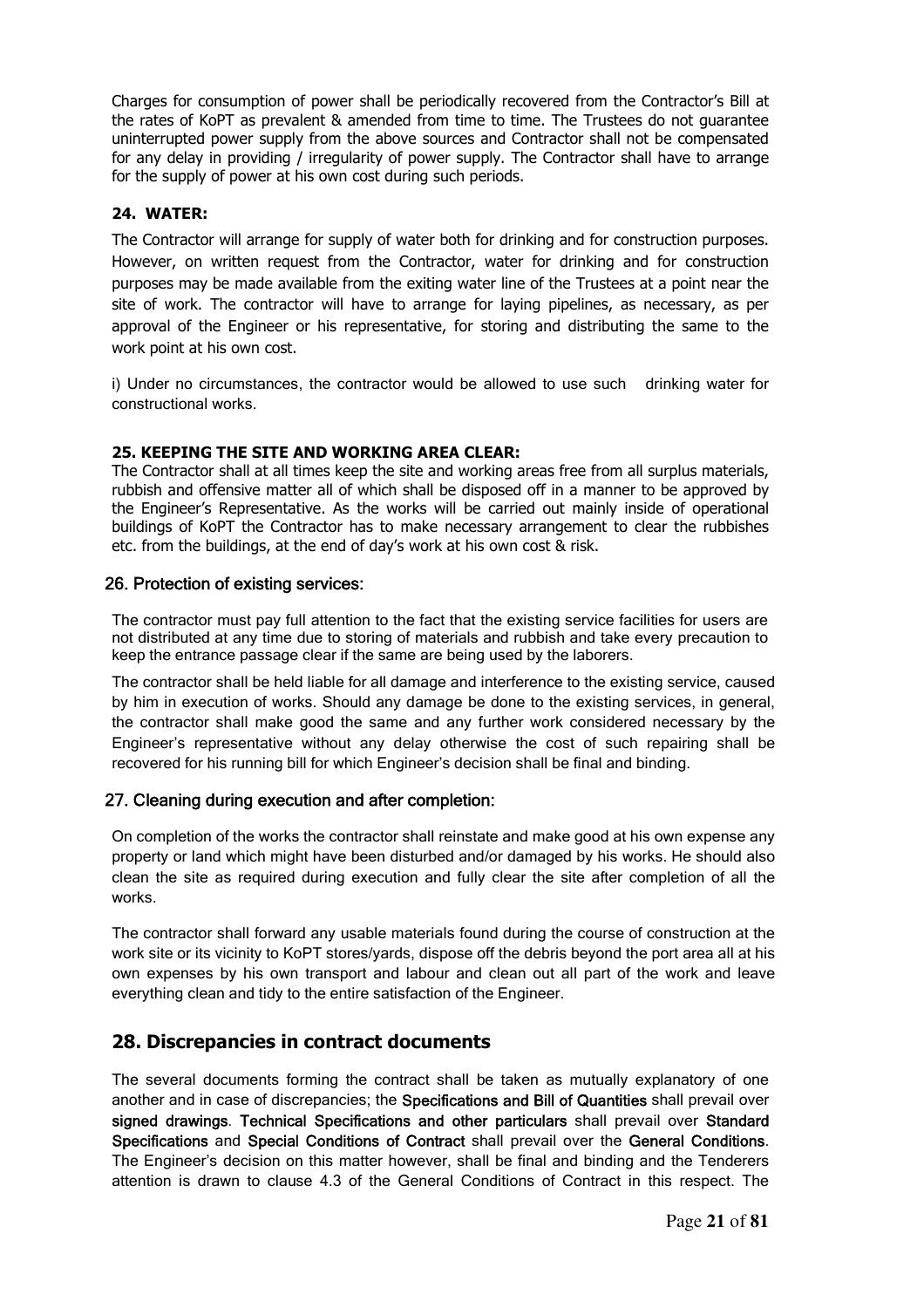execution of work shall conform minutely to the approved and assigned drawings and specification and any other details drawings which shall be provided/duly approved by the Engineer during the progress of the work as to such other drawings those have formed part of the contract documents.

#### **29. METHOD OF MEASUREMENT:**

Unless otherwise specified in the Particular Specifications and Bill of Quantities, the work shall be measured according to the current P.W.D.'s (Building, S&P & Road) Schedule of Rates (2014), Govt. of West Bengal and analysed rate. For details of measurement not covered by the above S.P.-27 1987 of B.I.S. shall be referred to.

#### **30. ON ACCOUNT PAYMENT:**

On account payment to the Contractor shall be arranged as and when required at the discretion of the Engineer on the basis of measurements of completed works at the quoted rates in the Bill of Quantities. The terms of payment shall be in accordance with Clause-6 of the General Conditions of Contract. The Bills should be submitted by the contractor in quadruplicate to the Office of the respective Superintending Engineer (KPD.) with necessary documents in original.

Subject to the availability and feasibility of system, KoPT may make payment directly to the contractor's designated bank account. For this purpose, the contractor will have to indicate (i) name of bank (ii) branch name (iii) branch code and (iv) designated account number in the "Abstract Form of Tender". In case payment is made directly through bank, the contractor may be required to submit a pre-receipt as per instruction of KoPT. An amount of Cess calculated at the rate of 1% of the billed amount shall be progressively recovered from each running bill as well as from the final bill of the contractor for onward transmission of the same by the appropriate authority. Other statutory deductions will also be made as applicable at the time of payment.

#### **31. MATERIALS:**

It will be the responsibility of the contractor to make timely procurement of all materials for both temporary and permanent works required in accordance with the Bill of Quantities or for any extra/additional work required as per the directions of the Engineer. The contractor shall procure cement, reinforcement steel and other materials from manufacturers approved by the Engineer.

The contractor will be allowed to take away surplus materials on completion of the work, subject to Engineer's verification of contractor's records of entry and consumption of materials in the works.

#### **32. TESTING OF MATERIALS:**

The Contractor shall undertake all field tests and laboratory tests for all such materials and workmanships as directed by the Engineer or his representative at his own cost.

The samples shall be taken for test jointly by the representatives of the Engineer and the contractor at the worksite and tested /sent to a Govt. registered laboratory or Institutional laboratory as may be decided by the Engineer for testing. In case of field test, the contractor shall undertake the test by his own testing equipment's or by any approved agency in presence of the representatives of the Engineer and the contractor at the worksite. All the testing charges and all incidental charges like packaging and transporting the test samples, equipment's etc. shall be borne by the Contractor.

#### **33. LABOUR, TOOLS & PLANTS:**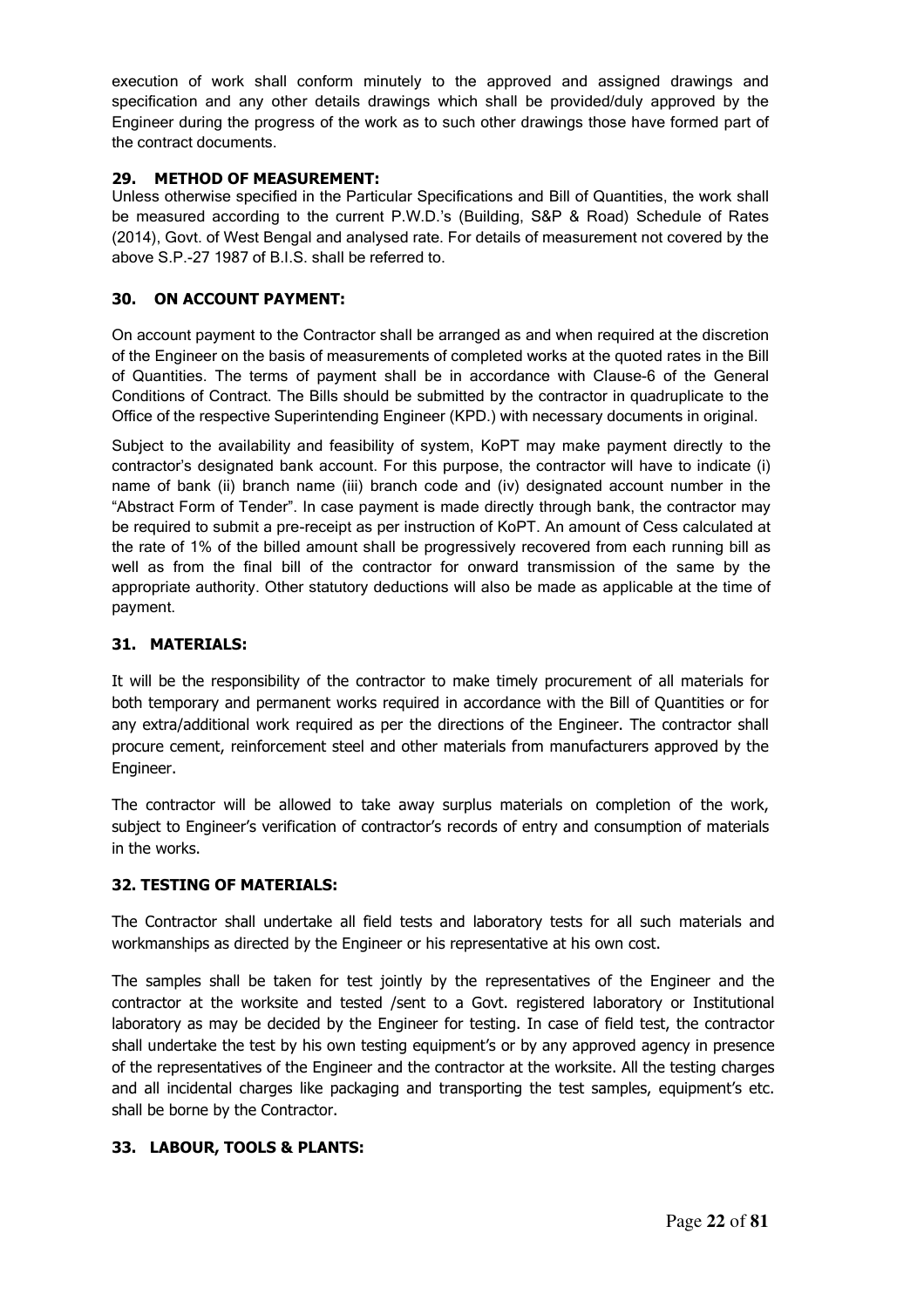The Contractor shall supply all necessary labour, tools and plants required for satisfactory execution of the work.

#### **34. CONTRACT LABOUR LAWS:**

The contractor shall be required to comply with the Minimum wages Acts 1948, Employees Liability Act, 1938, Industrial Disputes Act, 1947, and The Contract Labour (Regulation and Abolition) Act, 1970, or statuary amendments and the modifications thereof, any other laws relating thereto and the rules made there under from time to time. Payment to the labourers to be made as per the acts fixed by Chief Labour Commissioner (Central) and revision from time to time.

 It will be the duty of the contractor to abide by the provisions of the Act. Ordinances, Rules, Regulations, Byelaws and Procedures as are lawfully necessary in the execution of the works. The contractor will be fully responsible for any delay/damage etc. and keep the Engineer indemnified against all penalties and liabilities of any kind for noncompliance or infringement of such Acts, Ordinances, Rules, Regulations By-laws and Procedures. The contractor shall indemnify the KoPT against payment to be made under or for the observance of the laws aforesaid without prejudice to his right to claim indemnity from his subcontractor.

The aforesaid regulations shall be deemed to be a part of this contract and any breach thereof shall be deemed to be a Breach of Contract. It will be obligatory on the part of Contractor to obtain necessary Labour Licence from the Competent Authority for deploying requisite Nos. of labours in the work and submit to the Engineer-In-Charge prior to commencement of the work.

The contractor shall also be required to comply regarding 'Workmen Compensation Act, 1923 as amended by Amendment Act No.65 of 1976'

In addition to the above, the Personal Injuries (Compensation Insurance) Act, 1963 and any modifications thereof and rules made there under from time to time. The contractor shall take into account all the above said financial liabilities in his quoted rates and nothing extra, whatsoever, shall be payable to him on this account.

Miscellaneous Provision and EPF Act 1952 and as amended from time to time.

The Contractor shall indicate maximum number of workmen to be engaged on any day for execution of the work in the appropriate place in the ABSTRACT FORM OF TENDER & he shall have to obtain a regular /permanent license as per sec12(1) of the Contract Labour Act.

Further, whenever a contract work has commenced or completed, the contractor has to intimate the same to the Assistant Labour Commissioner (Central) /labour Enforcement Officer (Central) in Form IV-A , within 15 days of such commencement or completion.

The contractor has to obtain a certificate of registration under "Building & Other Construction Workers (Regulation of Employment & Conditions of Service) Act-1996 and Central Rule 1998 and his rate shall include a cess payable @ 1 % of the cost of construction as applicable under "Building & Other Construction Workers Welfare Cess Act -1996 & Welfare Cess Rules 1998.

The contractor has to arrange for displaying the name of the Regional Labour Commissioner (Central) , Asst. Labour Commissioner (Central) & Labour Enforcement Officer (Central) at his worksite(s). The contractor shall inform the Principal Employer the date, time & venue of disbursement to be made by him to his workers.

The successful bidder shall also be required to put up a notice at the site of work mentioning the date, time & venue of disbursement to be made by him to his workers and he or his authorized representative shall have to be present during period of disbursement.

#### **35. COMPLIANCE WITH E.P.F, ESI & M. P. ACT:**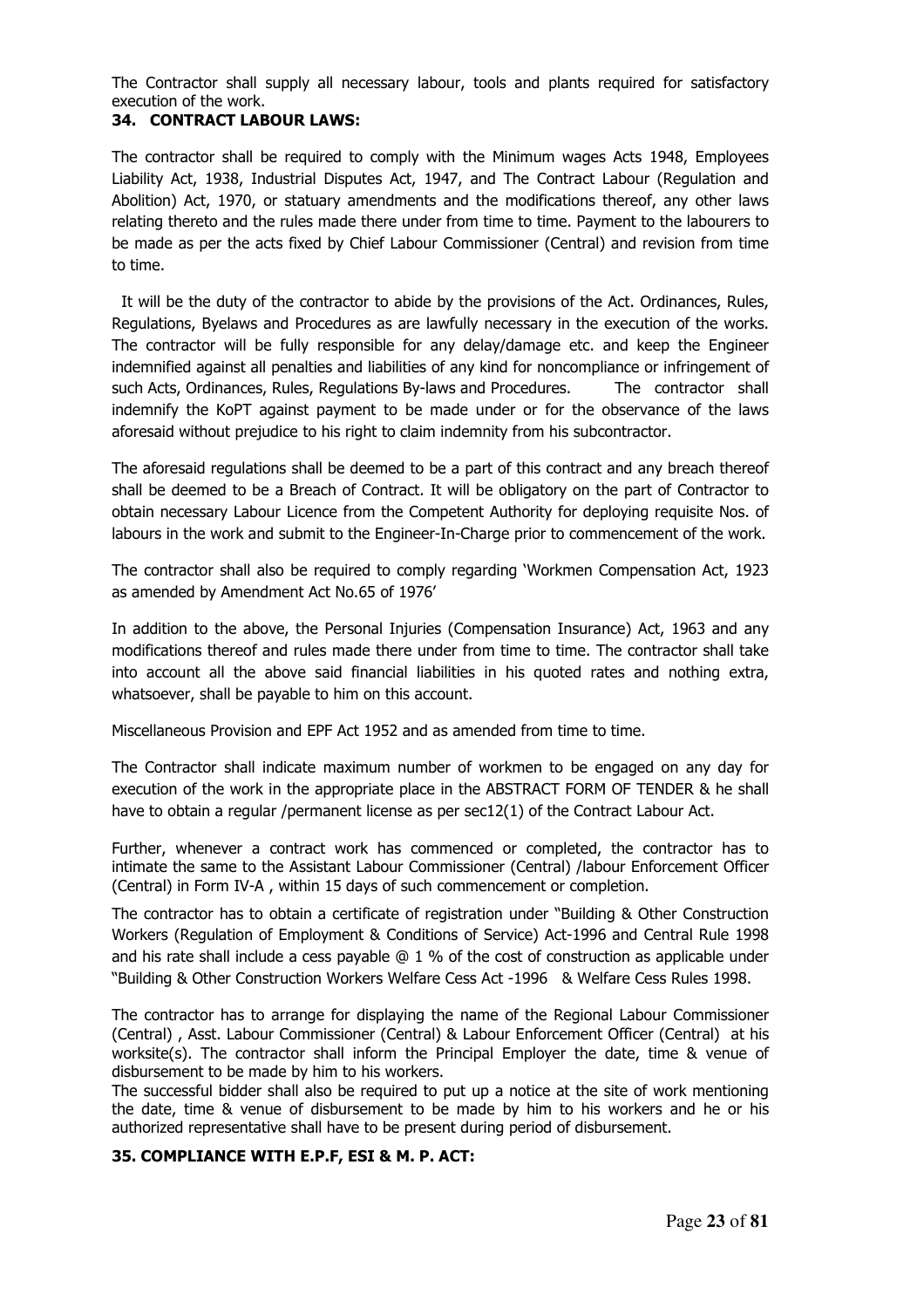The successful contractor will have to comply with provision of EPF, ESI& MP Act –1952 (along with amendments, if any), issued from time to time.

If asked for by the Employer, the contractor will be required to submit photocopy of all payment challans and produce the original for verification to the representative of the principal employer, i.e. **Superintending Engineer (KPD.)** 

#### **36. INDEMNIFICATION:**

The successful bidder shall be deemed to indemnify and keep indemnified the Trustees from and against all actions, claims, demands and liabilities whatsoever under and in respect of the breach of any of the provisions of any law, rules or regulations having the force of law, including but not limited to –

- a) The Minimum Wages Act, 1948.
- b) The Dock Workers (Regulation Of Employment) Act, 1948
- c) The Building And Other Construction Workers (Regulation of Employment & Conditions of Service) Act, 1996
- d) The Dock Workers' Safety, Health & Welfare Act , 1986
- e) The Payment of Wages Act, 1936.
- f) The Workmen's Compensation Act, 1923.
- g) The Employees Provident Fund Act, 1952.
- h) The Contract Labour (Regulation and Abolition) Act, 1970; Rules 1971.
- i) The Payment of Bonus Act, 1965.
- j) The Payment of Gratuity Act, 1972.
- k) The Equal Remuneration Act, 1976.
- l) The Employees State Insurance Act, 1948 & Employees State Insurance (Amendment) Act ,1989
- m) Child Labour (Prohibition and Regulation) Act, 1986.
- n) The Maternity Benefits Act 1961
- o) Interstate Migrant Workmen (Regulation Of Employment & Conditions Of Service) Act, 1979.
- p) Motor Vehicle Act, latest revision.

#### **37. TAXES :-**

The prices quoted shall be exclusive of any statutory levies and/or other charges levied by any Central/ State/local authorities which but excluding GST.GST will be paid by Kolkata Port Trust as extra on submission documents by the party.

Supplier/service provider must confirm that the GST amount charged in invoice is declared in its returns and payment of taxes is also made.

The Supplier/ Service Provider agrees to comply with all applicable GST laws, including GST acts ,rules, regulations, procedures, circulars & instructions there under applicable in India from time to time and to ensure that such compliance is done within the time prescribed under such laws. Supplier/Service Provider should ensure accurate transaction details, as required by GST laws, are timely uploaded in GSTN. In case there is any mismatch between the details so uploaded in GSTN by Supplier/ Service Provider and details available with SYAMA PRASAD MOOKERJEE PORT, KOLKATA, then payments to Supplier/Service Provider to the extent of GST relating to the invoices/s under mismatch may be retained from due payments till such time Kolkata Port Trust is not sure that accurate tax amount is finally reflected in the GSTN to KoPT's Account and is finally available to Kolkata Port Trust in terms of GST laws and that the credit of GST so taken by Kolkata Port Trust is not required to be reversed at a later date along with applicable interest.

Kolkata Port Trust has the right to recover monetary loss including interest and penalty suffered by it due to any non-compliance of tax laws by the supplier/service provider. Any loss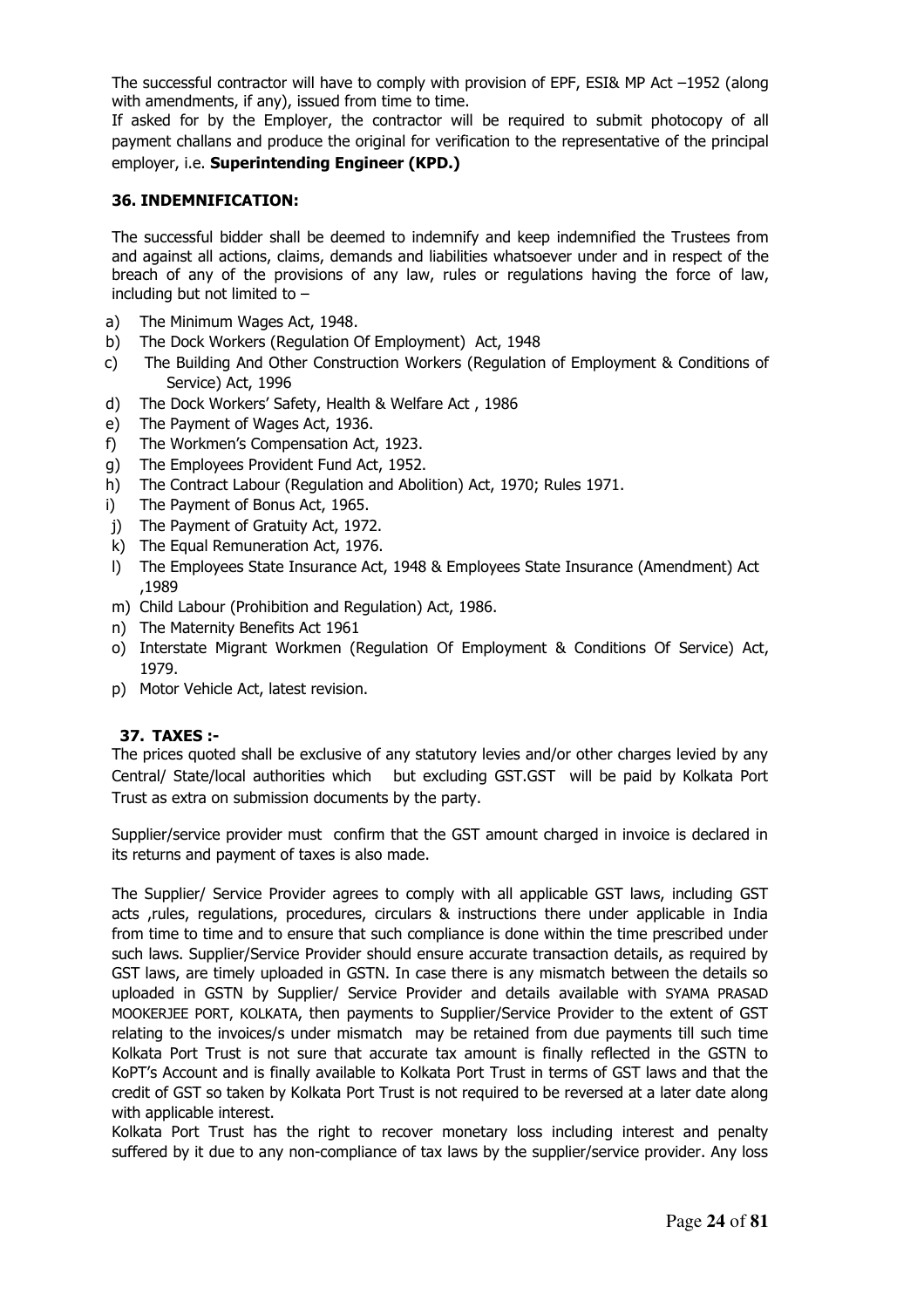of input tax credit to Kolkata Port Trust for the fault of supplier shall be recovered by Kolkata Port Trust by way of adjustment in the consideration payable.

Supplementary invoices/Debit note/credit note for price revisions to enable Kolkata Port Trust to claim tax benefit on the same shall be issued by you for a particular year before September of the succeeding Financial Year.

The purchase order/ work order shall be void, if at any point of time you are found be to a black listed dealer as per GSTN rating system and further no payment shall be entertained.

#### **38. SETTLEMENT OF DISPUTES:** [

If a dispute of any kind whatsoever arises between the Employer and the Contractor in connection with or arising out of the contract or the execution of the works, the same shall be dealt as per relevant provisions of the General Conditions of Contract.

#### **39. Contractor to execute Contract Agreement:**

The contractor after acceptance of his tender shall be required to enter into and execute a Contract Agreement **(More than Six Lac)** to be prepared in the form annexed to the General Conditions of Contract together with such modifications as may be necessary within one month from the date of placement of the order. The contractor shall have to submit copies in sextuplets of all documents; correspondence, connected papers etc. as detailed in the above from of Contract Agreement together with the instrument of Contract Agreement prepared on Non-Judicial stamped paper of requisite denomination having five more copies made on plain paper all at his own cost. The successful tenderer shall have to submit three sets of such Contract Agreement duly executed, sealed, signed and witnessed for execution by the Trustees. The other three sets shall be completed in all respects but not signed. If the successful tenderer or tenderers are a partnership concern, they will have to get Agreement signed by all the partners or by the partner who is authorized to sign for and on behalf of the other partners.

The contractor shall also comply with the requirements of Security Deposit for the due fulfilment of the contract. The blank proforma of tender documents shall be supplied in sextuplets to the successful tenderer free of charge for preparing the documents of the aforesaid Contract Agreement.

The successful tenderer shall have to copy out and prepare the documents of the Contract Agreement neatly and correctly **(More than Six Lac)**. The necessary amendments, corrections etc. (if any) have to be done at his own cost. The successful contractor shall be required to keep close co-ordination and liaison with the Traffic Manager's Department and the Chief Mechanical Engineer's Department while executing the works. The Superintending Engineer in charge of the construction will direct the representatives of the contractor to maintain liaison with different sections of the other departments and the contractor must keep the concerned Superintending Engineer of the Civil Engineering Department informed and/or posted with the programme contemplated with other departments. The Superintending Engineer of the Civil Engineering Department shall be nodal authority in all these co-ordination and / or liaison and all programmers must be vetted by him. In cases of exigencies, the contractor or his representatives may establish direct liaison/co-ordination but in all such case the Superintending Engineer should be informed promptly.

#### **40. Employment of Local Resources:**

The contractor shall pay special attention to engage the maximum possible number of local Engineer, other technical personnel, office workers; labourers (skilled, semiskilled, unskilled) both at site and in office, details of such recruitment etc. shall be submitted to the Engineer periodically or as and when called for.

#### **41. Calcutta Port Trust:**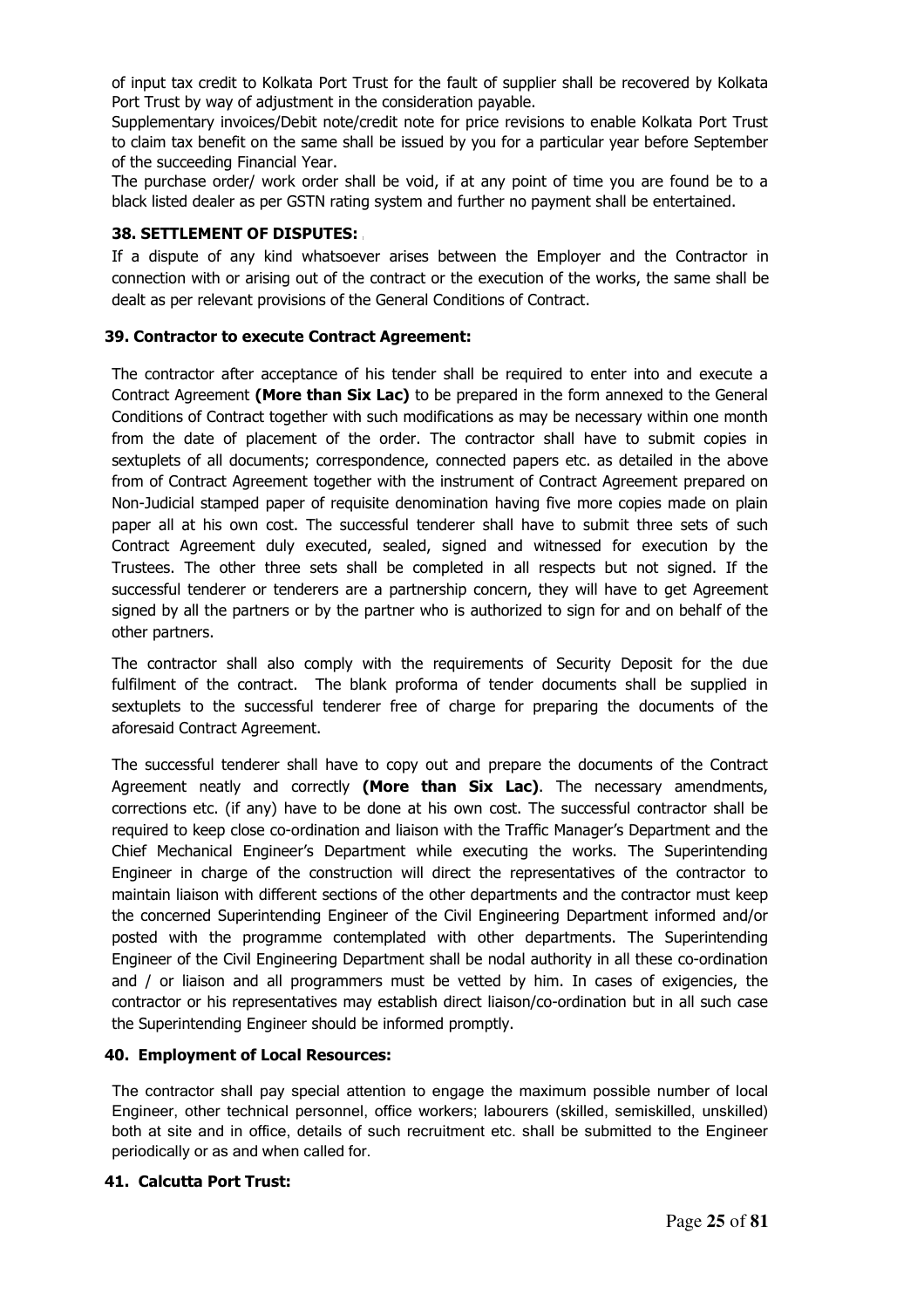The expression "CALCUTTA PORT TRUST/ KOLKATA PORT TRUST' appearing anywhere in the tender documents, shall be construed to read as "**SYAMA PRASAD MOOKERJEE PORT, KOLKATA**".

#### 42. Clarification of Bids:

To assist in the examination and comparison of Tenders, the Employer may, at his discretion, ask any Tenderer for clarification of his Tender, including breakdown of unit rates. The request for clarification and the response shall be in writing, but no change in the price or substance of the Tender shall be sought, offered, or permitted except as required to conform the correction of arithmetic errors discovered by the Employer in the evaluation of the Tenders. No Tenderer shall contact the Employer on any matter relating to his Tender from the time of the Tender opening to the time the contract is awarded. If the Tenderer wishes to bring additional information to the notice of the Employer, he should do so in writing. Any effort by the Tenderer to influence the Employer's Tender evaluation, Tender comparison or contract award decisions, may result in the rejection of his Tender.

#### **43. Workmen and Wages:**

The Contractor shall deliver, if ordered, a weekly return for all labour employed in writing in the requisite form as instructed by the Engineer or his representative.

The contractor shall have to engage sufficient number of technically qualified and skilled persons to supervise and execute the work **and this should be mentioned in the "Schedule-T" of the Contract.** 

#### **44. Rate for payment against extra Items:**

For any unforeseen work not covered under the Bill of Quantities and Condition of Contract, depending on contingent situation at site, if required for successful completion of the work, extra items have to be carried out by the Contractor. If those items are already available in Trustees' Schedule of rate, payment will be made on the basis of Trustees' Schedule of rate plus percentages offered/quoted above/below by the contractor, otherwise

- (i) The rate of payment of work involving labour & material shall be fixed on the following basis.
	- a) Cost of materials consumed including transport and wastage, plus
	- b) Cost of labour actually engaged in the works, plus
	- c) Taxes and Duties as applicable, plus
	- d) 16 % on the aggregate of (a) and (b) towards overhead, profit and cess.
- (ii) For any work involving only labour, rate of payment shall be fixed on cost of labour actually engaged in the work plus 11 % towards profit and cess.
- (iii) For only supply of any material at site, rate of payment shall be fixed on actual cost of material plus transport, loading & unloading (if any) plus 11 % towards profit and cess.

#### **45. Materials and Testing:**

The contractor shall make his own arrangement for supplying all materials at site. Materials supplied by the contractor shall essentially conform to the relevant Indian Standard. Materials thus supplied shall be subject to testing by the Engineer at his discretion. Contractor shall make all arrangement for collection of samples, transportation of such samples and depositing them with the test laboratory as directed by the Engineer and also to deposit with the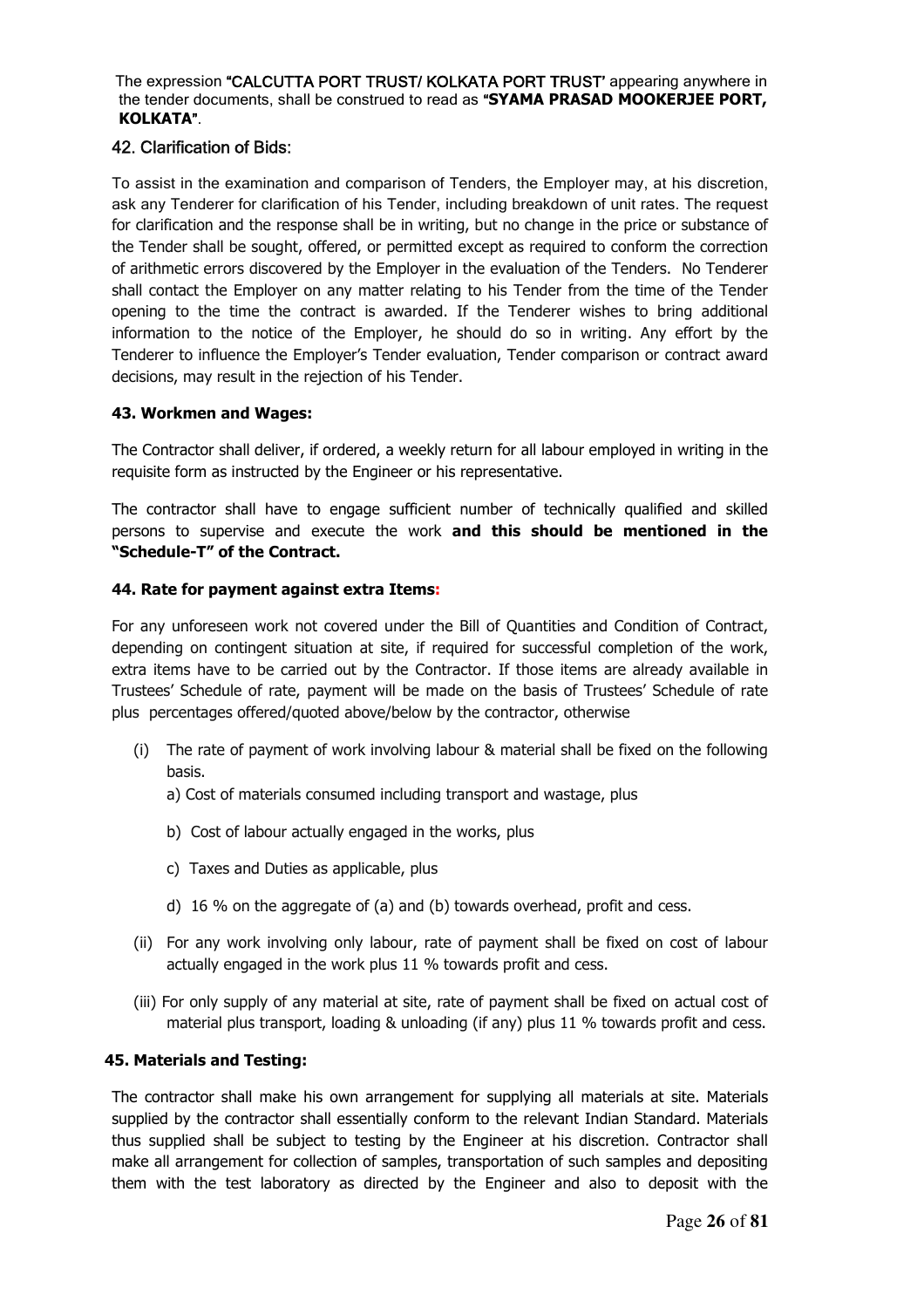necessary laboratory charges for testing. Cost of such testing will be entirely borne by the contractor unless otherwise stated in the B.O.Q. In the event of material being found substandard, the contractor shall arrange for immediate removal of such materials from the work site at his cost.

#### **46**. **Disparity in quoted rate/amount.**

 If there is any disparity between the quoted rate in percentage and the Tender Amount, the rate quoted in percentage shall prevail as the rate quoted by the tenderer and the Tender Amount shall be derived by adding/subtracting (as the case may be) this percentage with/from the Estimated Value put to tender. Similarly, in case of disparity between the rate quoted in figures and in words, the rate quoted in words shall prevail.

#### 47. Dock Permit:

For works inside the Docks, Dock permit required for men, materials, vehicles and equipment's etc. are to be procured by the successful tenderer at free of cost as per recommendation of the executing departments/divisions indicating the specific number of free permits to be issued. But for creation of individual IDs in permit system a charge of Rs.5.00 will be levied per person (one time) even for companies/ Individuals who have been granted permission to obtain free permits by KoPT.

48. The work has to be carried out in an operational zone. The tenderer should keep in mind that the work is to be executed without hampering the operational activities and should complete the work within the stipulated time specified in the tender.

49. Unless otherwise mentioned, all the dismantled materials having sale value/which are reusable should be forwarded to the departmental store /sales yard/other sites by the successful tenderer at his own cost by engaging transports, labours, loading, unloading and stacking the materials all complete as per instructions /directions of Engineer-in-Charge and no extra cost will be entertained for this.

#### 50. Working Period:

Normally the work will be carried out between 8 A.M. to 5 P.M. on the Trustees' working days only. However, the tenderer should note that he might be required to carry out the job on Sundays, holidays and after normal working hours and at night in addition to the normal working hours to expedite the progress of the work if permitted by Competent Authority. The tenderer should include in his rates the cost, if any, involved on those accounts.

#### 51.Bank Guarantee in lieu of Cash Security Deposit:

Security deposit shall be recovered from the On A/C. Bill as per Clause – 3.4 and 3.5 of General Conditions of Contract. However, Bank Guarantee may be considered in lieu of Cash Security Deposit. In that case, the Contractor shall have to submit to the Engineer a performance Bond in the form of an irrevocable guarantee from any Nationalized Bank at Kolkata in the proforma as given in the G.C.C. In this context Clause 3.6 of G.C.C. may be referred to.

#### 52. Dewatering:

If water is met due to seepage, subsoil water, rain or other causes, it shall be removed by the contractor by suitable diversions, ,pumpings or bailing out and the excavated and prepared surfaces of each layer shall be kept dry as directed by the Engineer. No extra payment will be made for such dewatering

#### 53. Measures against pollution: -

 The contractor shall have to take proper measures against environmental pollution during execution of work as directed by the Engineer.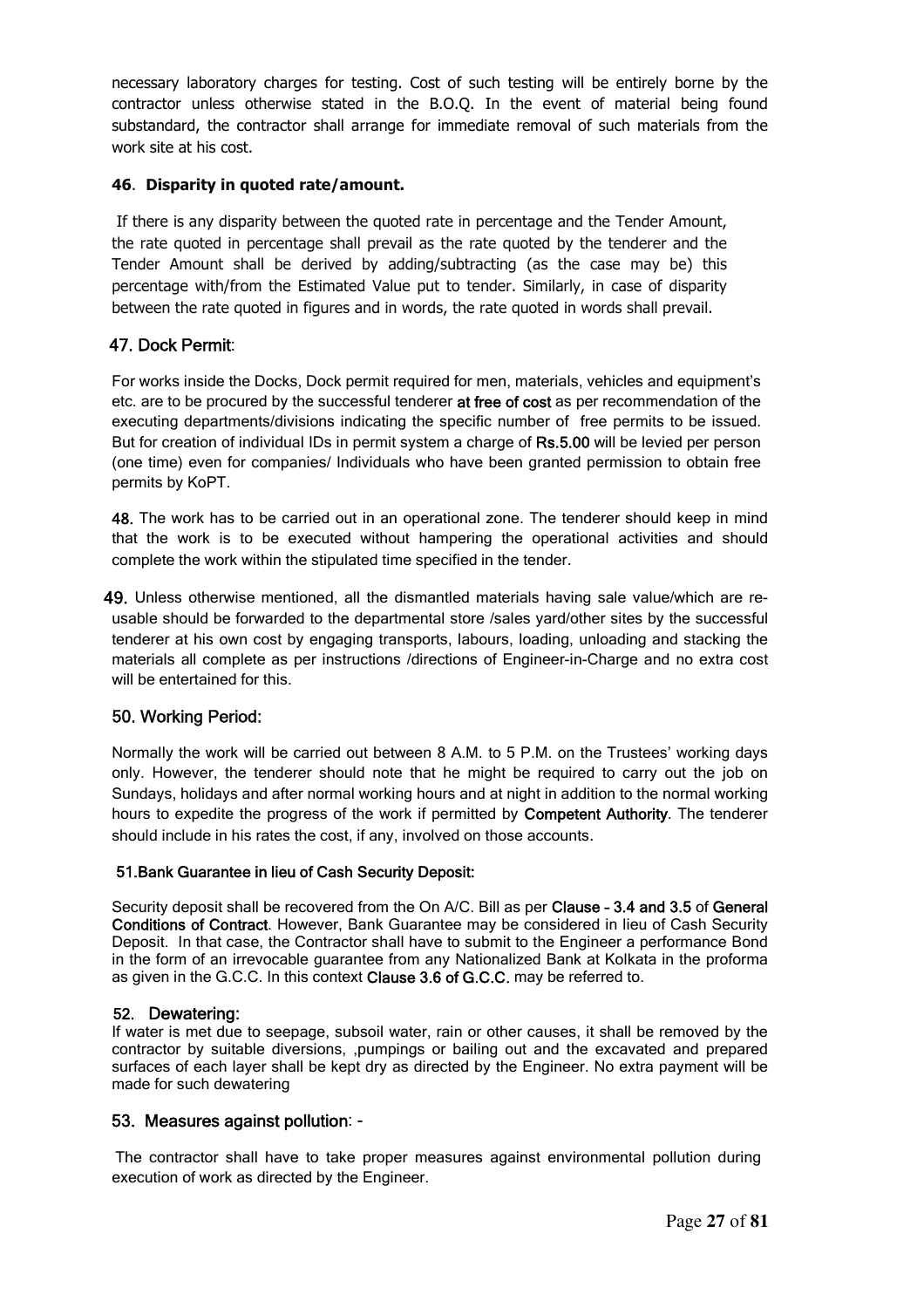#### 54. Port Area Obligations:

 The Dock area is a custom bounded area and as such the contractor shall comply with all regulations of the Port and Custom authorities and those that may be imposed from time to time in respect of the transit of all of contractors plants, vehicles, materials, and staff in the area. Whenever regulations so require, permits shall have to be obtained for such transit of contractor's plants, vehicles, staff and workmen. The contractor shall instruct his staff and workmen to comply with all requirements in this "Restricted Area". The contractor shall suitably fence the area that may be allotted to him inside the "Bonded Area" of the port for stores and other requirements to the full satisfaction of the Port and Security Agencies.

 The contractor shall, abide by all the regulations and rules of Kolkata Port Trust and those that may be issued from time to time without any extra cost to the KoPT.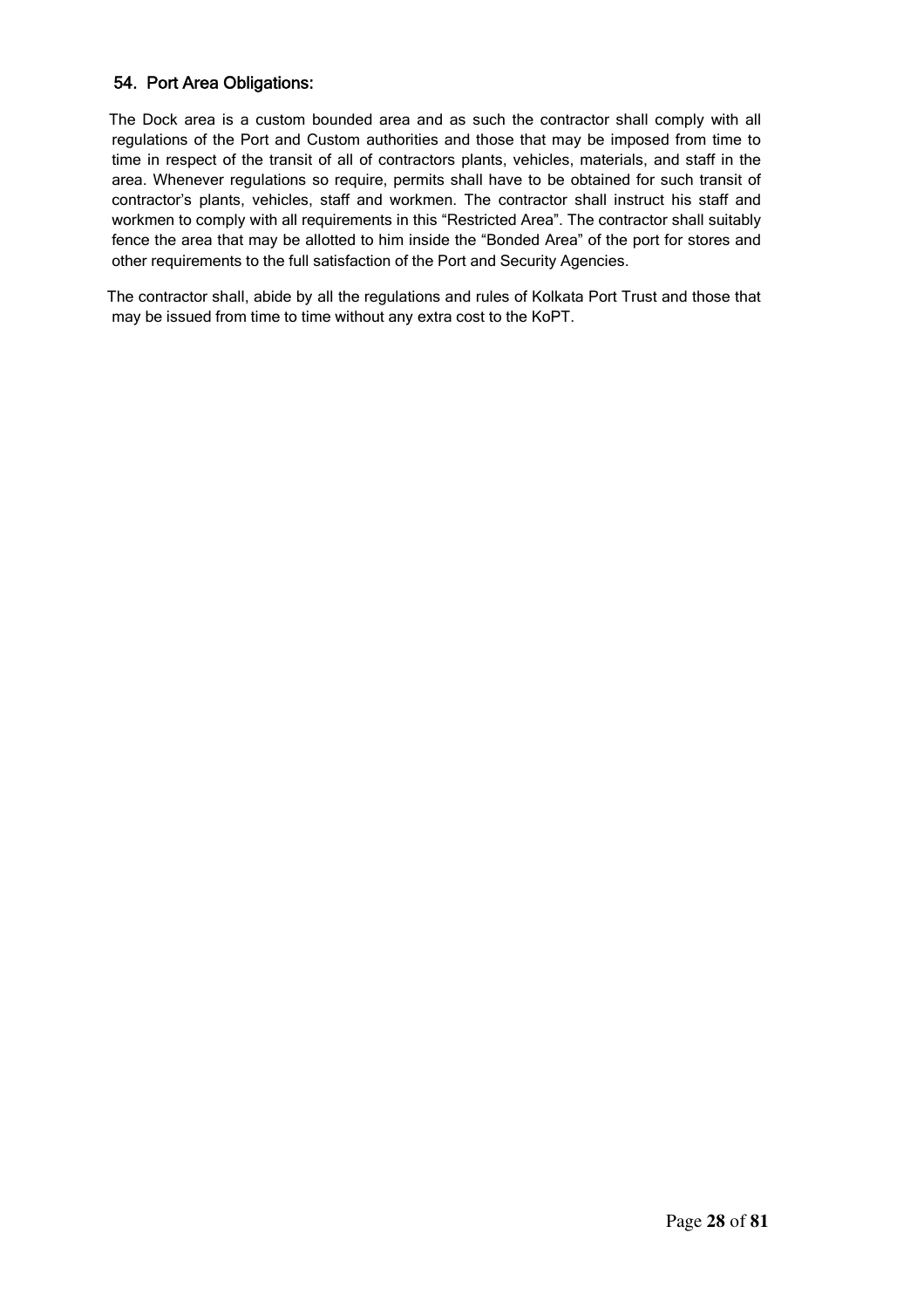#### **SCHEDULE T Annexure-C (Contd)**

|                         | The Time Of Submission Of Tender Offer)(To be submitted with Part-I of Offer) |                                                      |                                 |                     |
|-------------------------|-------------------------------------------------------------------------------|------------------------------------------------------|---------------------------------|---------------------|
|                         |                                                                               | <b>Bidders must fill in the under noted columns.</b> |                                 |                     |
| $\overline{\mathsf{S}}$ | Full particulars of works to be executed                                      | Sanctioned                                           | Completion<br>time              | Name and address to |
| No.                     | concurrently by the bidder.                                                   | Tender Value.                                        | stated<br>as<br>in <sub>1</sub> | whom reference can  |
|                         | (i) Name of work.                                                             | (inRs.)                                              | tender.                         | be made.            |
|                         | (ii) Client.                                                                  |                                                      |                                 |                     |
|                         | (iii) W.O. No. & Date.                                                        |                                                      |                                 |                     |
| $\mathbf{1}$            | (i)                                                                           |                                                      |                                 |                     |
|                         |                                                                               |                                                      |                                 |                     |
|                         |                                                                               |                                                      |                                 |                     |
|                         |                                                                               |                                                      |                                 |                     |
|                         | (ii)                                                                          |                                                      |                                 |                     |
|                         |                                                                               |                                                      |                                 |                     |
|                         | (iii)                                                                         |                                                      |                                 |                     |
|                         |                                                                               |                                                      |                                 |                     |
| $\overline{2}$          | (i)                                                                           |                                                      |                                 |                     |
|                         |                                                                               |                                                      |                                 |                     |
|                         |                                                                               |                                                      |                                 |                     |
|                         | (i)                                                                           |                                                      |                                 |                     |
|                         |                                                                               |                                                      |                                 |                     |
|                         |                                                                               |                                                      |                                 |                     |
|                         | (iii)                                                                         |                                                      |                                 |                     |
|                         |                                                                               |                                                      |                                 |                     |
| $\overline{\mathbf{3}}$ | (i)                                                                           |                                                      |                                 |                     |
|                         |                                                                               |                                                      |                                 |                     |
|                         |                                                                               |                                                      |                                 |                     |
|                         |                                                                               |                                                      |                                 |                     |
|                         |                                                                               |                                                      |                                 |                     |
|                         | (i)                                                                           |                                                      |                                 |                     |
|                         |                                                                               |                                                      |                                 |                     |
|                         |                                                                               |                                                      |                                 |                     |
|                         | (iii)                                                                         |                                                      |                                 |                     |
|                         |                                                                               |                                                      |                                 |                     |
|                         |                                                                               |                                                      |                                 |                     |
| $\overline{4}$          | (i)                                                                           |                                                      |                                 |                     |
|                         |                                                                               |                                                      |                                 |                     |
|                         |                                                                               |                                                      |                                 |                     |
|                         | (ii)                                                                          |                                                      |                                 |                     |
|                         |                                                                               |                                                      |                                 |                     |
|                         |                                                                               |                                                      |                                 |                     |
|                         | (iii)                                                                         |                                                      |                                 |                     |
|                         |                                                                               |                                                      |                                 |                     |
|                         |                                                                               |                                                      |                                 |                     |

### **SYAMA PRASAD MOOKERJEE PORT, KOLKATA CONCURRENT COMMITMENT(S) OF THE BIDDER (i.e Works In The Hand Of The Bidder At**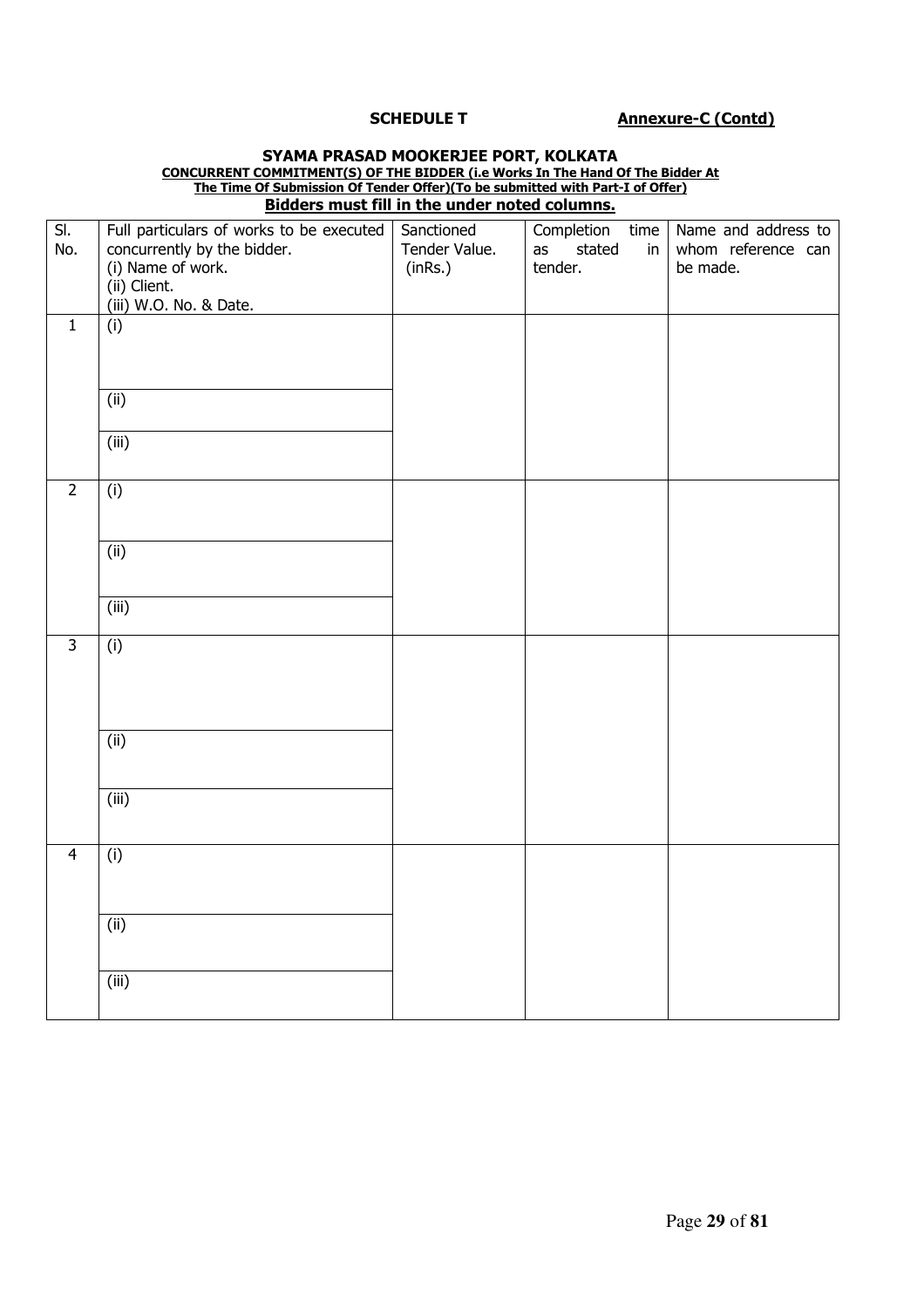:

:

#### **SCHEDULE 'O' SHEET – 1**

The Bidders are also requested to furnish the following particulars:-

A) In case of Limited Company -

- 1) Name of Company :
- 2) Address of its present registered office. :
- 3) Date of its incorporation :
- 4) Full name and address of each of its Directors – any special particulars as to Directors if desire to be stated. :
- 5) Name, address and other necessary : particulars of Managing Agents, if any appointed by the Company.

6) Copies of Memorandum, Articles of Association (with the latest amendments, if any). :

- 7) Copies of audited balance sheets of the : Company for the last two years.
- B) In case of a firm -
- 1) Name and address of the firm.
- 2) When business started :
- 3) If registered a certified copy of certificate of registration. :
- 4) A certified copy of the Deed of Partnership :
- 5) Full name and address of each of the partners and the interest of each partner in the partnership  $-$  any special particulars as to partners if desired to be stated.

6) Whether the firm pays income tax over Rs.10, 000/- per year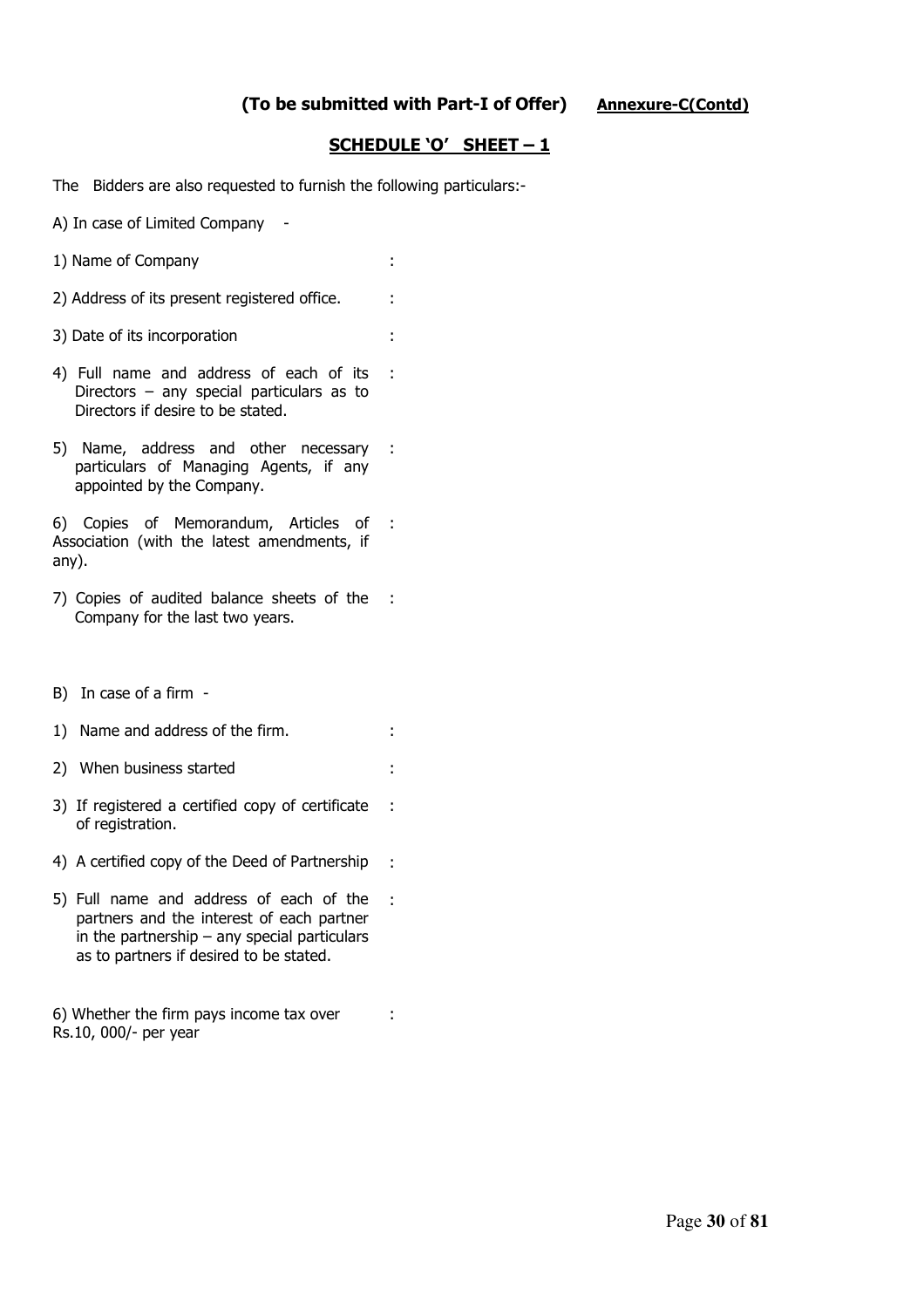#### **To be submitted with Part-I of Offer)**

#### **SCHEDULE 'O' SHEET – 2.**

C) In case of an Individual:

- 1) Full name and address of the Bidder : any special particulars of the Bidder if desired to be stated.
- 2) Name of the father of the Bidder. :
- 3) Whether the Bidder carries on : business in his own name or any other name.
- 4) When business was started and by : whom.
- 5) Whether any other person is : interested in the business directly or indirectly, if so, name and address etc. of such persons and the nature of such interest.
- 6) Whether the Bidder pays Income Tax : over Rs.10, 000/- per year.

Dated: -------------------------------------------------------- (Full signature of Bidder)

Page **31** of **81**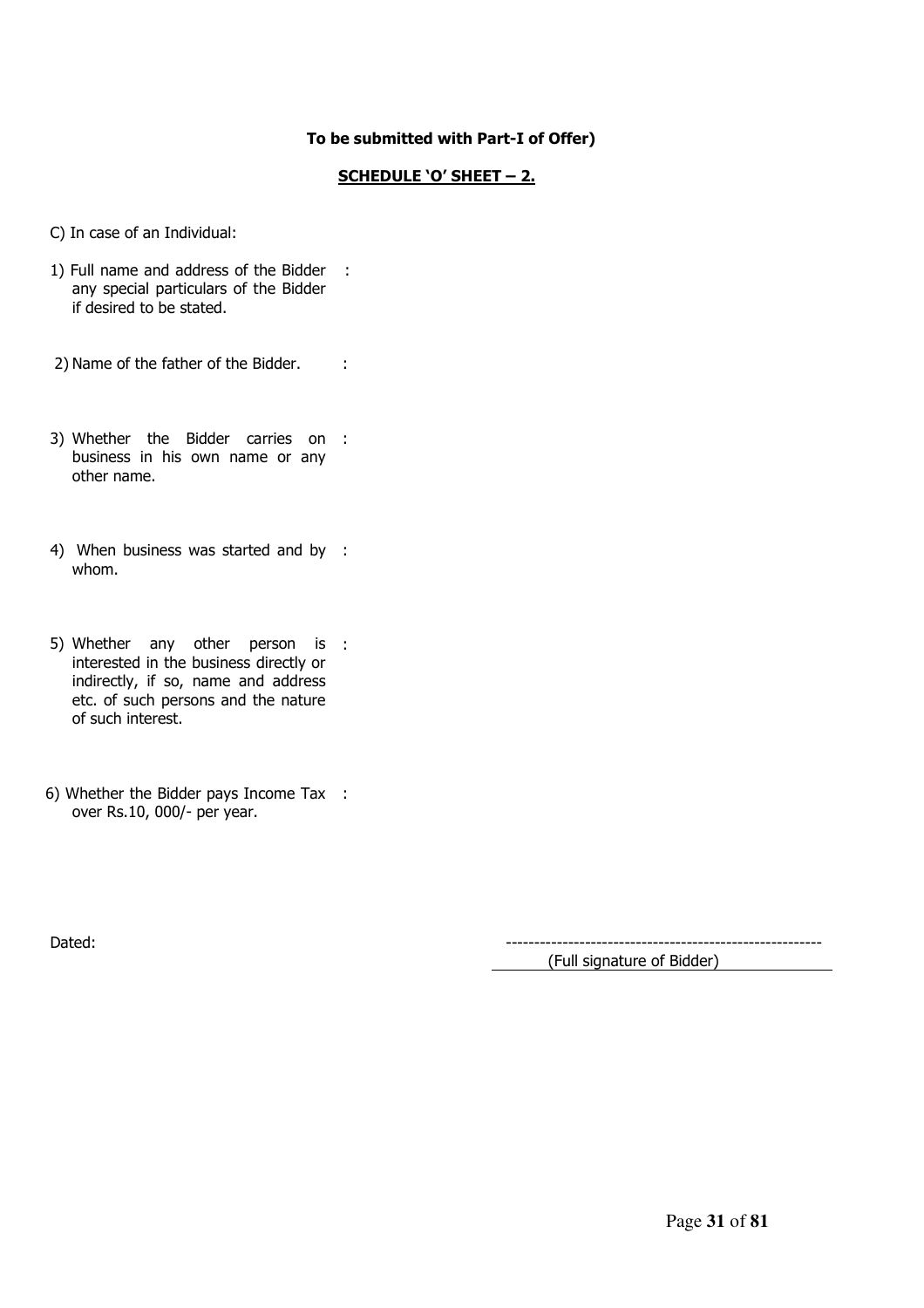#### **DOCUMENTS TO BE UPLOADED ALONG WITH PART –I**

Scan copy of the following documents to be uploaded: -

- i) Copy of GST Registration Certificate.
- ii) Valid Trade Licence.
- iii) Valid Professional Tax Clearance Certificate / Up to date tax payment challan.
- iv) Proof of possessing valid Employees' Provident Fund (EPF) Account.
- v) Proof of being registered with Employees' State Insurance Corporation (ESIC),
- vi) Details of the firm as per Schedule-O (in Volume-I) of the tender document duly filled up.
- vii) Credentials in the form of copies of Letters of Award of Works along with corresponding Completion Certificates from owners to justify that the intending bidder satisfies the earlier mentioned pre-qualification criteria including the Schedule-T.
- viii) Last three years balance sheet and profit & loss account in support of Annual Financial turnover **(i.e. 2017-2018, 2018-2019 & 2019-2020).**
- ix) Addendum/Corrigendum / Notice / Extension Notice issued and drawings (if any)duly signed by the Bidder under office seal.
- x) Bank Draft/ Pay order etc. regarding EMD & Cost of Tender documents or NSIC Registration Certificate.
- xi) Certified copies of PAN Card.
- xii) Original T.R. relating to Permanent Earnest/Security Money Deposit.
- xiii) Last Page of B.O.Q. and the Form of Tender duly filled up (without price quoted) duly signed and stamped.
- xiii) Self-declaration of the bidder that the Bidding Firm is presently not debarred / delisted by any Govt / Quasi Govt. / Public Sector undertaking in India.
- xiv) Self declaration about the proprietor/partner(s)/authorized signatory of the bidding firm (in the case of proprietorship firm /partnership firm /limited company, as the case may be) is/are not associated with any other firm bidding for the same work.
- xii) Undertaking of the tenderer to be submitted as per enclosed Pro-forma (Annexure D-1) in lieu of submission of signed copies of the full Tender documents, Addenda, Corrigendum and G.C.C.
- g) The bidder will have to produce the original documents or any additional documents, if asked for,to satisfy the Authorities.

Even though the bidders meet the above qualifying criteria, they are subject to be disqualified if they have made misleading or false representations in the forms,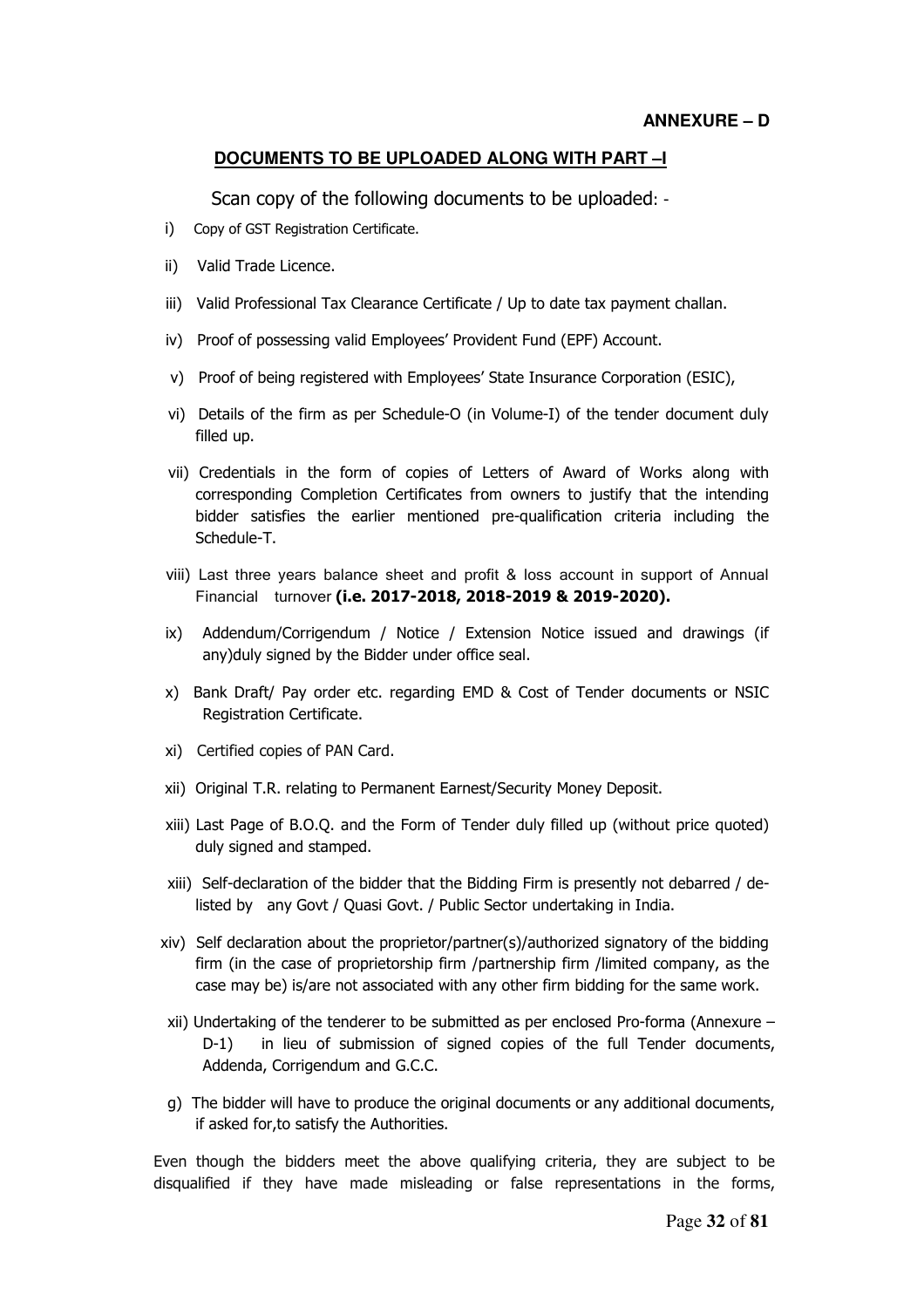statements and attachments submitted in proof of the qualification requirements and their **EMD will be forfeited for such action**.

### **N. B.-1 The bidder will have to produce the original documents or any additional documents, if asked for, to satisfy the Authorities.**

**N.B.-2**Even though the bidders meet the above qualifying criteria, they are subject to be disqualified if they have made misleading or false representations in the forms, statements and attachments submitted in proof of the qualification requirements and their **EMD will be forfeited for such action**.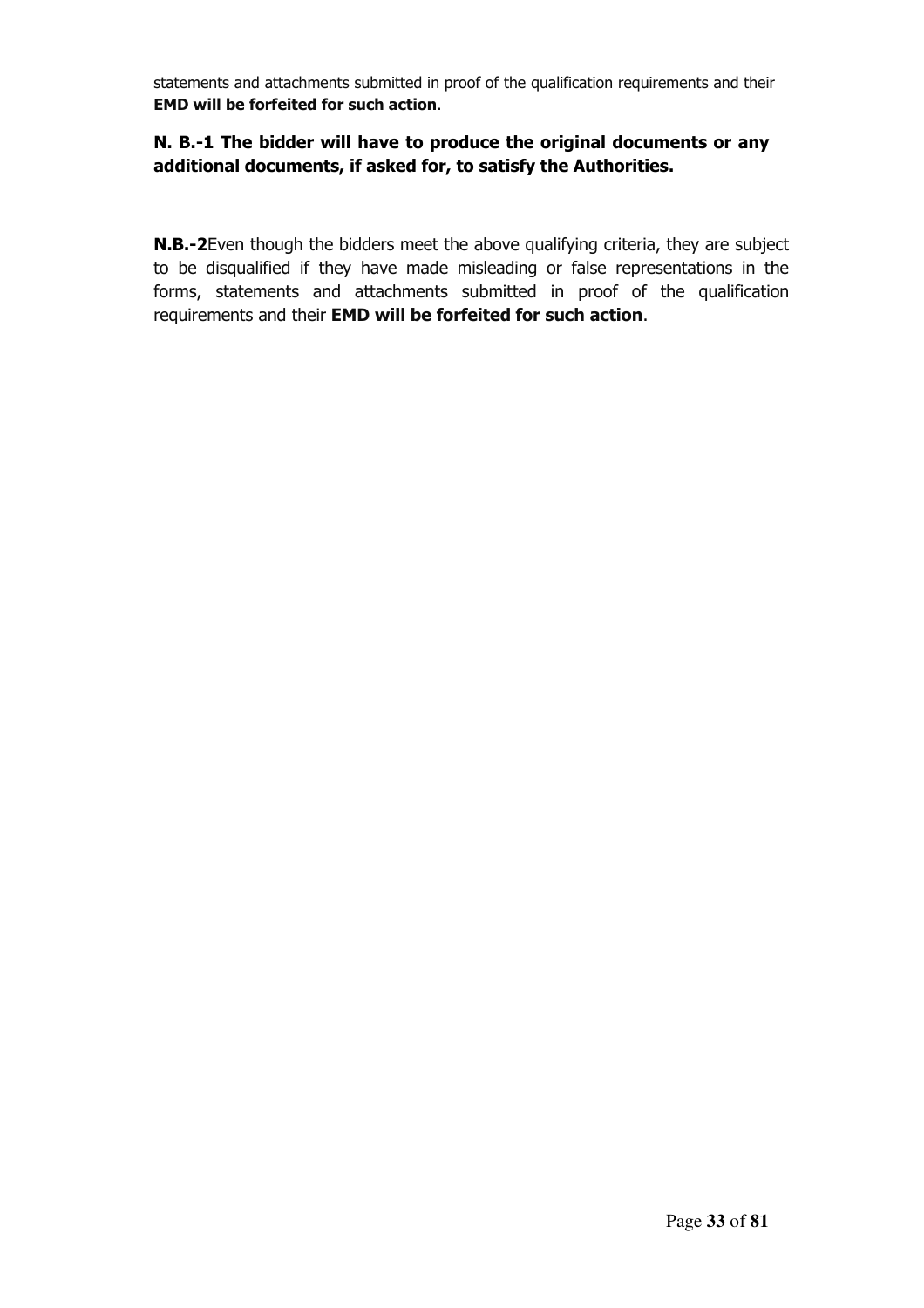#### **ANNEXURE –D-1**

#### **[DOCUMENT TO BE DOWNLOADED, FILLED IN UNDER BIDDER'S LETTERHEAD, SIGNED, SCANNED AND UPLOADED]**

### **Undertaking to be submitted in lieu of uploading/submitting signed copy of full tender**

**document** 

Ref. No………… Date

The Chief Engineer, Kolkata Port Trust, Civil Engineering Department, 15, Strand Road, Kolkata – 700 001

Dear Sir,

1. We, ………………………………………………………... (Name of Tenderer) have fully read and understood the entire Tender Document, GCC, and Addenda, if any, downloaded from under the instant e-tender and no other source, and will comply to the said document, GCC, Corrigendum and Addenda.

 We are submitting this undertaking in lieu of submission of signed copy of the full tender documents, GCC, Corrigendum and Addenda.

Yours faithfully,

Signature of Tenderer……………………………………………………………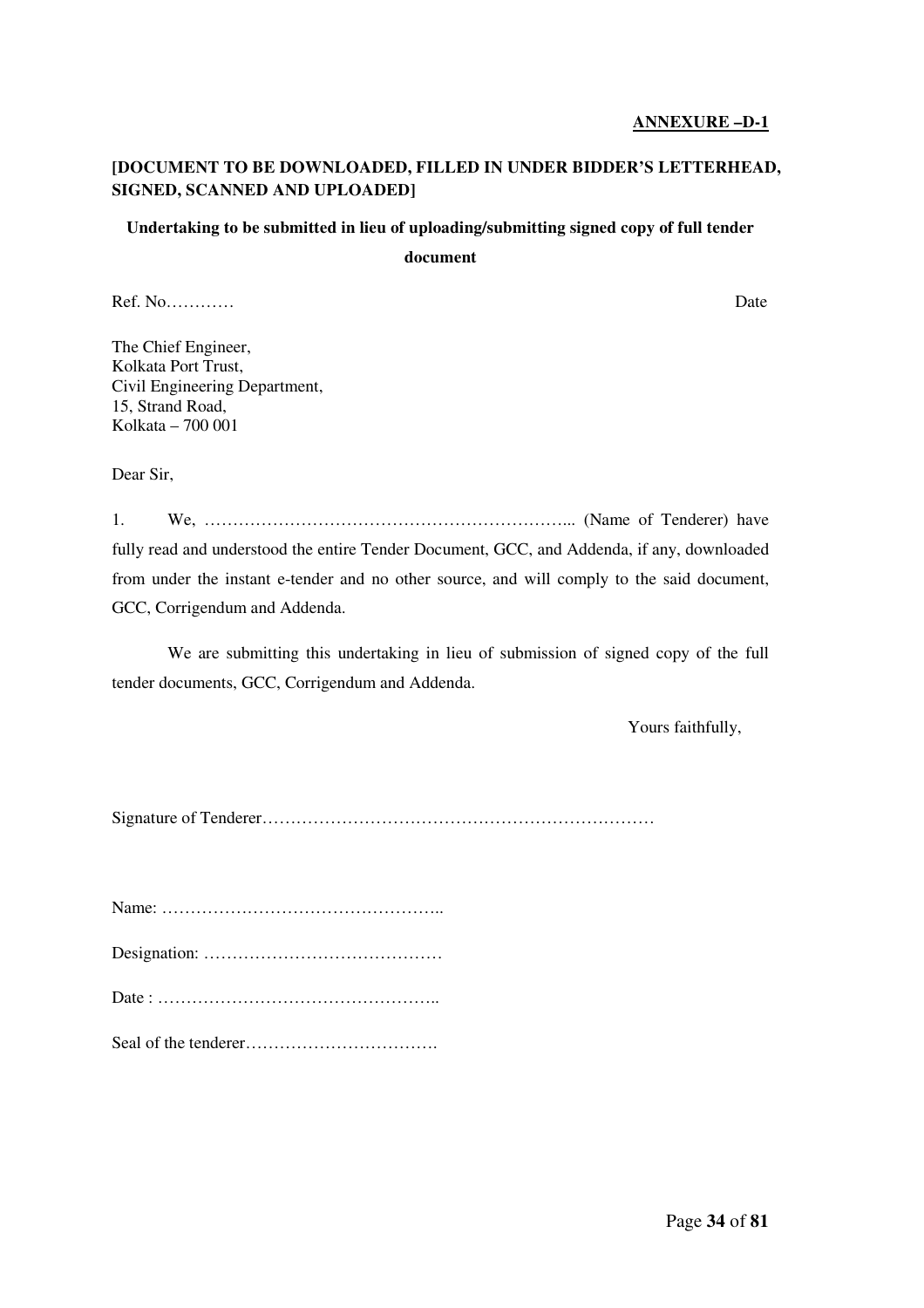**Annexure –E** 

#### **SYAMA PRASAD MOOKERJEE PORT, KOLKATA**

**सवल इंजीनयरंगवभाग** Civil Engineering Department अधीण अभयंता,रेल.का कायालय

**Office of the Superintending Engineer, KPD**

51,सी. जी. आर.रोड,कोलकाता700043 51, C.G.R. Road, Kolkata – 700 043

फोन 2439:- 7079,2409-3001,एसटशन:353

Phone: 2439 – 7079, 2409-3001, Extension: 353

 **NIT No.: SE/KP/21-22/051/D/11Dated 23.08.2021** 

 **NOTE: Last Date of Download of tender documents**

**12.09.2021** (up to 12:00 hours**)**

**Tender is due for submission by 3:00 P.M. On 13.09.2021**

## **PRICE BID**

**\*\*\*\*\*\*\*\*\*\*\*\*\*\*\*\*\*\*\*\*\*\*\*\*\*\*\*\*\*\*\*\*\*\*\*\*\*\*\*\*\*\*\*\*\*\*\*\*\*\*\*\*\*\*\*\*\*\*\*\*\*\*\*\*\*\*\*\*\*\*\*\*\*\*\*\* \*\*\*\*\*** 

**Pumping out of stagnated water from any location (both inside and outside dock area), under K. P. Docks as and when required for a period of one year from the date of work order.** 

**\*\*\*\*\*\*\*\*\*\*\*\*\*\*\*\*\*\*\*\*\*\*\*\*\*\*\*\*\*\*\*\*\*\*\*\*\*\*\*\*\*\*\*\*\*\*\*\*\*\*\*\*\*\*\*\*\*\*\*\*\*\*\*\*\*\*\*\*\*\*\*\*\*\*\*\* \*\*\*\*\*** 

 अधीण अभयंता,रेल.**का कायालय Office of the Superintending Engineer, KPD.**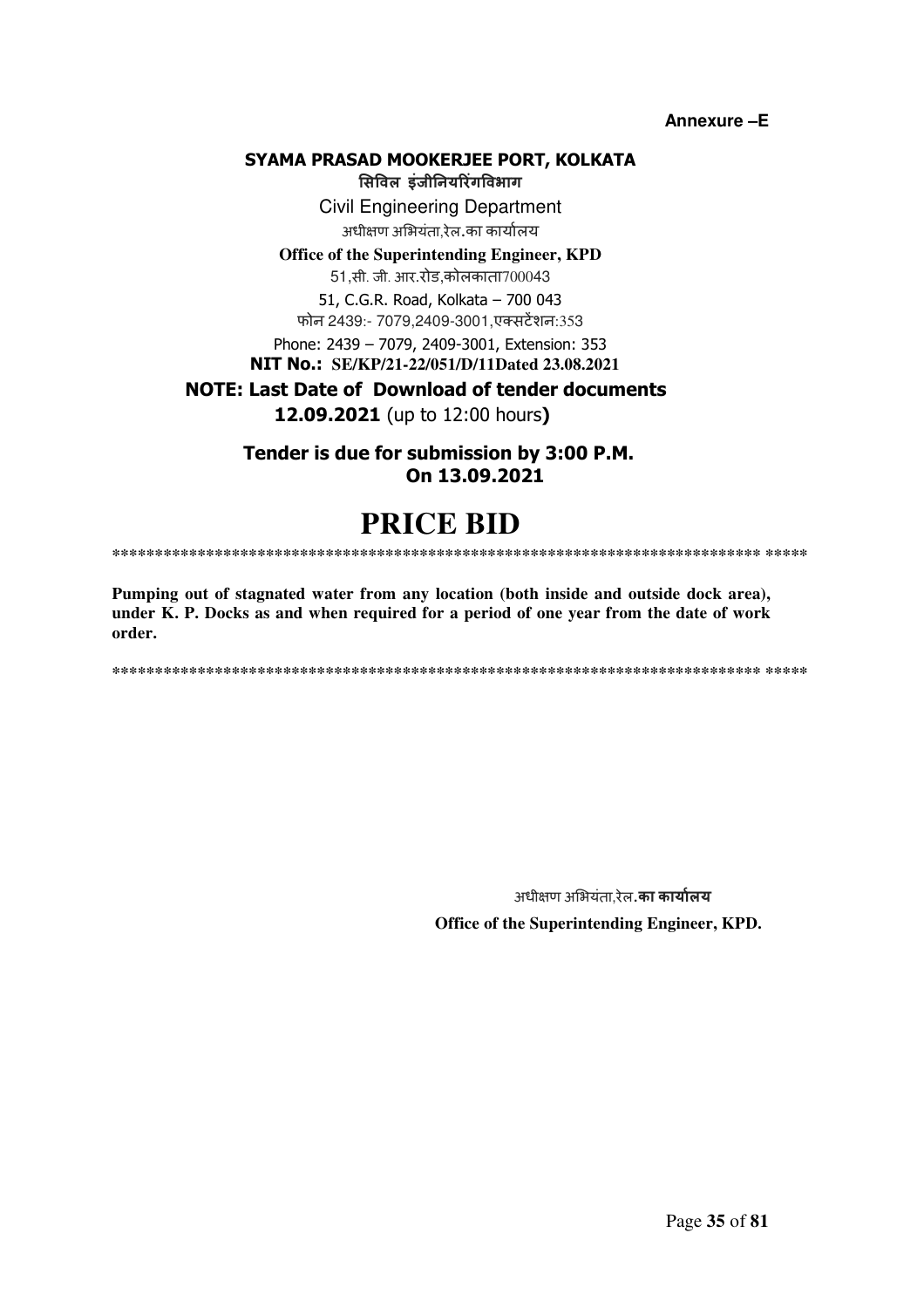### Annexure-E (Contd.)

**E-TENDER FOR Pumping out of stagnated water from any location (both inside and outside dock area), under K. P. Docks as and when required for a period of one year from the date of work order.** 

PRICE BID

|--|

| <b>ESTIMATED COST</b>                                                                             | ÷ | Rs. 3,06,229.50 (Rupees three lacs six thousand two<br>hundred twenty-nine & paisa fifty only)                                              |
|---------------------------------------------------------------------------------------------------|---|---------------------------------------------------------------------------------------------------------------------------------------------|
| <b>EARNEST MONEY</b>                                                                              | t | The intending bidders should submit Earnest Money of<br>Rs.6130.00 (Rupees six thousand one hundred and<br>thirty only) to KoPT as per NIT. |
| <b>TIME OF COMPLETION</b>                                                                         | ÷ | 12 (Twelve) Months                                                                                                                          |
| <b>PERIOD OF DOWNLOAD OF E-TENDER</b><br>(Both Days Inclusive)                                    |   | 23.08.2021 to 12.09.2021<br>[Bid document will be available on Central Public<br><b>Procurement Portal (CPPP) ]</b>                         |
| DATE AND TIME FOR PRE-BID MEETING &<br><b>SITE VISIT</b>                                          | ÷ | No pre bid meeting                                                                                                                          |
| LAST DATE OF SUBMISSION OF E-TENDER<br>AND OPENING OF COVER-I & COVER -II OF<br><b>THE TENDER</b> | ÷ | 12.09.2021 (Submission Up to 15:00 hrs.)<br>13.09.2021 (Opening After 15:30 hrs.)                                                           |

**Note**: In the event of any unforeseen case such as closure of work / holiday etc. on any of the above days, the same will be opened / held on the next working day without any further notice.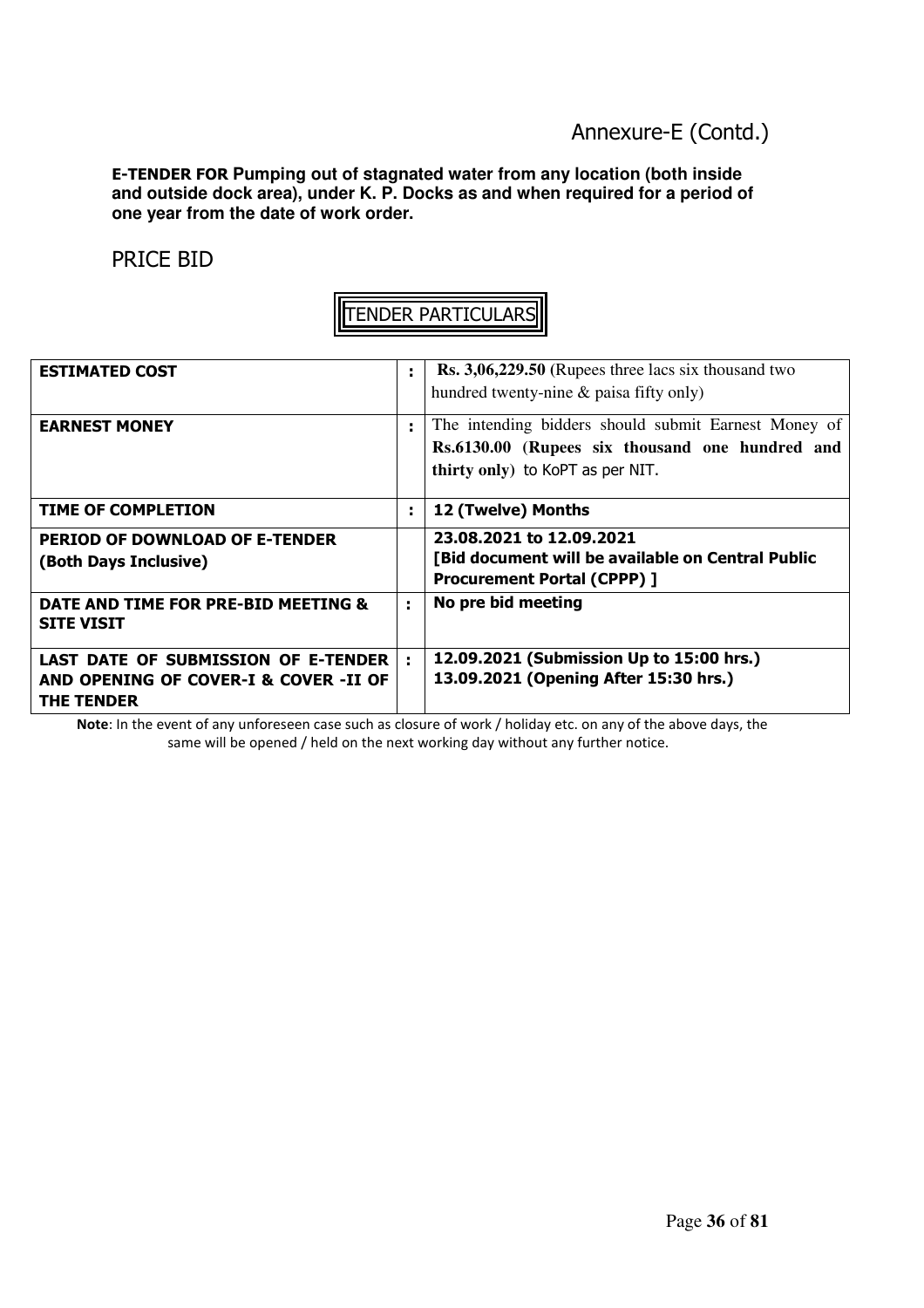### **SYAMA PRASAD MOOKERJEE PORT, KOLKATA**

**सवल इंजीनयरंगवभाग** Civil Engineering Department अधीण अभयंता,रेल.**का कायालय**

**Office of the Superintending Engineer,KPD**

51,सी. जी. आर.रोड,कोलकाता700043

51, C.G.R. Road, Kolkata – 700 043

Phone: 2439 – 7079, 2409-3001, Extension: 353

#### **PREAMBLE TO THE BILL OF QUANTITIES**

E-TENDER FOR Pumping out of stagnated water from any location (both inside and outside dock area), under K. P. Docks as and when required for a period of one year from the date of work order.

The Bill of Quantities must be read with the General Conditions of Contract, the Special Conditions of Contract and the Particular Specifications of Work and the Bidder is deemed to have examined the above documents and to have thoroughly familiarise himself with the total scope of work and its mode of execution.

- 1.2 The quantities given in the Bill of Quantities are approximate only and are given to provide a common basis for tendering. Payment will be made according to the quantities of each item of work actually carried out at the accepted rates as per Order Letter. The measurements of each item of work shall be measured jointly by the Engineer or his Representative.
- 1.3 General direction and description of work or materials given elsewhere in the contract documents are not necessarily repeated in the description of items in the Bill of Quantities.
- 1.4 The prices and rates entered by the Contractor in the Bill of Quantities shall be deemed to cover the complete and finished work, inter-alia, all costs and expenses which may be required for successful completion of the works together with all risks, liabilities, contingencies, insurance, GST and obligations imposed or implied by the Contractor.
- 1.5 Where separate items such mobilisation, demobilisation, temporary works etc., have not been provided in the Bill of Quantities for works required under the Contract, then the cost of such works shall be deemed to have been included in the prices and rates of other items.
- 1.6 Without affecting the generality of the foregoing provisions, the prices and rates entered in the Bill of Quantities by the Contractor shall include inter-alia, all costs and expenses involved in or arising out the followings: -
- 1.7 The provision, storage, transport, handling, use distribution and maintenance of all materials, plans, equipment machineries and tools including all costs, charges dues demurrages or other outlays involved in the transportation.
- 1.8 The provision and maintenance of all his staff and labours and their payments, accommodation, transport, taxes and other requirements.
- 1.9 Setting out including the location and preservation of survey markers, measurement and supervision.
- 2.0 The provision, storage, transport, use handling, distribution and maintenance of consumable stores, fuel, water and electricity.
- 2.1 All First Aid, Welfare and safety requirements.<br>2.2 Damage caused to the works, plants, material
- Damage caused to the works, plants, materials and consumables stores caused by weather.
- 2.3 Licence, fees and other charges for compliance of Government Acts and Rules that are inforce and applicable.
- 2.4 The Contractor should be held responsible for the safe custody of materials, machineries etc. at site procured by him or issued to him by the Trustees.
- 2.5 This being a percentage rate tender, the Bidder shall quote his rates as percentage above / below / at par

with the estimated amount put to tender **on line** based on his own analysis. The Tender Price thus established would be taken for comparative evaluation of E-Tenderers.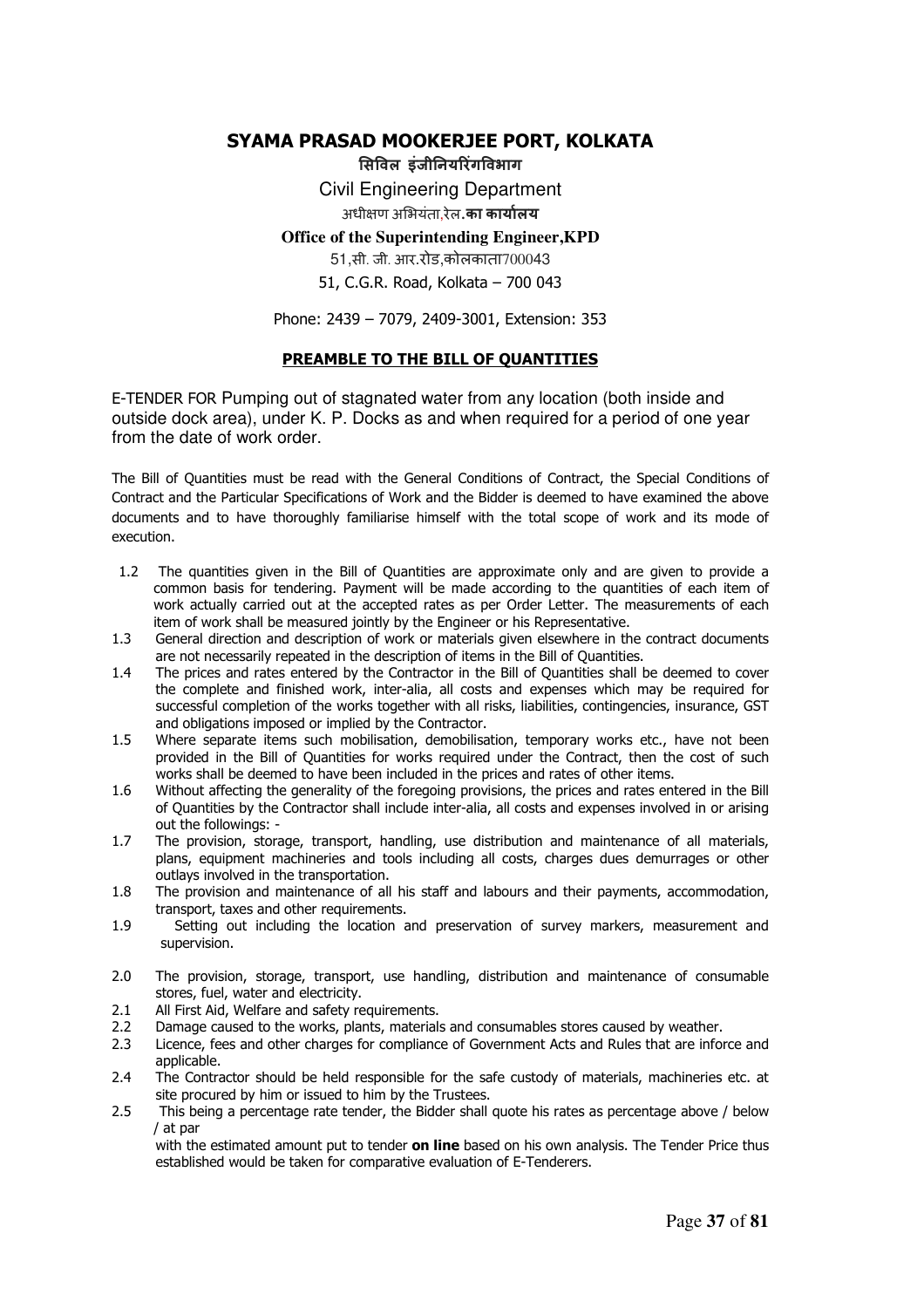

**Civil Engineering Department**

अधीण अभयंता**,**रेल.**का कायालय**

**Office of the Superintending Engineer, KPD**

51**,**सी. जी. आर**.**रोड**,**कोलकाता700043

**51, C.G.R. Road, Kolkata – 700 043**

फोन 2439:**-** 7079**,**2409**-**3001**,**एसटशन:35**3** 

### **Phone: 2439 – 7079, 2409-3001, Extension: 353**

### **BILL OF QUANTITIES**

**Work Title- Pumping out of stagnated water from any location (both inside and outside dock area), under K. P. Docks as and when required for a period of one year from the date of work order.** 

| It. | Description of work                                                                                                                                                                                                                                                                                                                                                                                                                                                             | Qnty.  | Unit      | Rate.        | Amount      |
|-----|---------------------------------------------------------------------------------------------------------------------------------------------------------------------------------------------------------------------------------------------------------------------------------------------------------------------------------------------------------------------------------------------------------------------------------------------------------------------------------|--------|-----------|--------------|-------------|
| No. |                                                                                                                                                                                                                                                                                                                                                                                                                                                                                 |        |           | Rs. P        | Rs.         |
|     |                                                                                                                                                                                                                                                                                                                                                                                                                                                                                 |        |           |              |             |
| 1.  | Supply of one 3-5 HP capacity diesel pump set<br>running condition on hire basis daily from 8 AM to<br>5 PM along with necessary pipes for suction and<br>delivery of length approximate 15 mtr and 50 mtr<br>respectively and other accessories and fittings like<br>foot valve, clips etc including pump Driver /<br>Helper required to run the pump set for lifting of<br>waste water from pits, manholes, drains etc as per<br>the direction of Engineer-in-Charge at site. | 150.00 | Per Day   | 1257.63      | 1,88,644.50 |
| 2.  | Provide charges of supplied fuel for running the<br>pump set as per necessity and requirement.                                                                                                                                                                                                                                                                                                                                                                                  |        |           |              |             |
|     |                                                                                                                                                                                                                                                                                                                                                                                                                                                                                 |        |           |              |             |
|     |                                                                                                                                                                                                                                                                                                                                                                                                                                                                                 | 900.00 | Per Hours | 130.65       | 1,17,585.00 |
|     |                                                                                                                                                                                                                                                                                                                                                                                                                                                                                 |        |           | <b>Total</b> | 3,06,229.50 |

### **ABSTRACT OF ESTIMATE**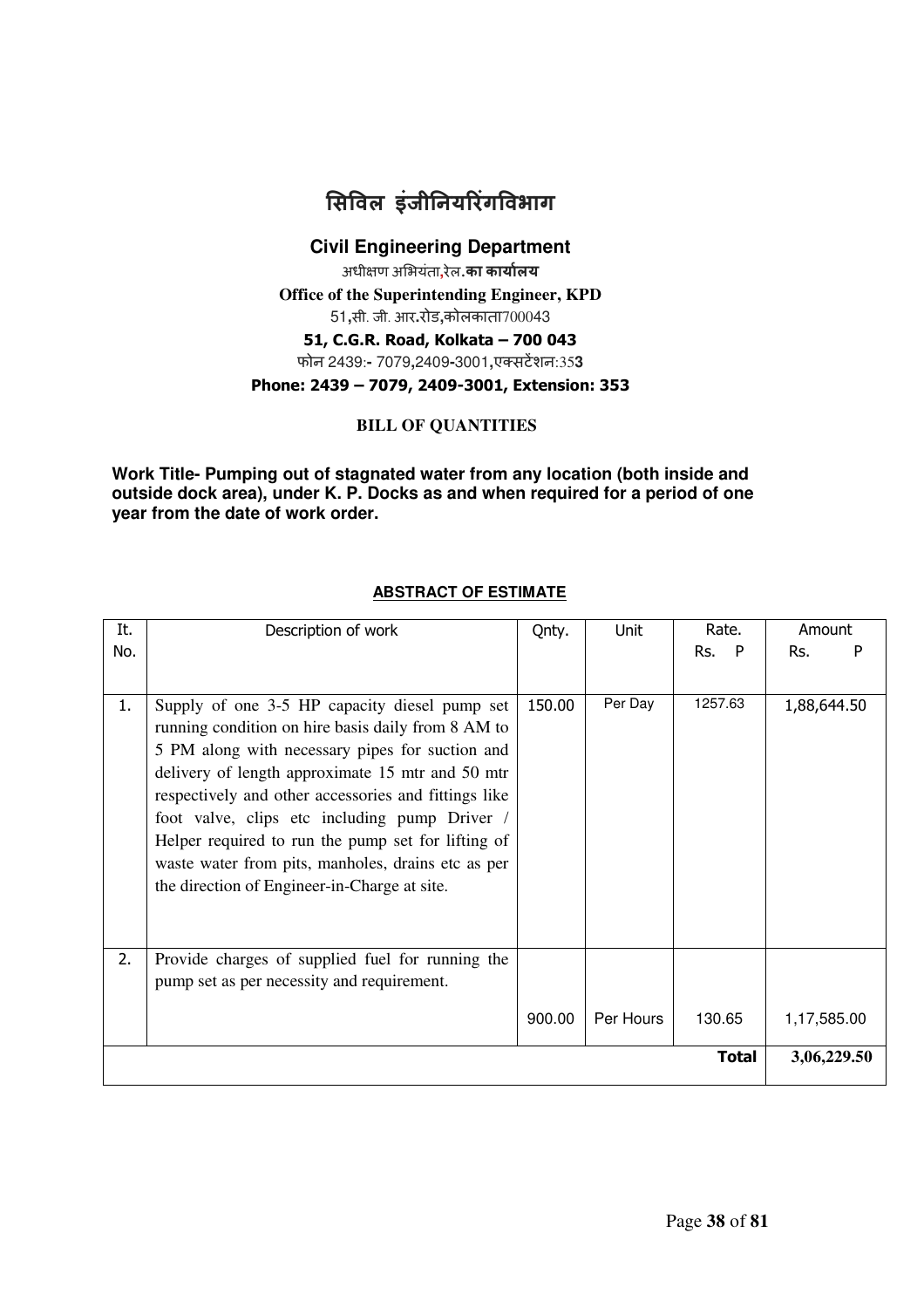**(**Rupees three lacs six thousand two hundred twenty-nine & paisa fifty only)

| Rate offered by me/ us (Score out whichever is not applicable).                                                                                                         |  |           |     |                         |
|-------------------------------------------------------------------------------------------------------------------------------------------------------------------------|--|-----------|-----|-------------------------|
|                                                                                                                                                                         |  | $(+)$ Rs. |     |                         |
| (in figures)                                                                                                                                                            |  |           |     |                         |
| (in words)                                                                                                                                                              |  |           |     |                         |
| 2)<br>At par                                                                                                                                                            |  |           |     |                         |
|                                                                                                                                                                         |  | $(-)$ Rs. |     |                         |
| (in figures)                                                                                                                                                            |  |           |     |                         |
|                                                                                                                                                                         |  |           |     |                         |
| (in words)                                                                                                                                                              |  |           |     |                         |
|                                                                                                                                                                         |  |           | Rs. |                         |
|                                                                                                                                                                         |  |           |     |                         |
|                                                                                                                                                                         |  |           |     |                         |
| [The rate quoted shall include all taxes and duties as applicable excluding GST. GST will be paid<br>by KoPT as extra on submission of suitable documents by the party] |  |           |     |                         |
| Maximum number of workmen likely to be engaged in a day's work: numbers                                                                                                 |  |           |     |                         |
| T.R. No. & Date                                                                                                                                                         |  |           |     |                         |
| Permanent Income Tax A/C. No.                                                                                                                                           |  |           |     |                         |
| GST Regn. no.                                                                                                                                                           |  |           |     |                         |
| Date                                                                                                                                                                    |  |           |     |                         |
|                                                                                                                                                                         |  |           |     | (Sianature of Tandarer) |

(Signature of Tenderer)

[Total amount of tender, completion time and preliminary time as quoted / stated above are to be carried over to Form of Tender attached]

Witness: -

(Name in block letters) Address: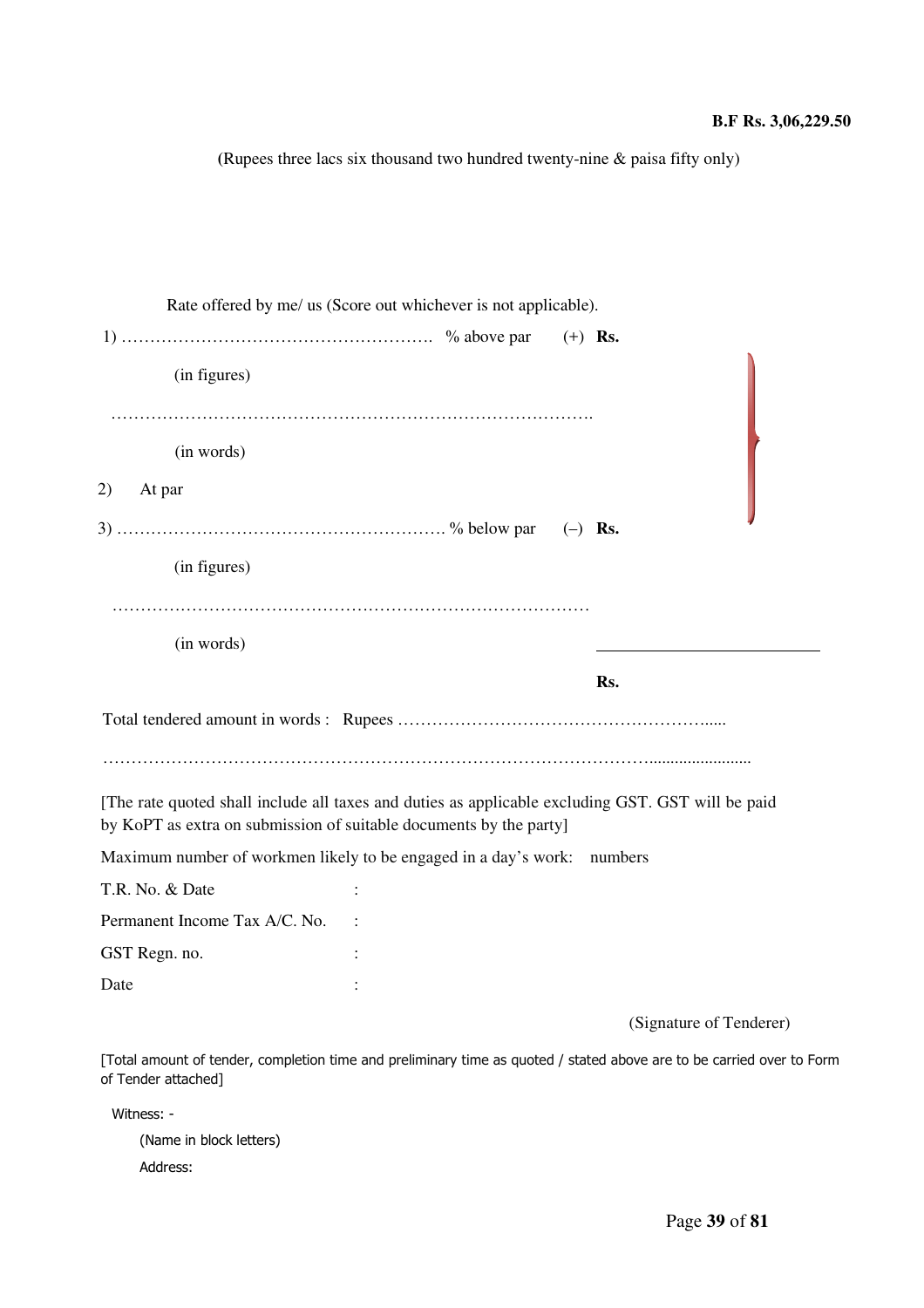### **THE BOARD OF TRUSTEES FOR THE PORT OF KOLKATA FORM OF TENDER**

|                                 |                   |                                                  | I/We                                                                                                                                                                                                                                                                                                                                                                                                                                                                                                                                                                                                                                                                                                                                                                                                                                                                                                                                                                                                                                                                                                                                                                                           |                     |       |                                                                                                                                                                                                            |               |
|---------------------------------|-------------------|--------------------------------------------------|------------------------------------------------------------------------------------------------------------------------------------------------------------------------------------------------------------------------------------------------------------------------------------------------------------------------------------------------------------------------------------------------------------------------------------------------------------------------------------------------------------------------------------------------------------------------------------------------------------------------------------------------------------------------------------------------------------------------------------------------------------------------------------------------------------------------------------------------------------------------------------------------------------------------------------------------------------------------------------------------------------------------------------------------------------------------------------------------------------------------------------------------------------------------------------------------|---------------------|-------|------------------------------------------------------------------------------------------------------------------------------------------------------------------------------------------------------------|---------------|
|                                 |                   |                                                  |                                                                                                                                                                                                                                                                                                                                                                                                                                                                                                                                                                                                                                                                                                                                                                                                                                                                                                                                                                                                                                                                                                                                                                                                |                     |       |                                                                                                                                                                                                            |               |
|                                 |                   | on behalf of the Trustees shall be the Contract. | having examined the site of work, inspected the Drawings and read the specifications, General & Special<br>Conditions of Contract and Conditions of the Tender, hereby tender and undertake to execute and<br>complete all the works required to be performed in accordance with the Specification, Bill of Quantities,<br>General & Special Conditions of Contract and Drawings prepared by or on behalf of the Trustees and at<br>the rates & prices set out in the annexed Bill of Quantities within 12 (Twelve) months from the date of<br>order to commence the work and in the event of our tender being accepted in full or in part. I / We also<br>undertake to enter into a Contract Agreement in the form hereto annexed with such alterations or<br>additions thereto which may be necessary to give effect to the acceptance of the Tender and<br>incorporating such Specification, Bill of Quantities, Drawing and Special & General Conditions of Contract<br>and I / We hereby agree that until such Contract Agreement is executed the said Specification, Bill of<br>Quantities, Conditions of Contract and the Tender, together with the acceptance thereof in writing by or |                     |       |                                                                                                                                                                                                            |               |
|                                 |                   |                                                  | THE TOTAL AMOUNT OF TENDER Rs. Not to mention here                                                                                                                                                                                                                                                                                                                                                                                                                                                                                                                                                                                                                                                                                                                                                                                                                                                                                                                                                                                                                                                                                                                                             |                     |       |                                                                                                                                                                                                            |               |
|                                 | (Repeat in words) |                                                  |                                                                                                                                                                                                                                                                                                                                                                                                                                                                                                                                                                                                                                                                                                                                                                                                                                                                                                                                                                                                                                                                                                                                                                                                | <b>Not</b>          | to to | mention                                                                                                                                                                                                    | here          |
|                                 |                   |                                                  |                                                                                                                                                                                                                                                                                                                                                                                                                                                                                                                                                                                                                                                                                                                                                                                                                                                                                                                                                                                                                                                                                                                                                                                                |                     |       | I / We require _____________________days / months preliminary time to arrange and procure the materials<br>required by the work from the date of acceptance of tender before I We could commence the work. |               |
|                                 |                   |                                                  | I / We have deposited with the Trustees' CAO (KoPT), vide Receipt No. ______________________________<br>I / We agree that the period for which the tender shall remain open for acceptance shall not be less than                                                                                                                                                                                                                                                                                                                                                                                                                                                                                                                                                                                                                                                                                                                                                                                                                                                                                                                                                                              |                     |       |                                                                                                                                                                                                            |               |
| four months.                    |                   |                                                  |                                                                                                                                                                                                                                                                                                                                                                                                                                                                                                                                                                                                                                                                                                                                                                                                                                                                                                                                                                                                                                                                                                                                                                                                |                     |       |                                                                                                                                                                                                            |               |
| Dated:                          |                   |                                                  |                                                                                                                                                                                                                                                                                                                                                                                                                                                                                                                                                                                                                                                                                                                                                                                                                                                                                                                                                                                                                                                                                                                                                                                                |                     |       | (Signature of Bidder                                                                                                                                                                                       | with<br>Seal) |
| WITNESS :                       |                   |                                                  |                                                                                                                                                                                                                                                                                                                                                                                                                                                                                                                                                                                                                                                                                                                                                                                                                                                                                                                                                                                                                                                                                                                                                                                                |                     |       |                                                                                                                                                                                                            |               |
| Signature:                      |                   |                                                  |                                                                                                                                                                                                                                                                                                                                                                                                                                                                                                                                                                                                                                                                                                                                                                                                                                                                                                                                                                                                                                                                                                                                                                                                | Name of the Bidder: |       |                                                                                                                                                                                                            |               |
| Name:                           |                   |                                                  | Dated:                                                                                                                                                                                                                                                                                                                                                                                                                                                                                                                                                                                                                                                                                                                                                                                                                                                                                                                                                                                                                                                                                                                                                                                         |                     |       |                                                                                                                                                                                                            |               |
| <b>Block</b><br>(In<br>Letters) |                   |                                                  |                                                                                                                                                                                                                                                                                                                                                                                                                                                                                                                                                                                                                                                                                                                                                                                                                                                                                                                                                                                                                                                                                                                                                                                                |                     |       |                                                                                                                                                                                                            |               |
| Address:                        |                   |                                                  | Address:                                                                                                                                                                                                                                                                                                                                                                                                                                                                                                                                                                                                                                                                                                                                                                                                                                                                                                                                                                                                                                                                                                                                                                                       |                     |       |                                                                                                                                                                                                            |               |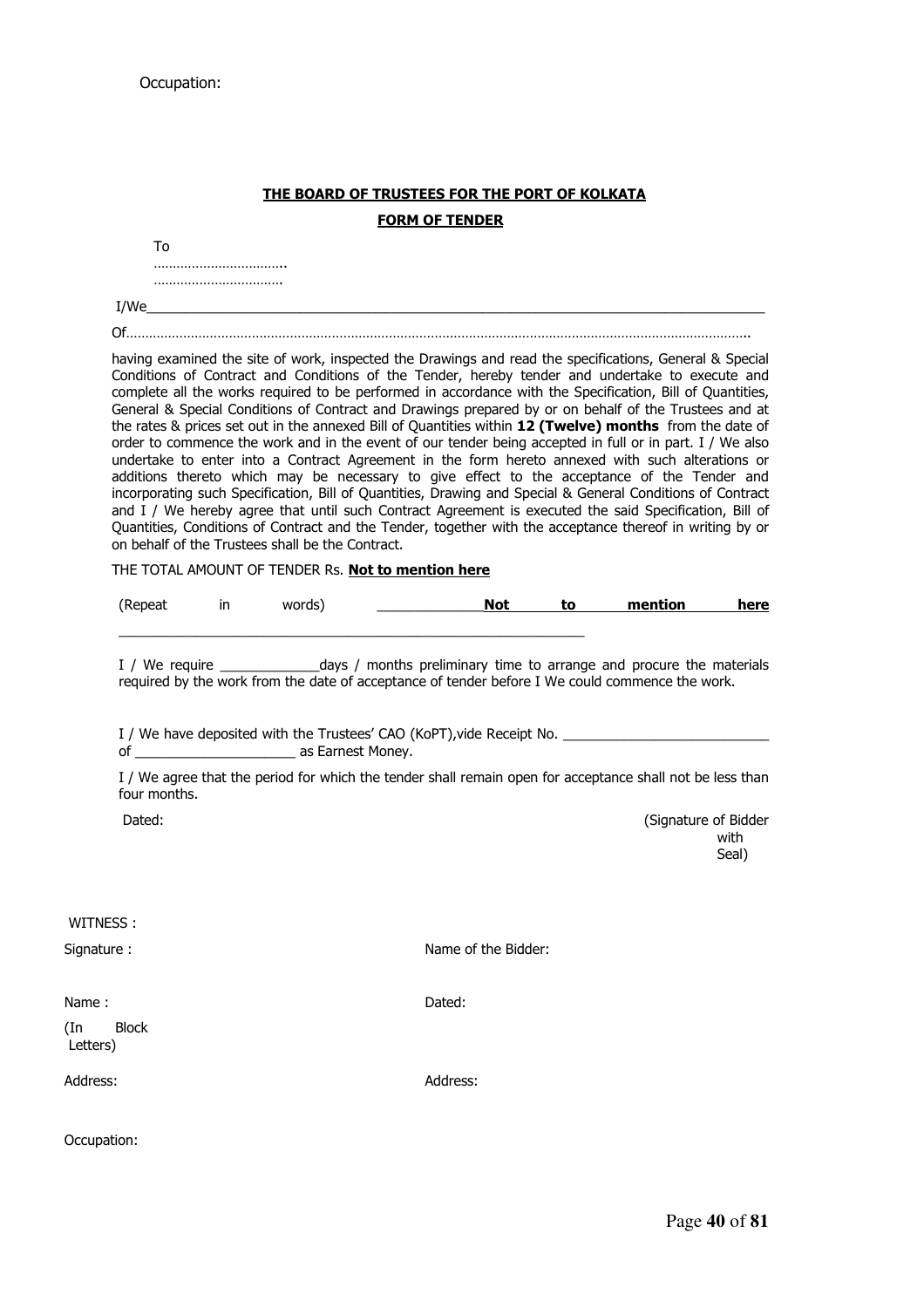**ANNEXURE - F**

# **General Conditions of Contract Forms and Agreements**

**Sanctioned by the Trustees under Resolution No. 92 of the 6 th Meeting held on 27th May, 1993** 

**Including Addendum Sanctioned by the Trustees Meeting held on July, 2014**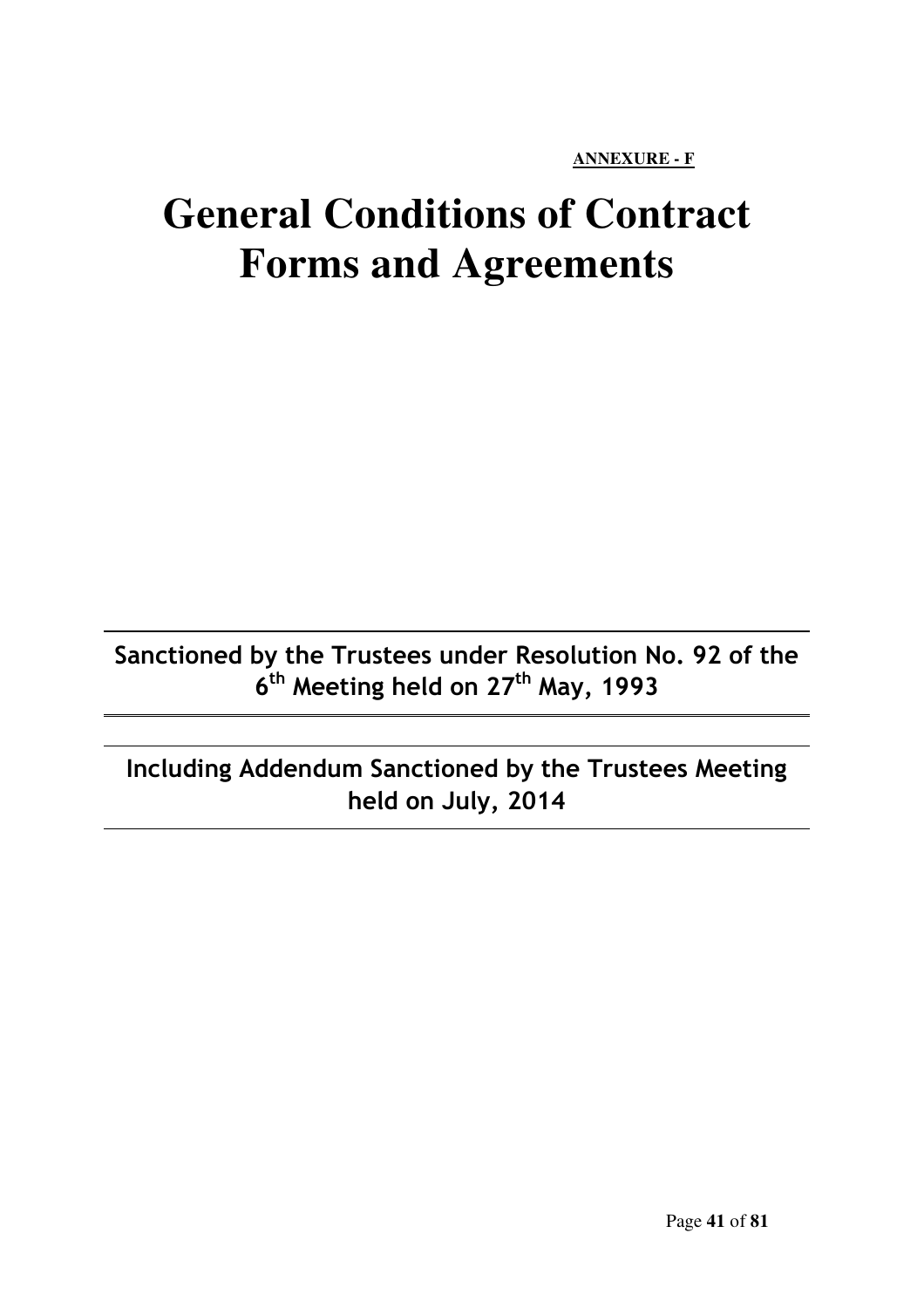# **KOLKATA PORT TRUST**

# **KOLKATA DOCK SYSTEM & HALDIA DOCK COMPLEX**

# **JULY , 2014**

# **GENERAL CONDITIONS OF CONTRACT**

| <b>CLAUSE</b>                                                                                                 |                       | <b>PAGES</b>                    |
|---------------------------------------------------------------------------------------------------------------|-----------------------|---------------------------------|
|                                                                                                               |                       |                                 |
| AMENDMENT TO GENERAL CONDITIONS OF<br><b>CONTRACT</b>                                                         | $\ddots$              | GC <sub>1</sub>                 |
| <b>DEFINITION</b>                                                                                             | $\cdots$              | $GC$ 2 – $GC$ 3                 |
| $\boldsymbol{\&}$<br><b>POWERS</b><br><b>DUTIES</b><br>OF ENGINEER<br>&<br><b>ENGINEER'S REPRESENTATIVE</b>   | $\cdots$              | $GC\overline{3-GC\overline{5}}$ |
| <b>ITS</b><br>PRE-<br>THE<br>TENDER/OFFER AND<br><b>REQUISITES</b>                                            | $\ddotsc$             | $GC 5 - GC 9$                   |
| THE CONTRACT & GENERAL OBLIGATIONS<br><b>OF CONTRACTOR</b>                                                    | $\ddotsc$             | $GC$ 9 – $GC$ 14                |
| <b>COMMENCEMENT,</b><br><b>EXECUTION</b><br><b>AND</b><br><b>COMPLETION OF WORK</b>                           | $\dddot{\phantom{0}}$ | $GC 14 - GC 17$                 |
| <b>TERMS OF PAYMENT</b>                                                                                       | $\cdots$              | $GC 18 - GC 20$                 |
| <b>VARIATION AND ITS VALUATION</b>                                                                            | $\cdots$              | $\overline{GC\ 20-GC\ 22}$      |
| <b>DELAY/EXTENSION</b><br>OF<br><b>COMPLETION</b><br>TIME/LIQUIDATED DAMAGE/TERMINATION<br><b>OF CONTRACT</b> | $\cdots$              | $GC 22 - GC 24$                 |
| MAINTENANCE AND REFUND OF SECURITY<br><b>DEPOSIT</b>                                                          | $\cdots$              | $GC 24 - GC 25$                 |
| <b>OF</b><br><b>INTERPRETATON</b><br><b>CONTRACT</b><br><b>DOCUMENTS, DISPUTES &amp; ARBITRATION</b>          | $\ddotsc$             | $GC 25 - GC 27$                 |
| <b>FORMS GC-1, GC-2, GC-3</b>                                                                                 |                       |                                 |
| <b>FORM OF AGGREMENT</b>                                                                                      |                       |                                 |
| PROFORMA FOR<br><b>CONTRACT</b><br><b>FOR</b><br><b>B.G.</b><br><b>PERFORMANCE</b>                            |                       |                                 |
| <b>INTEGRITY PACT DOCUMENT: PROFORMA</b>                                                                      |                       |                                 |
| <b>DRAFT</b> Memorandum of Understanding between<br>Ko.P.T. & Transparency International India                |                       |                                 |
|                                                                                                               |                       |                                 |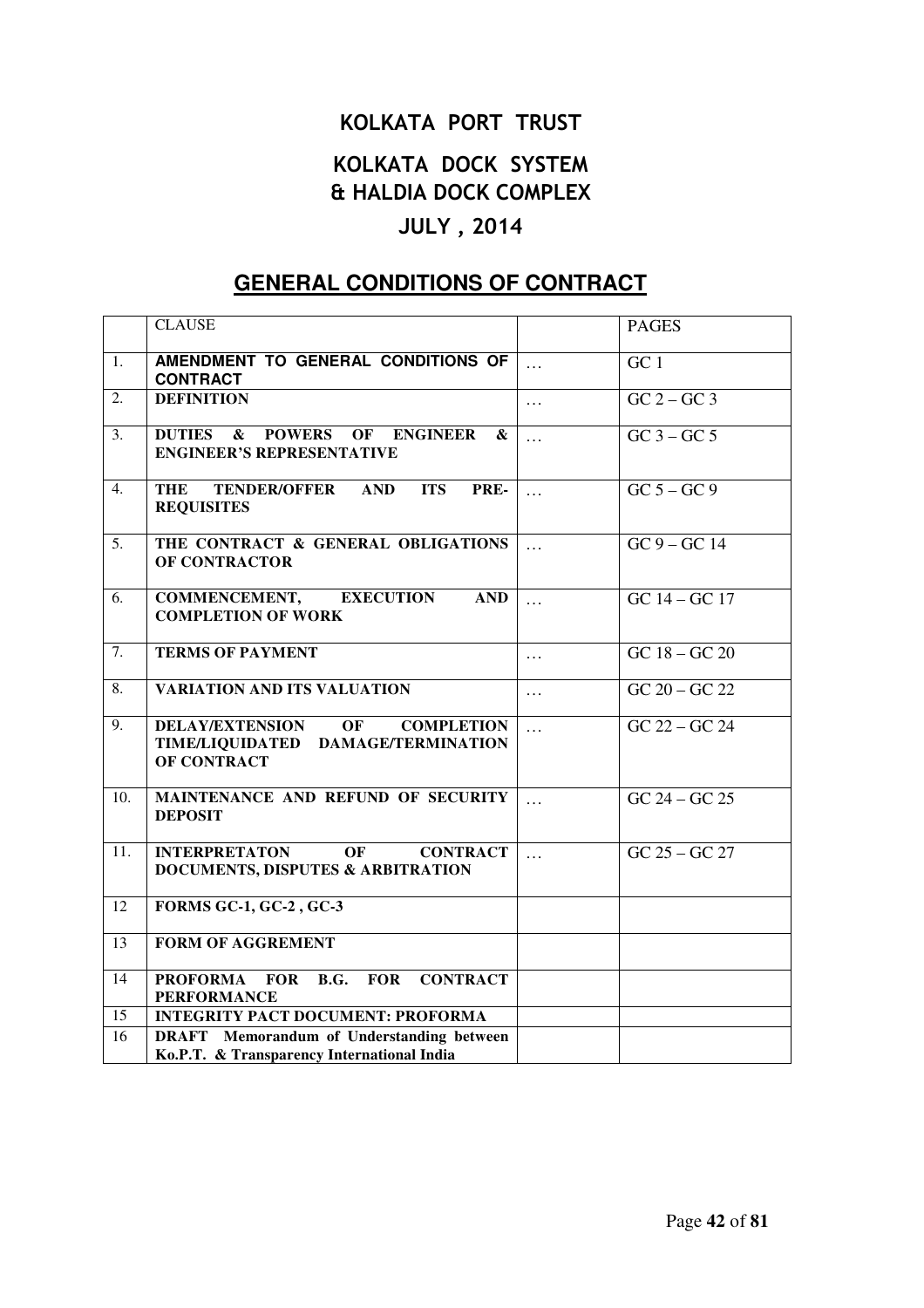# GC - 1 AMENDMENT TO

# GENERAL CONDITIONS OF CONTRACT

# **Cl-3.4 THE TENDER /OFFER & ITS PRE-REQUISITES**

Table under sub-clause (a)

|                                  | <b>PREVIOUS</b>                                                                                                                           |                                                                                                                                                           |                                   | <b>AS AMENDED</b>                                       |                                                                                                                             |
|----------------------------------|-------------------------------------------------------------------------------------------------------------------------------------------|-----------------------------------------------------------------------------------------------------------------------------------------------------------|-----------------------------------|---------------------------------------------------------|-----------------------------------------------------------------------------------------------------------------------------|
| Estimated<br>Value<br>of<br>Work |                                                                                                                                           | Amount of Earnest Money                                                                                                                                   | Estimate<br>Value<br>d<br>of Work |                                                         | Amount of Earnest Money                                                                                                     |
|                                  | Works<br>For<br>Contract                                                                                                                  | For<br>Contract<br>0f<br>Supplying Materials<br>or Equipment only                                                                                         |                                   | Works<br>For<br>Contract                                | Contract<br>For<br>οf<br>Supplying Materials or<br>Equipment only                                                           |
| Up to Rs.<br>$1,00,000=$<br>00   | 5%<br>оf<br>the<br>estimated<br>value<br>οf<br>work                                                                                       | 1% of the estimated<br>value of work                                                                                                                      | Up to Rs.<br>10 Crore             | 2%<br>of<br>the<br>estimated<br>value<br>οf<br>work     | 1% of the estimated<br>value of work                                                                                        |
| Rs.<br>Over<br>1,00,000.<br>00   | 2%<br>the<br>of<br>estimated<br>value<br>of<br>work subject<br>to<br>a<br>maximum of<br>Rs. 20,000/-<br>and<br>minimum of<br>Rs. 5,000/-. | $1/2$ % of the estimated<br>value<br>of<br>work<br>subject<br>to<br>a<br>maximum<br>Rs.<br>0f<br>$10,000/-$<br>and<br>Rs.<br>minimum<br>οf<br>$1,000/-$ . | Over Rs.<br>10 Crore              | 2% on first<br>Rs. 10 Crore<br>$+1\%$ on the<br>balance | $\frac{1}{2}\%$ of the estimated<br>value of work subject<br>to a maximum of Rs.<br>10,000/- and minimum<br>of Rs. 1,000/-. |

### **[ AMENDMENT SANCTIONED BY THE BOARD OF TRUSTEES VIDE RESOLUTION NO 210 OF THE TRUSTEES' MEETING HELD ON 26.02.2013 ]**

Table under sub-clause (d)

|           | <b>PREVIOUS</b> |                                                   |           | <b>AS AMENDED</b> |                        |          |  |
|-----------|-----------------|---------------------------------------------------|-----------|-------------------|------------------------|----------|--|
|           |                 | Class of   Amount Of   Financial Limit Of   Class |           | of   Amount       | Financial              | Limit Of |  |
| Registra- | Fixed           | Each Tender                                       | Registra- |                   | Of Fixed   Each Tender |          |  |
| tion      | Security        |                                                   | tion      | Security          |                        |          |  |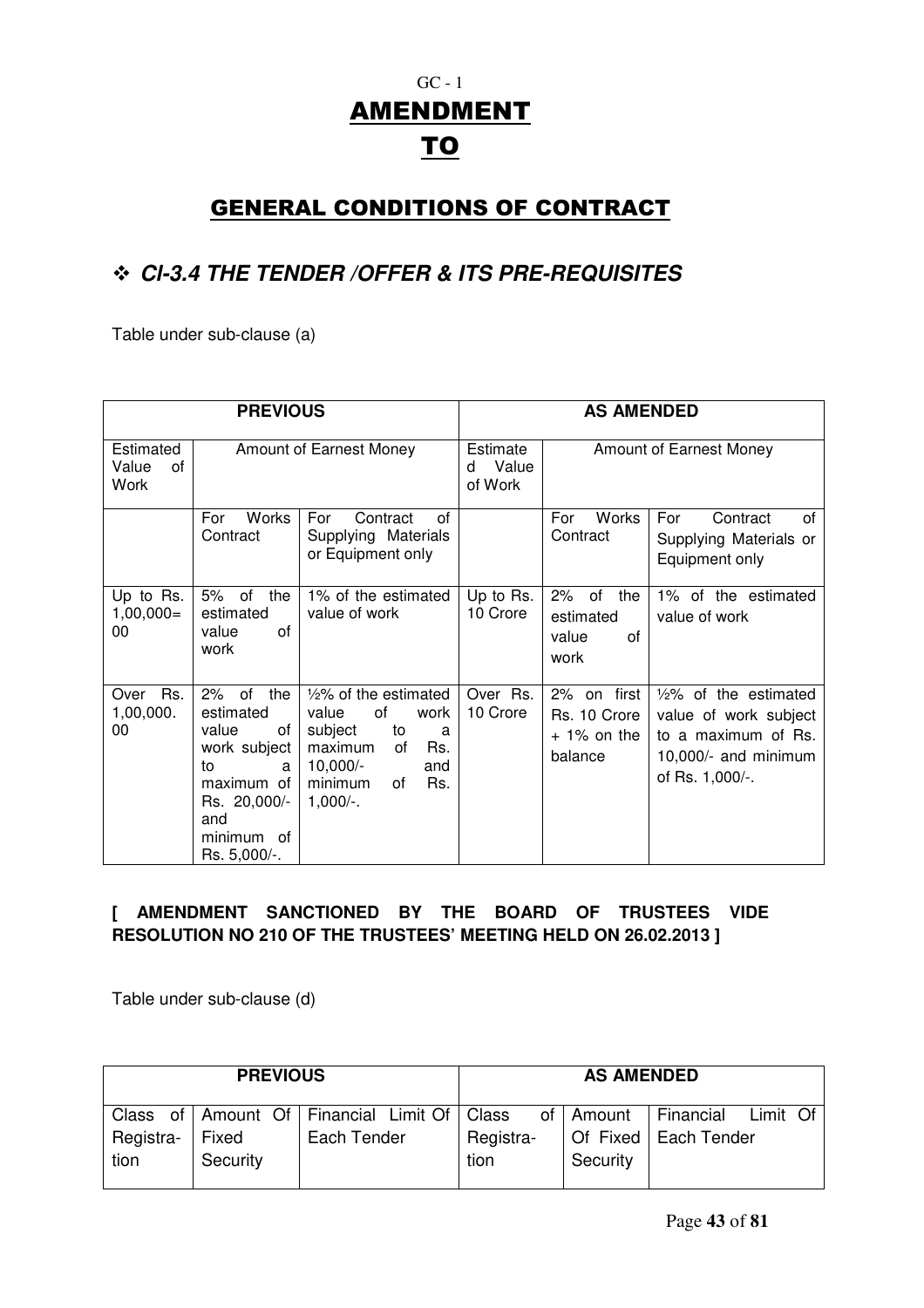| A | Rs 10,000/- | Any tender priced<br>uptoRs 2,00,000/- | A | <b>Rs</b><br>$50,000/-$ | Any tender priced up<br>to Rs10,00,000/-     |
|---|-------------|----------------------------------------|---|-------------------------|----------------------------------------------|
| B | Rs 5,000/-  | Any tender priced<br>uptoRs 1,00,000/- | в | <b>Rs</b><br>$25,000/-$ | tender<br>priced<br>Anv<br>uptoRs 5,00,000/- |
| C | Rs 2,500/-  | Any tender priced<br>uptoRs 50,000/-   | С | <b>Rs</b><br>15,000/-   | tender<br>priced<br>Any<br>uptoRs 3,00,000/- |

### **[ AMENDMENT SANCTIONED BY THE BOARD OF TRUSTEES VIDE RESOLUTION NO 82 OF THE TRUSTEES' MEETING HELD ON 12.10.2012]**

#### $GC - 2$

#### 1. DEFINITIONS

- 1.0 In the contract, as here in after defined, the following words and expressions shall have the meaning herein assigned to them, except where the context otherwise required.
- 1.1 "Employer" or "Board" or "Trustees" means of the Board of Trustees for the Port of Calcutta, a body corporate under Section 3 of the Major Port Trusts Act, 1963, including their successors, representatives and assigns. Employer
- 1.2 "Chairman" means the Chairman of the Board and includes the person appointed to act in his place under Sections 14 and 14A of the Major Port Trusts Act, 1963 Chairman
- 1.3 "Contractor" means the person or persons, Firm or Company whose Contractor tender/offer has been accepted by the Trustees and includes the Contractor's representatives, heirs, successor and assigns, if any, permitted by the Board/Chairman.
- 1.4 "Engineer" means the Board's official who has invited the tender on its behalf and includes the Manager (Infrastructure & Civic Facilities) or other official as may be appointed from time to time by the Employer, with written notification to the Contractor, to act as Engineer for the purpose of the Contract, in place of the "Engineer" so designated. Engineer
- 1.5 "Engineer's Representative" means any subordinate or Assistant to the Engineer or any other official appointed from time to time by the Engineer to perform the duties set forth in Clauses 2.4 to 2.6 hereof. Engineer's Representative
- 1.6 "Work" means the work to be executed in accordance with the Contract and includes authorised "Extra Works" and 'Excess Works" and "Temporary Works". Works
- 1.7 "Temporary Works" means all temporary works of every kind required in or about the execution, completion or maintenance of the works and includes (without thereby limiting the foregoing definitions) all temporary erections, scaffolding, ladders, timbering, soaking vats, site offices, cement and other godowns, platforms and bins for stacking building materials, gantries, temporary tracks and roads, temporary culverts and Temporary works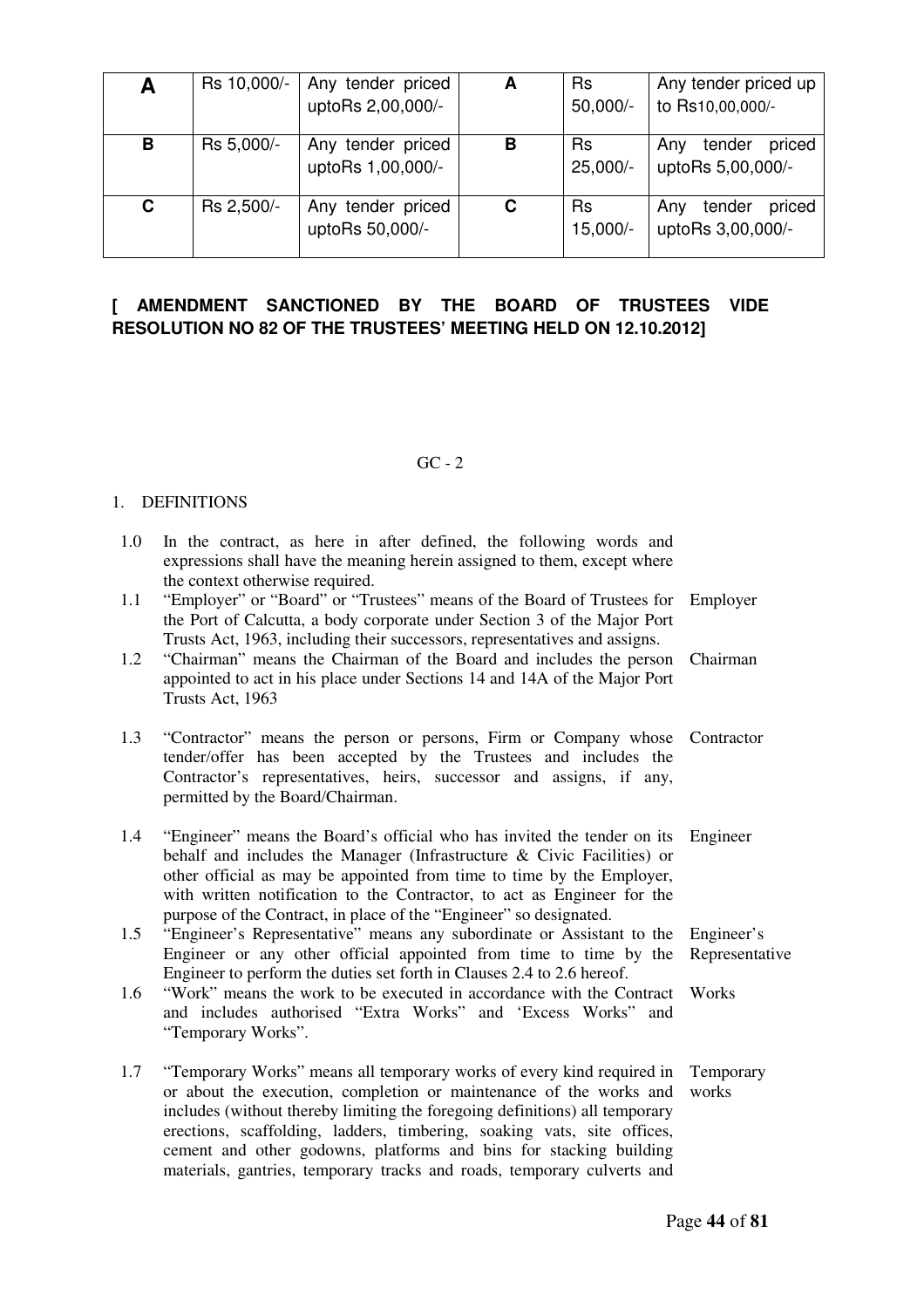mixing platforms.

1.10

- 1.8 "Extra Works" means those works required by the Engineer for completion of the Contract which were not specifically and separately included in the schedule of items of the works i.e. (Bill of Quantities) of the tender. "Excess Works" means the required quantities of work in excess of the provision made against any item of the bill of Quantities. Extra works and Excess works Specification
- 1.9 "Specifications" means the relevant and appropriate Bureau of Indian Standard's specifications / International Standard's Specifications (latest revisions) for materials and workmanship unless stated otherwise in the Tender.

#### $GC - 3$

"Drawings" means the drawings referred to in the Tender and specification Drawings and any modification of such drawings approved in writing by the Engineer and such other drawings as may from time to time be furnished or approved in writing by the Engineer.

- 1.11 "Contract" means and includes the General and Special Conditions of Contract Contract, Specifications, Drawings, priced Bill of Quantities, the Tender / Offer, the letter of acceptance of the Tender/Offer, the Contract Agreement, if separately entered into and the Schedule of Rates and Price, if any, adopted by the Trustees at their discretion.
- 1.12 "Constructional Plant" means all appliances or things of whatsoever nature Construction required or about the execution, completion or maintenance of the works al Plant or temporary works and includes (without thereby limiting the foregoing definition) all machinery and tools but does not include materials or other things intended to form or forming part of the permanent works.
- 1.13 "Site" means the land, waterways and other places, on, under, in or Site through which the works are to be executed by the Trustees for the purpose of the Contract.
- 1.14 "Contract Price" means the sum named in the letter of acceptance of the Contract Tender/Offer of the Contractor, subject to such additions thereto and Price deductions therefrom as may be made by the Engineer under the provisions here in after contained.

1.15 "Month" means English Calendar Month. Month

- 1.16 "Excepted Risks" are riot in so far as it is uninsurable, war, invasion, act of Excepted foreign enemies, hostilities) whether war be declared or not), Civil War, Risks rebellion, revolution, insurrection or military or usurped power or use or occupation by the Trustees of any portion of the works in respect of which a certificate of completion has been issued (all of which are herein collectively referred to as the excepted risks).
- 1.17 Word importing the singular only, also includes the plural and vice-versa Singular/ where the context so requires. Plural
- 1.18 The heading and marginal notes in these General Conditions of Contract shall not be deemed to be part thereof or be taken into consideration in the interpretation or construction thereof or of the contract. Headings/ Marginal Notes.
- 1.19 Unless otherwise stipulated the work "Cost" shall be deemed to include Cost overhead costs of the Contractor, whether on or off the site.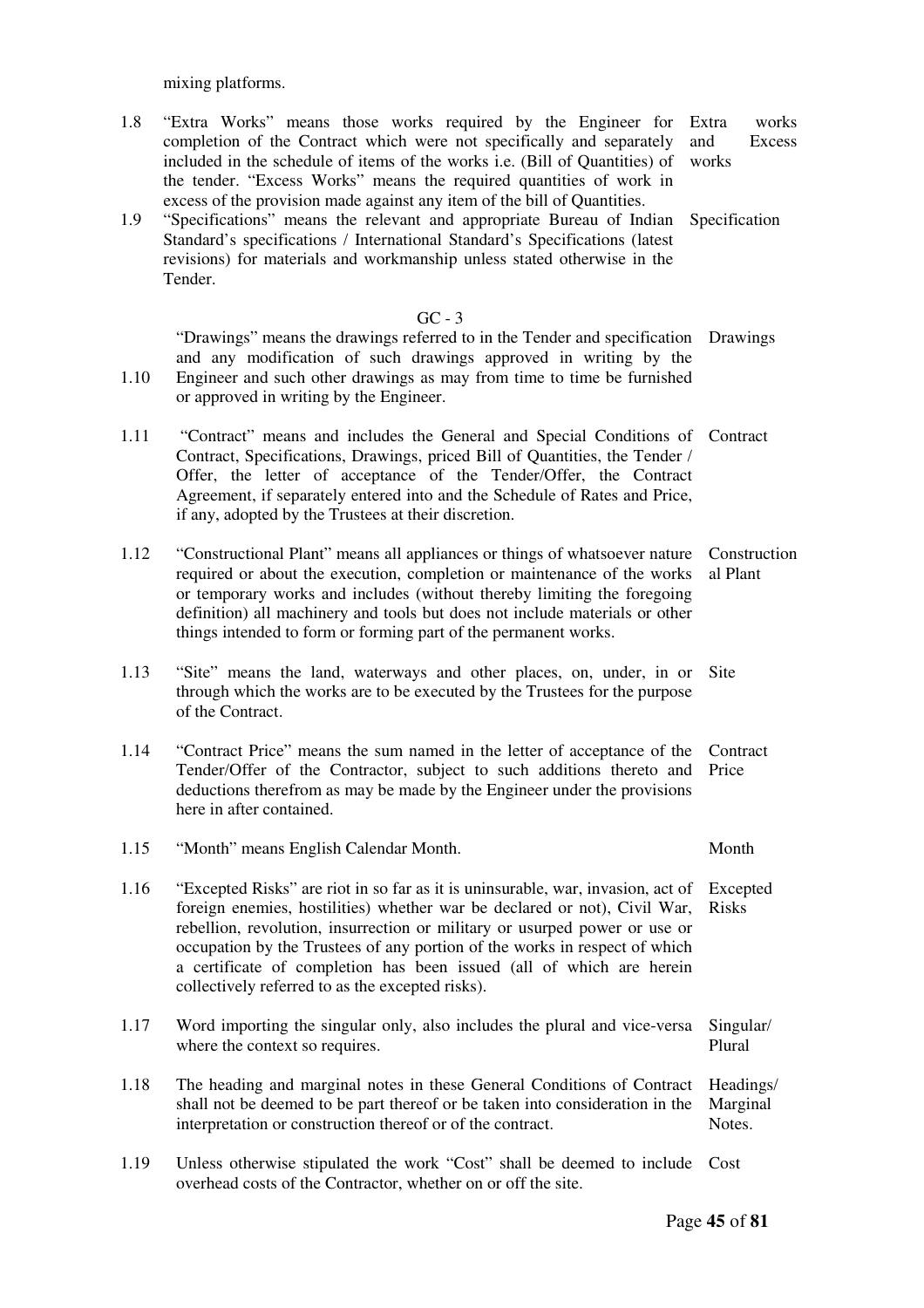#### 2.0 DUTIES & POWERS OF ENGINEER & ENGINEER'S REPRESENTATIVE.

2.1 The Contractor shall execute, compete and maintain the works in terms of Engineer's the contract to the entire satisfaction of the Engineer and Shall comply with the Engineer's direction on any matter whatsoever. Authority

GC - 4

- 2.2 The Contractor shall take instructions from the Engineer and subject to limitation of Clause 2.5 hereof, from the Engineer's Representative.
- 2.3 *The Engineer shall have full power and authority :* 
	- (a) to supply to the contractor from time to time during the progress of the works such further drawings and instructions as shall be necessary for the purpose of proper and adequate execution and maintenance of the works and the contractor shall carry out and be bound by the same.
	- (b) to alter or modify the specification of any material and workmanship and to inspect the work at any time.

(c) to order for any variation, alteration and modification of the work and for extra works.

(d) to issue certificates as per contract.

(e) to settle the claims & disputes of the Contractor and Trustees, as the first referee.

(f) To grant extension of completion time.

- 2.4 *The Engineer's Representative shall :* 
	- (i) watch and supervise the works.
	- (ii) test and examine any material to be used or workmanship employed in connection with the work.
	- (iii) have power to disapprove any material and workmanship not in accordance with the contract and the contractor shall comply with his direction in this regard.
	- (iv) take measurements of work done by the contractor for the purpose of payment or otherwise.
	- (v) order demolition of defectively done work for its reconstruction all by the Contractor at his own expense.
	- (vi) have powers to issue alteration order not implying modification of design and extension of completion time of the work and
	- (vii) have such other powers and authorities vested in the Engineer, which have been delegated to him in writing by the Engineer under intimation to the Contractor.

Authority of Engineer's Representative Engineer's Power

Power of Engineer's Representative.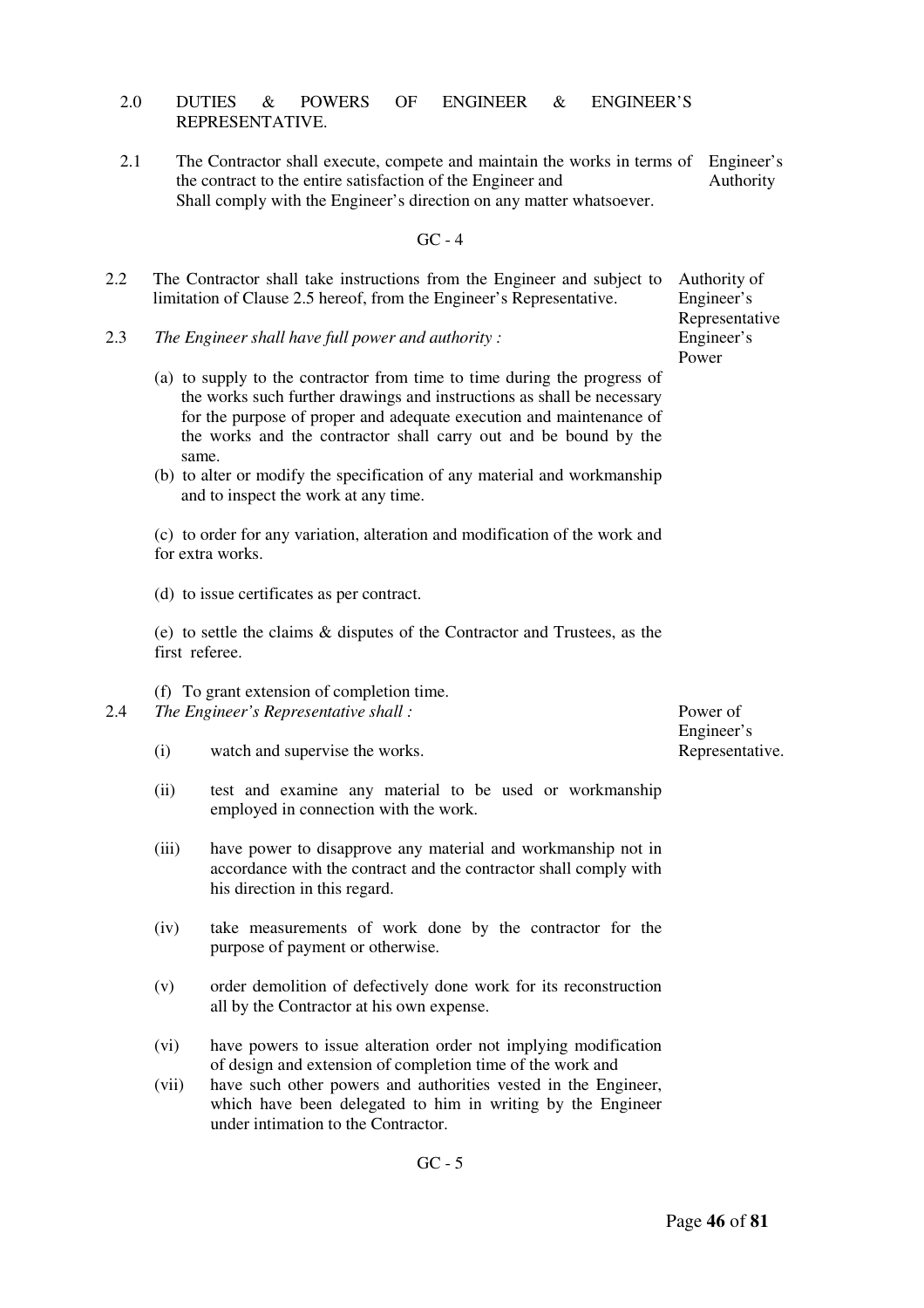- (a) to order any work involving delay or any extra payment by the Trustees,
- (b) to make variation of or in the works; and
- (c) to relieve the Contractor of any of his duties or obligations under the **Contract**
- 2.6 Provided also as follows :
	- (a) Failure of Engineer's Representative to disapprove any work or materials shall not prejudice the power of the Engineer thereafter to disapprove such work or materials and to order the pulling down, removal, breaking-up thereof and re-constructing at the contractor's cost and the contractor shall have no claim to compensation for the loss if any sustained by him.
	- (b) If the contractor shall be dissatisfied by reason of any decision of the Engineer's Representative, he shall be entitled to refer the matter to the Engineer who shall thereupon confirm, reverse or vary such decision.
	- (c) Any written instructions or written approval given by the Engineer's Representative to the contractor, within the terms of delegation of power and authority vested in the Engineer to his Representative in writing, shall bind the contractor and the Trustees as though it had been given by the Engineer, who may from time to time make such delegation.

#### 3.0 THE TENDER/OFFER AND ITS PRE-REQUISITES

- 3.1 The Contractor shall, before making out and submitting his tender/offer, be deemed to have inspected and examined the site, fully considered all factors, risks and contingencies, which will have direct and indirect impact on his expenses and profit from the work and shall be specifically deemed to have taken the following aspects into consideration :
	- (a) The form and nature of the site and its surroundings including their sub-surface, hydrological, tidal and climatic conditions, the means of access to the site and all other local conditions, including the likely charges and costs for temporary way-leave, if any, required for the work.
	- (b) The drawings, specifications, the nature and extent of work to be executed and the quality, quantity and availability of the required materials and labour for the work and the need to execute the work to the entire satisfaction of the Engineer, and also by complying with the General and Special Conditions of Contract.

Engineer's **Overriding** Power

The tender must encompass all relevant aspects/ issues. Site & Local condition.

Drawing/ Specification/ Nature & extent of work to be done.

#### GC - 6

- (c) The accommodation required for the workmen and site office, mobilisation/demobilisation and storage of all plant, equipment and Construction materials. Accommodation for Contractor's men/materials.
- (d) The sources and means of procurement of water for drinking, washing and execution of work, and source and availability of Water for drinking etc.

Page **47** of **81**

Limitation of Engineer's Representativ e's Power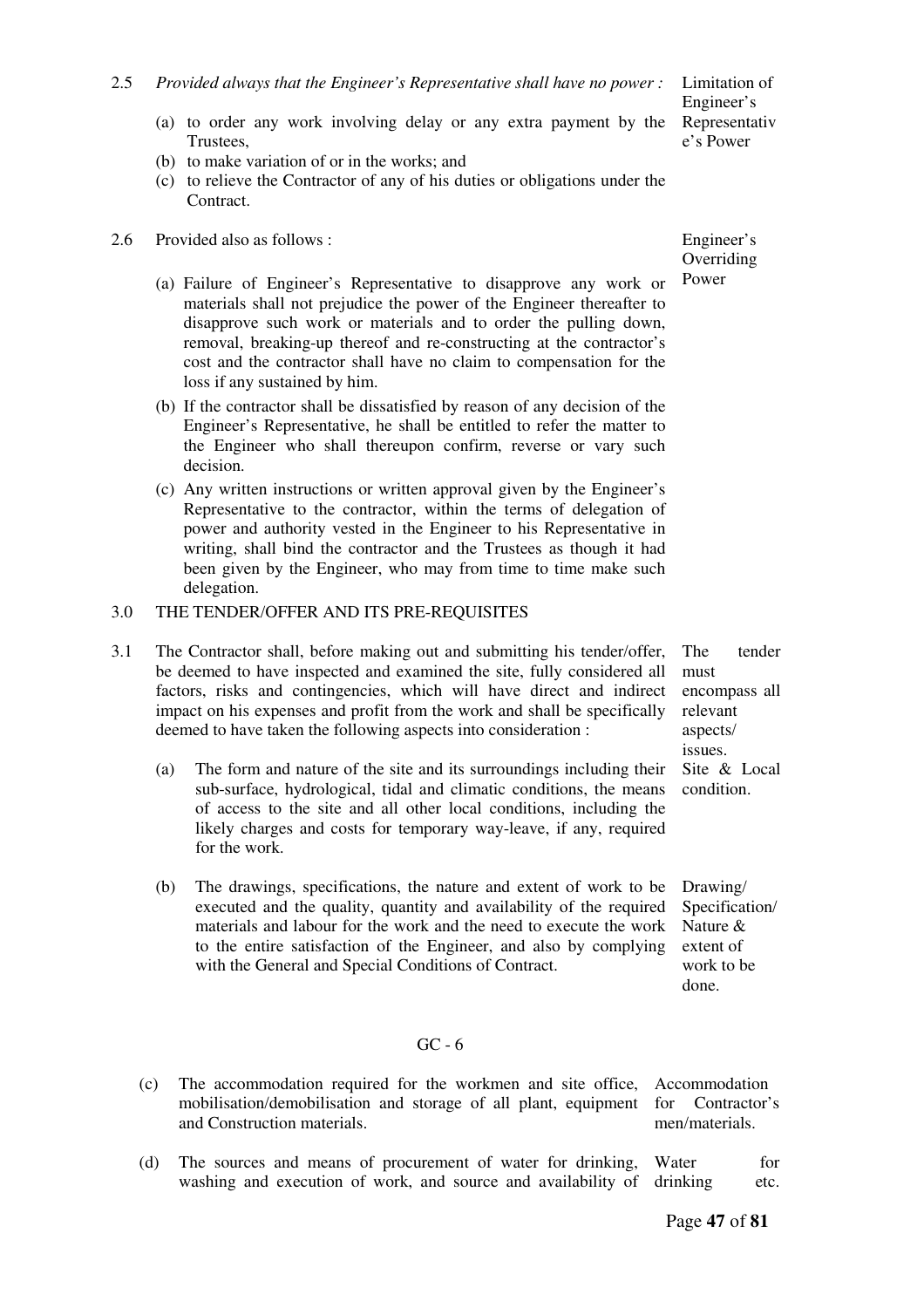electrical power, all at Contractor's cost. /Electrical power.

- (e) Payment of taxes and duties and compliance of all applicable statutes, ordinances and law together with the rules made thereunder, the rules, regulations and bye-laws of public bodies or any local or other authority by the Contractor, keeping the Trustees indemnified against penalties and liabilities of every kind arising from the Contractor's failure in such compliance.
- 

Payment of Taxes/duties and observance of all statutes.

 (f) Payment of all kinds of stamp-duty for executing the agreement or for any legal instrument including Bank Guarantees and Indemnity Bonds. Payment of Stamp Duty by the Contractor.

- 3.2 The Contractor's tender shall be in ink on the Tender Forms supplied by the Trustees, unless stipulated otherwise in the Notice Inviting the Tender and shall be faultless in figures and free from erasing. Corrections, if any, shall only be made by scoring out and initialling of the revised figure.
- 3.3 If required by the Engineer or the Trustees, the Contractors in their tender or subsequently, shall disclose the names of their owners/partners/share holders at the required points of time. The failure in this regard shall be treated as a breach and a contract, if entered into, shall be liable to be cancelled. Disclosure of Owner's name.
- 3.4 (a) Unless otherwise stipulated in the Notice Inviting Tender / Offer, every tender must be submitted with Earnest Money of the amount calculated as per the following scale.

Earnest Money and Security Deposit.

|                   | Estimated Value of   Amount of Earnest Money |                                  |  |  |  |
|-------------------|----------------------------------------------|----------------------------------|--|--|--|
| Work              |                                              | For<br>Contract<br>of            |  |  |  |
|                   | For Works Contract                           | Supplying Materials or           |  |  |  |
|                   |                                              | Equipment only                   |  |  |  |
| Up<br>Rs.<br>to   | 5% of the estimated                          | 1% of the estimated              |  |  |  |
| $1,00,000=00$     | value of work                                | value of work                    |  |  |  |
| Over              | $2\%$ of the estimated                       | $\frac{1}{2}\%$ of the estimated |  |  |  |
| Rs. $1,00,000=00$ | value of work subject                        | value of work subject            |  |  |  |
|                   | to a maximum of Rs.                          | to a maximum of Rs.              |  |  |  |
|                   | $20,000/$ - and minimum                      | $10,000/$ - and minimum          |  |  |  |
|                   | of Rs. 5,000/-.                              | of Rs. $1,000/-$ .               |  |  |  |

 $GC - 7$ 

 (b) Earnest Money shall be deposited with the Trustees' treasurer in cash or by Method of Banker's Cheque of any Calcutta Branch of a Nationalised Bank of India Paying E.M. drawn in favour of Calcutta Port Trust or in the form of any "Account Payee" Draft of any Nationalised Bank of India drawn in favour of "Calcutta Port Trust" and payable at Calcutta/Haldia, as the case may be, and the receipt granted therefor be kept attached to the Tender/Offer in the Sealed Cover.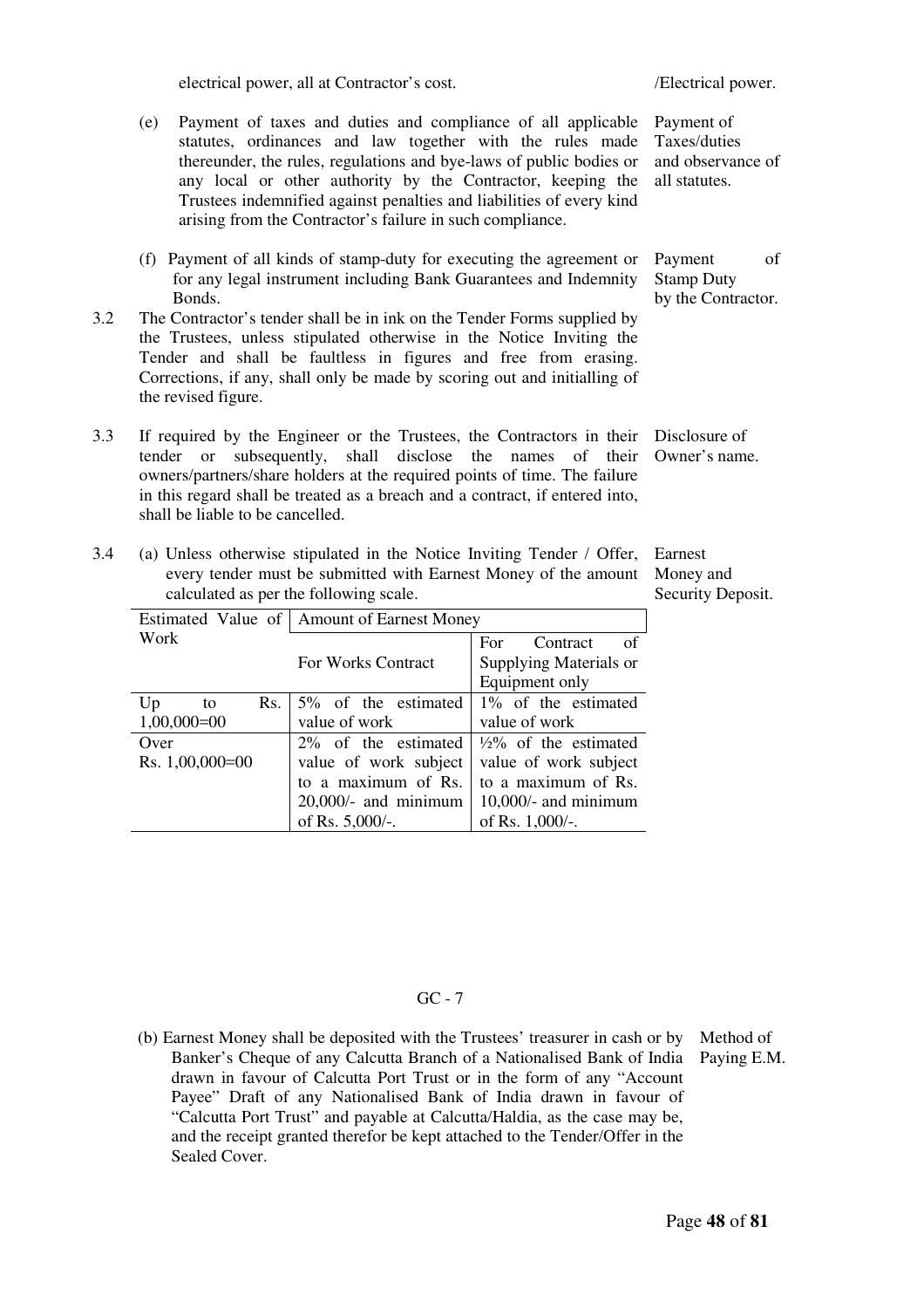- (c) Earnest Money of unaccepted tender shall be refunded without any interest through A/c. Payee Cheque drawn on a Nationalised Bank of Calcutta / Haldia. Refund of E.M.
- (d) The enlisted (registered ) Contractors of the Trustees who have deposited fixed Security with the Trustees' FA & CAO / Manager (Finance) according to his Class of Registration, shall be exempt from depositing the Earnest Money, as per the following scale  $\cdot$ Exemption from E.M. to Regd. Firms

| Earnest Money, as per the following scale: |               |       |                         |       |    |
|--------------------------------------------|---------------|-------|-------------------------|-------|----|
| Class of Registration                      | οf<br>Amount  | Fixed | Financial               | Limit | of |
|                                            | Security      |       | Each Tender             |       |    |
|                                            |               |       | Any tender priced up to |       |    |
| A                                          | Rs. 25,000/-  |       | Rs.5,00,000/-           |       |    |
|                                            |               |       |                         |       |    |
|                                            |               |       | Any tender priced up to |       |    |
| B                                          | Rs. 10,000/-  |       | Rs.2,00,000/-           |       |    |
|                                            |               |       |                         |       |    |
|                                            |               |       | Any tender priced up to |       |    |
| C                                          | $Rs. 5,000/-$ |       | $Rs.1,00,000/-$         |       |    |
|                                            |               |       |                         |       |    |

(e) (i) Tender submitted without requisite Earnest Money may be liable to rejection.

- (ii) If before expiry of the validity period of his Tender/Offer, the tenderer amends his quoted rates or tender/offer making them unacceptable to the Trustees and/or withdraws his tender/offer, the Earnest Money deposited shall be liable to forfeiture at the option of the Trustees.
- (f) The Earnest Money of accepted tender/offer shall be retained by the Trustees as part of the Security Deposit, for which a separate Treasury Receipt shall be issued to the Contractor after cancellation of the previous Receipt of Earnest Money.
- (g) Balance security for works contract shall be recovered by deduction from all progressive Bill (including final Bill, if necessary)  $\omega$  10% of the gross value of work in each such bill, so that the total recovery may not exceed the quantum computed as per the under noted percentages of the total value of work actually done up to the stage of completion.

 $GC - 8$ 

| Value of Work                                                                   | % of Security Deposit<br>for works contract.                                          | $\%$<br>of<br>Security<br>Deposit For contract recovery.<br>of supply-<br>ing<br>materials<br>-&<br>equipment only. | Scale of S.D. |
|---------------------------------------------------------------------------------|---------------------------------------------------------------------------------------|---------------------------------------------------------------------------------------------------------------------|---------------|
| For<br>works<br>to<br>up<br>Rs.10,00,000/-.                                     | $10\%$ (Ten percent)                                                                  | $1\%$ (One percent)                                                                                                 |               |
| For works costing<br>more<br>than $Rs.10,00,000/$ - and up<br>to Rs.20,00,000/- | 10%<br>first<br><sub>on</sub><br>$Rs.10,00,000/ - +7\frac{1}{2}\%$<br>on the balance. | $1\%$<br>first<br>on<br>Rs.10,00,000/-<br>$^{+}$<br>$\frac{1}{2}\%$ on the balance.                                 |               |

Tender without EM liable to rejection.

Forfeiture of E.M. before Acceptance of

offer. E.M. to be converted to part S.D.

Mode of recovery of balance S.D.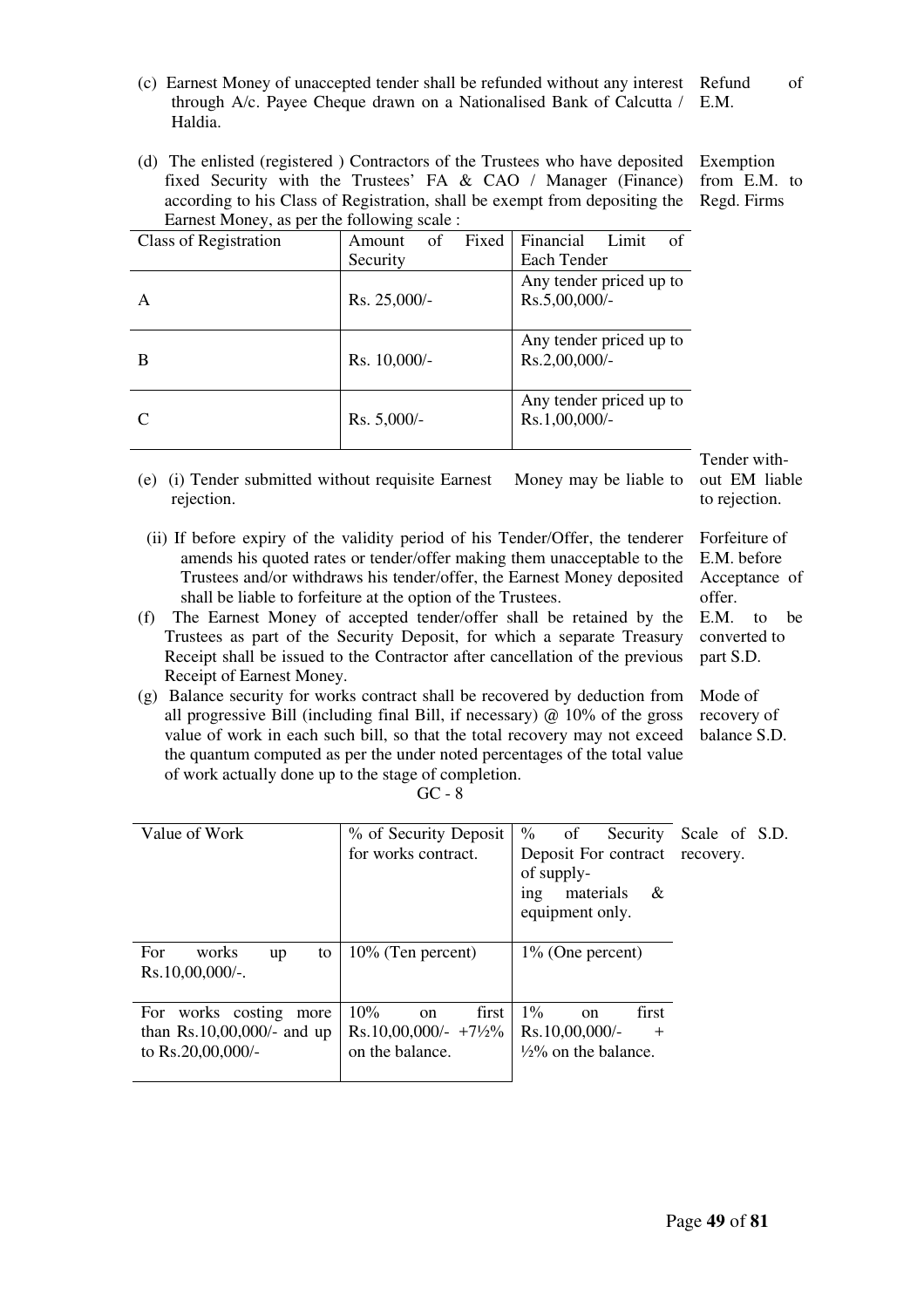| For works costing more $10\%$ on first $1\%$ |  |                 |  |                                                         |                                 | on | first |
|----------------------------------------------|--|-----------------|--|---------------------------------------------------------|---------------------------------|----|-------|
| than $Rs.20,00,000/$ -                       |  |                 |  | $RS.10,00,000/ - + 7   Rs.10,00,000/ - +$               |                                 |    |       |
|                                              |  |                 |  | $\frac{1}{2}\%$ on the next $\frac{1}{2}\%$ on the next |                                 |    |       |
|                                              |  |                 |  | Rs.10,00,000/- + 5%   Rs.10,00,000/- +                  |                                 |    |       |
|                                              |  | on the balance. |  |                                                         | $\frac{1}{4}\%$ on the balance. |    |       |
|                                              |  |                 |  |                                                         |                                 |    |       |

 (h) Balance Security for Contract of supplying materials and equipment computed in terms of the percentages given above, shall have to be deposited with the Trustees' Treasurer in advance and within 30 days from the date of placement of supply order, either in cash or by A/c. Payee Draft of a Nationalised Bank of India drawn in favour of Calcutta Port Trust and payable at Calcutta/Haldia, as the case may be.

S.D. for supply contracts to be deposited in advance.

Mode of refund of S.D.

- (i) No interest shall be paid by the Trustees to the Tenderer/Contractor on the amount of Earnest Money/Security Deposit held by the Trustees, at any stage. No interest payable on E.M. /S.D
- 3.5 (i) The Security Deposit shall refunded to the Contractor in terms of Clause 9.3 hereinafter and subject to deduction, if any, under the provision of Sub-clause 3.5 (ii) herein below. Id, however, the Contract provides for any maintenance period. 50% of the Security Deposit may be refunded against any of the treasury Receipt for that amount on expiry of half of the maintenance period and the balance deposit on the expiry of the said maintenance period and after the Engineer has certified the final completion of work in Form G.C.2 and the Contractor has submitted his "No Claim" Certificate in Form G.C.3.

 (ii) The Security Deposit/Earnest Money may be liable to forfeiture at the option of the Trustees, if the Contractor fails to carry out the work or to perform/observe any of the conditions of the Contract. The Trustees shall also be at liberty to deduct any of their dues from the Security Deposit, fixed Security, Earnest Money or from any sum due or to become due to the Contractor under any other contract. Forfeiture of S.D.

GC - 9

- 3.6 If stipulated in the contract as a Special Condition, the contractor shall have to submit to the Engineer a performance Bond in the form of an irrevocable guarantee from Calcutta/Haldia Branch, as the case may be, of any Nationalised Bank of India in the proforma annexed hereto and for the sum and period as mentioned in the letter of acceptance of the Tender/Offer, within 15 days from the date of such letter, failing which the Contract shall be liable to be terminated and the earnest money shall be liable to forfeiture; all at the discretion of the Engineer. The cost of obtaining this or any other Bank Guarantee and/or the revalidation thereof, wherever required, has to be borne by the Contractor and it shall be his sole responsibility to arrange for timely revalidation of such Bank Guarantee, failing which and for non-fulfilment of any contractual obligation by the Contractor, the Engineer and/or the Trustees shall be at liberty to raise claim against the Guarantee and/or enforce the same unilaterally.
- 3.7 "Every Tenderer/ Bidder shall submit, in respect of a tender value of more than Rs 5 Crore, along with their tender comprising Special Conditions of Contract, General Conditions of Contract, BOQ, Earnest Money, etc. a document called Integrity Pact Agreement duly signed by their authorized representative. The Proforma of the Integrity Pact Agreement shall as specified in the GCC. In case of tender value more

Bank Guarantee in lieu of Cash S.D. in certain cases

Page **50** of **81**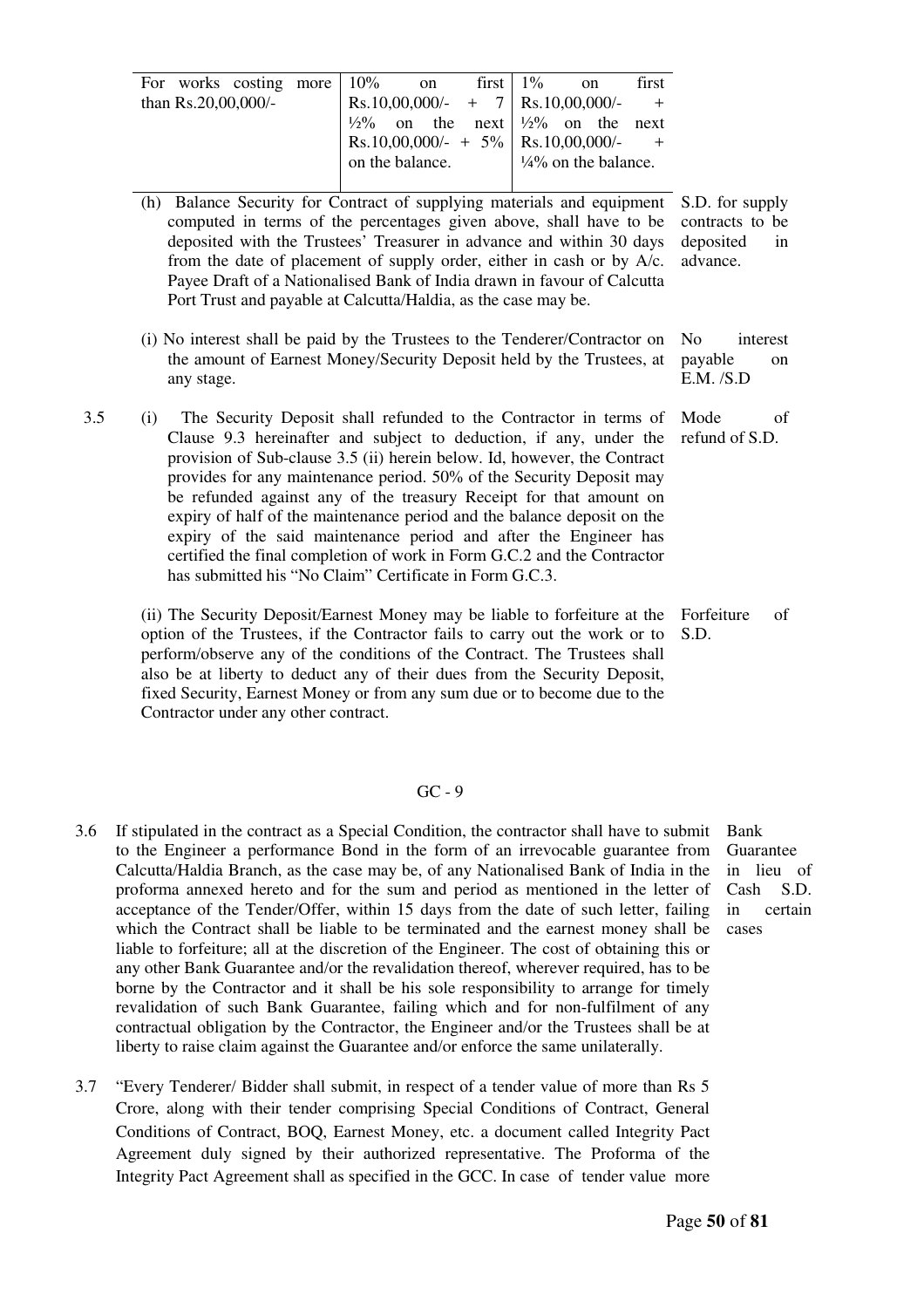than Rs 5 Crore, the Integrity Pact Agreement is an essential part and parcel of bid document to be submitted by each tenderer, without which the tender shall not be considered."

#### 4.0 THE CONTRACT & GENERAL OBLIGATIONS OF CONTRACTOR

- 4.1 (a) The contract documents shall be drawn-up in English language. English
	- (b) The contract shall be governed by all relevant Indian Acts. As applicable only within the jurisdiction of the High Court at Calcutta, India, including the following Acts :
	- 1. The Contract Act (India), 1872.
	- 2. The Major Port Trusts Act, 1963.
	- 3. The Workmen's Compensation Act, 1923.
	- 4. The Minimum Wages Act, 1948.
	- 5. The Contract Labour (Regulation & Abolition) Act,1970.
	- 6. The Dock Workers' Act,1948.
	- 7. The Arbitration and Conciliation Act (1996) (in the case of a definite Arbitration Agreement only).
- 4.2 After acceptance of his Tender/Offer and when called on to do so by the engineer or his representative, the contractor shall, at his own expense, enter into and execute a Contract Agreement to be prepared by him in the form annexed hereto. Until such Contract Agreement is executed, the other documents referred to in the definition of the term 'Contract' here-in-before, shall collectively be the Contract. **Contractor** to Execute **Contract** Agreement.
- 4.3 Several documents forming the contract are to be taken as mutually explanatory of one another. Should there by any discrepancy, ambiguity, omission or error in the various contract documents, the Engineer shall have the power to correct the same and his decision shall be final and binding on the parties to the Contract.
- Interpretatio n of contract documents –Engineers'

Power

GC - 10

- 4.4 Two copies of the Drawings referred to in the general and special Conditions of Contract and in the Bill of Quantities, shall be furnished by the Engineer to the Contractors free of cost for his use on the work, but these shall remain the property of the Trustees and hence, the Contractor shall return them to the Engineer or his Representative on completion of the work, if not torn or mutilated on being regularly used at site. All Drawings are Trustees' property.
- 4.5 The Contractor shall prove and make at his own expense any working or progress drawings required by him or necessary for the proper execution of the works and shall, when required, furnish copies of the same free of cost to the Engineer for his information and/or approval, without meaning thereby the shifting of Contractor's responsibility on the Engineer in any way whatsoever.
- 4.6 The Contractor shall not directly or indirectly transfer, assign or sublet the Contract or any part thereof without the written permission of the Engineer. Even if such permission be granted, the Contractor shall remain responsible (a) for the acts, defaults and neglect of any sub-contractor, his agents, servants or workmen as fully as if these were the acts, defaults or neglects of the Contractor himself or his agents, servants or workmen and (b) for his full and entire responsibility of the contract and for active superintendence of the works by him despite being sublet, provided always that the provision of labourers on a "piece rate" basis shall not be deemed to be sub-letting under this clause.

Contractor to prepare working / progress drawings

**Contractor** cannot sub-let the work

language to be used Applicabilit

y of laws on the contract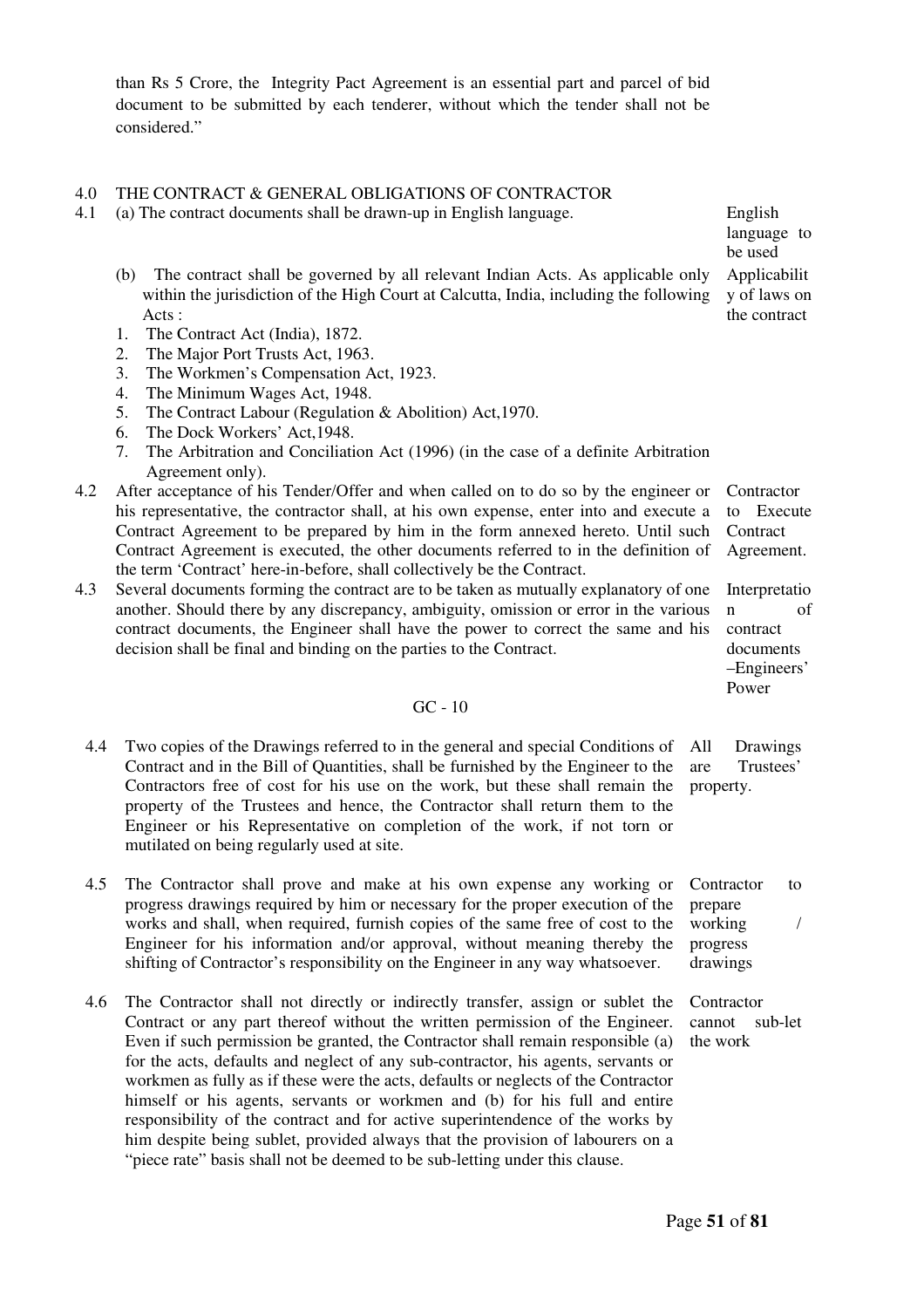- 4.7 Unless otherwise specified, the Contractor shall be deemed to have included in his Tender/Offer all his cost for supplying and providing all constructional plant, temporary work. Materials both for temporary and permanent works, labour including supervision thereof, transporting to and from the site and in and about the work, including loading, unloading, fencing, watching, lighting, payment of fees, taxes and duties to the appropriate authorities and other things of every kind required for the construction, erection, completion and maintenance of the work.
- 4.8 The Contractor shall be solely responsible for the adequacy, stability and safety of all site operations and methods of construction, even if any prior approval thereto has been taken from the Engineer or his Representative. The Contractor shall not be responsible for the correctness of the design or specification of the Temporary and Permanent works formulated by the Engineer; but the Contractor shall be fully responsible for the correct implementation thereof, as also for any design and specification prepared/proposed/used by the Contractor.
- 4.9 Whenever required by the Engineer or his representative, the Contractor shall submit to him the details of his (a) programme for execution of the work, (b) proposed procedure and methods of work, (c) proposed deployment of plant, equipment, labour, materials and temporary works. The submission to and/or any approval by the Engineer or his Representative to any such programme or particulars shall not relieve the Contractor of any of his obligations under the contract.

Contractors' price is inclusive of all costs

Contractor is responsible for all construction process, except for correctness of design and specification formulated by the Engineer Contractor to submit his programme of work

#### $GC - 11$

 If for any reason the contractor be unable to adhere to his earlier programme, he shall submit his revised programme for completion of work within the stipulated time whenever asked to do so.

- 4.10 Necessary and adequate supervision shall be provided by the Contractor during execution of the works and as long thereafter as the Engineer or his representative shall consider necessary during the maintenance period. The Contractor or his competent and authorised agent or representative shall be constantly at site and instructions given to him by the Engineer or his representative in writing shall be binding upon the Contractor subject to limitation in Clause 2.5 hereof. The Contractor shall inform the Engineer or his representative in writing about such representative/agent of him at site.
- 4.11 The Contractor shall employ in execution of the Contract only qualified careful and experienced persons and the Engineer shall be at liberty to direct the Contractor to stop deployment of any of is staff, workmen or official at site and the Contractor shall within 48 hours comply with such instruction without any demur whenever the Engineer shall feel that the deployment of the person concerned will not be conducive to the proper and timely completion of the work.
- 4.12 The Contractor shall be responsible for the true and proper setting out of the works in relation to reference points/lines/levels given by the Engineer in writing. The checking of any setting-out or of any alignment or level by the Engineer or his Representative shall not in any way relieve the contractor of his responsibility for the correctness thereof and he shall fully provide protect and preserve all stakes, templates, bench marks, sight rails, pegs, level marks,

Contractor to supervise the works

Contractor to deploy qualified men and Engineer's power to remove Contractor's men

Contractor is responsible for line, level, setting out etc.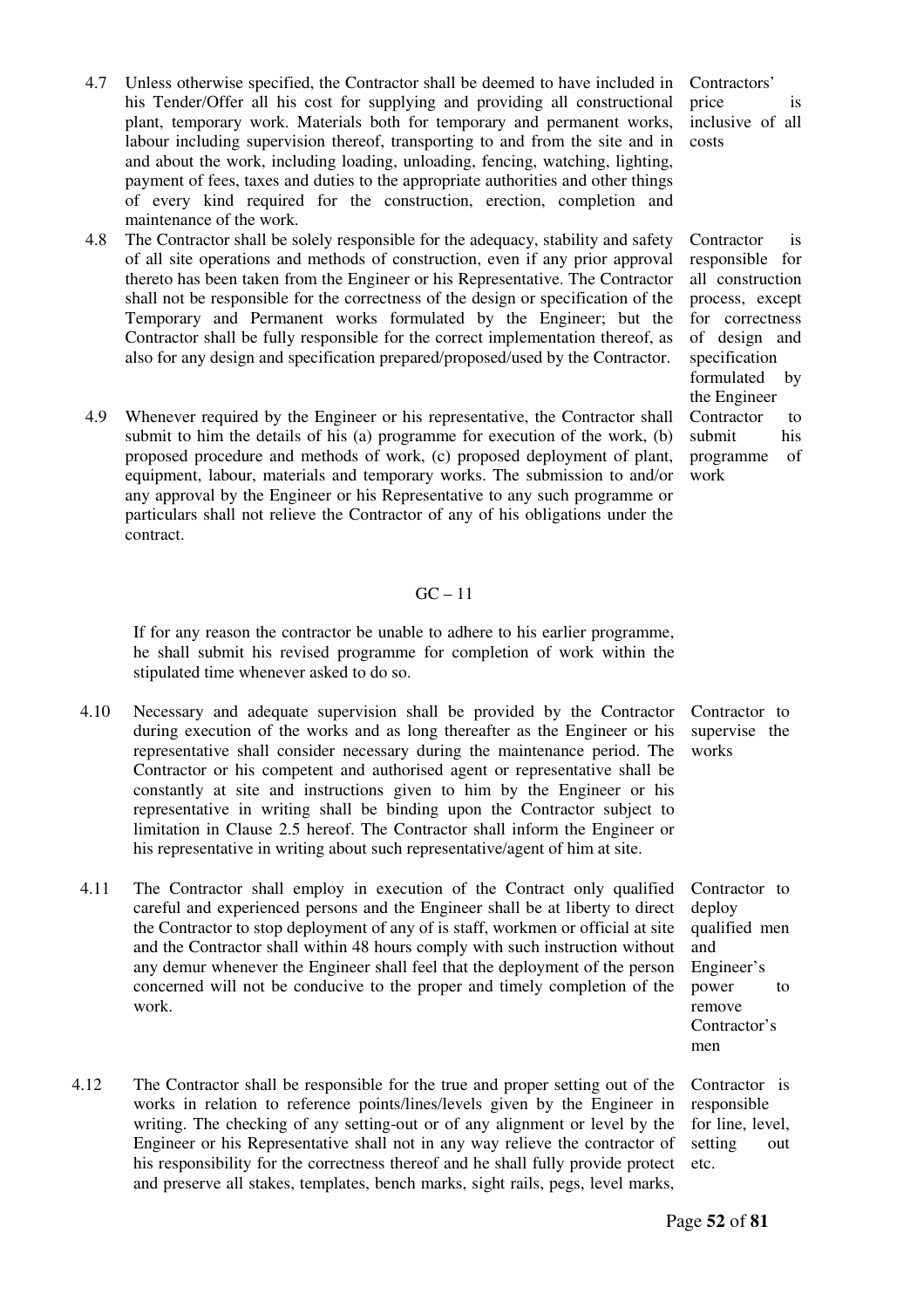profile marks and other things used in setting out the works.

4.13 From the commencement of the works till issue of the completion certificate in Form G.C.1, vide Clause 5.12 hereof, the contractor shall take full responsibility for the care thereof. Save for the excepted risks, any damage, loss or injury to the work or any part thereof shall be made good by the Contractor at his own cost as per instruction and to the satisfaction of the engineer, failing which the Engineer or his Representative may cause the same to be made good by any other agency and the expenses incurred and certified by the Engineer shall deem proper. This Clause will not apply to that part of the work, which might have been taken over by the Trustees on partial completion of the work and in such case the Contractor's obligation will be limited to repairs and replacement for manufacturing or construction defects during the Maintenance period (Guarantee Period) as per the directions of the Engineer as also for defects/damages if any caused to the work by the Contractor during such repairs and replacement in the maintenance period.

Contractor is responsible to protect the work

#### $GC - 12$

- 4.14 The Contractor shall at his own cost protect support and take all precautions in regard to the personnel or structure or services or properties belonging to the Trustees or not which may be interfered with or affected or disturbed or endangered and shall indemnify and keep indemnified the Trustees against claim for injury, loss or damage caused by the Contractor in connection with the execution and maintenance of the work to the aforesaid properties, structures and services and/or to any person including the Contractor's workmen. Cost of Insurance Cover, if any, taken by the Contractor shall not be reimbursed by the Trustees, unless otherwise stipulated in the Contract.
- 4.15 The Contractor shall immediately inform the Engineer's Representatives if any fossil, coins, articles of value or antiquity and structures and other remains or things of geological or archaeological importance be discovered at site which shall remain the property of the Trustees and protect them from being damaged by his workmen and arrange for disposal of them at the Trustees' expense as per the instruction of the Engineer's Representative.
- Contractor is responsible for all damages to other structures / persons caused by him in executing the work.

Fossils, Treasure travois, etc. are Trustees' property

Contractor to Indemnify the Trustees against all claims for loss, damage, etc.

- 4.16 The Contractor shall be deemed to have indemnified and shall indemnify the Trustees against all claims, demands, actions and proceedings and all costs arising therefrom on account of :
	- (a) Infringement of any patent right, design, trademark or name or other protected right in connection with the works or temporary work.
	- (b) Payment of all royalties, rent, toll charges, local taxes, other payments or compensation, if any, for getting all materials and equipment required for the work.
	- (c) Unauthorised obstruction or nuisance caused by the contractor in respect of Public or Private or Private road, railway tracks, footpaths, crane tracks, waterways, quays and other properties belonging to the Trustees or any other person.
	- (d) Damage/injury caused to any highway and bridge on account of the movement of Contractor's plants and materials in connection with the work.
	- (e) Pollution of waterway and damage caused to river, lock, sea-wall or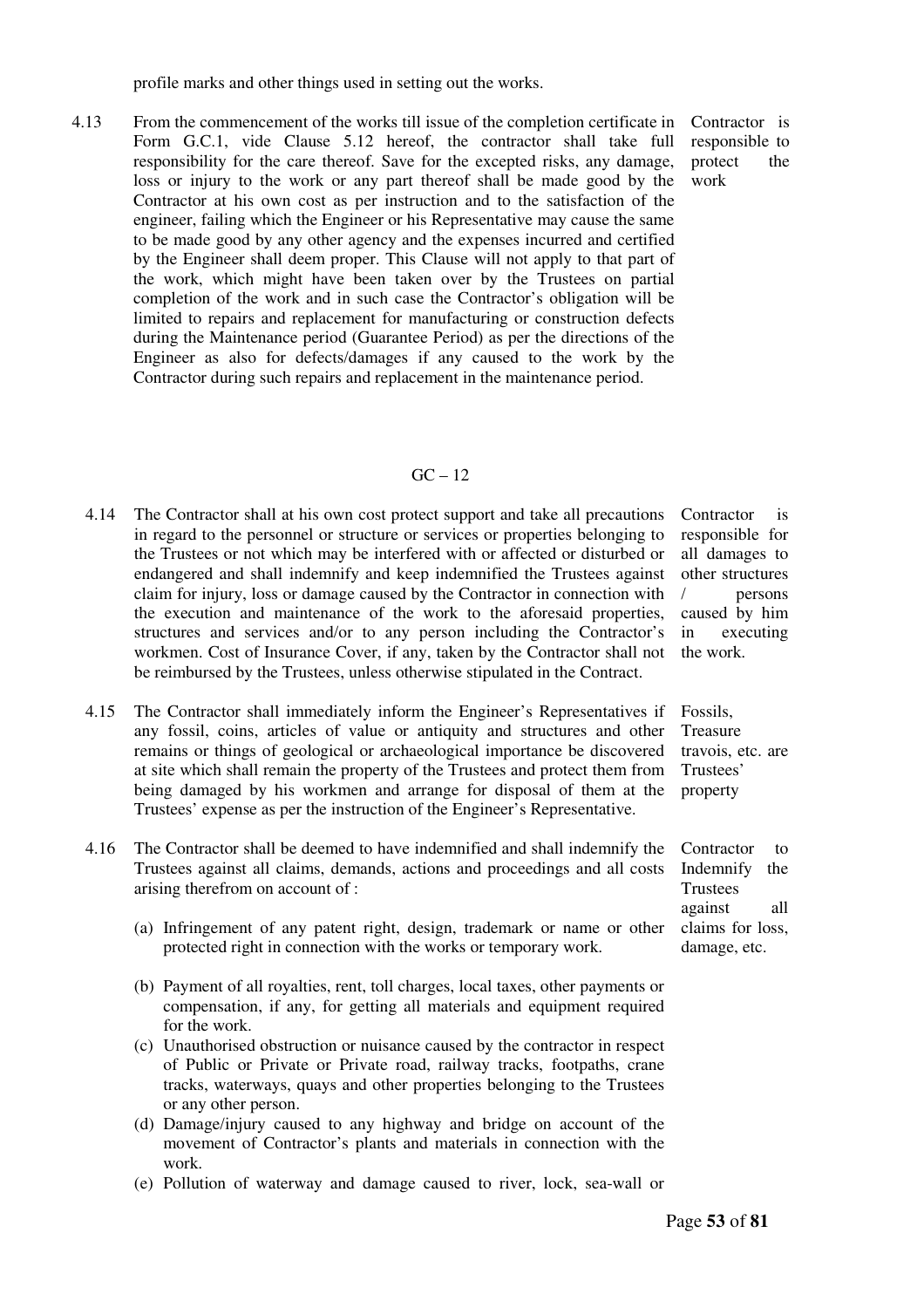other structure related to waterway, in transporting contractor's plants and materials.

- (f) The Contractor's default in affording all reasonable facilities and accommodation as per the direction of the Engineer or his Representative to the workmen of the Trustees and other agencies employed by or with the permission and/or knowledge of the Trustees on or near the site of work.
- 4.17 Debris and materials, if obtained by demolishing any property, building or Dismantled structure in terms of the Contract shall remain the property of the Trustees. materials

Trustees' property

#### $GC - 13$

- 4.18 The Contractor's quoted rates shall be deemed to have been Contractor's quoted inclusive of the following: rates/price must be all inclusive
	- (a) Keeping the site free of unnecessary obstruction and removal from site of constructional plant wreckage, rubbish, surplus earth or temporary works no longer required.
	- (b) Cleaning and removal from site all the surplus materials of every kind to leave the site clean and tidy after completion of the work, without which payment against final bill may be liable to be withheld.
	- (c) Precautionary measures to secure efficient protection of Docks, the River Hooghly and other waterways against pollution of whatever nature during execution and maintenance of the works and to prevent rubbish, refuse and other materials from being thrown into the water by the Contractor's men or those of his agency.
	- (d) Making arrangements for deployment of all labourer and workers, local or otherwise including payment for their wages, transport, accommodation, medical and all other statutory benefits and entry permits, wherever necessary.
	- (e) Making arrangements in or around the site, as per the requirements of local authority or the Engineer or his Representative for preventing (i) spread of any infectious disease like smallpox, cholera, plague or malaria by taking effective actions for destruction of rats, mice, vermin, mosquitoes, etc. and by maintaining healthy and sanitary condition, (ii) illegal storage and distribution of Drugs, Narcotics, Alcoholic liquor, Arms and Ammunitions, (iii) unlawful, riotous or disorderly conduct of the Contractor's or his Sub-Contractor's workmen, (iv) deployment of workmen of age less than 16 years.
- 4.19 Every direction or notice to be given to the Contractor shall be deemed to have been duly served on or received by the Contractor, if the same is posted or sent by hand to the address given in the tender or to the Contractor's Site Office or to the Registered Office of the Contractor. The time mentioned in these

Notice to Contractor.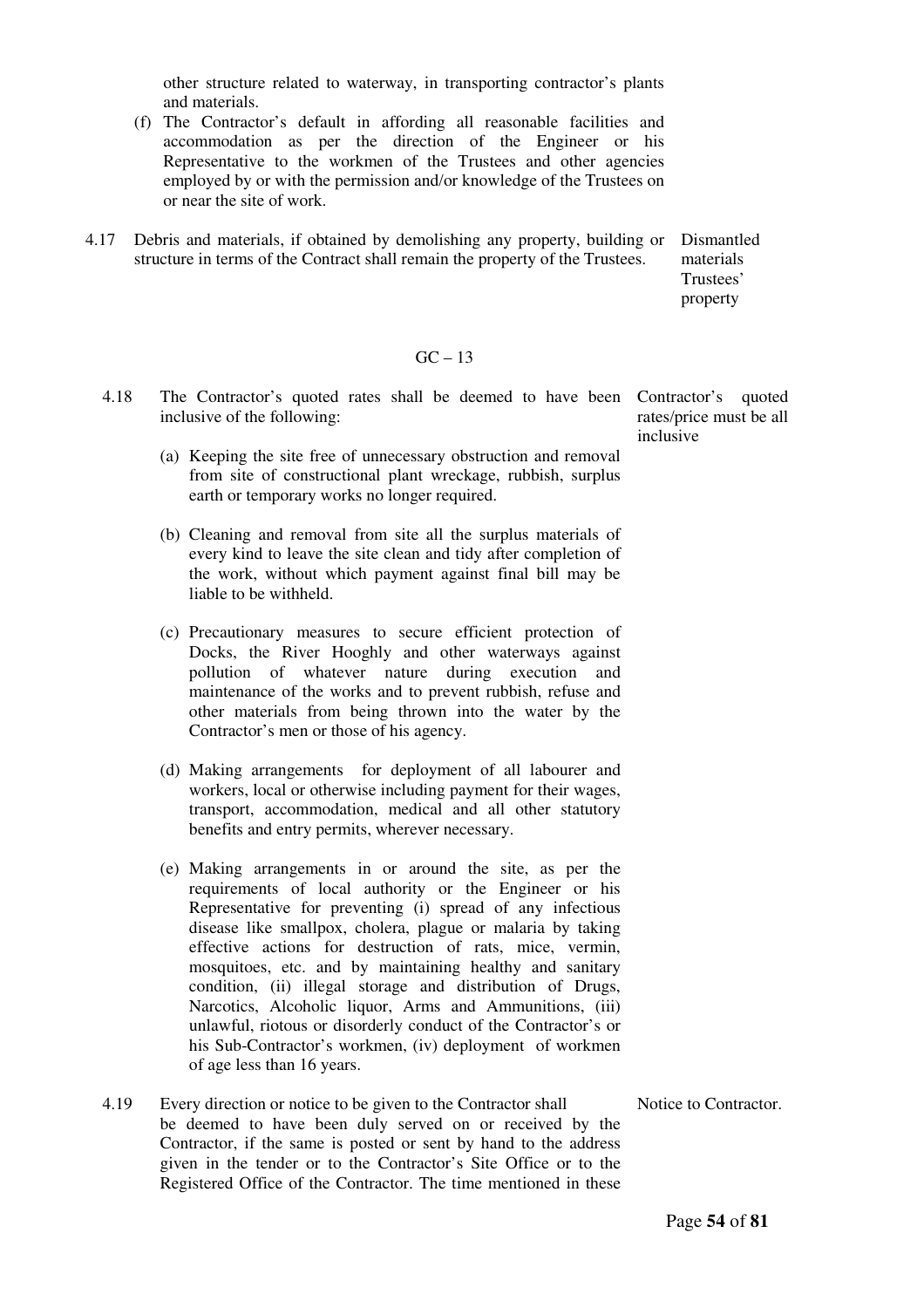conditions for doing any act after direction or notice shall be reckoned from the time of such posting or despatch.

4.20 The Contractor and his Sub-contractor or their agents and men and any firm supplying plant, materials and equipment shall not publish or caused to be published any photographs or description of the works without the prior authority of the Engineer in writing.

$$
GC-14
$$

- 4.21 The Contractor shall at the Trustees' cost to be decided by the Engineer render all reasonable facilities and Co-operation as per direction of the Engineer or his representative to any other Contractor engaged by the Trustees and their workmen to the Trustees' own staff and to the men of other Public Body on or near the site of work and in default the Contractor shall be liable to the Trustees for any delay or expense incurred by reason of such default.
- 4.22 The work has to be carried out by the Contractor causing the minimum of hindrance for any maritime traffic or surface traffic.
- 4.23 All constructional plants, temporary works and materials when brought to the site by the Contractor shall be deemed to be the property of the Trustees who will have lien on the same until the satisfactory completion of the work and shall only be removed from the site in part or in full with the written permission of the Engineer or his Representative.
- 5.0 COMMENCEMENT, EXECUTION AND COMPLETION OF WORK.
- 5.1 The Contractor shall commence the work within 7 days of the receipt of Engineer's letter informing acceptance of the Contractor's tender/offer by the Trustees or within such preliminary time as mentioned by the Contractor in the Form of Tender or the time accepted by the Trustees. The Contractor shall then proceed with the work with due expedition and without delay, except as may be expressly sanctioned or ordered by the Engineer or his Representatives, time being deemed the essence of the contract on the part of the contractor.
- 5.2 The Contractor shall provide and maintain a suitable office at or near the site to which the Engineer's Representative may send communications and instructions for use of the Contractor.
- 5.3 Unless specified otherwise in the contract or prior permission of the Engineer has been taken, the contractor shall not execute the work beyond the working hours observed by the Engineer's Representative and on Sundays and Holidays observed in the Trustees' system, except in so far as it becomes essential on account of tidal work or for safety of the work. If the progress of the work lags behind schedule or the work has been endangered by any act or neglect on the part of the contractor, then the Engineer or his Representative shall order and the contractor at his own expense shall work by day and by night and on Sundays and Public Holidays. Any failure of the Engineer or his Representative to pass such an order shall not relieve the contractor from any of his obligations. The Engineer's decision in this regard shall be final binding and conclusive.

Contractor to provide facilities to outsiders

Work to cause minimum possible hindrance to traffic movement Trustees' lien on Contractor's Plant & Equipment.

Preliminary time to commence work an maintenance of steady rate of progress

Contractor's site office

Contractor to observe Trustees' working hours

Contractor not to publish photograph or particulars of work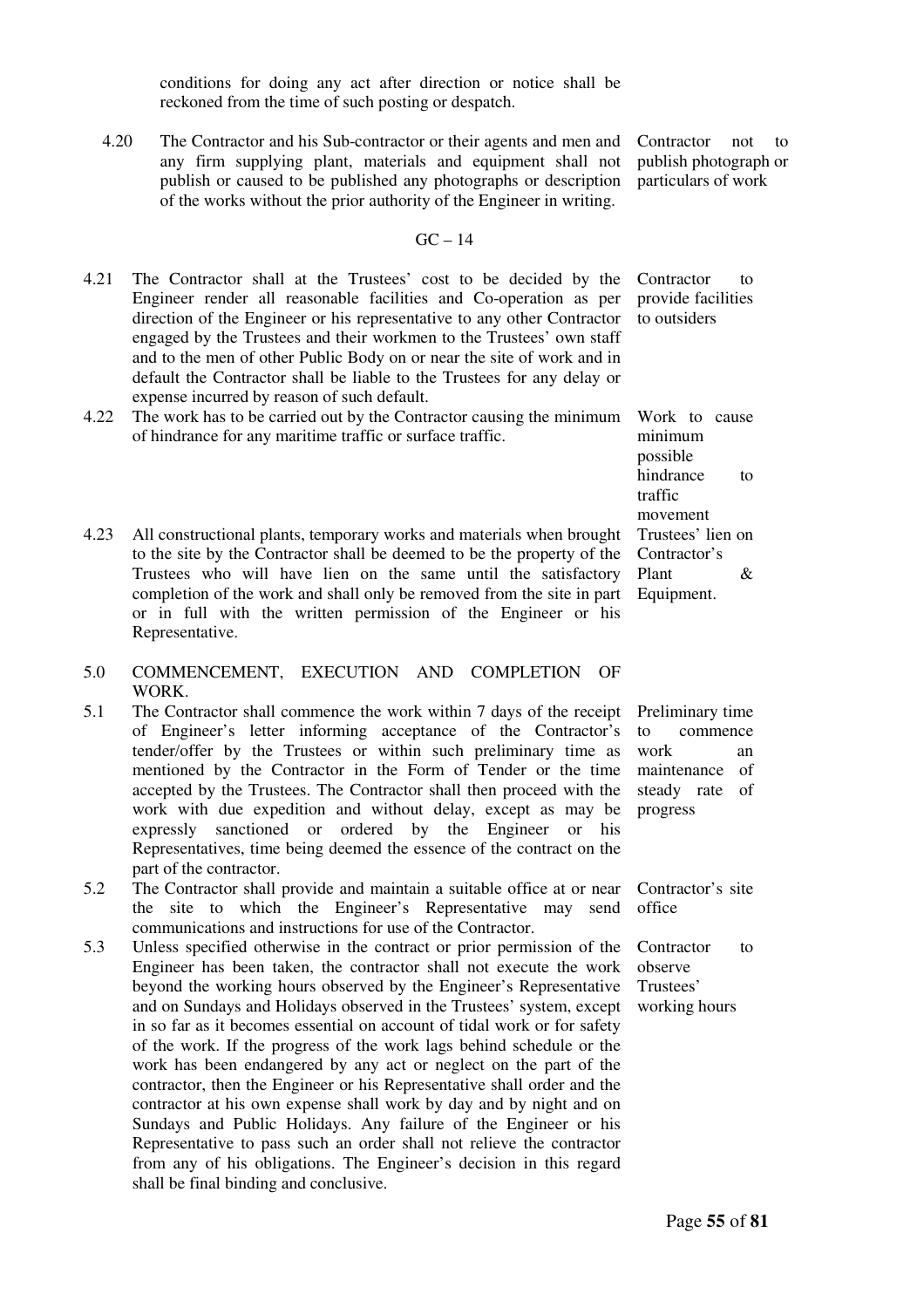### $GC - 15$

| 5.4 | Unless stipulated otherwise in the contract all materials required for the<br>work shall be procured and supplied by the contractor with the approval<br>of the Engineer or his Representative and subject to subsequent testing as<br>may be required by the Engineer or his Representative. The Engineer<br>shall exercise his sole discretion to accept any such materials.                                                                                                                                   | Contractor<br>to<br>supply<br>all<br>materials as<br>per<br>requirement<br>of<br>the Engineer or<br>his representative                               |
|-----|------------------------------------------------------------------------------------------------------------------------------------------------------------------------------------------------------------------------------------------------------------------------------------------------------------------------------------------------------------------------------------------------------------------------------------------------------------------------------------------------------------------|------------------------------------------------------------------------------------------------------------------------------------------------------|
| 5.5 | Unless stipulated otherwise in the contract all materials, workmanship<br>and method of measurement shall be in accordance with the relevant<br>Codes (Latest Revision) of the Bureau of Indian Standards and the<br>written instructions of the Engineer or his Representative. Where no<br>specific reference is available in the contract, the material and<br>workmanship shall be of the best of their respective kinds to the<br>satisfaction of the Engineer.                                             | Materials<br>&<br>Works                                                                                                                              |
| 5.6 | Samples shall be prepared and submitted for approval of the Engineer or<br>his representative, whenever required to do so, all at the Contractor's<br>cost.                                                                                                                                                                                                                                                                                                                                                      | Contractor<br>to<br>submit<br>samples<br>for approval                                                                                                |
|     | Unless stipulated otherwise in the contract, the cost of any test required<br>by the Engineer or his representative in respect of materials and<br>workmanship deployed on the work, shall be borne by the Contractor.                                                                                                                                                                                                                                                                                           | Contractor<br>to<br>all<br>arrange<br>testing at his own<br>cost.                                                                                    |
| 5.8 | Regarding the supply of any materials by the Trustees to the contractor in<br>accordance with the contract, the following conditions shall apply :                                                                                                                                                                                                                                                                                                                                                               |                                                                                                                                                      |
|     | (a) The Contractor shall, at his own expense, arrange for transporting the<br>materials from the Trustees' Stores, watching, storing and keeping<br>them in his safe custody, furnishing of statement of consumption<br>thereof in the manner required by the Engineer or his representative,<br>return of surplus and empty container to the Trustees' Stores as per<br>the direction of the Engineer or his Representative.                                                                                    | The<br>Contractor<br>shall account for<br>and look after the<br>Trustees'<br>materials                                                               |
|     | (b) Being the custodian of the Trustees' materials, the contractor shall<br>remain solely responsible for any such materials issued to him and<br>for any loss or damage thereof for any reason other than "Excepted<br>Risks", the Contractor shall compensate the Trustees' in the manner<br>decided by the Engineer and shall at no stage remove or cause to be<br>removed any such material from the site without his permission in<br>writing.                                                              | Contractor<br>to<br>compensate<br>for<br>loss and damage<br>Trustees'<br>to<br>materials                                                             |
|     | (c) The Trustees' materials will generally be supplied in stages and in<br>accordance with the rate of progress of work but except for grant of<br>suitable extension of completion time of work as decided by the<br>Engineer. The Contractor shall not be entitled to any other<br>compensation, monetary or otherwise, for any delay in the supply of<br>materials to him. The Contractor shall, however,<br>Trustees'<br>communicate his requirement of such materials to the Engineer from<br>time to time. | Delay in supply<br>Trustees'<br>of<br>materials<br>will<br>only entitle<br>the<br>Contractor<br>for<br>extension<br>of<br>completion time<br>of work |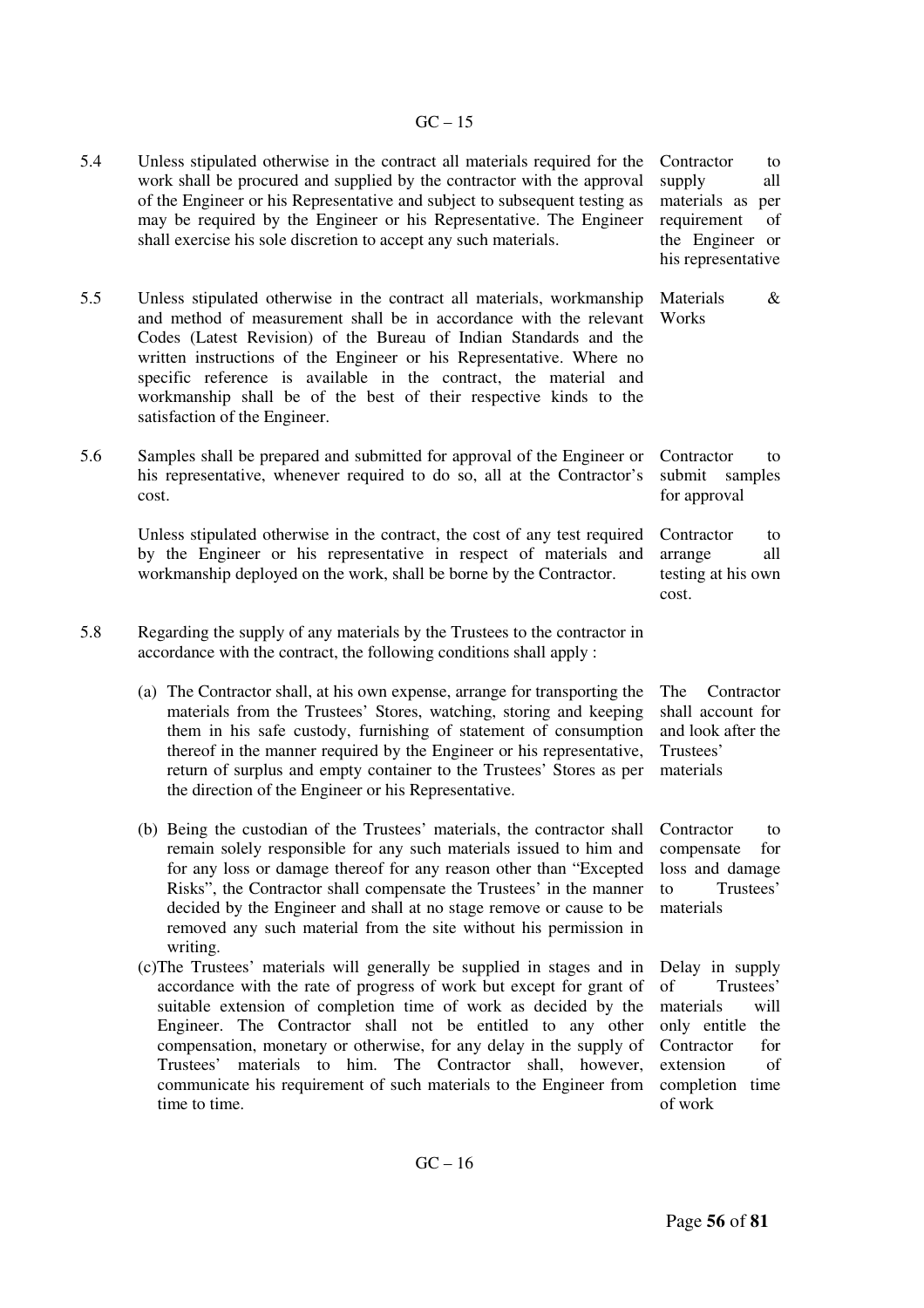- progressively according to the consumption thereof on the work and/or in the manner decided by the Engineer or his representative and at the rate/s stipulated in the contract. These rates shall only be considered by the contractor in the preparation of his tender/offer and these will form the basis of escalation/variation, if in future the contractor is required to procure and provide any such material on the written order of the Engineer consequent on the Trustees' failure to effect timely supply thereof. (e) If the Engineer decides that due to the contractor's negligence, any
- of the Trustees' materials issued to the contractor has been  $-$  (i) lost or damaged, (ii) consumed in excess of requirement and (iii) wasted by the contractor in excess of normal wastage, then the value thereof shall be recovered from the contractor's bills or from any of his other dues, after adding 19 ¼% extra over the higher one of the followings -

 (d) Unless stipulated otherwise in the contract, the value of the Trustees' materials issued to the contractor shall be recovered from the contractor's bills and/or any of his other dues,

- (1) The issue rate of the materials at the Trustees' Stores and
- (2) The market price of the material on the date of issue as would be determined by the Engineer.
- 5.9 The Engineer or his Representative shall have the power to insect any material and work at any time and to order at any time  $-$  (I) for removal from the site of any material which in his opinion is not in accordance with the contract or the instruction of the engineer or his representative, (ii) for the substitution of the proper and suitable materials, or (iii) the removal and proper re-execution of any work which in respect of material and workmanship is not in accordance with the contract or the instructions of the Engineer. The Contractor shall comply with such order at his own expense and within the time specified in the order. If the contractor fails to comply, the Engineer shall be at liberty to dispose any such materials and re-do any work in the manner convenient to the Trustees by engaging any outside agency at the risk and expense of the contractor and after giving him a written prior notice of 7 days.
- 5.10 No work shall be covered up and put out of view by the contractor without approval of the Engineer or his Representative and whenever required by him, the contractor shall uncover any part or parts of the work or make openings in or through the same as may be directed by the Engineer or his representative from time to time and shall reinstate or make good those part of works thus affected to the satisfaction of the Engineer, all at the cost of the contractor.

The Trustees shall reimburse such cost as determined by the Engineer, if the initial covering up was with prior written order of the Engineer or his Representative.

$$
GC-17
$$

Recovery from Contractor for Trustees' materials under normal circumstances

Recovery from Contractor for Trustees' materials under other circumstances.

Contractor to replace materials/work not acceptable to the Engineer or his Representative

Contractor to seek approval of Engineer or his Representative before covering up any portion of work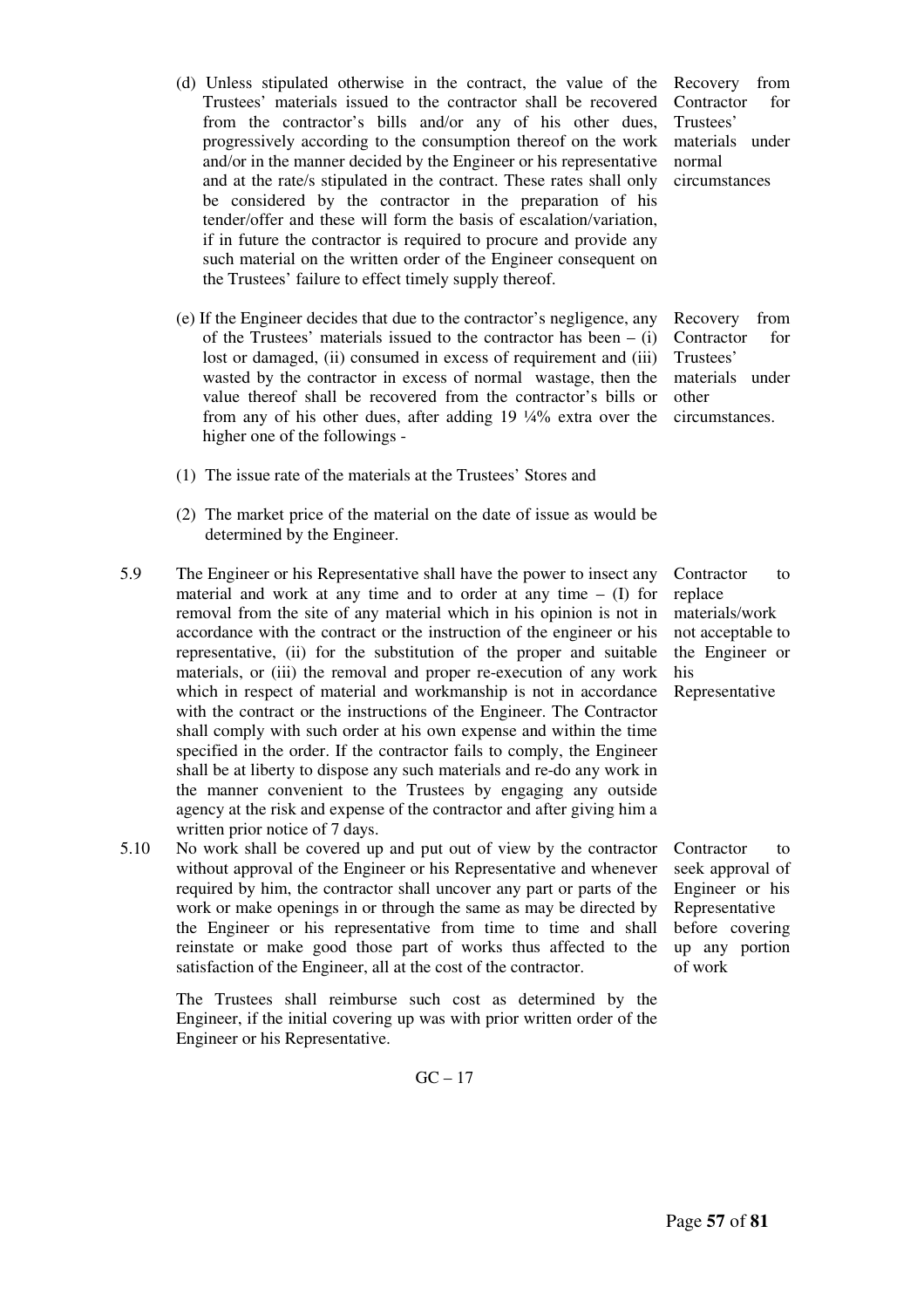- 5.11 On a written order of the Engineer or his Representative, the contractor shall delay or suspend the progress of the work till such time the written order to resume the execution is received by him. During such suspension the contractor shall protect and secure the work to the satisfaction of the Engineer or his Representative. All extra expenses in giving effect to such order shall be considered by the Trustees, unless such suspension is –
- Contractor to suspend work on Order from Engineer or his Representative

- (a) otherwise provided for in the contract, or
- (b) necessary by reason of some default on the part of the contractor, or
- (c) necessary by reason of climatic conditions on the site, or
- (d) necessary for proper execution of the works or for the safety of the works or any part thereof.

The Engineer shall settle and determine such extra payment and/or Extension of completion time to be allowed to the contractor, as shall, in the opinion of the Engineer be fair and reasonable, and the same shall be final and binding on the Contractor.

- 5.11. 1 If at any time before or after commencement of the work the Trustees do not require the whole of the work tendered for the Engineer shall notify the same to the contractor in writing and the contractor shall stop further works in compliance of the same. The Contractor shall not be entitled to any claim for compensation for underived profit or for such premature stoppage of work or on account of curtailment of the originally intended work by reason of alteration made by the Engineer in the original specifications, drawings, designs and instructions.
- 5.12 When the whole of the work has been completed to the satisfaction of the Engineer and has passed any final test prescribed in the contract, the contractor shall, within 21 days of submission of his application to the Engineer, be entitled to receive from him a certificate for completion of work in Form G.C.1, annexed hereto. If any part of the total work having been completed to the satisfaction of the Engineer, be taken over and/or used by the Trustees, the Contractor shall on application be entitled to partial completion certificate in the Form G.C.1 indicating the portion of the work covered by it, so that the Contractor's liability during maintenance period of the contract, if any, shall commence from the date mentioned in such certificate so far as the completed portion of the work is concerned.

Completion **Certificate** G.C.1.

 $GC - 18$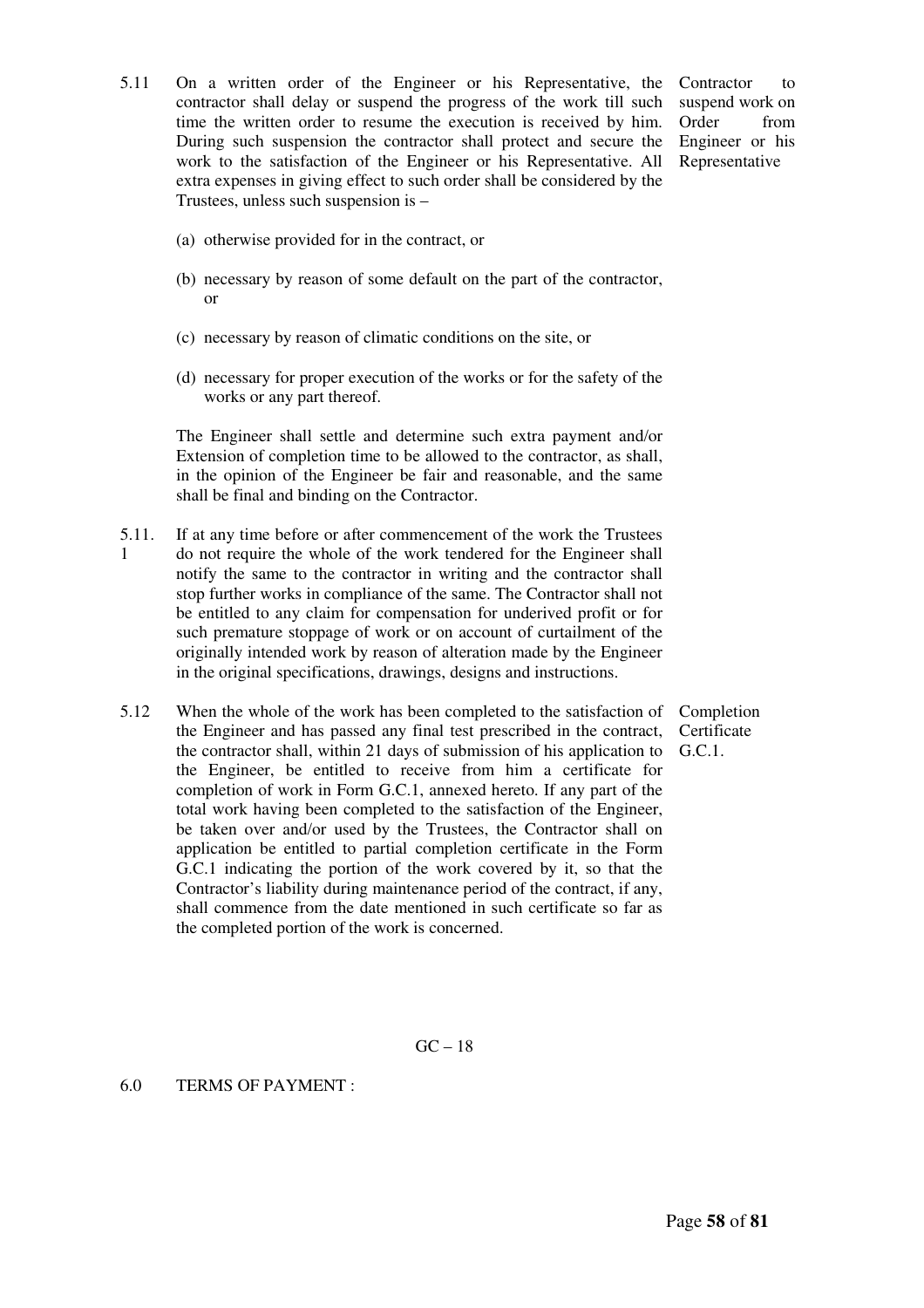6.1 No sum shall be considered as earned by or due to the Contractor in respect of the work till final and satisfactory completion thereof and until a certificate of final completion in Form G.C.2 has been given by the Engineer. On account payments, if any, made prior to issue of the certificate in Form G.C.2, shall all be treated as mere advance, which shall stand recoverable in full or in part, if the Engineer so decides in the context of Contractor's unfulfilled contract condition, if any. All interim payments are advances till issue of Certificate in Form G.C.2 6.2 All payments shall be made to the Contractor only on the basis of measurements of actual work done, as recorded in the Trustees' measurement books and at accepted tendered or at agreed rates, as the case may be, except as otherwise provided in the contract and when the Engineer decides any other rate for change in the scope of work or omission, if any, on the part of the Contractor. Payment on the basis of measurements at agreed rates. 6.3 For work of sanctioned tender value more than Rs.50,000/- or having an initially stipulated completion period of 4 months or more, on account payments may be made sat the discretion of the Engineer or his Representative at intervals deemed suitable and justified by him. Provided always that subject to execution of work of substantial value in the context of the contract price, the interval of such on account payments shall be decided by the Engineer or his Representative, which shall ordinarily not be less than 1 month in between two payments for on account bill and/or advance. Limitation for on account payment 6.4 Measurement for works done shall be progressively taken by the Engineer's Representative and entered in the Trustees' Measurement Book, at intervals deemed suitable and proper by him and/or the Engineer. The Contractor or his duly accredited Representative or Agent shall remain present at the time of such measurement and assist the engineer's Representative in every manner required by him. After the measurements taken have been entered in the Measurement Book, the Contractor or his Agent shall sign the Measurement Book at the wend of such Measurements over the Contractor's Rubber Stamp as a Recording of measurements

token of acceptance of all such measurements, recorded above and prior to such signature. If the Contractor or his Agent fails to participate even after 3 days written notice from the Engineer's Representative, the measurement shall be taken ex-parte by the Engineer's Representative and those shall be accepted by the Contractor.

#### $GC - 19$

6.5 Based on the quantum of work and the value thereof computed in the Measurement Book, the Contractor shall type out his bill in the proforma approved by the Engineer and submit the same to the Engineer's Representative in quadruplicate, duly signed by him or his accredited Agent over his Rubber Stamp. The Engineer or his Representative may in his absolute discretion, allow advance payment against such bill to the extent of an amount not exceeding 75% of the "net payable" sum of the said bill, subject to adjustment thereof against the bill at the time of checking and auditing the bill at the Trustees' end. The

Contractor to prepare and submit his bills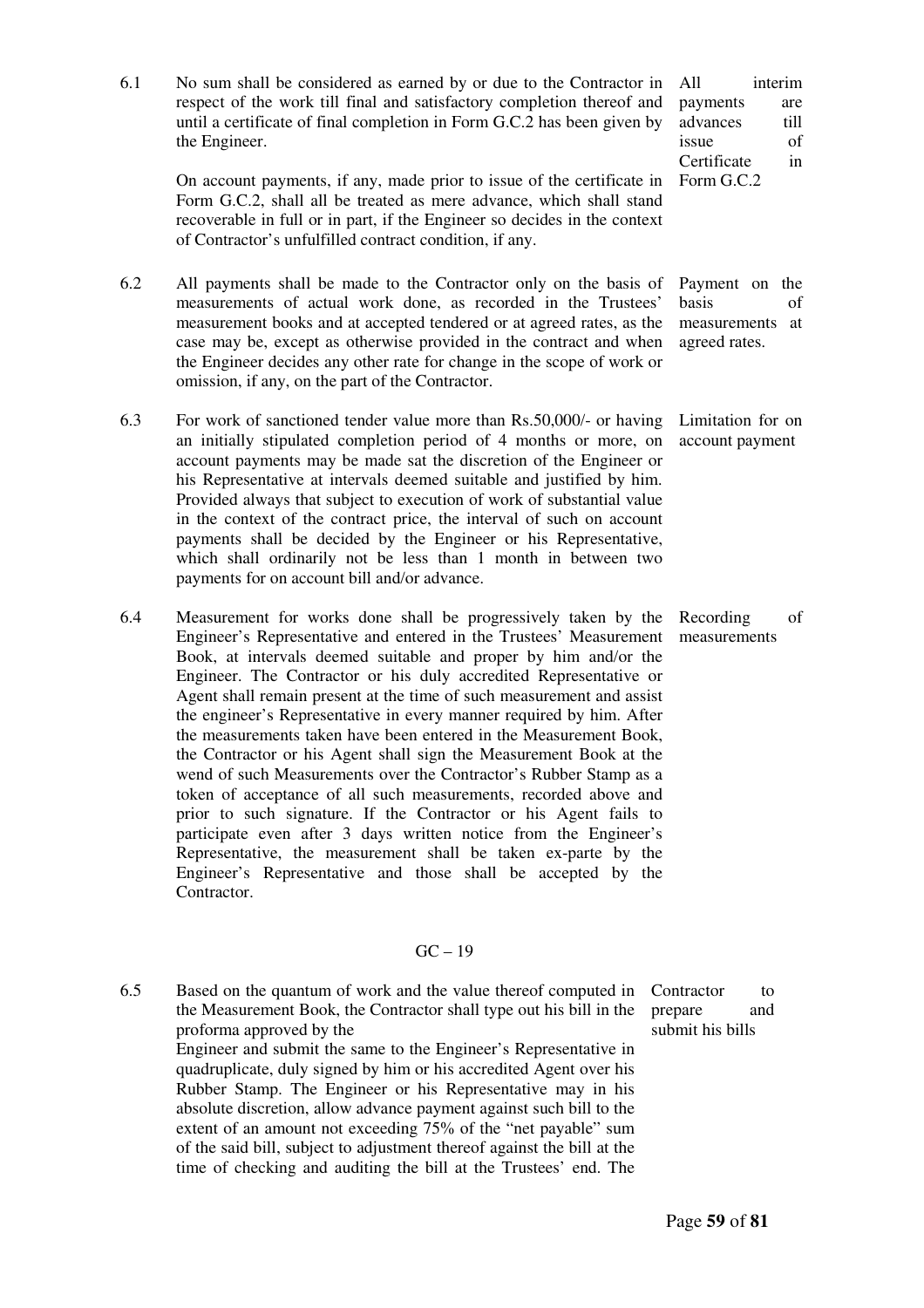measurement Book will not be handed over to the Contractor; but he will obtain the abstracts of quantities, amounts and recoveries to type out the bill.

- 6.6 At the discretion of the Engineer or his Representative and only in respect of accepted offers/where estimated amount put to tender would be Rs.2,00,000/- or more, advance payment may be made to the extent of 75% of the value of any material purchased and brought to the site by the Contractor. Provided always that –
	- (i) the materials shall, in the opinion of the Engineer or his Representative be of imperishable nature,
	- (ii) the value of such materials shall be assessed by the engineer or his Representative at their own discretion,
	- (iii) a formal agreement has been drawn up with the contractor, under which the Trustees secure a lien on the contractor's materials,
	- (iv) the materials are safe-guarded by the contractor against losses, shortage and misuse due to the contractor postponing the execution of the work or otherwise,
	- (v) in the event of storage of such materials within the Trustees' protected areas in the Docks, the contractor shall submit an Indemnity Bond in the proforma and manner acceptable to Trustees' whereby the contractor shall indemnify the Trustees against all financial loss/damage, on account of loss/damage to such materials for whatever reasons,

Advance payment against Non-perishable materials

#### $GC - 20$

- (vi) in the event of storage of such materials outside the Trustees' protected areas the Contractor shall submit to the Engineer an irrevocable Bank Guarantee favouring the Trustees and for the same sum as is being advance, in the proforma and manner acceptable to the Trustees. The Guarantee shall be of a Calcutta/Haldia Branch of any Nationalised Bank or a Schedule Commercial Bank, as the case may be, acceptable to the Trustees and shall remain valid till the anticipated period of consumption of such materials in the work. The Bank Guarantee must bear an undertaking by the issuing Bank guaranteeing automatic payment of the guaranteed sum to the Trustees by the Bank on the date of expiry of the validity of the Guarantee, unless with the prior written approval of the Engineer on behalf of the Trustees, the Bank has extended the validity of the Guarantee.
- (vii) The amount of advance shall be recoverable from the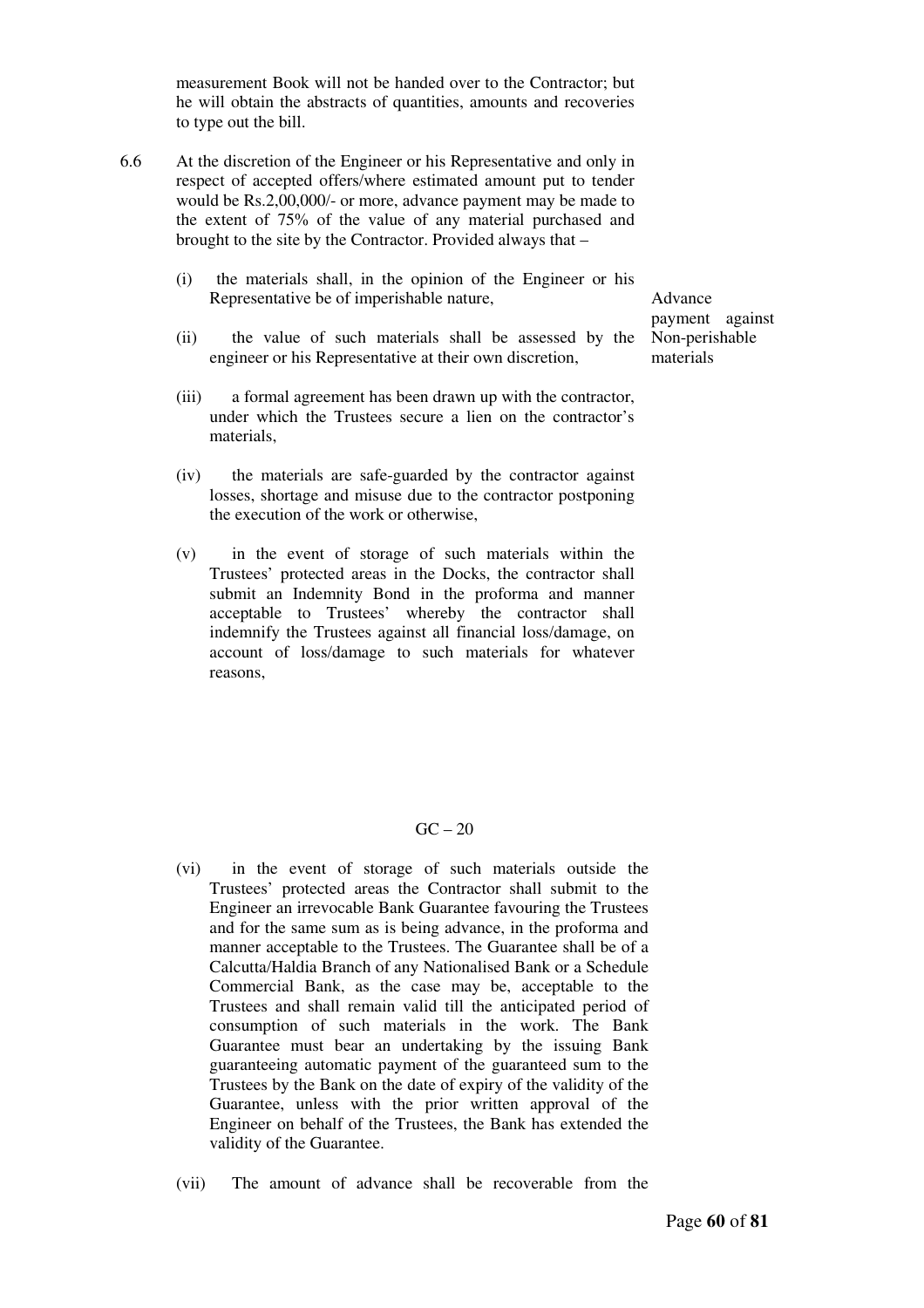contractor's bills or any other dues, progressively with the consumption of the materials on the basis of quantity consumed. Consequent on full recovery of the advance the Indemnity Bond/Bank Guarantee, vide Sub-clause (v) & (vi) above, shall be returned to the Contractor duly discharged by the Engineer on behalf of the Trustees.

- 6.7 No certificate of the Engineer or his representative shall protect the Contractor against or prevent the Trustees from obtaining repayment from the Contractor, in case the Engineer or his representative should overcertify for payment or the Trustees should over-pay the Contractor on any account. Recovery for wrong and over payment
- 6.8 No claim for interest shall be admissible or payable to the Contractor at any stage and in respect of any money or balance or Bank Guarantee, which may be due to the Contractor from the Trustees, owing to dispute or otherwise or for any delay on the part of the Trustees in making interim or final payment or otherwise. Interest not admissible to **Contractor**

#### 7.0 VARIATION AND ITS VALUATION :

- 7.1 The Quantities set out in the Bill of Quantities of the tender shall be treated as estimated quantities of the work and shall never be deemed as actual or correct quantities of the works to be executed by the contractor in fulfilment of his obligation under the contract. Quantities in Bill of Quantities of Tender
- 7.2 The Engineer shall have the power to order the Contractor in writing to make any variation of the quantity, quality or form of the works or any part thereof that may, in his opinion, be necessary and the Contractor upon receipt of such an order shall act as follows : Engineer's power to vary the works

#### $GC - 21$

- 7.2 (i) Increase or decrease the quantity of any work included in the contract.
	- (ii) Omit any work included in the contract.
	- (iii) Change the Character or quality or kind of any work included in the contract.
	- (iv) Change the levels, lines, position and dimensions of any part of the work, and
	- (v) Execute extra and additional work of any kind necessary for completion of the works
- 7.3 No such variation shall in any way vitiate or invalidate the contract or be treated ass revocation of the contract, but the value (if any) of all such variations evaluated in accordance with the Engineer's sole decision shall be taken into account and the contract price shall be varied accordingly. Variation by engineer do not vitiate the contract
- 7.4 Provided always that written order of the Engineer shall not be required for increase or decrease in the quantity of any work upto 15% where such increase or decrease is not the result of any variation order given under this clause but is the result of the quantities exceeding or being variation is not needed

Where written order for

Page **61** of **81**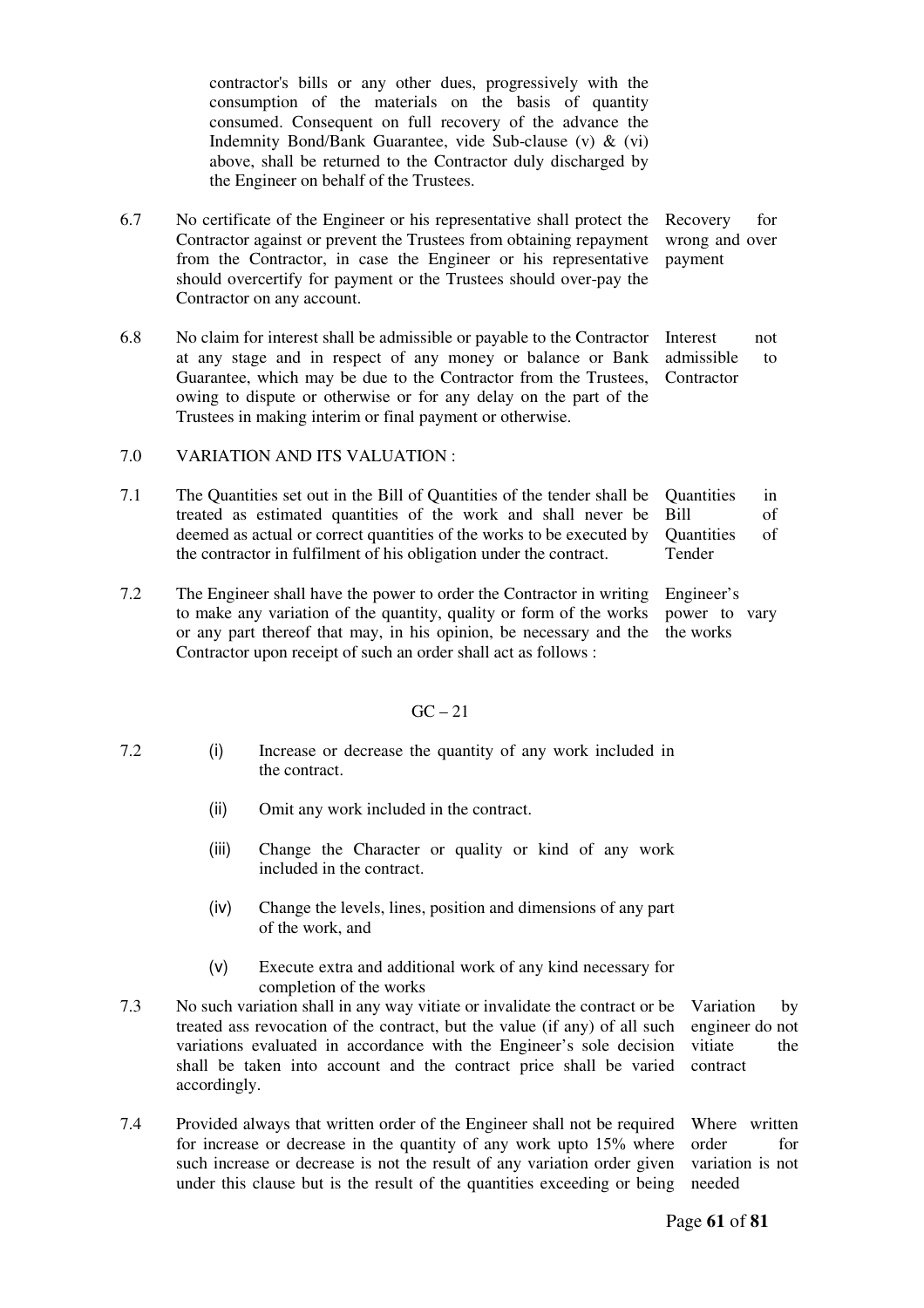less than those stated in the bill of quantities. Provided also that verbal order of variation from the Engineer shall be complied with by the Contractor and the Engineer'' subsequent written confirmation of such verbal order shall be deemed to be an order in writing within the meaning of this clause.

- 7.5 (a) The Contractor shall not be entitled to any claim of extra or additional work unless they have been carried out under the written orders of the Engineer.
	- (b) The Engineer shall solely determine the amount (if any) to be added to or deducted from the sum named in the tender in respect of any extra work done or work omitted by his order.
	- (c) All extra, additional or substituted work done or work omitted by order of the Engineer shall be valued on the basis of the rates ad prices set out in the contract, if in the opinion of the Engineer, the same shall be applicable. If the contract does not contain any rates or prices directly applicable to the extra, additional or substituted work, then the Engineer may decide the suitable rates on the basis of Schedule of Rates (including surcharge in force at the time of acceptance of tender), if any, adopted by the Trustees with due regard to the accepted contractual percentage, if any thereon. In all other cases the Engineer shall solely determine suitable rates in the manner deemed by him as fair and reasonable, and his decision shall be final, binding and conclusive.

 $GC - 22$ 

 (d) If the nature or amount of any omission or addition relative to the nature or amount of the whole of the contract work or to any part thereof shall be such that, in the opinion of the Engineer, the rate of prices contained in the contract for any item of the works or the rate as evaluated under sub-clauses (b) and (c) of this clause, is by reason of such omission or addition rendered unreasonable or in-applicable, the Engineer shall fix such other rate or price as he deems proper and the Engineer's decision shall be final, binding and conclusive.

#### 8.0 DELAY / EXTENSION OF COMPLETION TIME / LIQUIDATED DAMAGE / TERMINATION OF CONTRACT

8.1 Should the quantum of extra or additional work of any kind or delayed availability of the Trustees' materials to be supplied as per contract or exceptionally adverse climatic conditions and natural phenomenon or strikes, lock-outs, civil commotion or other special circumstances of any kind beyond the control of the Contractor, cause delay in completing the work, the contractor shall apply to the Engineer in writing for suitable extension of completion time within 7 days from the date of occurrence of the reason and the Engineer shall thereupon consider the stated reasons in the manner deemed necessary and shall either reject the application or determine and allow in writing the extension period as he would deem proper for completion of the work with or without the imposition of "Liquidated Damage" Clause (No.8.3 hereof) on the Contractor and his decision shall be final and binding on the Contractor. If an extension of completion time is granted by the Engineer without imposition of liquidated damage, from the Clause No.8.3 of the Liquidated damage shall apply from its date of expiry, if the work be not completed within the extended time, unless stated otherwise in the

Payment for extra or additional, or omitted work or substituted work, Engineer's powers

Extension of completion time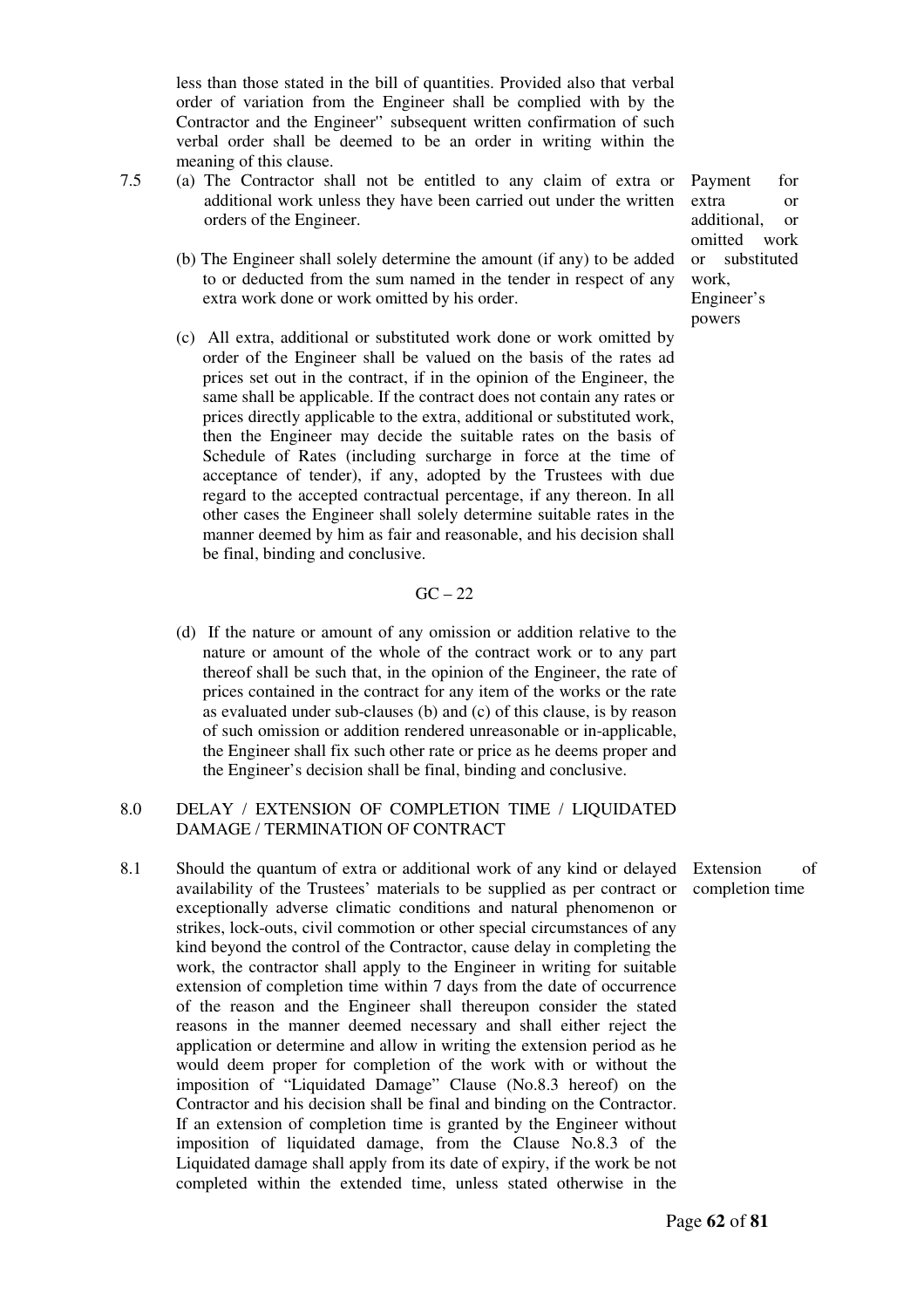decision communicated by the Engineer, as aforesaid.

8.2 (a) If the Contractor fails to complete the work within the stipulated dates or such extension thereof as communicated by the Engineer in writing, the Contractor shall pay as compensation (Liquidated Damage) to the Trustees and not as a penalty,  $\frac{1}{2}\%$  (half percent) of the total value of work (contract piece) as mentioned in the letter of acceptance of the tender/offer, for every week or part thereof the work remains unfinished. Provided always that the amount of such compensation shall not exceed 10% of the said value of work. The amount of Liquidated damages shall be determined by the Engineer, which shall be final and binding.

'Liquidated Damage' and other compensation due to Trustees

#### $GC - 23$

- (b) Without prejudice to any of their legal rights, the Trustees shall have the power to recover the said amount of compensation/damage in Sub-clause (a) of this clause, from any money due or likely to become due to the Contractor. The payment or deduction of such compensation/damage shall not relieve the Contractor from his obligation to complete the work or from any of his other obligations/liabilities under the contract and in case of the Contractor's failure and at the absolute discretion of the Engineer, the work may be ordered to be completed by some other agency at the risk and expense of the Contractor, after a minimum three days notice in writing has been given to the Contractor by the Engineer or his Representative.
- 8.3 Without being liable for any compensation to the Contractor, the Trustees may, in their absolute discretion, terminate the contract and enter upon the site and works and expel the Contractor there from after giving him a minimum 3 days' notice in writing, due to occurrence of any of the following reasons and decision of the Trustees in this respect, as communicated by the Engineer shall be final and conclusive :

Default of the **Contractors** remedies & powers/Termi nation of Contract.

- (i) The Contractor has abandoned the contract.
- (ii) In the opinion of the Engineer, either the progress of work is not satisfactory or the work is not likely to be completed within the agreed period on account of Contractor's lapses.
- (iii) The Contractor has failed to commence the works or has without any lawful excuse under these conditions has kept the work suspended for at least 15 days despite receiving the Engineer'' or his Representative'' written notice to proceed with the work.
- (iv) The Contractor has failed to remove materials from site or to dismantle or demolish and replace work for 7 days after receiving from the Engineer or his representative the written notice stating that the said materials or work were condemned and rejected by him under these conditions.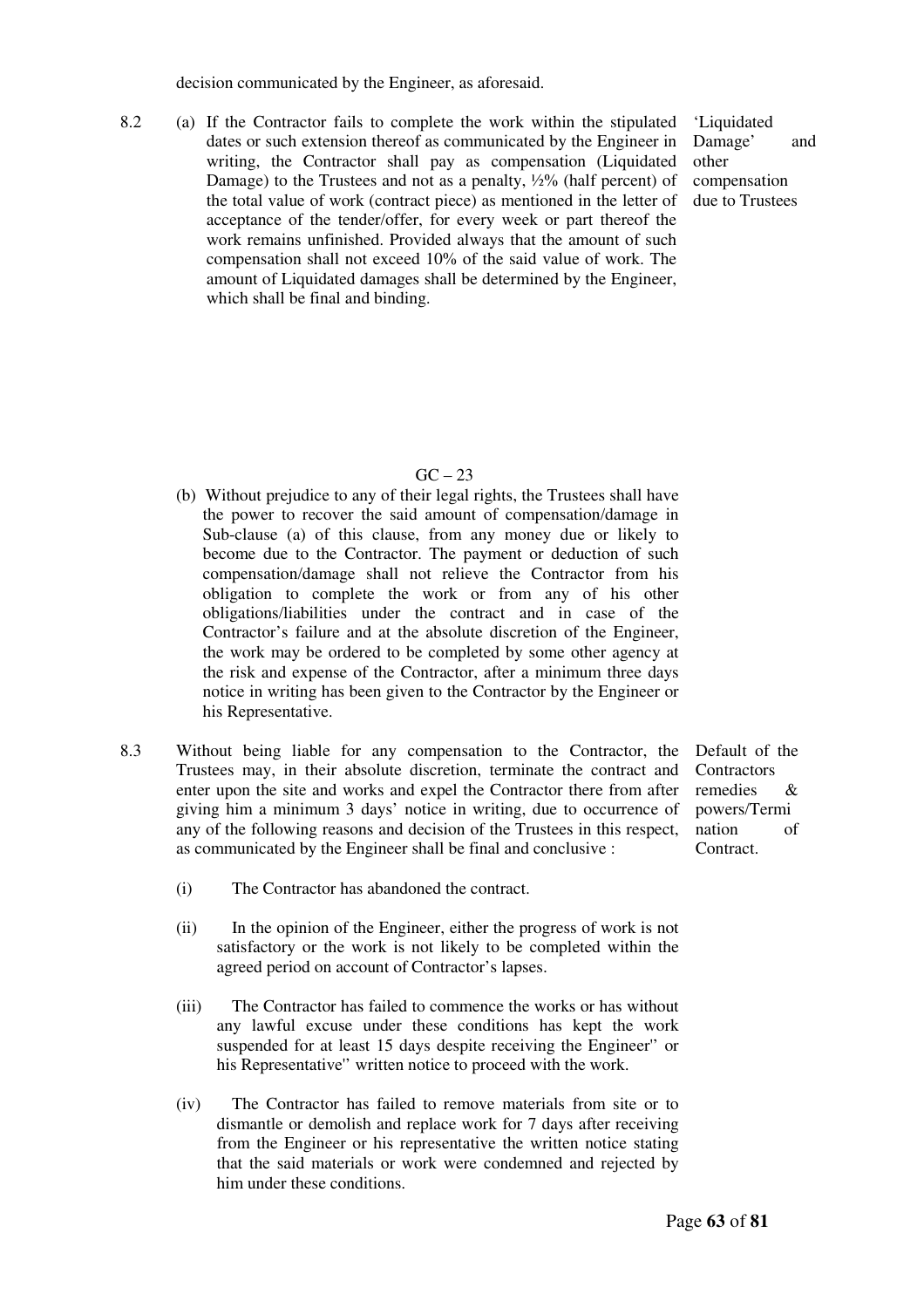- (v) The Contractor is not executing the works in accordance with the contract or is persistently or flagrantly neglecting to carry out his obligations under the contract.
- (vi) Any bribe, commission, gift or advantage is given, promised or offered by or on behalf of the contractor t any officer, servant or representative of the Trustees or to any person on his or their behalf in relation to the obtaining or to the execution of the contract.
- (vii) The Contractor is adjusted insolvent or enters into composition with his creditors or being a company goes into liquidation either compulsory or voluntary.

#### $GC - 24$

- 8.3.1 Upon receipt of the letter of termination of work, which may be issued by the Engineer on behalf of the Trustees, the Contractor shall hand over all the Trustees' tools, plant and materials issued to him at the place to be ascertained from the Engineer, within 7 days of receipt of such letter.
- 8.3.2 In all such cases of Termination of work, the Trustees shall have the power to complete the work through any other agency at the Contractor's risk and expense and the Contractor shall be debited any sum or sums that may be expended in completing the work beyond the amount that would have been due to the Contractor, had he duly completed the work of the work in accordance with the contract.
- 8.3.3 Upon termination of contract, the Contractor shall be entitled to receipt payment of only 90% of the value of work actually done or materials actually supplied by him and subject to recoveries as per contract, provided the work done and materials conform to specifications at the time of taking over by the Trustees. The payment for work shall be based on measurements of actual work done and priced at approved contract rates or other rates, as decided by the Engineer. The payment for materials supplied shall be at the rates as decided by the Engineer, which shall I in no case be more than market rates prevailing at the time of taking over by the Trustees. The Engineer's decision in all such case shall be final, binding and conclusive.
- 8.3.4 The Trustees shall have the power to retain all moneys due to the Contractor until the work is completed by other agency and the Contractor's liabilities to the Trustees are known in all respect.

#### 9.0 MAINTENANCE AND REFUND OF SECURITY DEPOSIT

9.1 On completion of execution of the work the Contractor shall maintain the same for a period, as may be specified in the form of a Special Condition of the Contract, from the date mentioned in the Initial Completion Certificate in Form G.C.1. Any defect/fault, which may appear in the work during aforesaid maintenance period, arising, in the sole opinion of the Engineer or his representative, from materials or workmanship not in accordance with the contract or the instruction of the Engineer or his representative, shall, upon the written notice of the Engineer or his representative, be amended and made good by the Contractor at his own

Contractor's obligation for maintenance of work.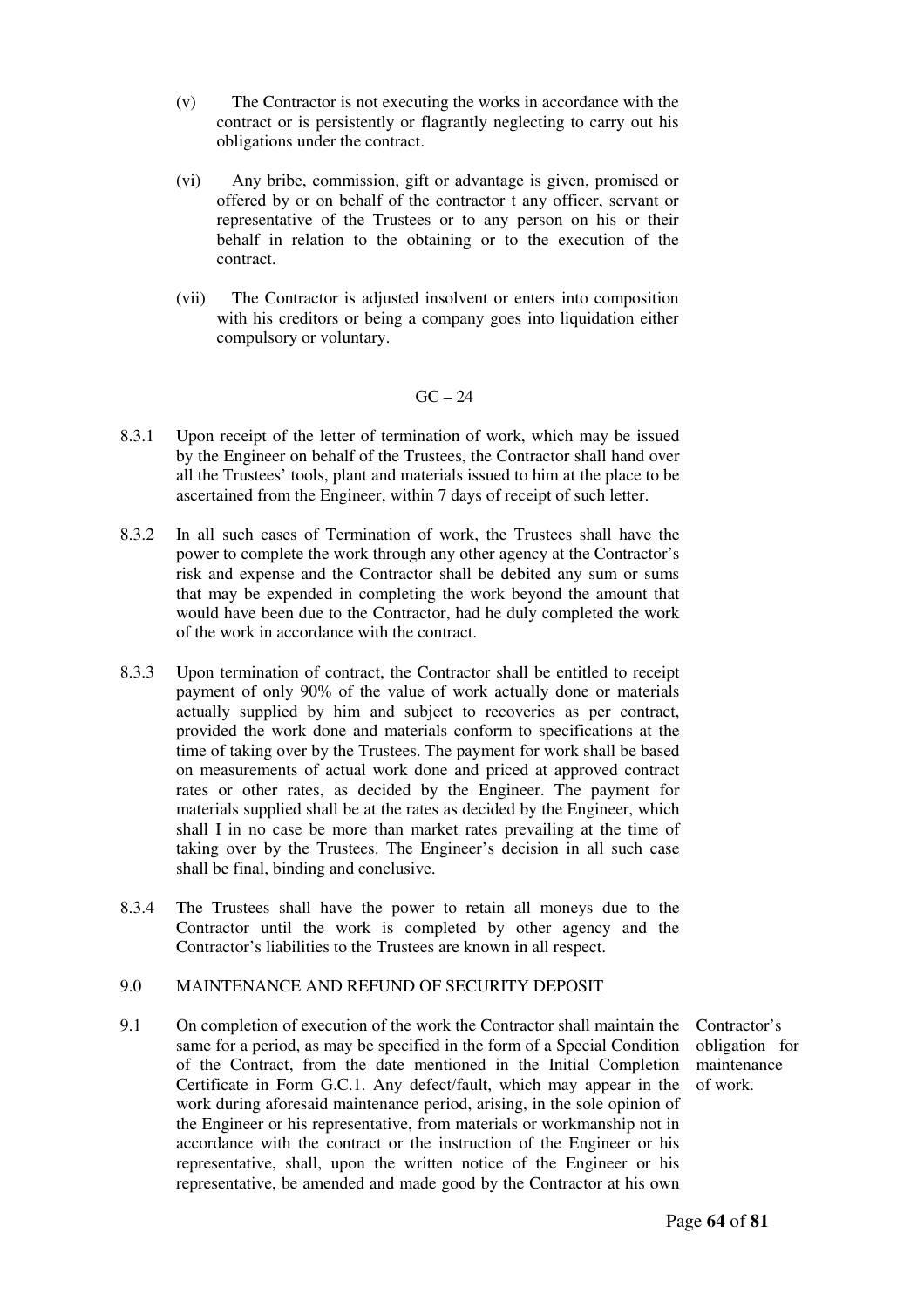cost within seven days of the date of such notice, to the satisfaction of the Engineer or his representative, failing which the Engineer or his representative shall have the defects amended and made good through other agency at the Contractor's risk and cost and all expenses, consequent thereon or incidental thereto, shall be recoverable from the Contractor in any manner deemed suitable by the Engineer.

#### $GC - 25$

- 9.2 The Contractor shall not be considered completed and the work shall not be Certificate treated as finally accepted by the Trustees, until a Final Completion Certificate in Form G.C.2 annexed hereto shall have been signed and issued by the Engineer to the contractor after all obligations under the Contract including that in the maintenance period, if any, have been fulfilled by the Contractor. Previous entry on the works or taking possession, working o using thereof by the Trustees shall not relieve the Contractor of his obligations under the contract for full and final completion of the work.
- 9.3 On completion of the contract in the manner aforesaid, the Contractor may apply for the refund of his Security Deposit by submitting o the Engineer (I) The Treasury Receipts granted for the amount of Security held by the Trustees, and (ii) his "No further claim" Certificate in Form G.C.3 annexed hereto (in original), where upon the Engineer shall issue Certificate in Form G.C.2 and within two months of the Engineer's recommendation, the Trustees shall refund the balance due against the Security Deposit to the Contractor, after making deduction therefrom in respect of any sum due to the Trustees from the Contractor.

#### 10.0 INTERPRETATION OF CONTRACT DOCUMENTS, DISPUTES AND ARBITRATION

- 10.1 In all disputes, matters, claims, demands or questions arising out of or connected with the interpretation of the Contract including the meaning of Specifications, drawings, designs and instructions or as to the quality of workmanship or as to the materials used in the work or the execution of the work whether during the progress of the works or after the completion and whether before or after the determination, abandonment or breach of the contract the decision of the Engineer shall be final and binding on all parties to the contract and shall forthwith be given effect to by the Contractor. decision
- 10.2 If the Contractor be dissatisfied with any such decision of the Engineer, he shall within 15 days after receiving notice of such decision require that the matter shall be referred to Chairman, who shall thereupon consider and give a decision. Chairman's award.
- 10.3 If, however, the Contractor be still dissatisfied with the decision of the Chairman, he shall within 15 days after receiving notice of such decision require that within 60 days from his written notice, the Chairman shall refer the matter to an Arbitrator of the panel of Arbitrators to be maintained by the Trustees for the purpose and any such reference shall be deemed to be a submission to arbitration within the meaning of Indian Arbitration Act, 1940 or any statutory modification thereof. Arbitration.
- 10.3.1. If the Arbitrator so appointed is unable or unwilling to act or resigns his appointment or vacates his office due to any reason whatsoever, another person from panel shall be appointed as Sole Arbitrator and he shall proceed

of final completion

Refund of Security Deposit

Engineer's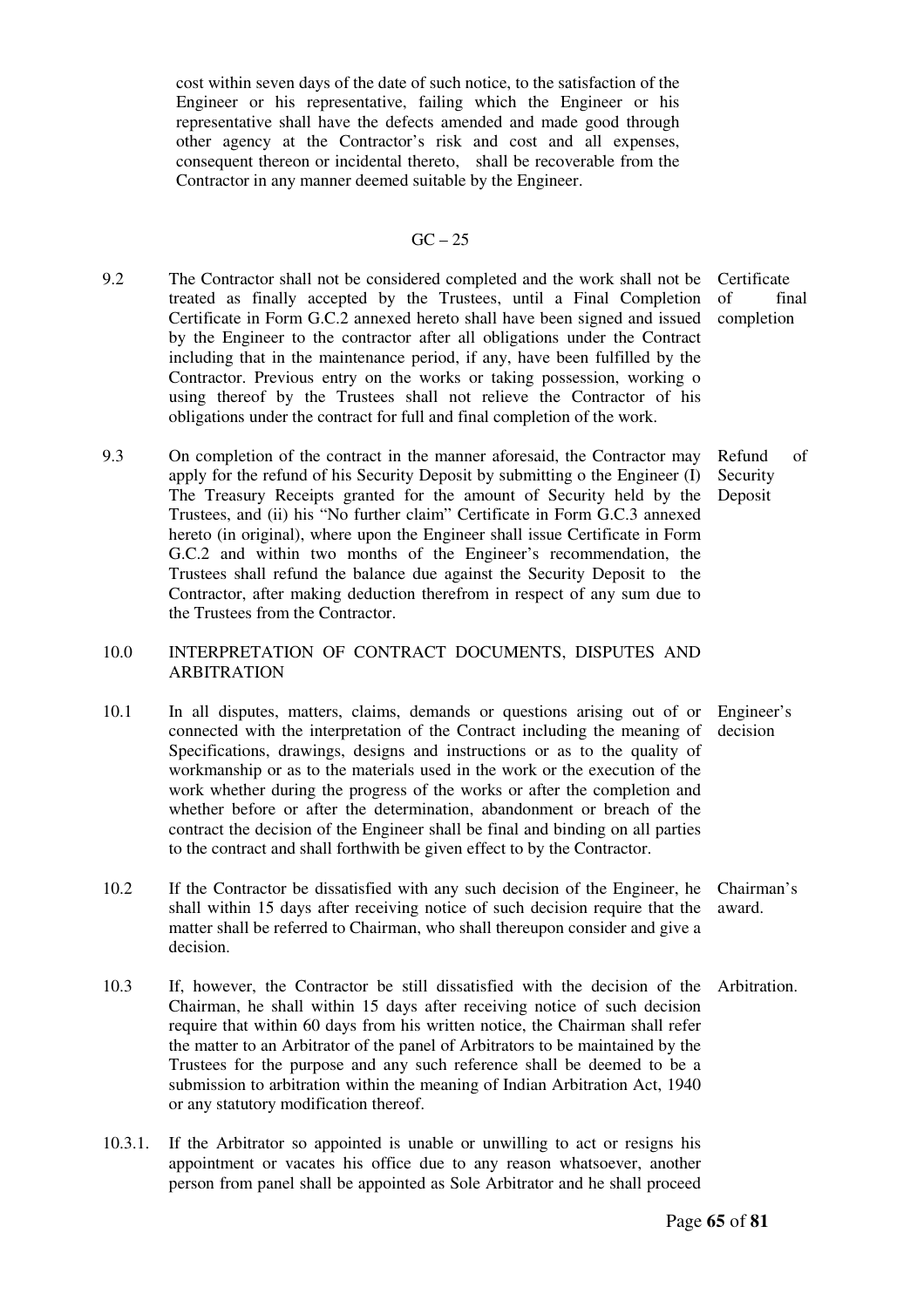from the stage at which his predecessor left it.

GC - 26

- 10.3.2 The Arbitrator shall be deemed to have entered on reference on the date he issues notice to both the parties fixing the date of first hearing.
- 10.3.3 The time limit within which the Arbitrator shall submit his award shall normally be 4 months as provided in Indian Arbitration Act, 1940 or any amendment thereof. The Arbitrator may, if found necessary, enlarge the time for making and publishing the award, with the consent of the parties..
- 10.3.4 The venue of the arbitration shall be either Calcutta or Haldia as may be fixed by the Arbitrator in his sole discretion. Upon every or any such reference the cost of any incidental to the reference and award respectively shall be in the discretion of the Arbitrator who may determine, the amount thereof or by whom and to whom and in what manner the same shall be borne and paid.
- 10.3.5 The Award of the Arbitrator shall be final and binding on all parties subject to the provisions of the Indian Arbitration Act 1940 or any amendment thereof. The Arbitrator shall give a separate award in respect of each item of disputes and respective claim referred to him by each party and give reason for the award.
- 10.3.6 The Arbitrator shall consider the claims of all the parties to the contract within only the parameters of scope and conditions of the contract in question.
- 10.3.7 Save as otherwise provided in the contract the provisions of the Arbitration Act, 1940 and rules made thereunder, for the time being in force, shall apply to the arbitration proceedings under this Clause.
- 10.4 The Contractor shall not suspend or delay the work and proceed with the work with due diligence in accordance with Engineer's decision. The Engineer also shall not withhold any payment, which, according to him, is due or payable to the Contractor, on the ground that certain disputes have cropped up and are likely to be referred to arbitration.
- 10.5 Provided always as follows:
	- [a] Nothing of the provisions in paragraphs 10.3 to 10.3.7 hereinabove would apply in the cases of contracts, where tendered amount appearing in the letter of acceptance of the tender / offer is less than  $Rs.40,00,000/$ -.
	- [b] The Contractor shall have to raise disputes or differences of any kind whatsoever in relation to the execution of the work to the Engineer within 30 days from the date of occurrence of the cause of dispute and before the preparation of the final bill, giving detailed justifications, in the context of contract conditions.

 $GC - 27$ 

 [c] Contractor's dispute if any arising only during the maintenance period, if any, stipulated in the contract, must be submitted to the Engineer, with detailed justification in the context of contract conditions, before the issuance of final completion certificate in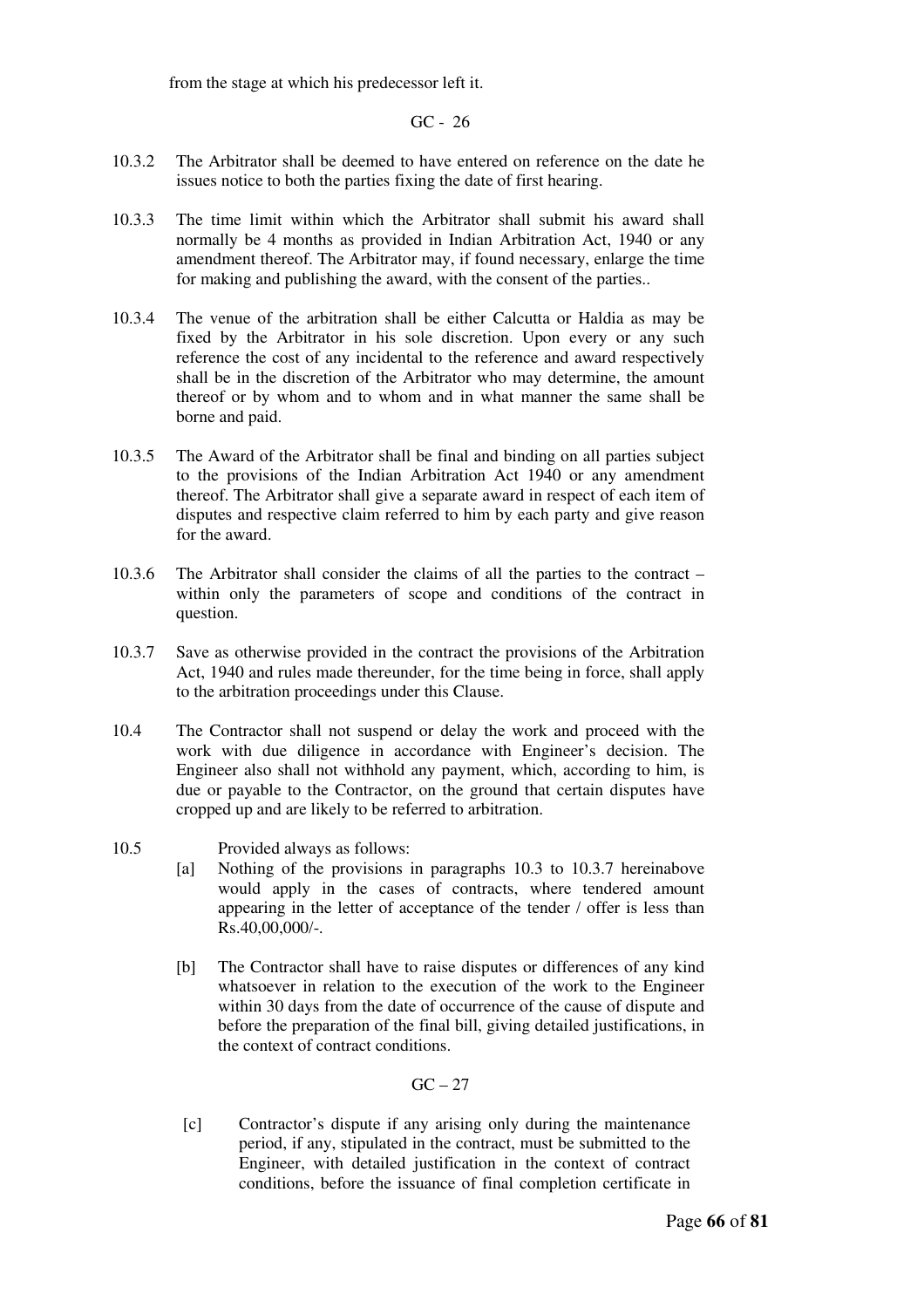Form G.C.-2 ibid.

No dispute or difference on any matters whatsoever, the Contractor can raise pertaining to the Contract after submission of certificate in form G.C.3 by him.

- [d] Contractor's claim / dispute raised beyond the time limits prescribed in sub-clauses 10.5[b] and 10.5 [c] hereinabove, shall not be entertained by the Engineer and / or by any Arbitrator subsequently.
- [e] The Chairman / Trustees shall have the right to alter the panel of Arbitrators, vide Clause 10.3 hereinabove, on their sole discretion, by adding the names of new Arbitrators and / or by deleting the names of existing Arbitrators, without making any reference to the Contractor.

#### **(TO BE SUBMITTED WITH COVER- I OFFER)**

# **THE BOARD OF TRUSTEES FOR THE PORT OF KOLKATA**

#### **FORM OF TENDER** (UNPRICED)

To

The Manager (I&CF),

Haldia Dock Complex.

I/We\_\_\_\_\_\_\_\_\_\_\_\_\_\_\_\_\_\_\_\_\_\_\_\_\_\_\_\_\_\_\_\_\_\_\_\_\_\_\_\_\_\_\_\_\_\_\_\_\_\_\_\_\_\_\_\_\_\_\_\_\_\_\_\_\_\_

having examined the site of work, inspected the Drawings and read the specifications, General & Special Conditions of Contract and Conditions of the Tender, hereby tender and undertake to execute and complete all the works required to be performed in accordance with the Specification, Bill of Quantities, General & Special Conditions of Contract and Drawings prepared by or on behalf of the Trustees and at the rates & prices set out in the annexed Bill of Quantities within \_\_\_\_\_\_\_\_\_\_\_\_\_ months / weeks from the date of order to commence the work and in the event of our tender being accepted in full or in part. I / We also undertake to enter into a Contract Agreement in the form hereto annexed with such alterations or additions thereto which may be necessary to give effect to the acceptance of the Tender and incorporating such Specification, Bill of Quantities, Drawing and Special & General Conditions of Contract and I / We hereby agree that until such Contract Agreement is executed the said Specification, Bill of Quantities, Conditions of Contract and the Tender, together with the acceptance thereof in writing by or on behalf of the Trustees shall be the Contract.

#### THE TOTAL AMOUNT OF TENDER Rs. **NOT TO BE QUOTED IN COVER I OFFER**

#### (Repeat in words) **NOT TO BE QUOTED IN COVER I OFFER**

I / We require The state of the days / months preliminary time to arrange and procure the materials required by the work from the date of acceptance of tender before I We could commence the work.

I / We have deposited with the Trustees' Manager (Finance), HDC, vide Receipt No. of **Example 2** as Earnest Money.

I / We agree that the period for which the tender shall remain open for acceptance shall not be less than four months.

Dated : (Signature ) of Bidder with Seal)

\_\_\_\_\_\_\_\_\_\_\_\_\_\_\_\_\_\_\_\_\_\_\_\_\_\_\_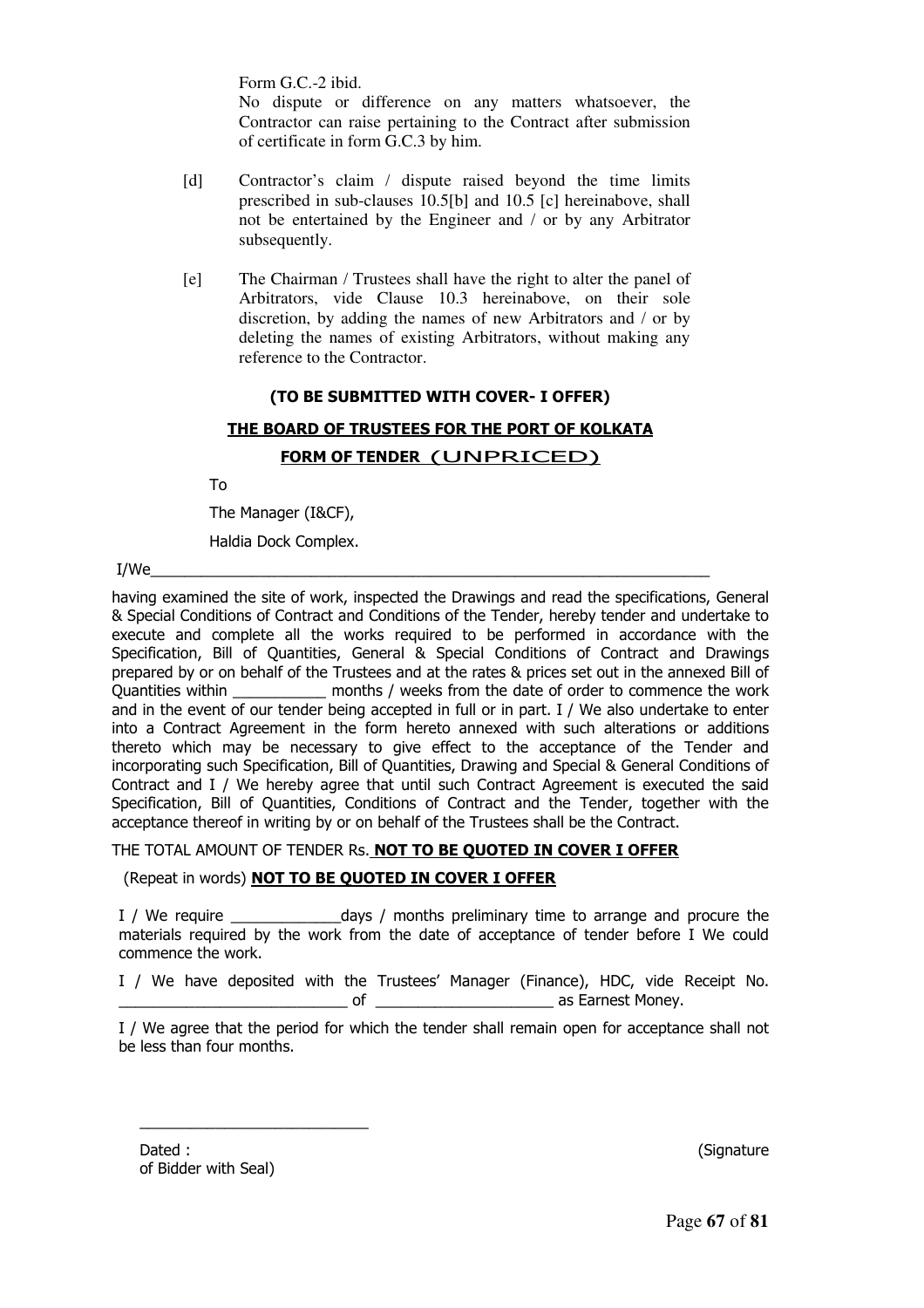#### **WITNESS :**

Name of the Bidder :

Signature : Name : (In Block Letters) Address : Occupation :

Address :

### **KOLKATA PORT TRUST HALDIA DOCK COMPLEX**

### **FORM G.C.1**

| Address                                                                                                                 |
|-------------------------------------------------------------------------------------------------------------------------|
|                                                                                                                         |
| Date of completion :                                                                                                    |
| Dear $sir(s)$ ,                                                                                                         |
| This is to certify that the following work viz:-                                                                        |
|                                                                                                                         |
|                                                                                                                         |
|                                                                                                                         |
|                                                                                                                         |
| Contract No. $\dots \dots \dots \dots \dots \dots \dots \dots \dots$                                                    |
| which was carried out by you is in the opinion of the undersigned complete in every respect on                          |
| Contract and you are required to maintain the work as per Clause 62 of the General Conditions<br>weeks / months / years |
| from the ______________________ day of                                                                                  |

\_\_\_\_\_\_\_\_\_\_\_\_\_ 2000 to \_\_\_\_\_\_\_\_\_\_\_\_\_\_\_\_\_\_ day of \_\_\_\_\_\_\_\_\_\_\_\_\_ 2000 .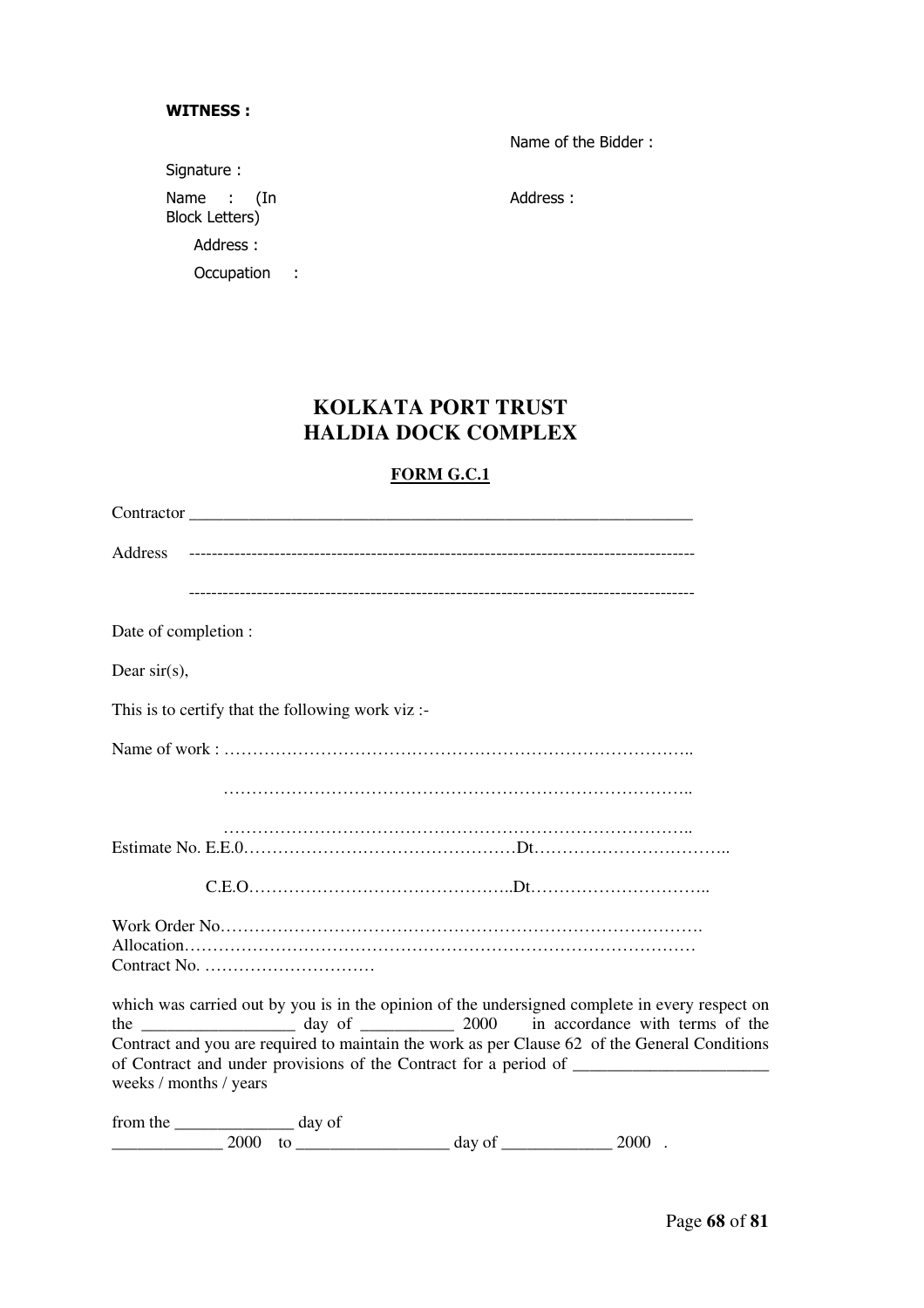Yours faithfully,

| (ENGINEER/ENGINEER'S REPRESENTATIVE) |
|--------------------------------------|
|                                      |
|                                      |
| OFFICE SEAL                          |

# **KOLKATA PORT TRUST HALDIA DOCK COMPLEX**

#### FORM G.C.2.

Certificate of Final Completion.

The Financial Adviser & Chief Accounts Officer The Manager (Finance), Haldia Dock Complex.

This is to certify that the following work viz:-

Name of work : ……………………………………………………………………….

Estimate No. E.E.O…………………………………..dt……………………………. C.E.O………………………………….dt…………………………….

Work Order No……………………………………………………………………..

Contract No. ……………………………

Resolution & Meeting No. ………………………

Allocation : ……………………………

which was carried out by Shri/Messrs……………………………………………. is now complete in every respect in accordance with the terms of the Contract and that all obligations under the Contract have been fulfilled by the Contractor.

| (ENGINEER/ENGINEER'S REPRESENTATIVE) |
|--------------------------------------|
|                                      |
|                                      |
| OFFICE SEAL                          |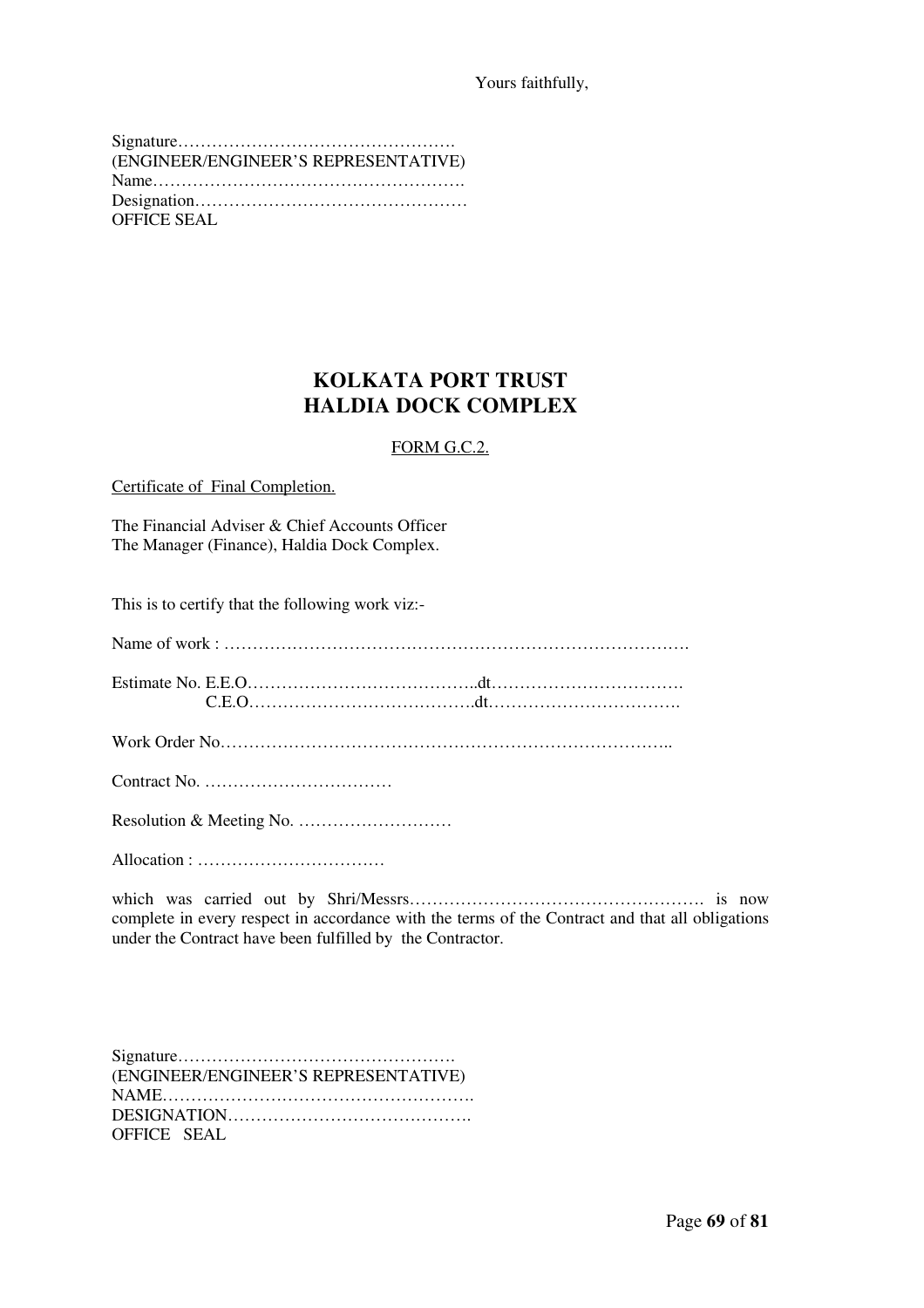# **KOLKATA PORT TRUST HALDIA DOCK COMPLEX**

#### FORM G.C.3

#### ('NO CLAIM ' CERTIFICATE FROM CONTRACTOR)

| The Manager (I&CF)  |
|---------------------|
| Haldia Dock Complex |
| Calcutta Port Trust |
| Haldia.             |
| (Attention 1)       |

Dear Sir,

I / We do hereby declare that I / we have received full and final payment from the Calcutta Port Trust for the execution of the following work viz:-

Name of work : \_\_\_\_\_\_\_\_\_\_\_\_\_\_\_\_\_\_\_\_\_\_\_\_\_\_\_\_\_\_\_\_\_\_\_\_\_\_\_\_\_\_\_\_\_\_\_\_\_\_\_\_\_\_\_\_\_

Work Order No :-\_\_\_\_\_\_\_\_\_\_\_\_\_\_\_\_\_\_\_\_\_\_\_\_\_\_\_\_\_\_\_\_\_\_\_\_\_\_\_\_\_\_\_\_\_\_\_\_\_\_\_\_\_\_

\_\_\_\_\_\_\_\_\_\_\_\_\_\_\_\_\_\_\_\_\_\_\_\_\_\_\_\_\_\_\_\_\_\_\_\_\_\_\_\_\_\_\_\_\_\_\_\_\_\_\_

Agreement No……………………………………..Dt…………………………………

and I / we have no further claim against the Calcutta Port Trust in respect of the abovementioned job.

Yours faithfully,

(Signature of the Contractor)

 Dated \_\_\_\_\_\_\_\_\_\_\_ Name of Contractor…………………………………………

Address:……………………………………………………..

(OFFICIAL SEAL OF THE CONTRACTOR)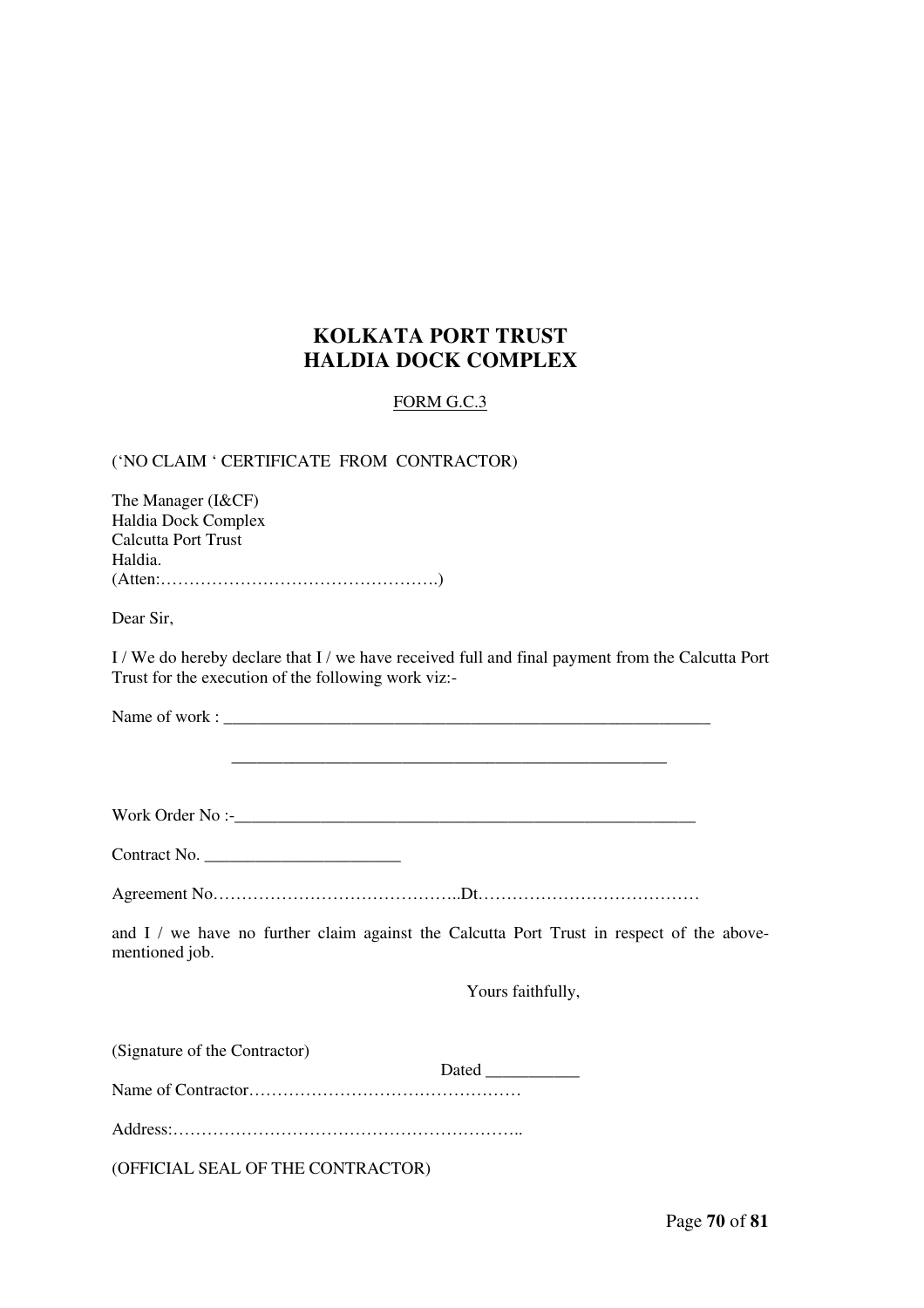# **KOLKATA PORT TRUST PROFORMA OF FORM OF AGREEMENT**

THIS AGREEMENT made \_\_\_\_\_\_\_\_\_\_\_\_\_\_\_\_\_\_\_\_\_\_\_\_\_\_\_\_\_\_\_\_\_\_\_\_ day of \_\_\_\_\_\_\_\_\_\_\_\_\_\_\_\_\_\_\_\_\_20\_\_\_\_ between the "Board Of Trustees for the Port Of Calcutta , a statutory body constituted under Major Port Trust Act ,1963 under the rules there under and statutory modification thereto having Registered Office at 15, Strand Road , Calcutta -700001 (hereinafter called "EMPLOYER'' which expression unless excluded by or repugnant to the context be deemed to include his successor/s in office) on the one part and

(hereinafter called the "CONTRACTOR" which expression shall unless excluded by or repugnant to the context he deemed to include his heirs, executors, administrators, representative, successor in officer and permitted assigns) of the other part.

WHEREAS The TRUSTEES are desirous that certain works should be executed viz with the set of the set of the set of the set of the set of the set of the set of the set of the set of the set of the set of the set of the set of the set of the set of the set of the set of the set of the set of the Tender/Offer by the contractor for the execution, completion and maintenance of such works .

NOW THIS CONTRACT AGREEMENT WITNESSETH as follows :-

- 1. In this agreement words expressions shall have the same meanings as are respectively assigned to them in General Conditions Of Contract, hereinafter referred to.
- 2. The following documents shall be deemed to form and be read and construed as part of this Agreement ,viz :-

i.The said Tender/Offer & the acceptance of Tender/ Offer.

ii.The Drawings.

- iii.The General Conditions Of Contract.
- iv.Special Conditions Of Contract (If any).
- v.The Conditions Of Tender.
- vi.The Specifications.
- vii.The Bill Of Quantities.
- viii.All correspondences by which the contract is added, amended, varied or modified in any way by mutual consent.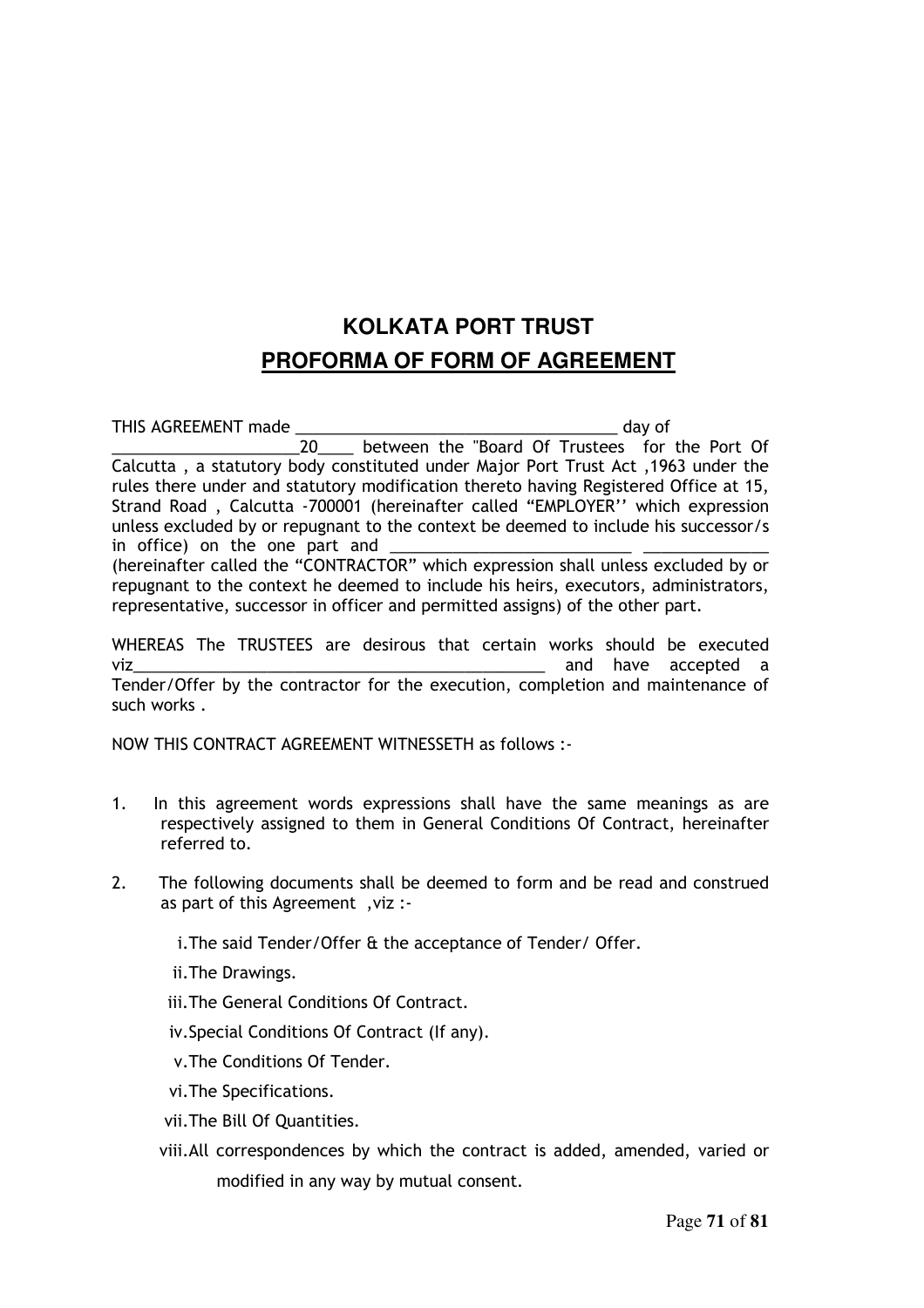- 3. In consideration of the payments to be made by the Trustees to the Contractor as hereinafter mentioned the contractor hereby covenant with the Trustees to execute ,complete and maintain the work in conformity in all respects with the provisions of Contract.
- 4. The Trustees hereby covenants to pay to the contractor in consideration of such execution ,completion and maintenance of the works the Contract Prices at the times and in the manner prescribed by the contractor .

IN WITNESS whereof the parties hereto have caused their respective Common Seals to be hereunto as fixed (or have set their respective hands and seals) the day and year first above written.

have executed these presents on the day and year first above written.

| The                                       | Seal                                                                     | of                   |
|-------------------------------------------|--------------------------------------------------------------------------|----------------------|
| Was hereunto affixed in the presence of : |                                                                          |                      |
| Name                                      |                                                                          | $\ddot{\phantom{1}}$ |
| Address                                   |                                                                          | $\mathbf{L}$         |
| <b>OR</b>                                 |                                                                          |                      |
| SIGNED SEALED AND DELIVERED               |                                                                          |                      |
| By                                        | the                                                                      | said                 |
| In the presence of :                      |                                                                          |                      |
| Name                                      |                                                                          | $\ddot{\phantom{1}}$ |
| Address                                   |                                                                          | $\mathbf{L}$         |
|                                           | The Common Seal of the Trustees was hereunto affixed in he presence of : |                      |
| Name                                      |                                                                          | $\ddot{\phantom{1}}$ |
| Address                                   |                                                                          | $\mathbf{L}$         |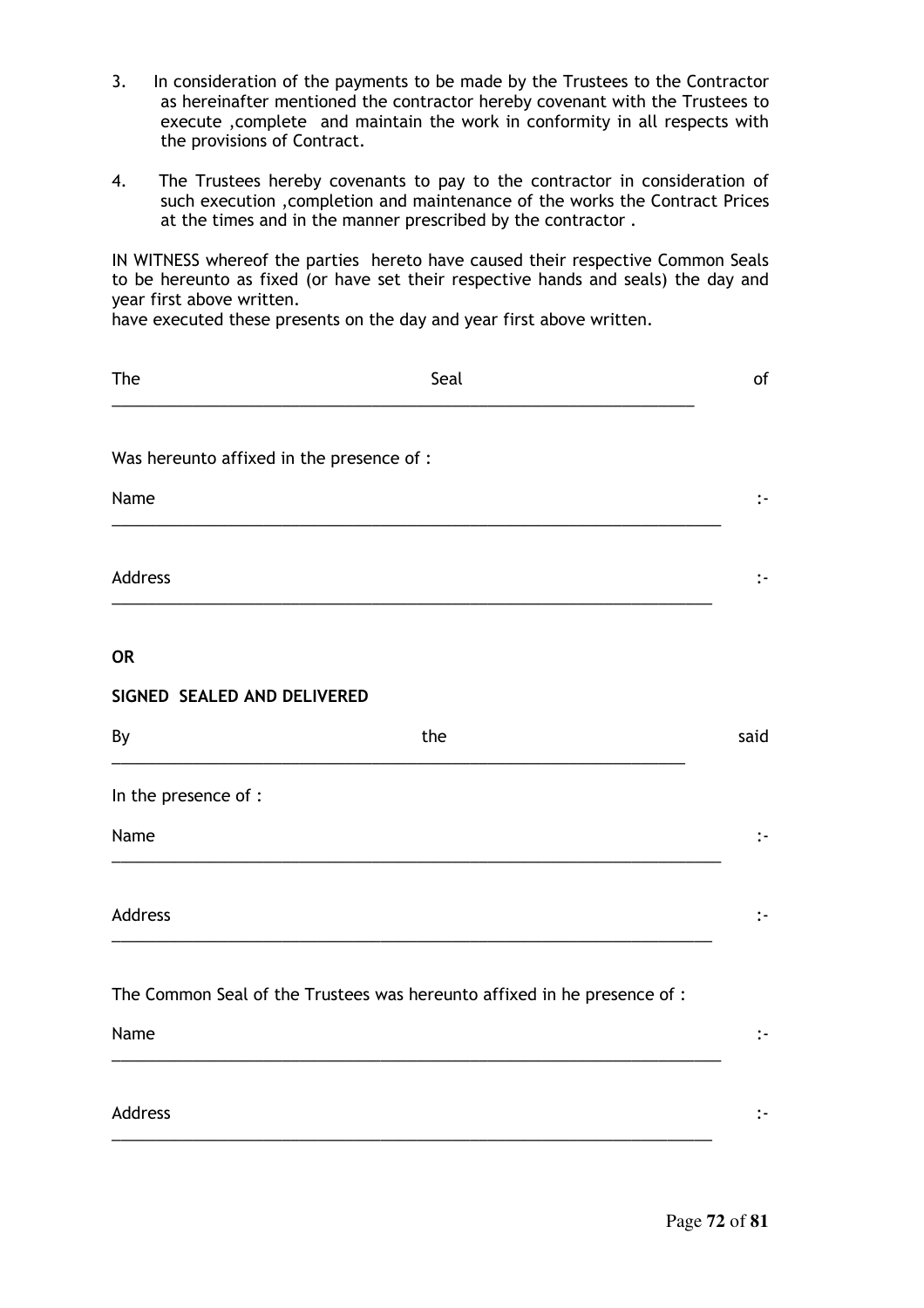**Proforma Of Irrevocable Bank Guarantee (PERFORMANCE BOND) in lieu of cash Security Deposit, to be issued by the Kolkata/ Haldia Branch, as the case may be, of any nationalised Bank of India on Non-Judicial Stamp Paper worth Rs 50/- or as decided by the Engineer/ Legal Adviser of the Trustees.** 

Ref. Bank Guarantee No.

\_\_\_\_\_\_\_\_\_\_\_\_\_\_\_\_\_\_\_\_\_\_\_\_

\_\_\_\_\_\_\_\_\_\_\_\_\_\_\_\_\_\_\_\_\_\_\_\_

**Date** 

To

The Board of Trustees for the Port of Kolkata,

15, Strand Road Kolkata – 700 001

Dear Sirs,

In consideration of the Board of Trustees For the Port of Kolkata, - (hereinafter referred to as the " EMPLOYER"which expression shall unless repugnant to the context or meaning thereof include its successors administrators and assigns) having awarded to \_\_\_\_\_\_\_\_\_\_\_\_\_\_\_\_\_\_\_\_\_\_\_\_\_\_\_\_\_, with registered office at \_\_\_\_\_\_\_\_\_\_\_\_\_\_\_\_\_\_\_\_\_ (hereinafter referred to as the "CONTRACTOR " which expression shall unless repugnant to the context or meaning thereof, include its successors, administrators, executors and assigns) a CONTRACT by issue of EMPLOYER'S work order dated \_\_\_\_\_\_\_\_\_\_\_\_\_\_ the same having been unequivocally accepted by the Contractor resulting in a 'CONTRACT' bearing Letter Of Award No \_\_\_\_\_\_\_\_\_\_\_\_\_\_\_\_\_\_\_\_\_\_\_\_\_\_ dated \_\_\_\_\_\_\_\_\_\_\_\_\_\_\_\_\_\_\_\_ Valued at Rs for "  $\ldots$  " and the contractor" having agreed to prove a Contract performance Guarantee for the faithful performance of the entire Contract equivalent to Rs. ( rupees only) to the EMPLOYER.

We, the Bank, Bank, Bank, Kolkata/ Haldia having its Head Office at (hereinafter referred to as the "Bank", which expression shall unless repugnant to the context or meaning thereof, include its successors, administrators, executors and assigns) do hereby guarantee and undertake to pay the Employer on demand any and all monies payable by the Contractor to the extent of Rs. -( only) as aforesaid at any time upto without any demur, reservation, contest, recourse or protest an/or without any reference to the CONTRACTOR, Any such demand made by Employer on the Bank shall be conclusive and binding notwithstanding any difference between EMPLOYEER and CONTRACTOR or any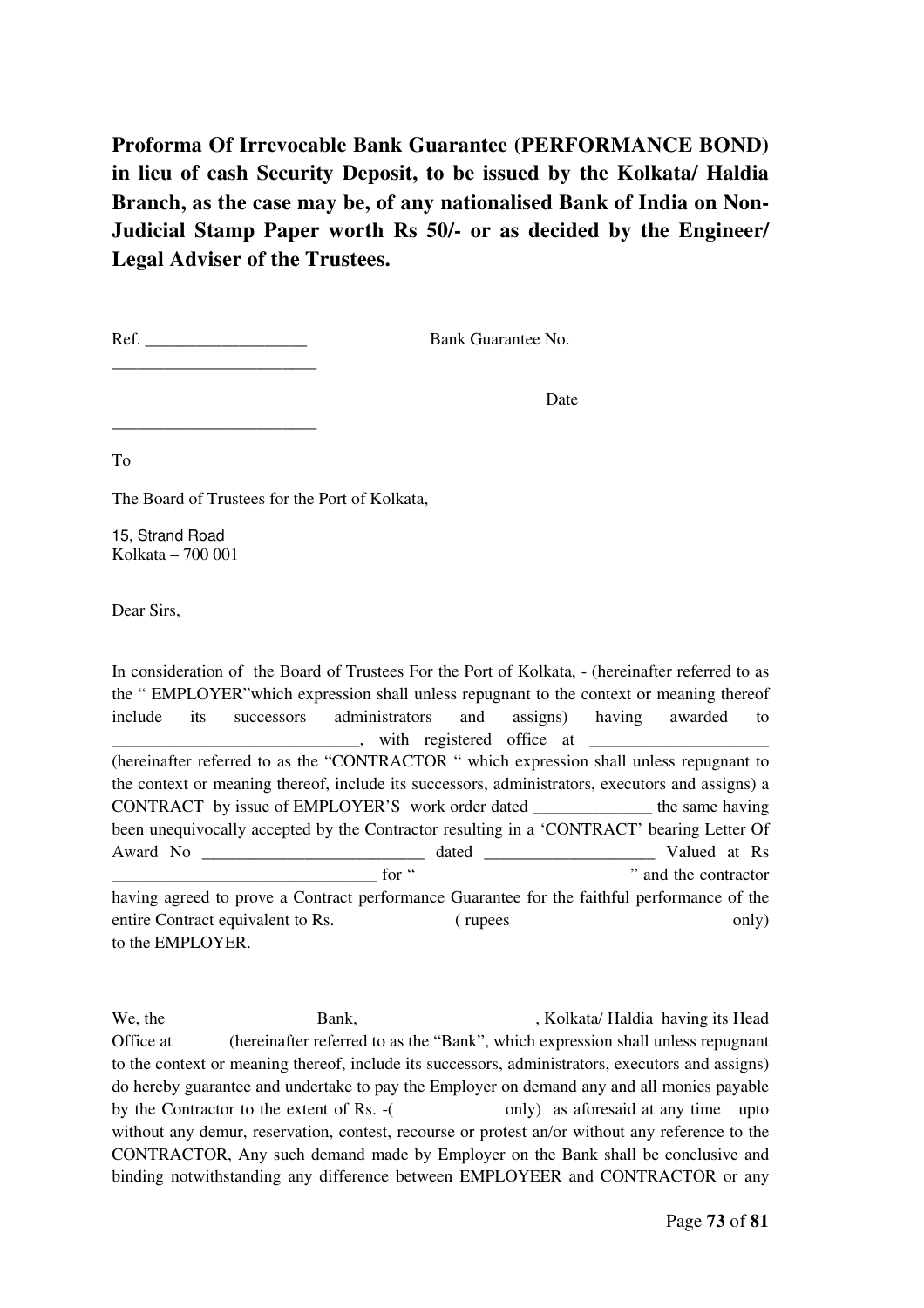dispute pending before any Court, tribunal, Arbitrator or any other Authority. The Bank undertakes not to revoke this guarantee during its currency without previous consent of employer and further agrees that the guarantee herein contained shall continue to be enforceable till the Employer discharges his guarantee.

EMPLOYER shall have the fullest liberty without affecting in any way the liability of the Bank under this guarantee from time to time to extend the time for performance of the CONTRACT by CONTRACTOR. Employer shall have the fullest liberty, without affecting this guarantee, to postpone from time to time the exercise of any powers vested in them or any right which they might have against Contractor, and to exercise the same at any time in any manner, and other to enforce or to forebear to enforce any covenants, contained or implied, in the CONTRACT between EMPLOYER andCONTRACTOR or any other course of remedy or security available to EMPLOYER . The Bank shall not be released of its obligations under these presents by any exercise by EMPLOYER of its liberty with reference to the matters aforesaid or any of them or by reason or any other acts of omission or commission on the part of employer or any other indulgence shown by EMPLOYER or by any other matter or thing whatsoever which under Law would, but for this provision, have the effect of reliving the bank.

The Bank also agreed that EMPLOYER at its option shall be entitled to enforce this Guarantee against the Bank as principal debtor, in the first instance without proceeding against CONTRACTOR and notwithstanding any security or other guarantee that EMPLOYER may have in relation to the CONTRACTOR'S liabilities.

Notwithstanding anything contained herein above our liability under this guarantee is restricted to Rs (rupees only) and it shall remain in force up to and including and shall be extended from time to time for such period , on whose behalf this guarantee has been given.

Dated, this ……………………………. day of ……………………………..2010 ……………….. at ………………………………………. **WITNESSES** ---------------------------------------------- --------------------------------------------------------- - (Signature) (Signature) ----------------------------------------------- ---------------------------------------------------------- (Name) (Name)

Page **74** of **81**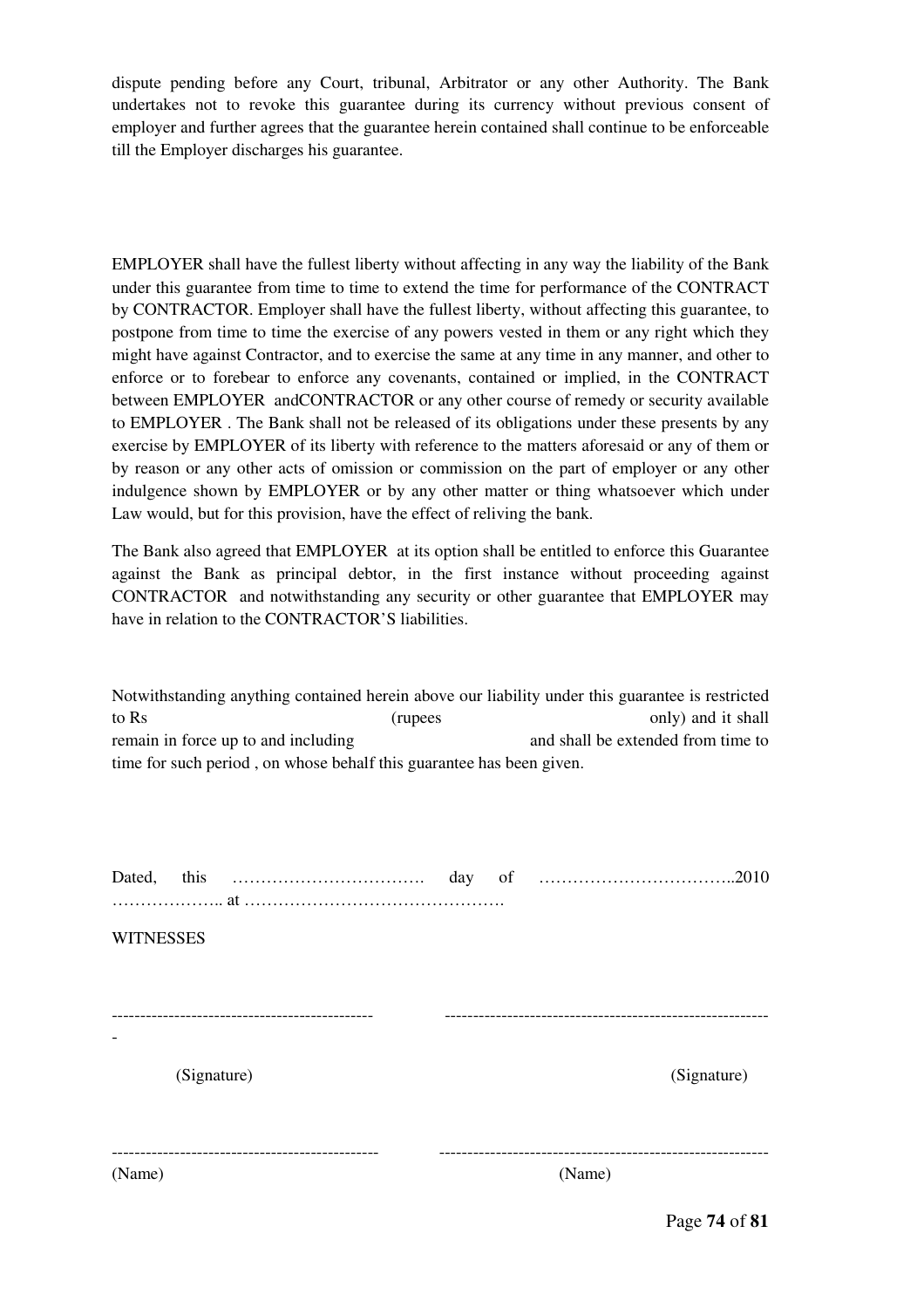-

(Official address) (Designation with Bank Stamp)

+ Attorney as per power of Attorney No.

Dated ……………………….

# **Integrity Pact**

-------------------------------------------- ---------------------------------------------------------------

#### Between

**Kolkata Port Trust (KoPT)** hereinafter referred to as "**The Principal/ Employer**".

And

………………………….. hereinafter referred to as "**The Bidder/Contractor**"

## **Preamble**

The Principal intends to award, under laid down organizational procedures, contract/s for ……………………. The Principal values full compliances with all relevant laws of the land, rules, regulations, economic use of resources and of fairness/transparency in its relations with its Bidder(s) and/or Contractor(s).

In order to achieve these goals, an Independent External Monitor (IEM) appointed by the principal, will monitor the tender process and the execution of the contract for compliance with the principles mentioned above.

## NOW, THEREFORE,

To avoid all forms of corruption by following a system that is fair, transparent and free from any influence/prejudiced dealings prior to, during and subsequent to the currency of the contract to be entered into with a view to:-

Enabling the PRINCIPAL/EMPLOYER to get the contractual work executed and/or to obtain/dispose the desired said stores/ equipment at a competitive price in conformity with the defined specifications/ scope of work by avoiding the high cost and the distortionary impact of corruption on such work /procurement/ disposal and Enabling BIDDERs/ CONTRACTORs to abstain from bribing or indulging in any corrupt practice in order to secure the contract by providing assurance to them that their competitors will also abstain from bribing and other corrupt practices and the PRINCIPAL/EMPLOYER will commit to prevent corruption, in any form, by its officials by following transparent procedures.

#### **Section 1 – Commitments of the Principal/ Employer.**

(1) The Principal commits itself to take measures necessary to prevent corruption and to observe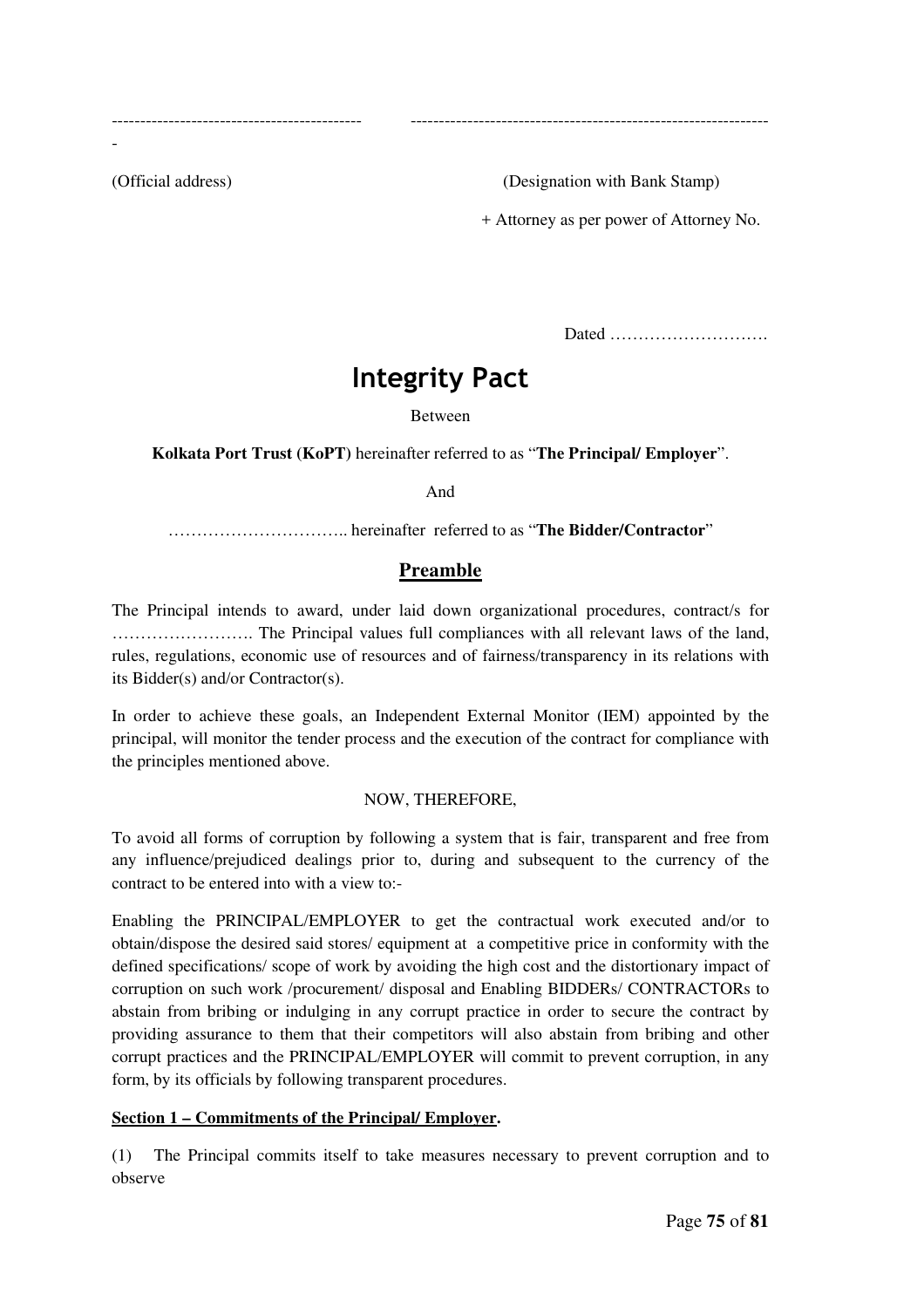the following principles:

- a. No employee of the Principal, personally or through family members, will in connection with the tender for, or the execution of a contract, demand, take a promise for or accept, for self or third person, any material or immaterial benefit which the person is not legally entitled to.
- b. The Principal will, during the tender process treat all Bidder(s) with equity and reason. The Principal will, in particular, before and during the tender process, provide to all Bidder(s) the same information and will not provide to any Bidder(s) confidential/ additional information through which the Bidder(s) could obtain an advantage in relation to the tender process or the contract execution.
- c. The Principal will exclude from the process all known prejudiced persons.
- (2). If the Principal obtains information on the conduct of any of its employees which is a criminal offence under the Indian Penal Code (IPC)/Prevention of Corruption (PC) Act, or if there be a substantive suspicion in this regard, the Principal will inform the Chief Vigilance Officer and in addition can initiate disciplinary actions.

## **Section-2 –Commitments of the Bidder(s) / Contractor(s)**

- (1) The Bidder(s)/Contractor(s) commit himself to take all measures necessary to prevent corruption. He commits himself to observe the following principles during his participation in the tender process and during the contract execution.
- a. The Bidder(s) /Contractor(s) will not directly or through any other person or firm, offer, promise or give to any of the Principal's employees involved in the tender process or the execution of the contract or to any third person any material or other benefit which he/she is not legally entitled to, in order to obtain in exchange any advantage of any kind whatsoever during the tender process or during the execution of the contract.
- b. The Bidder(s)/Contractor(s) will not enter with other Bidders into any undisclosed agreement or understanding, whether formal or informal. This applies in particular to prices, specifications, certifications, subsidiary contract, submission or non-submission of bids or any other actions to restrict competitiveness or to introduce cartelization in the bidding process.
- c. The Bidder(s)/Contractor(s) will not commit any offence under the relevant IPC/PC Act; further the Bidder(s)/Contractor(s) will not use improperly, for purposes of competition or personal gain, or pass on to others, any information or document provided by the Principal as part of the business relationship, regarding plans, technical proposals and business details, including information contained or transmitted electronically.
- d. The Bidder(s)/Contractor(s) of foreign origin shall disclose the name and address of the Agents/representatives in India, if any. Similarly the Bidder(s)/Contractor(s) of Indian Nationality shall furnish the name and address of the foreign principles, if any. Further details as mentioned in the "Guidelines on Indian Agents of Foreign Suppliers" shall be disclosed by the Bidder(s)/Contractor(s). Further, as mentioned in the Guidelines, all the payments made to the Indian agent/representative have to be in Indian Rupees only. Copy of the "Guidelines on Indian Agents of Foreign Suppliers" is annexed and marked as Annex-A.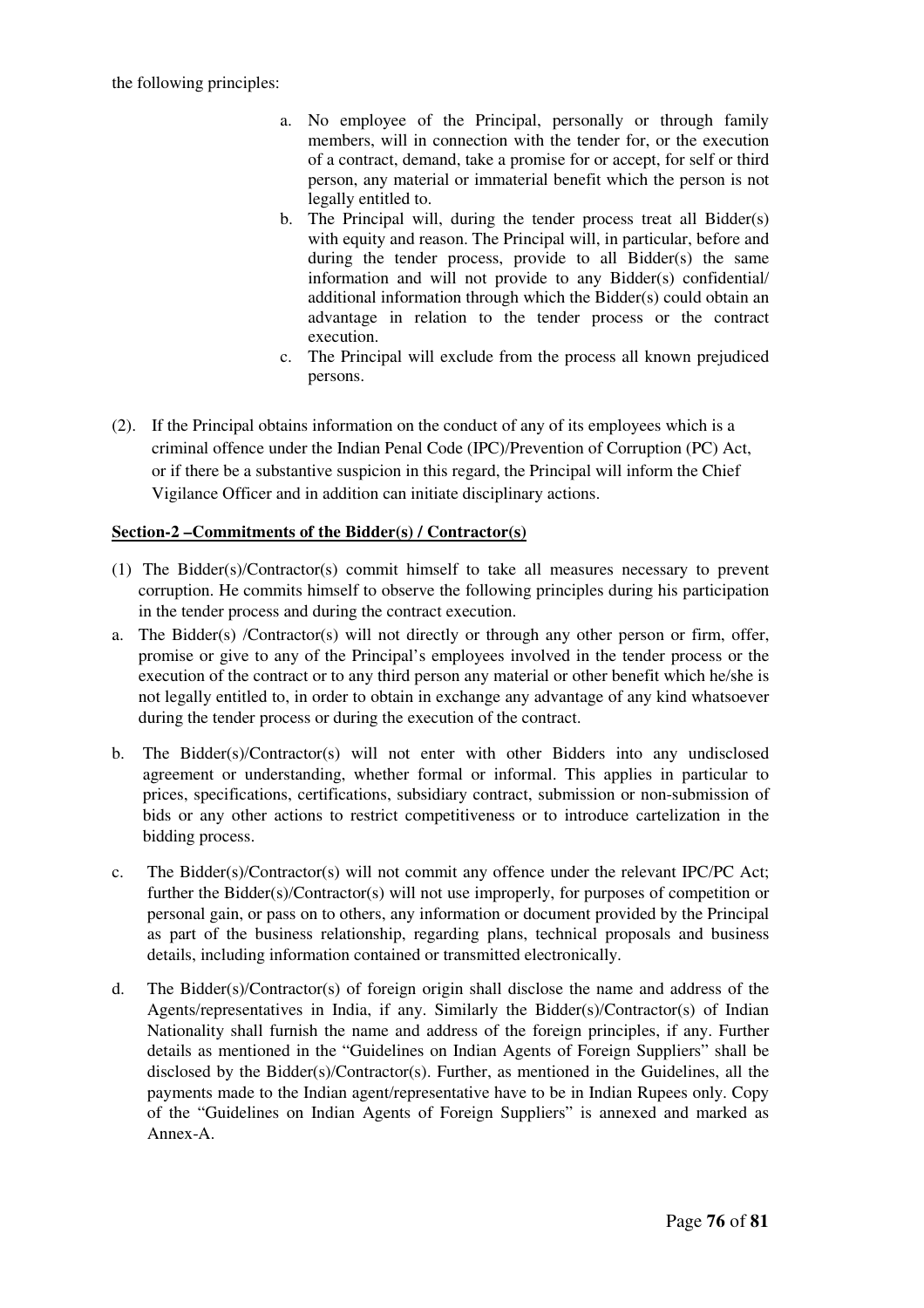- e. The Bidder(s)/Contractor(s) will when presenting his bid, disclose any and all payments he has made, is committed to or intends to make to agents, brokers or any other intermediaries in connection with the award of the contract.
- (2). The Bidder(s)/Contractor(s) will not instigate third persons to commit offences outlined above or be an accessory to such offences.

#### **Section-3-Disqualification from tender process and exclusion from future contracts**

If the Bidder(s)/Contractor(s) before award or during execution has committed a transgression through a violation of Section 2 above, or in any other form such as to put his reliability or credibility in question, the Principal is entitled to disqualify the Bidder(s)/Contractor(s) from the tender process or take action as considered appropriate.

#### **Section 4-Compensation for damages**

- (1) If the Principal has disqualified the Bidder(s) from the tender process prior to the award according to Section 3, the Principal is entitled to demand and recover the damages equivalent to Earnest Money Deposit/Bid Security.
- (2) If the Principal has terminated the contract according to Section 3 or if the Principal is entitled to terminate the contract according to Section 3, the Principal shall be entitled to demand and recover from the Contractor liquidated damages of the contract value or the amount equivalent to Performance Bank Guarantee.

#### **Section 5-Previous transgression**

- (1) The Bidder declares that no previous transgressions occurred in the last 3 years from the date of signing the Integrity pact with any other Company in any country conforming to the anti corruption approach or with any other Public Sector Undertaking / Enterprise in India, Major Ports/ Govt. Departments of India that could justify his exclusion from the tender process.
- (2) If the Bidder makes incorrect statement on this subject, he can be disqualified from the tender process or action can be taken as considered appropriate.

## **Section 6- Equal treatment of all Bidders/Contractors/Sub-Contractors**

- (1) The Bidder(s)/Contractor(s) undertake(s) to demand from all subcontractors a commitment in conformity with this Integrity Pact, and to submit it to the Principal before contract signing.
- (2) The Principal, will enter into agreements with identical conditions as this one with all Bidders, Contractors and Sub-contractors.
- (3) The Principal will disqualify from the tender process all bidders who do not sign this Pact or violate its provisions.

## **Section 7- Other Legal actions against violating Bidder(s)/ Contractor(s)/ Sub Contractor(s)**

The actions stipulated in this Integrity pact are without prejudice to any other legal action that may follow in accordance with provisions of the extant law in force relating to any civil or criminal proceedings. .

## **Section 8 – Role of Independent External Monitor(IEM):**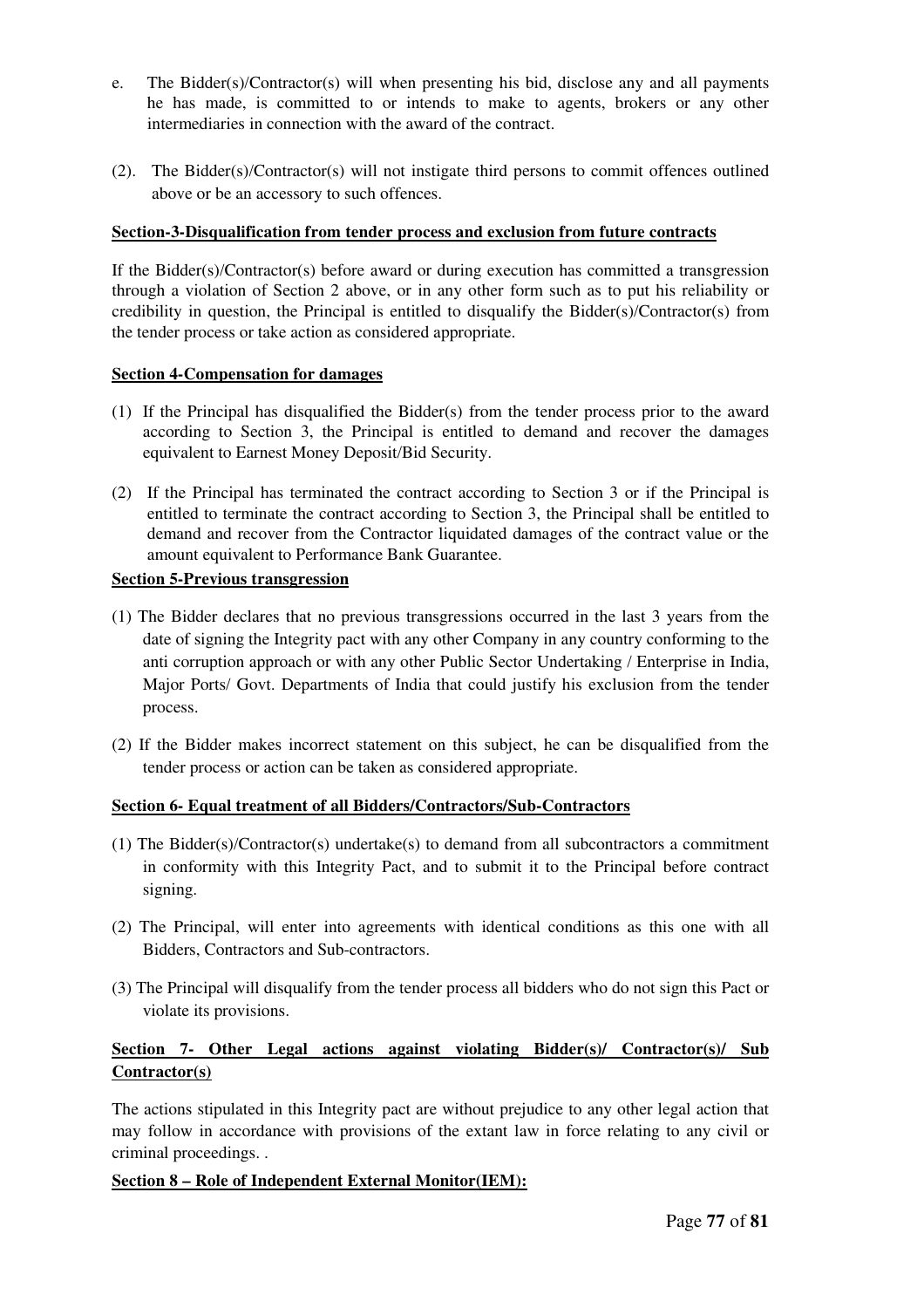(a) The task of the Monitors shall be to review independently and objectively, whether and to what extent the parties comply with the obligations under this pact.

(b) The Monitors shall not be subject to instructions by the representatives of the parties and shall perform their functions neutrally and independently.

(c) Both the parties accept that the Monitors have the right to access all the documents relating to the contract.

(d) As soon as the Monitor notices, or has reason to believe, a violation of this pact, he will so inform the authority designated by the Principal and the Chief Vigilance Officer of Kolkata Prot Trust.

(e) The BIDDER/ CONTRACTOR(s) accepts that the Monitor has the right to access without restriction to all contract documentation of the PRINCIPAL including that provided by the BIDDER/ CONTRACTOR. The BIDDER/ CONTRACTOR will also grant the Monitor, upon his request and demonstration of a valid interest, unrestricted and unconditional access to his contract documentation, if any. The same is applicable to sub-contractors. The Monitor shall be under contractual obligation to treat the information and documents of the Bidder/Contractor/ Sub-contractor(s) with confidentiality.

(f) The Principal/ Employer will provide to the Monitor sufficient information about all meetings among the parties related to the contract provided such meetings could have an impact on the contractual relations between the Principal and the Contractor. The parties offer to the Monitor, the option to participate in such meetings.

(g) The Monitor will submit a written report to the designated Authority of Principal/ Employer/ Chief Vigilance Officer of Kolkata Port Trust within 8 to 10 weeks from the date of reference or intimation to him by the Principal/ Employer/ Bidder/ Contractor and should the occasion arise, submit proposals for correcting problematic situation. BIDDER/ CONTRACTOR can approach the Independent External Monitor (s) appointed for the purposes of this Pact.

(h) As soon as the Monitor notices, or believes to notice, a violation of this agreement, he will so inform the Management of the Principal and request the Management to discontinue or to take corrective action, or to take other relevant action. The Monitor can in this regard submit non-binding recommendations. Beyond this, the Monitor has no right to demand from the parties that they act in a specific manner, refrain from action or tolerate action.

(i) If the Monitor has reported to the Principal substantiated suspicion of an offence under the relevant IPC/PCA, and the Principal/ Employer has not, within reasonable time, taken visible action to proceed against such offence or reported to the Chief Vigilance Officer, the Monitor may also transmit this information directly to the Central Vigilance Commissioner, Government of India.

(j) The word 'Monitor' would include both singular and plural.

## **Section 9 – Facilitation of Investigation:**

In case of any allegation of violation of any provisions of this Pact or payment of commission, the PRINCIPAL/EMPLOYER or its agencies shall be entitled to examine all the documents including the Books of Accounts of the BIDDER/CONTRACTORS and the BIDDER/CONTRACTOR shall provide necessary information and documents **in English** and shall extend all possible help for the purpose of such examination.

## **Section 10 – Pact Duration:**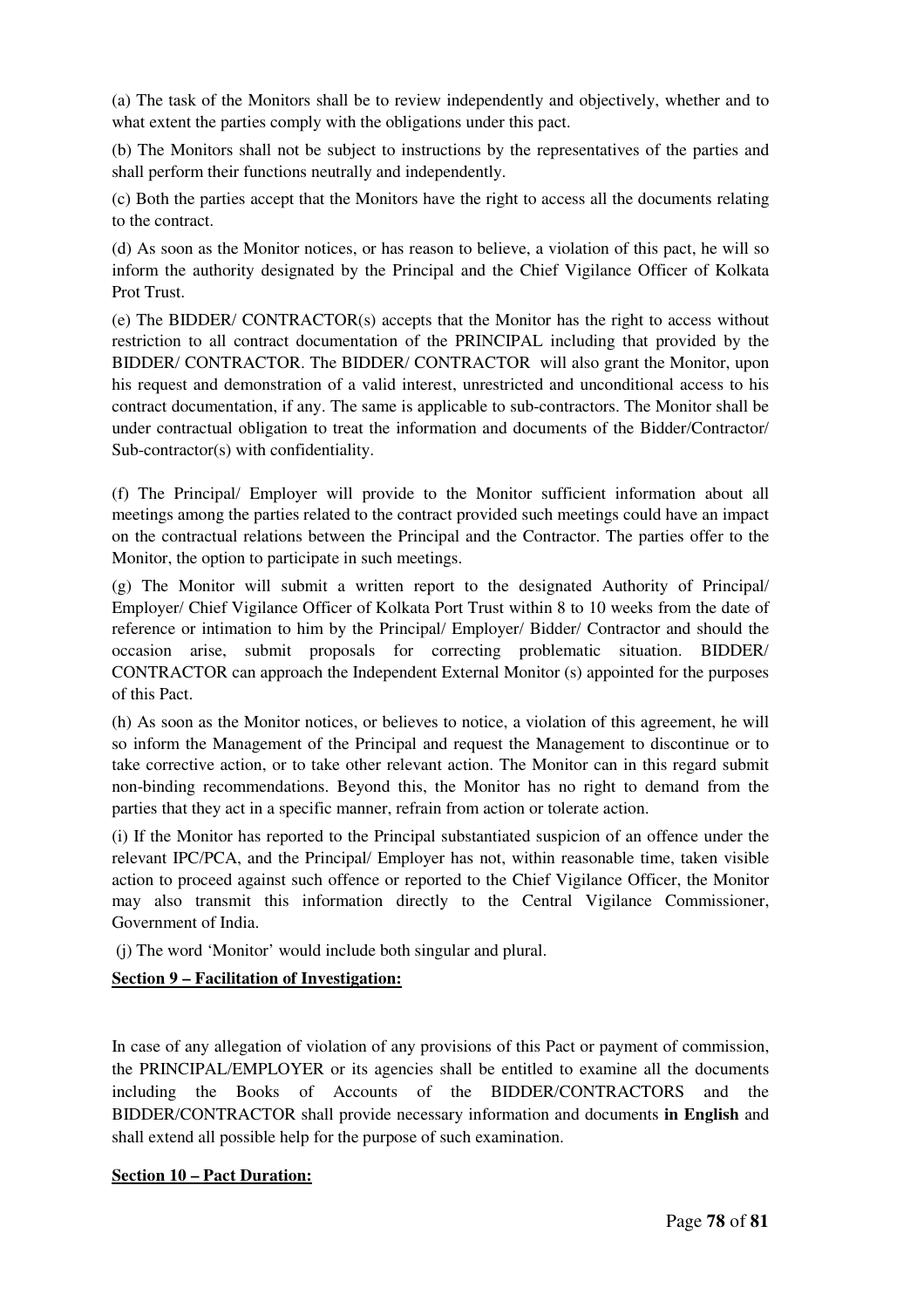The pact beings with when both parties have legally signed it and will extend upto 2 years or the complete execution of the contract including warranty period whichever is later. In case bidder/contractor is unsuccessful this Integrity Pact shall expire after 6 months from the date of signing of the contract.

If any claim is made/lodged during this time, the same shall be binding and continue to be valid despite the lapse of this pact as specified above, unless it is discharged/determined by Chairman, KoPT.

#### **Section 11 – Other Provisions:**

- (1) This agreement is subject to Indian Law. Place of performance and jurisdiction is the Registered Office of the Principal in Kolkata.
- (2) Changes and supplements as well as termination notices need to be made in writing in English.
- (3) If the Contractor is a partnership or a consortium, this agreement must be signed by all partners or consortium members.
- (4) Should one or several provisions of this agreement turn out to be invalid, the reminder of this agreement remains valid. In this case, the parties will strive to come to an agreement to their original intentions.

\_\_\_\_\_\_\_\_\_\_\_\_\_\_\_\_\_\_\_\_\_\_\_\_\_\_\_\_\_\_\_\_\_ \_\_\_\_\_\_\_\_\_\_\_\_\_\_\_\_\_\_\_\_\_\_\_\_\_\_\_\_\_\_\_\_\_\_\_

(For & on behalf of the Principal) (For & on behalf of Bidder/Contractor).

| (Office Seal) | (Office Seal) |
|---------------|---------------|

Place :

Date:

Witness 1:

(Name & Address) …………………………………..

……………………………………

……………………………………………

Witness 2:

(Name & Address) ……………………………………

………………………………………

…………………………………………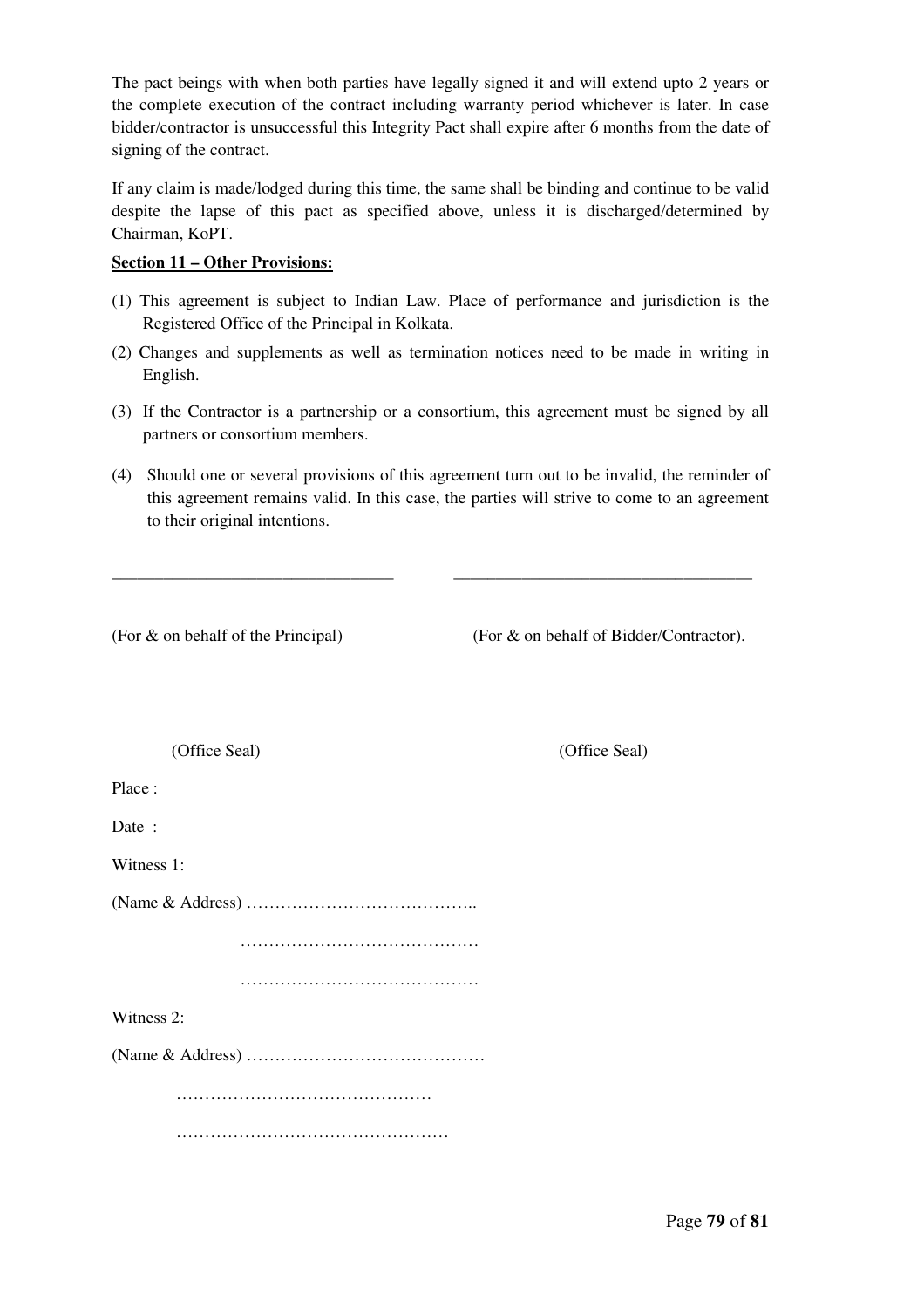#### **GUIDELINES FOR INDIAN AGENTS OF FOREIGN SUPPLIERS**

- 1.1 There shall be compulsory registration of Indian agents of Foreign suppliers for all Tenders. An agent who is not registered with KoPT shall apply for registration in the prescribed Application-Form.
- 1.2 Registered agents will file an authenticated Photostat copy (duly attested by a Notary Public)/Original certificate of the principal confirming the agency agreement and giving the status being enjoyed by the agent and the commission/ remuneration/salary/retainer ship being paid by the principal to the agent before the placement of order by KoPT.
- 1.3 Wherever the Indian representatives have communicated on behalf of their principals and the foreign parties have stated that they are not paying any commission to the Indian agents, and the Indian representative is working on the basis of salary or as retainer, a written declaration to this effect should be submitted by the party (i.e. Principal) before finalizing the order.

## **2.0 DISCLOSURE OF PARTICULARS OF AGENTS/REPRESENTATIVES IN INDIA. IF ANY.**

- 2.1 Tenderers of Foreign nationality shall furnish the following details in their offer:
- 2.1.1 The name and address of the agents/representatives in India, if any and the extent of authorization and authority given to commit the Principals. In case the agent/representative be a foreign Company, it is to be conformed whether it is real substantial Company and details of the same shall be furnished.
- 2.1.2 The amount of commission/ remuneration included in the quoted price(s) for such agents/ representatives in India.
- 2.1.3 Confirmation of the Tenderer that the commission/remuneration if any, payable to his agents/ representatives in India, is to be paid by KoPT in Indian Rupees only.

#### **2.2 Tenderers of Indian Nationality shall furnish the following details in their offers:**